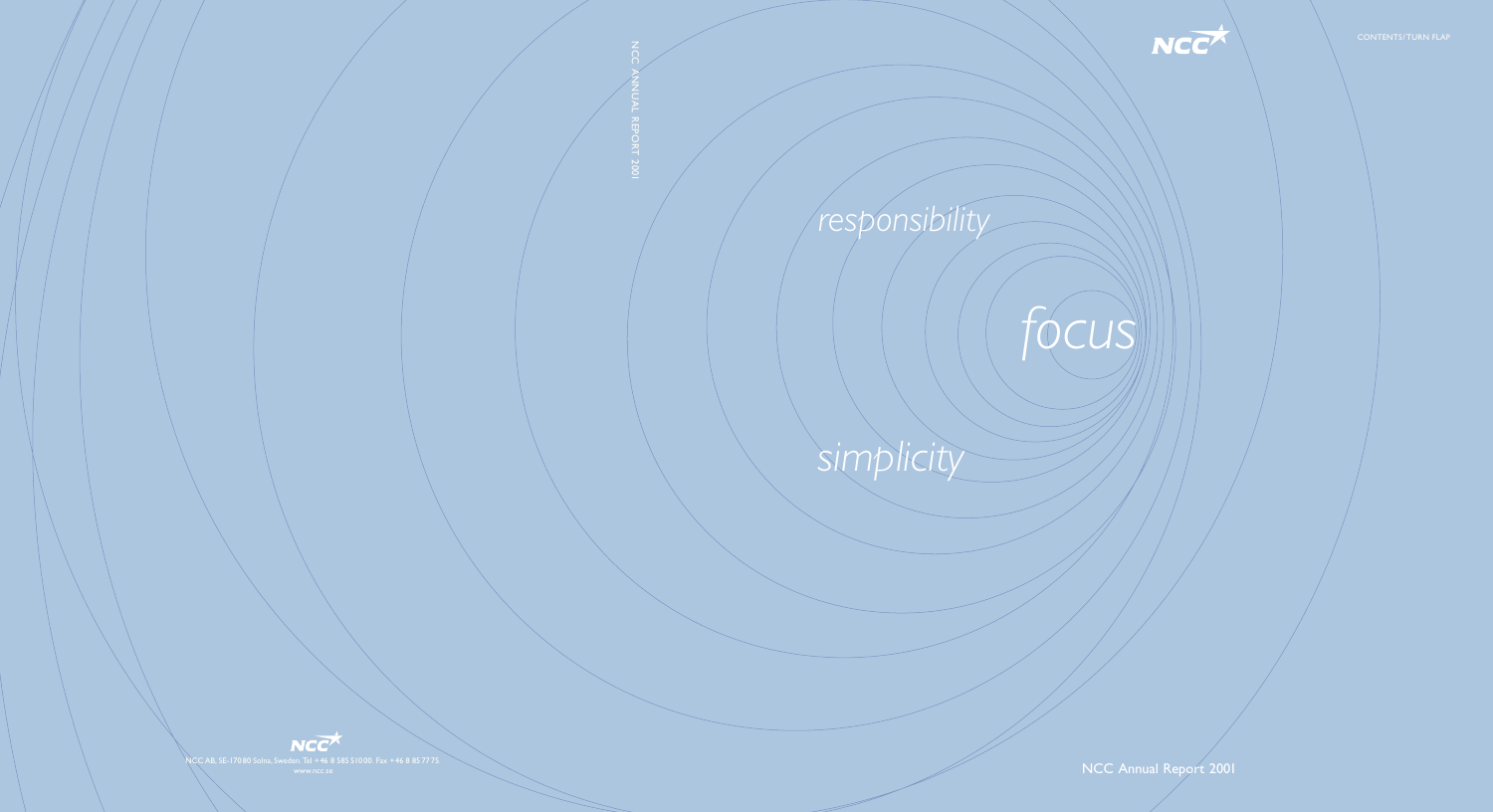- 1 Responsibility,focus,simplicity
- 2 Highlights of 2001
- 3 Review by the president
- 6 Strategic orientation and financial objectives
- 10 The NCC share
- 12 NCC's development concept
- 14 Expertise and development
- 19 Business areas, 2001
- 20 NCC Contracting
- 24 NCC Housing
- 26 NCC Property Development
- 30 NCC Industry
- 32 NCC Telecom
- 34 NCC Service
- 36 Five-year review
- 38 Report of the Board of Directors
- 44 Definitions
- 45 Income statements
- 46 Balance sheets
- 48 Cash flow statement
- 49 Accounting principles
- 53 Comments and notes
- 63 Proposed disposition of unappropriated earnings and Auditors' Report
- 64 Board of Directors
- 66 Executive Management
- 68 NCC's history and glossary

## **FINANCIAL INFORMATION 2002**

## NCC is one of the leading construction and property-developing companies in the Nordic region. The Group had annual sales of SEK 46 billion in 2001, with 28,000 employees.

April 3 Annual General Meeting May 3 Interim report, January-March August 21 Interim report, January–June November 4 Interim report, January–September

The above reports will be sent automatically to shareholders who wish to receive them. Others can order them from: NCC AB, SE-170 80 Solna,Tel: +46 8 585 510 00, Fax +46 8 85 77 75, e-mail: info@ncc.se or Internet: www.ir.ncc.se/english NCC's Stakeholder Report can also be ordered from the above sources.The real estate specification is available on: www.ir.ncc.se/english NCC AB (publ) Corp. Reg. No. 556034-5174. Registered Head Office: Solna.

- NCC constructs roads and civil engineering facilities, telecommunications infrastructure, housing, offices and other buildings. It also produces building materials and is one of the largest suppliers of aggregates, asphalt and ready-mixed concrete in the Nordic region. In selected markets outside the Nordic region, the Group engages in large-scale, technologically advanced civil engineering projects. NCC specializes in property development, meaning the identification, development and sale of real estate projects. The Group also offers machinery-rental services.
- NCC's vision is that the customer should be able to expect a bit more from NCC when it comes to developing future environments for work, living and communications. We shall operate as a young, exciting company that is distinguished by its customer focus, simple straightforward solutions and responsible action.

## TOMORROW'S ENVIRONMENTS FOR WORKING, LIVING AND COMMUNICATIONS

**NCC's GEOGRAPHIC FOCUS – THE NORDIC MARKET**



## WHERE TO FIND NCC

## **NCC AB**

se-170 80 Solna Street address: Vallgatan 3 Tel: +46 8 585 510 00 Fax: +46 8 85 77 75 E-mail: info@ncc.se www.ncc.se

## **CIVIL ENGINEERING, BUILDING, HOUSING, TELECOM, SERVICE**

## **NCC Construction Denmark**

NCC Danmark A/S Tubor Havnevej 15 DK-2900 Hellerup Tel: +45 39 10 39 10 Fax: +45 39 10 39 20 E-mail: info@ncc.dk www.ncc.dk

## **NCC Construction Finland**

NCC Finland Oy Jönsaksentie 4 fin-01600 Vantaa Tel: +358 9 507 51 Fax: +358 9 507 52 62 E-mail: tiedotus@ncc.fi www.ncc.fi

## **NCC Construction**

**Norway** NCC Norge A/S p.b 93 Sentrum n-0101 Oslo Tel: +47 22 98 68 00 Fax: +47 22 98 69 23 E-mail: firmapost@ nccnorge.no www.nccnorge.no

## **NCC Construction Germany**

NCC GmbH & Co Deutsche Holding KG Am Bahnhof 1 d-15517 Fürstenwalde Tel: +49 33 61 67 00 Fax: +49 33 61 67 04 57 E-mail: geschaeftsleitung@ nccd.de www.nccd.de

## **NCC Construction Sweden** se-170 80 Solna

Tel: +46 8 585 510 00 Fax: +46 8 624 05 19 E-mail: info@ncc.se www.ncc.se

## **NCC Construction Poland**

NCC Polska Sp.z.o.o Ul. Fabryczna 16/22 pl 00-446 Warsaw Tel: +48 22 622 20 56 Fax: +48 22 622 11 65 E-mail: info@ncc.pl www.ncc.pl

## **INTERNATIONAL CIVIL ENGINEERING PROJECTS**

**NCC International Projects** se-170 80 Solna  $T_{e}$  $\cdot$  +46 8 585 510 00  $Fax: +4686240014$ E-mail: info@ncc.se www.ncc.se

## **ASPHALT, AGGREGATES, MACHINERY RENTAL PAVING, CONCRETE, ROAD SERVICES, TRAFFIC SAFETY**

**NCC Roads**

Tuborg Havnevej 15 DK-2900 Hellerup Tel: +45 39 10 39 10 Fax: +45 39 10 39 93 E-mail: info@ncc.se www.ncc.se

## **PROPERTY DEVELOPMENT**

**NCC Property Development** se-170 80 Solna Tel: +46 8 585 510 00 Fax: +46 8 85 54 11 E-mail: nccf.hk@ncc.se www.fastigheter.ncc.se

**Altima AB** Tagenevägen 25 se-425 37 Hisings Kärra Tel: +46 31 57 67 00 Fax: +46 31 57 67 50 www.altima.se www.altima.no

www.altima.dk www.altima.fi

## **OTHER COMPANIES**

## **NCC Treasury AB**

se-170 80 Solna Tel: +46 8 585 520 54 Fax: +46 8 624 23 33 E-mail: info@ncc.se www.ncc.se

## **NCC Re AG**

P.O. Box 4558 8022 Zürich Schipfe 2 Switzerland Tel: +41 1 226 5555 Fax: +41 1 226 5565

## **NCC Försäkrings AB**

SE-170 80 Solna Tel: +46 8 585 510 00 Fax: +46 8 624 09 09

This publication is a translation of the official Swedish version of NCC's Annual Report for 2001.

Production: NCC and Intellecta Corporate. Photography: Stefan Berg. Paper: Euro Bulk. Printing: Tryckindustri Information. Translation: The Bugli Company.

LDPE-plastic – the environmentally compatible alternative.

Euro Bulk is produced by M-real, Hallein of Austria, a company that is quality assured in accordance with ISO 9001 and environmentally assured in accordance with ISO 14001.



### **SALES** 1997–2001, SEK BN





1997–2001, excl. items affecting comparability, SEK BN

**SALES BY GEOGRAPHIC MARKET** Percent

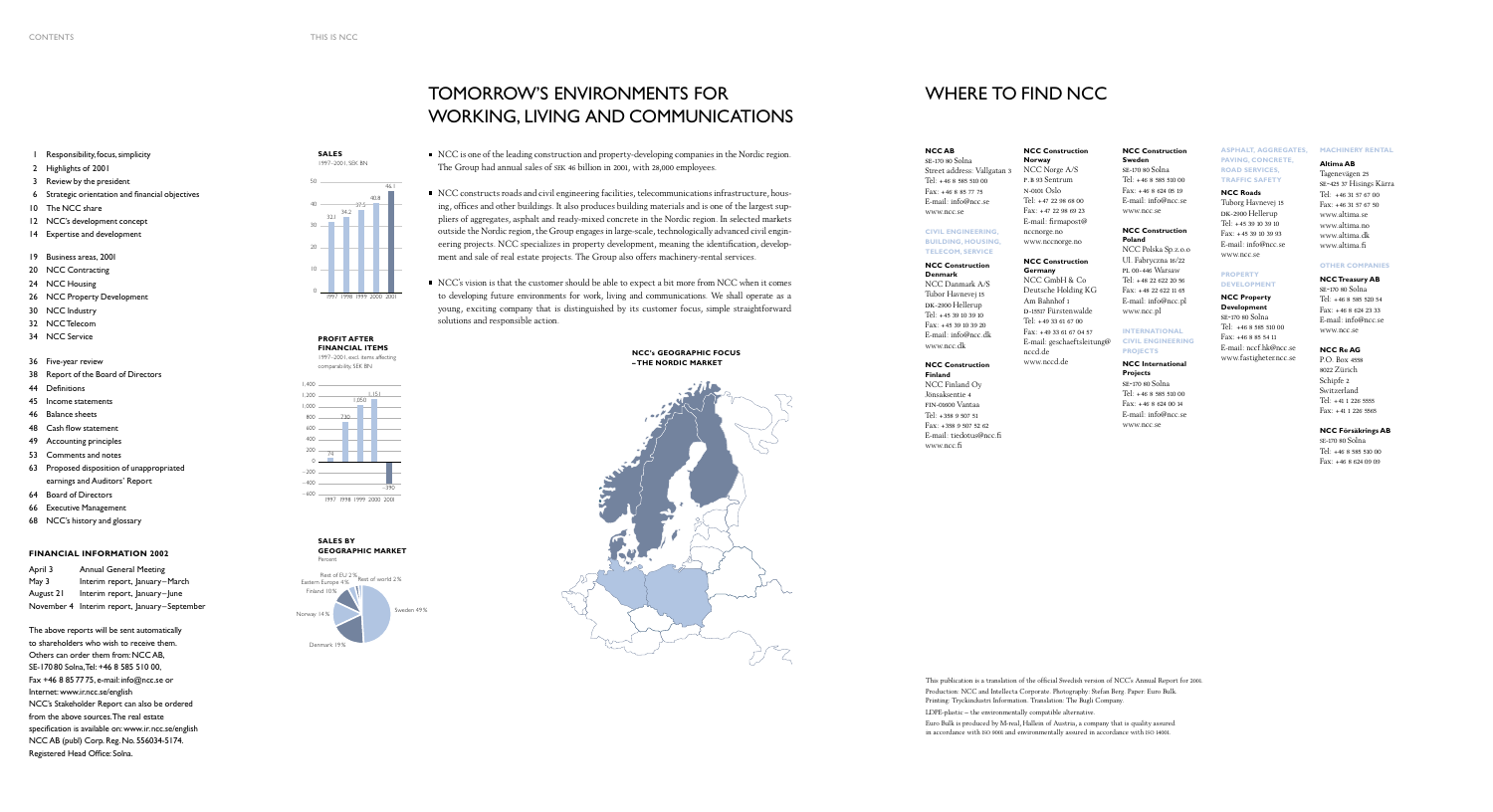## *responsibility*

Building the environments of the future entails a major responsibility. Responsible enterprise creates value for customers and enables us to meet the financial expectations of our owners.

## *focus*

Focusing on a successful business approach means assigning priority to profitability rather than volume. Our competitive edge is developed in close cooperation with customers. Our main focus is to devote all our time and resources to satisfying our customers' needs in the best possible manner.

## *simplicity*

Simplicity means minimizing all forms of bureaucracy that restrict the business and do not generate added value for our customers. Simple, straightforward solutions boost our efficiency. Doing business with NCC must be as simple as possible.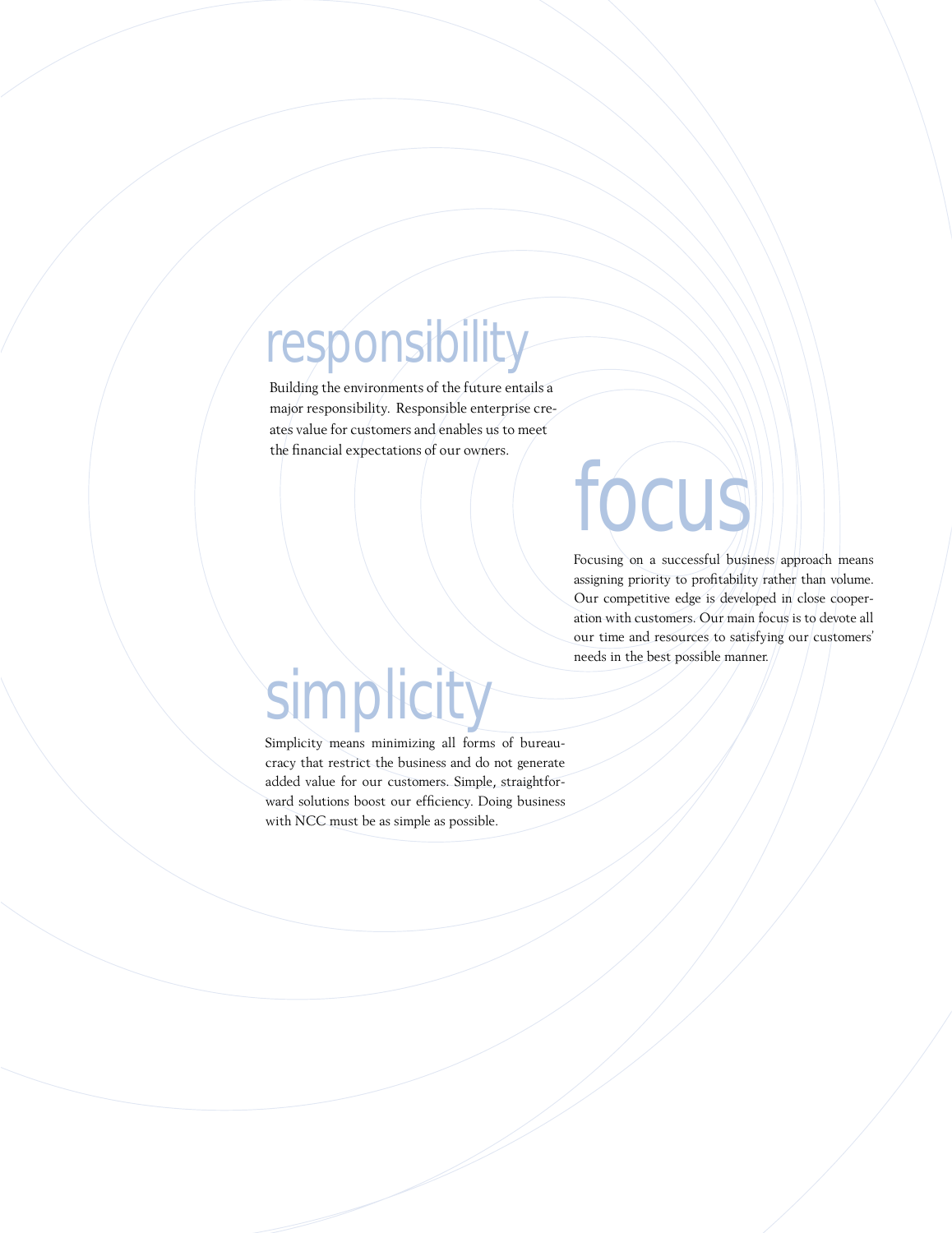## 2001 – NEW LEADERSHIP AND RESTRUCTURING

- The number of Members of NCC's Board elected by the Annual General Meeting was reduced from nine to five. Tomas Billing was appointed new Chairman.
- In May, Alf Göransson was appointed President and Chief Executive Officer of NCC, succeeding Jan Sjöqvist. Alf Göransson took office on September 17. A new Executive Management Group was appointed during the autumn.
- During the year, an agreement was reached with Vasakronan regarding the sale of 50 percent of Kista Science Tower, which was the largest project in progress in the NCC Group during 2001.
- During 2001, NCC concluded agreements with Tele2, 3G Infrastructure Services (3GIS) and Hi3G regarding the buildout of infrastructure for third-generation mobile telecommunications (UMTS, 3G).
- A comprehensive restructuring and action program was introduced during autumn 2001 to improve the NCC Group's profitability. A new Group structure was introduced as of January 1, 2002, resulting in shorter decision-making paths and geographic coordination. It is estimated that a total of approximately 2,500 employees will leave NCC due to these measures.
- NCC will gradually become a leaner, sharper and more profitable company, with its main focus on the Nordic market.

## **KEY FIGURES**

|                                                   | 2001    | Pro forma<br>2000 |
|---------------------------------------------------|---------|-------------------|
| Orders received. SEK M                            | 50.647  | 46.316            |
| Sales. SEK M                                      | 46.058  | 40.808            |
| Operating profit (EBIT), SEK M 1)                 | 204     | 1.509             |
| Profit/loss after financial items (EBT), SEK M 1) | $-390$  | 1.151             |
| Earnings per share after full tax, SEK 1)         | $-5.75$ | 7.45              |
| Cash flow before financing, SEK M                 | $-746$  | $-2.3562$         |
| Dividend per share, SEK                           | 2.25    | 4.50              |
| Return on shareholders' equity, % 1)              | neg     | 8.4               |
| Equity/assets ratio, %                            | 19      | 27                |
| Number of employees                               | 28.170  | 25.192            |
|                                                   |         |                   |

1) All earnings figures, plus the return ratios, are shown excluding items affecting comparability. Items affecting comparability were negative in an amount of SEK 1,740 M in 2001 and positive in an amount of SEK 912 M in 2000.

2) Not pro forma. For information regarding pro forma calculations, see Report of the Board of Directors on page 38.

## **OPERATING PROFIT (EBIT)**

Excluding items affecting comparability, SEK M



**NCC's COMPETITORS** 

**IN THE NORDIC MARKET** 2001, sales, SEK BN



NCC's main competitors during 2001 were the major Nordic construction companies, Skanska, Peab, JM,Veidekke, Lemminkäinen, YIT and MT Højgaard.

Source: NCC's estimates.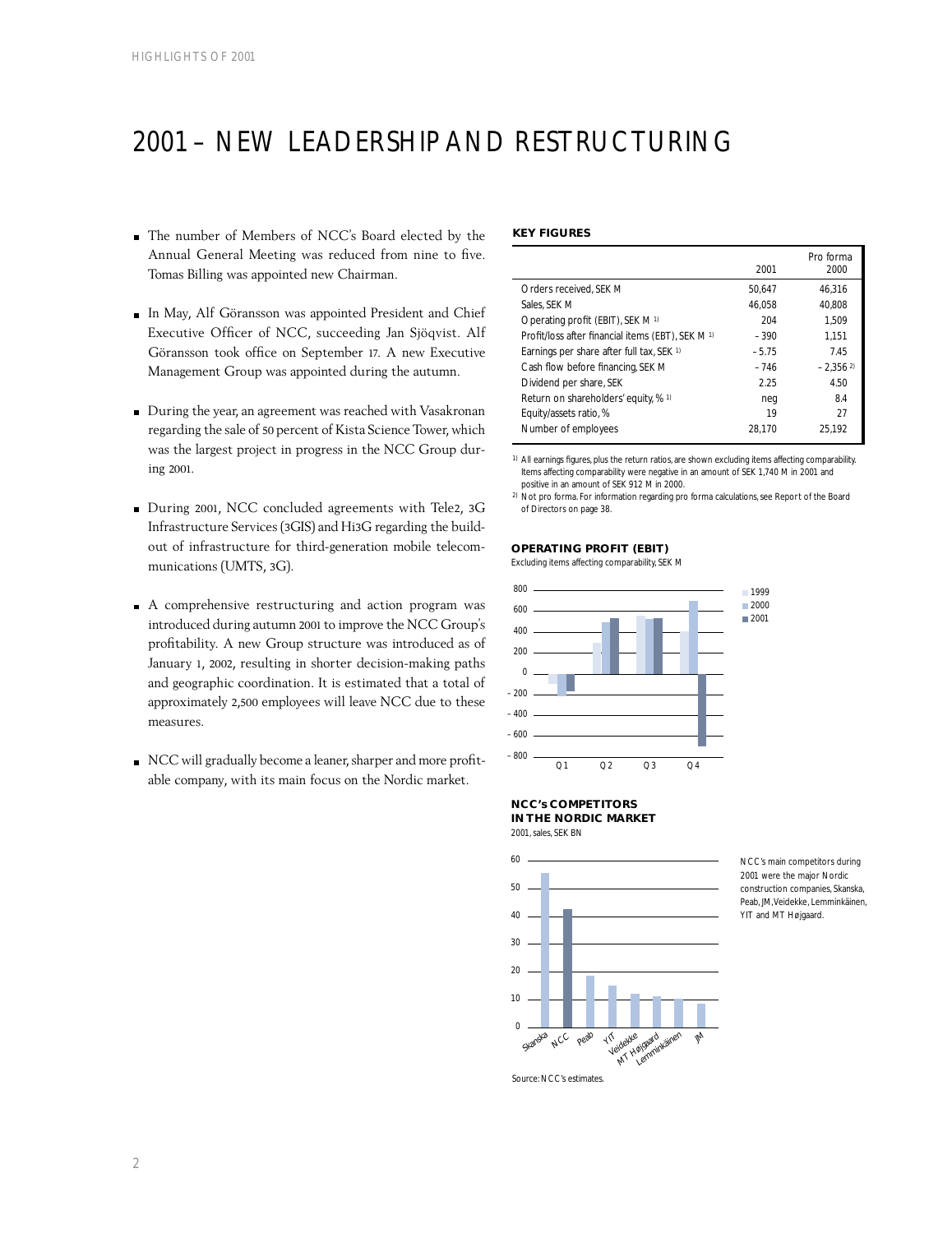## A LEANER BUT SHARPER NCC

*NCC is on the way to becoming a more focused and more profitable company, as reflected in our vision in which we firmly state that our main market is the Nordic region. At the same time, we will become sharper. The customer should be able to expect a bit more from NCC when it comes to developing future environments for work, living and communications. During 2002, this vision will serve as the foundation for profitable growth in selected market segments.*

While NCC is becoming a slightly smaller company, at least in the short term, we have raised the objective for our profitability from a return of 12 percent on shareholders' equity after tax to 15 percent. During the past twelve years, NCC has managed to produce a return of 12 percent in only one year. It may therefore seem unduly bold to set a higher level of ambition at a time like this. However, the failure to achieve our objectives was the starting point we used when we evaluated the Group's business in the autumn of 2001. At the end of 2001, this process led to decisions to substantially restructure the business, write down assets and sharpen the focus of our business concept; it also enabled us to see that the profitability target not only should – but could – be raised.

Raising the profitability target is possible because NCC does not only consist of loss-making units or ones with low profitability – it also has operations with a healthy earnings capacity that are active in sectors where the potential for future growth is deemed to be very good. The measures that have now been taken consist of liquidating or closing down operations that have a weak potential or which can be developed better with an owner other than NCC. Much of this work has already been done. The cost-cutting measures will be implemented before the end of 2002 and impact fully on earnings as of 2003.

## **FOCUS FIRST ON CONSOLIDATION – THEN ON PROFITABLE GROWTH**

Examples of operations that have been closed down or downsized include civil engineering operations in western Denmark, portions of the civil engineering and tunnel operations conducted in Norway, a large part of the building services business in Sweden, unprofitable units in the Swedish construction sector and building operations in Poland. In addition, corporate costs have been halved and two decision-making levels in the organization have been removed.

NVS, a heating and plumbing installation company that was sold to a group of investors, is an example of units that have been divested. Using Altima, the machinery-rental company, as



President and Chief Executive Officer Alf Göransson introduced a comprehensive process of change within the NCC Group during autumn 2001. In the short term, NCC will become a smaller company in terms of sales and a leaner company in terms of focus. At the same time, the Group will become sharper and more profitable.

a base, we are investigating opportunities to participate in a necessary structural transformation of this company's sector. Our concrete business is being evaluated and may be sold. Efforts to sell our managed properties are continuing and we intend to have sold them within a period of two years.

The costs of the restructuring program amount to SEK 1.2 billion. The workforce is being reduced by nearly 10 percent, or about 2,500 employees. In addition, a number of employees will leave the Group due to the sale of NVS and other possible divestments.

This wide-ranging action program will result in a leaner but sharper NCC. Following our comprehensive analysis of NCC's operations in autumn 2001, we now know our strengths and weaknesses, and where we have the greatest opportunities to conduct profitable business. Among other measures, we will develop our housing and property-development operations, primarily in expanding regions in the Nordic countries, further streamline our building operations and expand the value chain in what we call NCC Roads – for example, through increased activity in such areas as highway maintenance, road marking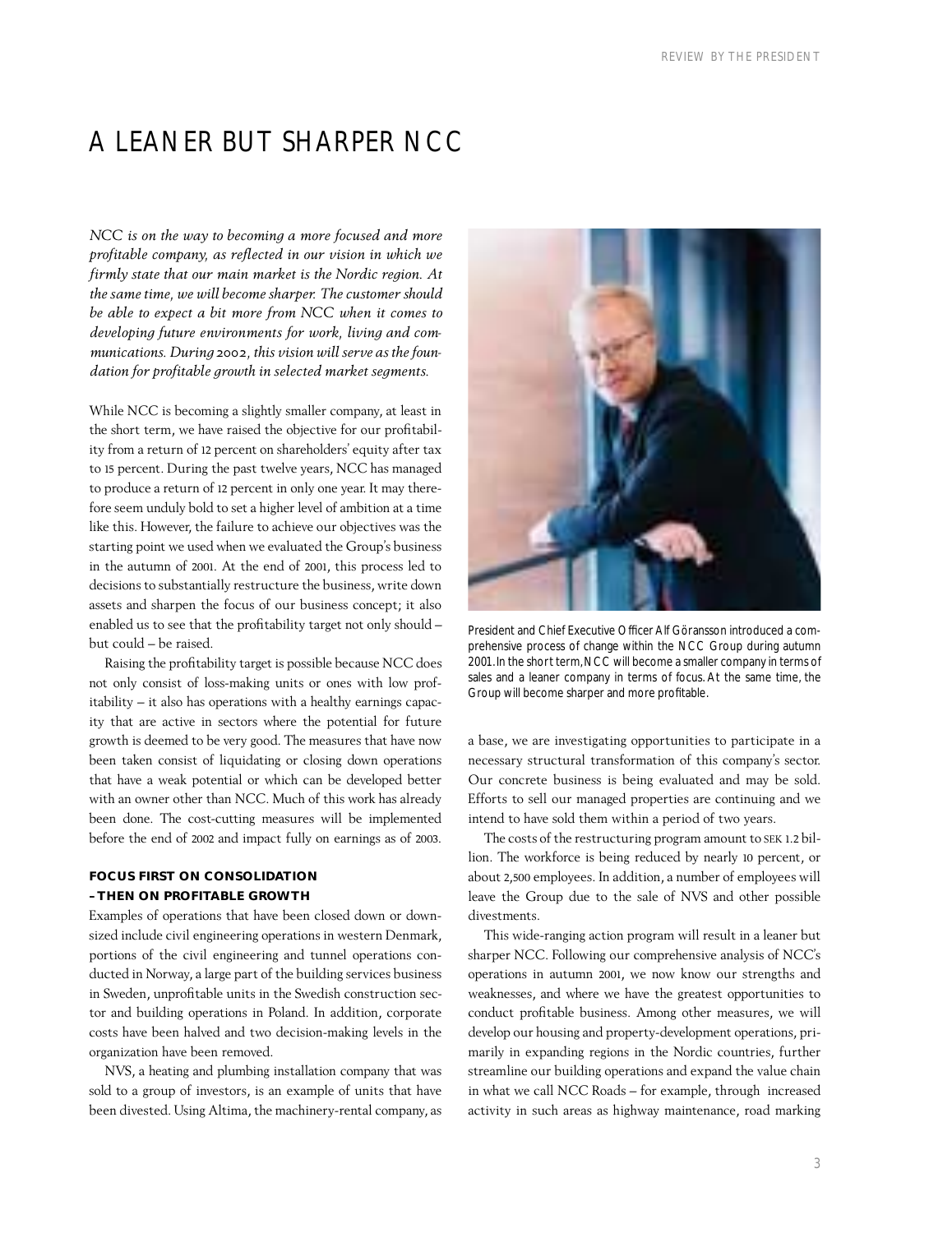and traffic safety. During 2002 we will concentrate on what we do best and consolidate our market position. When this process is complete, we will focus on growth in the Nordic region, which is absolutely necessary in order to achieve our profitability target and sustainable profitability.

NCC is largely a construction company, but the building of an office property, for example, is only part of the process that creates value. One way to develop NCC is to enter the value chain as early as possible. This value chain extends from the time a project is conceived until tenants move in and begin to use the premises.

NCC Property Development has been skillful in adopting this approach. The business area's work starts with an idea, continues with the acquisition of land, project engineering of an area, urban-planning work, building blueprints, construction and leasing and ends with a sale to an investor or a user.

*"Open-book" business relationships, such as those reflected in NCC's partnering concept, are an example of how the Group will become "sharper." The Group's scope will be reduced in the short term, so that it can then grow in profitable sectors.*

## **OPEN-BOOK BUSINESS APPROACH**

The value of a project increases for each phase that is completed, and we want to convince our customers of the benefits of this approach through what we call partnering. By participating in our customers' projects at an earlier stage than the actual building process, we can jointly contribute values and qualities that cannot be achieved in a traditional customer-supplier relationship. NCC's wealth of knowledge in the project-development field could be of great value to our customers and I am convinced that our customers' total costs will be reduced if our know-how is utilized as earlier as possible in a project.

This broader approach is well established in American and UK markets, and one that our company in Denmark is applying with great success. I believe that the entire Nordic market needs

a more open relationship with customers – one that is based on trustful cooperation. Partnering involves reporting the costs of a project openly and working with the customer to achieve a better and less costly end result. The customer and NCC become partners and agree on a price ceiling. If the assignment costs less, we share the "profit" in a manner determined in advance. Both parties also gain by avoiding the usual discussions regarding changes in the original plans. The customer and NCC have a shared interest in both reducing the costs and risks and increasing user value. Quite simply, it is a matter of focusing on the customer. The customer pays only for the values that we create – not for our presence.

## **OUR VALUES ARE RESPONSIBILITY, SIMPLICITY AND FOCUS**

There has been a great deal of less-than-flattering talk about the construction industry in recent months. We in NCC have acknowledged our participation in asphalt cartels in parts of Sweden. In doing so, we have wanted to make it clear that we do not accept the lack of ethical standards and business morals that were a prerequisite for the collusion.

NCC is a company that wants to welcome competition, not abolish it. There are three key words on the cover of this year's Annual Report: *Responsibility*, *Simplicity* and *Focus*. These words describe in brief how we intend to behave in our relations with customers, employees and all other interested parties who are affected by our actions.

This also involves being self-critical, learning from our mistakes and making sure that they are not repeated. I am convinced that this is necessary if NCC is to meet the financial objectives that we have set.

A construction company is, in the highest degree, involved and participates in protecting, preserving and improving the environments in which we operate in the home, at work and elsewhere. As part of this program we have shifted responsibility for environmental and quality matters farther out within our organization – closer to customers – where this responsibility can be put to greater use. From a practical viewpoint, this shows that NCC takes all environmental and quality-related matters very seriously.

NCC's employees have had a difficult year. A large number have left the Company as a consequence of the restructuring program. The criticism that has been directed against the industry and NCC also hurts the individual employee despite the fact that only a few persons account for the problems that have come to light. I want to express great gratitude for the loy-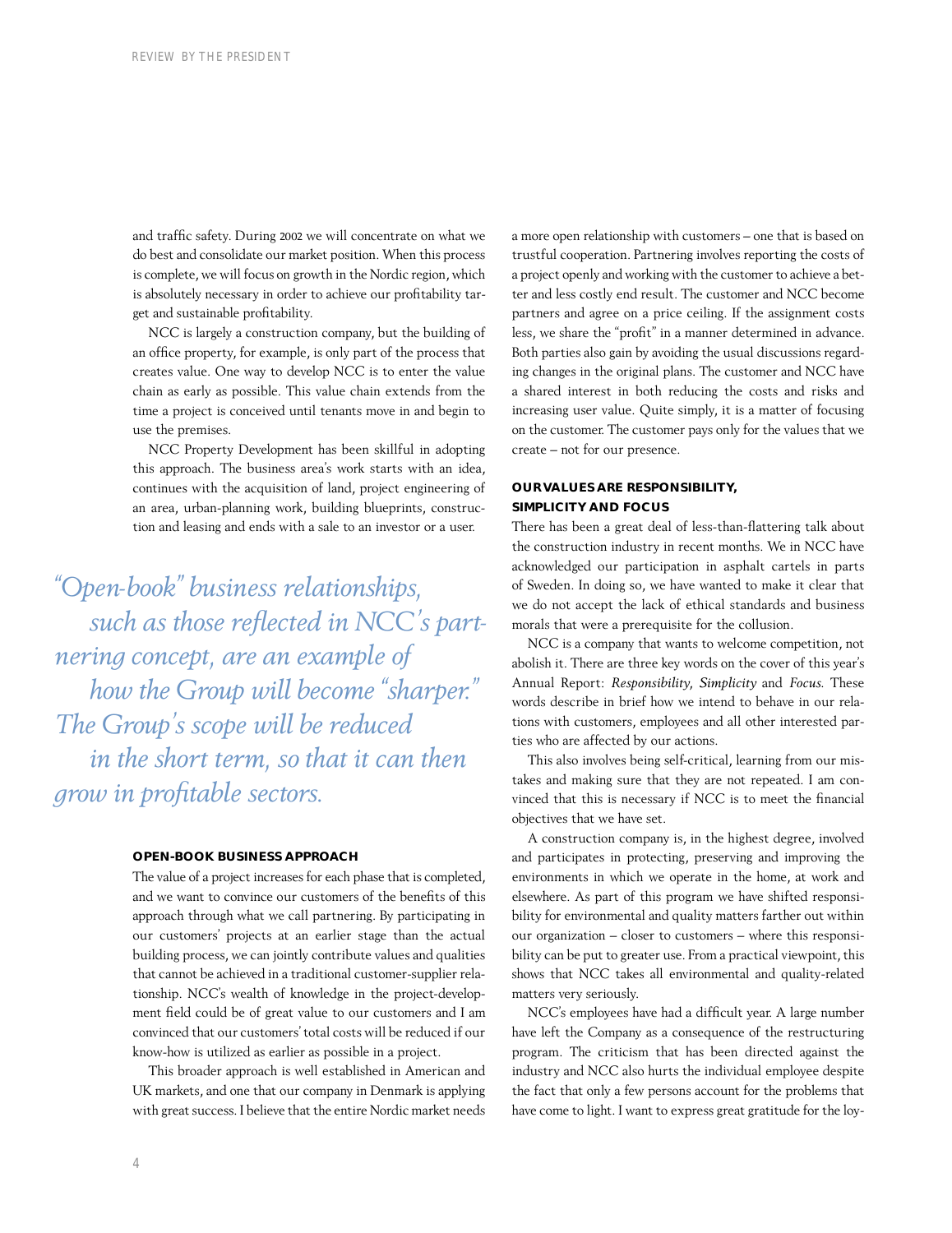

All the site managers who supervise individual projects are an important part of NCC's "backbone". Tord Lundin (right) is is one of the Group's approximately 1,500 site managers in Sweden. CEO Alf Göransson (left) visits an average of one worksite a week.

alty and positive spirit that employees have shown in spite of these circumstances.

At the same time I am convinced that we, as a company, have been strengthened by the setbacks and have been welded more closely together. We must walk tall and let the world know all the things we are good at – not shy away and hide because of the problems we have to deal with. Let us infuse our customers and other stakeholders with the pride we feel in our professionalism, our expertise and our company.

## **OUTLOOK**

In total, NCC's result after net financial items for 2001, which was marked by restructuring measures, write-downs and provisions, amounted to a loss of SEK 2.1 billion. Net sales and orders received increased and the order backlog at the beginning of 2002 was 19 percent higher than a year earlier. As a result of the actions taken and based on the business conditions anticipated for 2002, we expect to achieve earnings of at least SEK 1 billion after net financial items. The long-term profitability target is a return of 15 percent on shareholders' equity after tax. We have not determined exactly when this target is to be met. First, we have to deliver the profit promised for 2002. Moreover, it is completely clear that not only customers should be able to expect a little bit more of NCC. This must also apply to shareholders.

Solna, February 2002

Alf Göransson President and Chief Executive Officer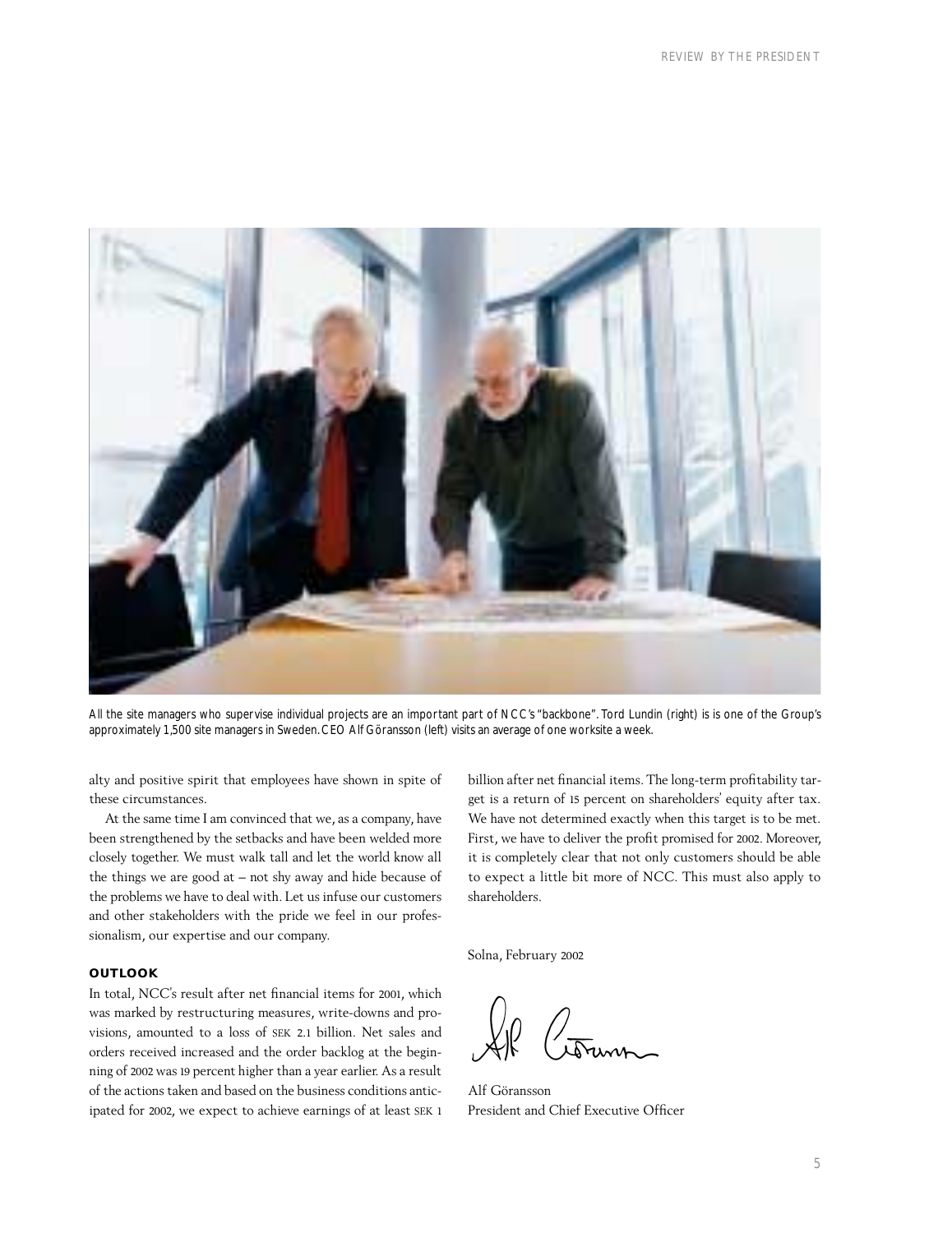## FOCUS ON PROFITABILITY



Attractive residential area. At the Tuborg district in Denmark, NCC transformed an industrial site into a modern housing environment.The development of this area, which is characterized by close proximity to the sea and pioneering design,was the result of NCC's innovativeness.The apartments were completed in August 2001.

## **VISION**

The customer should be able to expect a bit more from NCC when it comes to developing future environments for work, living and communications.

We shall operate as a young, exciting company that is distinguished by its customer focus, simple, straightforward solutions and responsible action.

## **STRATEGIC ORIENTATION**

NCC's future strategic orientation involves a focus on the Nordic market. Profitability – with a concentration on core operations – will be given priority ahead of volume. Major emphasis will be assigned to adding value, assuming increased responsibility and participating in the customer's value chain. Financial risks will be reduced. Over the long term, growth is essential for stable profitability.

## **PROCESS OF CHANGE TO INCREASE PROFITABILITY**

NCC's profitability has been unsatisfactory for a long time. During the past twelve years, the objective the Company has set for return on shareholders' equity, which corresponds to 12 percent after taxes, has been met only once. At the same time, this objective has been lower than that set by other companies in the industry. This indicates that NCC is suffering from structural problems with respect to tied-up capital, costs and the focus of operations.

In 2001, against the background of its unsatisfactory profitability, a radical process of change was begun within NCC. Alf Göransson took office as the new CEO in September and work on developing a comprehensive restructuring program was begun during the autumn. The first tangible steps in a long series of changes were taken in October, when the Head Office organization was reduced sharply. A new Group structure (see page 7) was adopted in November, following which the program of change has gradually been implemented and secured in the organization. The 2002 fiscal year will be characterized by restructuring. It is expected that the full effect of the cost-savings will be felt in 2003.

### **RETURN ON EQUITY AFTER FULL TAX** 1991– 2001, percent



The process of change consists of two major steps, the first being a number of defensive measures designed to consolidate operations, and the second involving more proactive measures. Initially, the changes will result in NCC becoming a leaner and more selective company with the Nordic region as its domestic markets, but also a sharper and more profitable company.

The cost-cutting measures that are being implemented and the proactive measures that will be introduced during 2002 will form a foundation for raising NCC's financial objective from a return of 12 percent on shareholders' equity after taxes to 15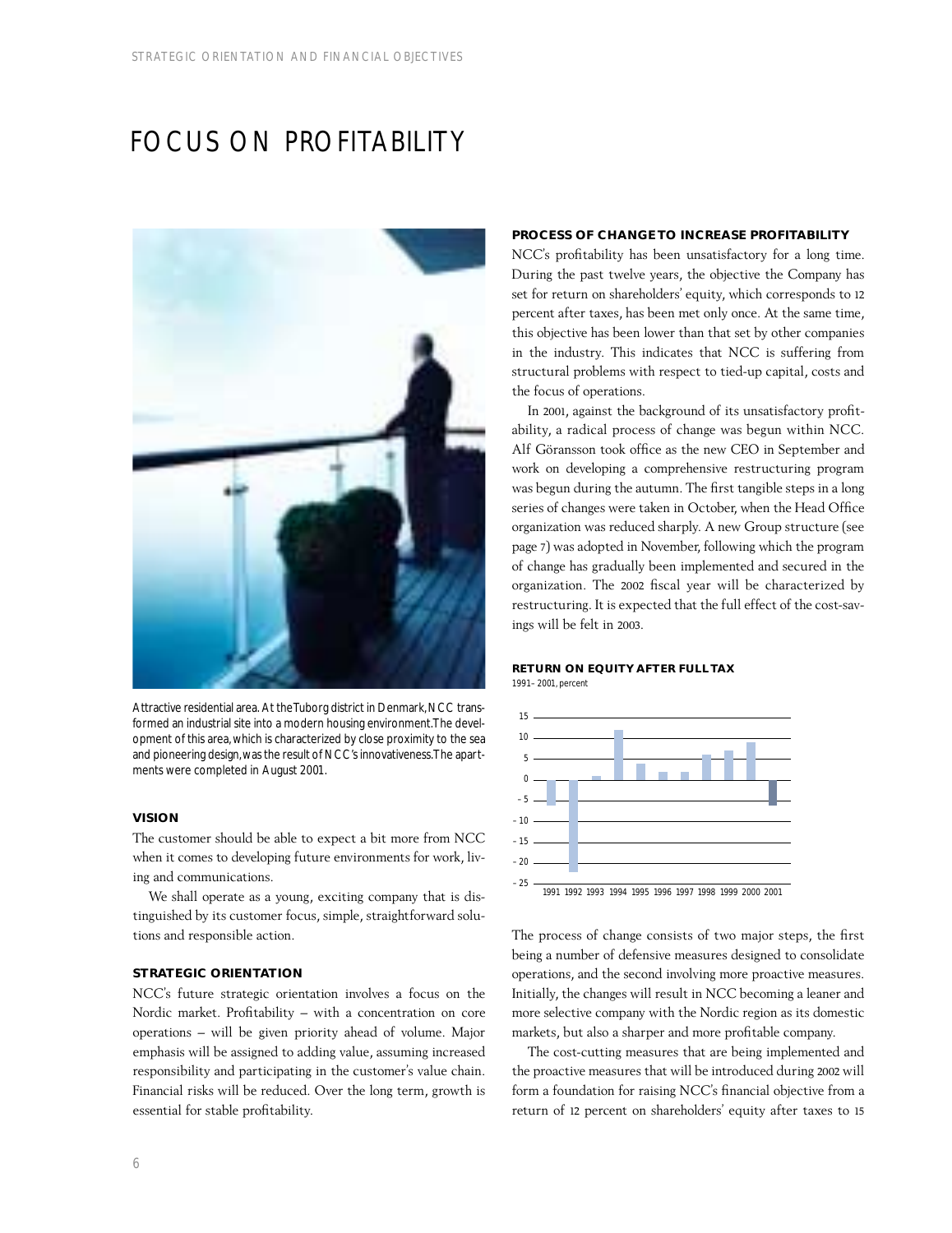## **GROUP STRUCTURE**



NCC's new Group structure reduces decision-making paths and increases geographic proximity. NCC Construction includes the former Contracting, Housing,Telecom and Service business areas.The regional managers within NCC Construction report directly to the country president.The regional managers within NCC Roads report directly to the business area president.Within certain areas, the new organization removes two decision-making levels.The total number of regions has been reduced; for example, from 23 to six in Sweden (excluding Housing).

percent. An equity/assets ratio of 30 percent is another key target, as is a positive cash flow.

## **NEW GROUP STRUCTURE**

A new organizational structure, with new business areas, smaller corporate offices and fewer staff positions, was introduced as of January 1, 2002. The number of staff positions at the Group and business area level has been halved. The former Contracting, Housing, Telecom and Service business areas are being coordinated under Construction Sweden, Construction Norway, Construction Denmark, Construction Finland, Construction Germany and Construction Poland. NCC Industry has been restructured to form NCC Roads, which also includes paving and road-marking operations. NCC International comprises large Nordic and international civil engineering projects. Machinery operations, formerly a part of NCC Industry, have been placed in a separate company, Altima, with a view to increasing the percentage of external customers. NCC Property Development continues to be organized as before.

## **FOCUS ON THE NORDIC MARKET**

NCC's domestic market is the Nordic region. Other markets are being evaluated and some parts of operations are being closed down. Since Poland is no longer a domestic market for NCC, the building operations conducted in that country have been liquidated and housing operations are being phased out gradually. No expansion will take place in Germany. International business is being concentrated in a few civil engineering segments where NCC has leading-edge expertise and where the experience it has gained from earlier operations can be used.

## **UNPROFITABLE OPERATIONS/GEOGRAPHIC AREAS BEING PHASED OUT OR RESTRUCTURED**

Unprofitable offices are being closed down or restructured in all Nordic countries. The number of regions is being reduced in several countries, which is helping to reduce corporate overheads.

A number of parts of NCC's Norwegian civil engineering business have been unprofitable in recent years. Accordingly, a restructuring program that will adapt the cost structure in Norway to the reduced volume of business was introduced at the end of 2001. Parts of NCC's Danish civil engineering operations have also been experiencing serious profitability problems for a number of years. This applies in particular to the units on the islands of Jutland and Fyn and the liquidation of these operations was therefore begun at the beginning of 2002. In Finland, the civil engineering operations conducted by NCC were of a limited volume and unprofitable. They were closed down at the beginning of 2002.

Certain geographical areas in Sweden have been marked by losses or very low profitability for a number of years. A number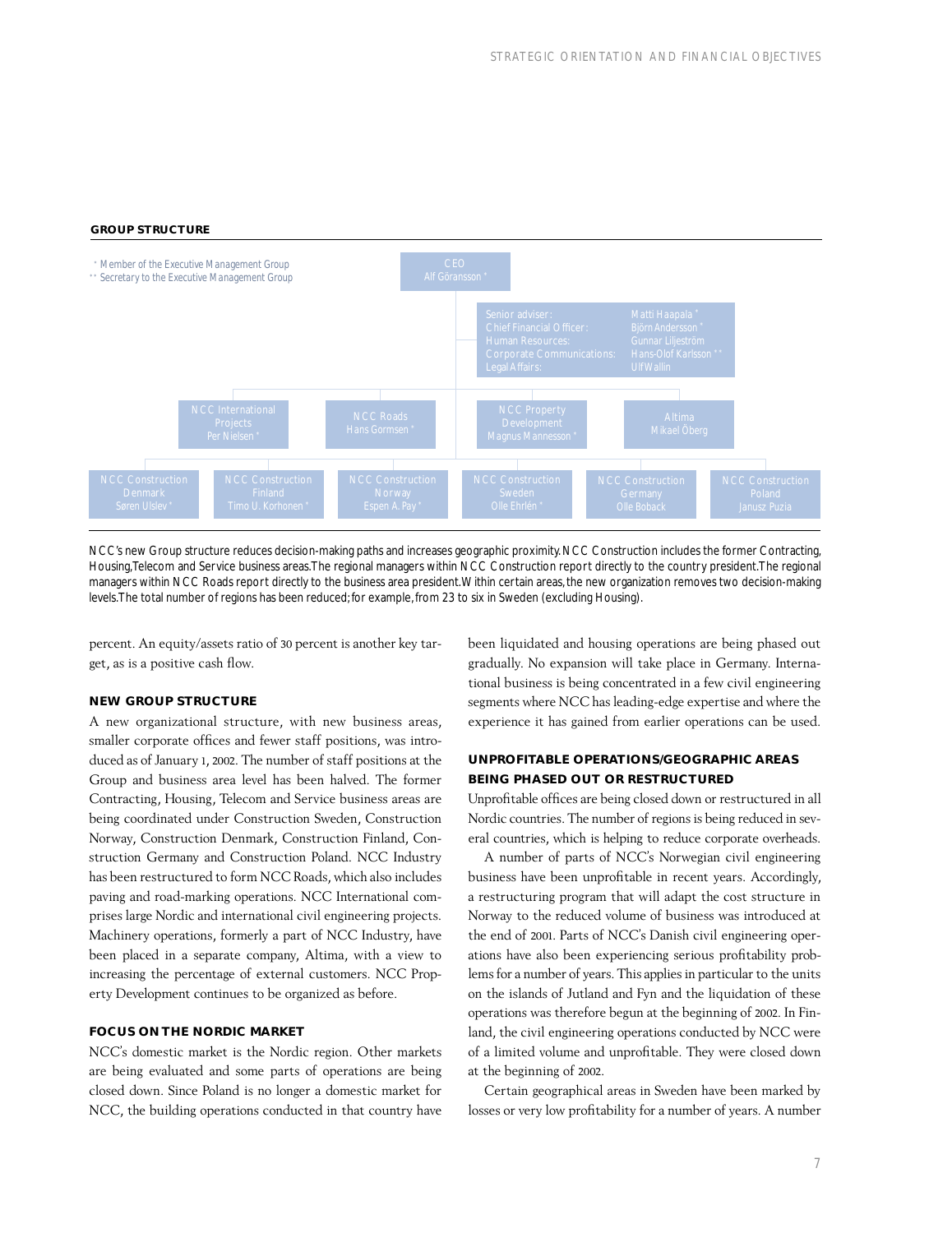

Many parts of the NCC Group are attractive and have favorable future prospects.These are the areas that will be assigned priority and developed within Nordic growth regions. Property development, housing development and building operations are examples of such activities.

of restructuring measures – particularly in the building sector – have been implemented in the past two years. During 2002 the civil engineering and building service operations, in particular, are being restructured. Building service operations are being reduced by two thirds and the remaining segments are being integrated in Construction Sweden, with a focus on growth areas.

Operations in the telecommunications sector are concentrated in Sweden. Activities in Norway and Finland are being phased out. Facility Management is being liquidated completely.

## **DIVESTMENT OF NON-CORE OPERATIONS**

NCC will focus on its core businesses. NVS, a subsidiary that is active in the installation market, was sold at the beginning of 2002. Other sectors that are not considered to be core NCC businesses will be evaluated and possibly divested. The feasibility of divesting the concrete business is being evaluated. With Altima as a base, the possibility of NCC participating in a structural deal in the Nordic machinery rental sector is being explored. Property management has not been a core NCC business for a number of years. The intention is to sell the holding of managed properties within two years.

## **SELECTIVE TENDERING POLICY**

Profitability is to be given priority ahead of volume. This could mean that NCC will refrain from bidding for more projects in the future. A positive cash flow and careful management of the various risks associated with a project are important requirements in the bidding process. Proactive efforts are being made in segments where NCC's market position is strong, where the Group has a competitive edge and where the level of profitability is healthy.

## **PROACTIVE PROGRAMS IN PROFITABLE SEGMENTS**

Several parts of NCC are attractive and have favorable future prospects. These will be given priority. One such segment is NCC's concept for total-package housing projects, which will be developed in growth regions in the Nordic countries. Property Development is another successful area. This will continue along the same lines as today, but primarily in the Nordic region. Following their restructuring, the Nordic building operations have a healthy and profitable core. The streamlining of roads operations within NCC Roads will result in NCC covering a larger portion of the customers' value chain, a chain that can be further expanded.

Partnering differs from traditional forms of contracting pri-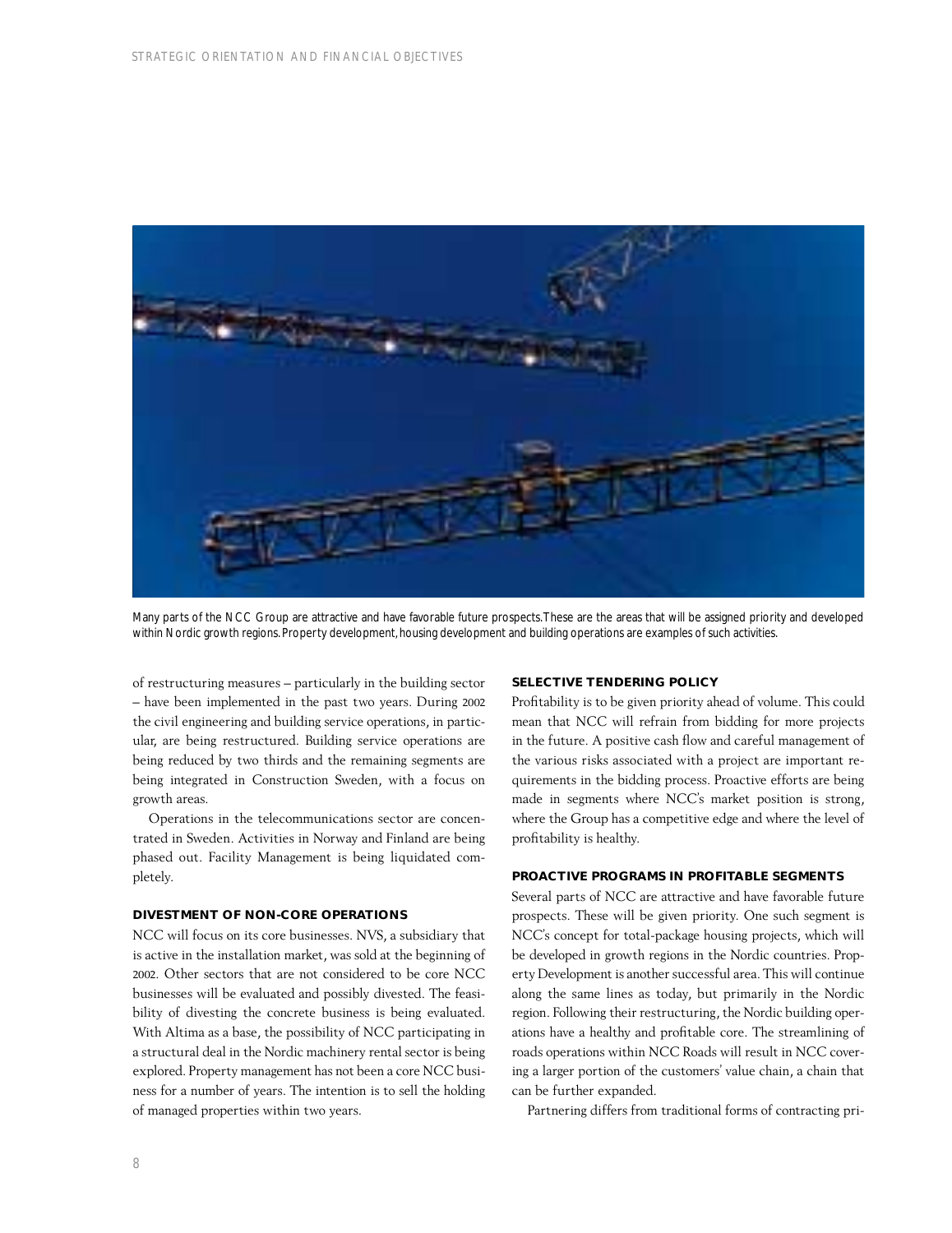marily in that it involves cooperation with the customer rather than the traditional relationship between buyer and supplier. The basic elements in partnering are that the company and customer jointly establish a price ceiling, and that – based on this price – the partners agree on a structure of incentives designed to minimize project costs. The partners' work on the project is conducted with "completely open books" and they share any surplus generated, as well as any loss. The main advantage for the customer is that the final cost is normally lower since, from an early stage of the project, the partners work together towards the achievement of joint goals. NCC has for some time conducted successful partnering projects, primarily in its building operations in Denmark, and such projects accounted for nearly one third of the year-end order backlog in Denmark.

## **LIMITING FINANCIAL RISKS**

The financial risks to which NCC was exposed increased in 2001, due primarily to a negative cash flow, losses from business operations and restructuring costs. The action program that was begun in autumn 2001 involves active risk-management work in both individual projects and the Group as a whole (also see "Report of the Board of Directors," pages 38–43). Measures to limit financial risks include being more selective in bidding for contracts, selling managed properties and other operations, tying up less capital in housing and property-development projects, and being "restrictive" in making acquisitions. One feature of efforts to limit financial risk is a monitoring of the various bonus systems for employees, where, for example, bonuses in the future will be linked more clearly to profitability and cash flow.

## **NCC's VALUES**

During 2001, a comprehensive internal program was conducted to identify the values that should apply for the NCC Group. These values can be summarized in terms of *focus*, *simplicity* and *responsibility*.

*Focus* means that everything starts with the customer and that the customer must have all our attention. Achieving focus requires concentrating on the transaction at hand and the customer. *Simplicity* means not making things unnecessarily difficult and bureaucratic. *Responsibility* means making sure that something happens, taking action and not waiting for someone else to act. NCC must demonstrate to its customers that the Company and its employees assume responsibility for the products and services that are delivered.

Underlying these three concepts are three other values that constitute the foundation for all corporate activity: *honesty,*

*respect and reliability*. NCC must always do business in a proper manner so that the customer can rely on the information NCC provides. Unfortunately, deficiencies in this respect came to light within NCC's paving operations during 2001, after an independent inquiry confirmed that unlawful cartel operations had been conducted in the Company's name.

Accordingly, a comprehensive action program will be implemented during 2002 to ensure that all NCC employees adhere to the Group's values. The program includes an internal training course in corporate culture, ethical behavior and business morals for all NCC employees. The compulsory training in the field of competition legislation is being increased for both managers and other relevant employees. The present handbook on competition rules and regulations is being developed to constitute a compliance program containing binding instructions for all units within the Group regarding their responsibility to report any violations of the Competition Act. In scheduled career-development interviews with employees, managers must regularly follow up that the Competition Act is being followed, thus making compliance with the law an integral part of each manager's employment contract.

## **CLEAR LEADERSHIP AS A MEANS OF CHANGING BEHAVIOR**

The major process of change that NCC introduced in 2001 requires a change in behavior in many respects. It imposes high demands on leadership, its clarity and the confidence shown in it. The new organization that was introduced in 2002 shortens decision-making paths and defines areas of responsibility more clearly.

## **FINANCIAL OBJECTIVES**

The basic long-term financial objective for the NCC Group is to achieve a 15-percent return on shareholders' equity after tax. The equity/assets target of 30 percent is to be achieved by reducing total assets and increasing profitability. Cash flow should be positive. The dividend policy is that at least half of profit after taxes will be distributed to shareholders.

|                             |            |       | Actual |        |          |        |
|-----------------------------|------------|-------|--------|--------|----------|--------|
|                             | objectives | 1997  | 1998   | 1999   | 2000     | 2001   |
| Return on shareholders'     |            |       |        |        |          |        |
| equity after full tax, % 1) | 15         |       | 6      |        |          | neg    |
| Equity/assets ratio, %      | 30         | 33    | 34     | 34     | 27       | 19     |
| Cash flow, SEK M            | Positive   | 4.223 | 592    | $-605$ | $-2.356$ | $-746$ |

1) Excluding items affecting comparability.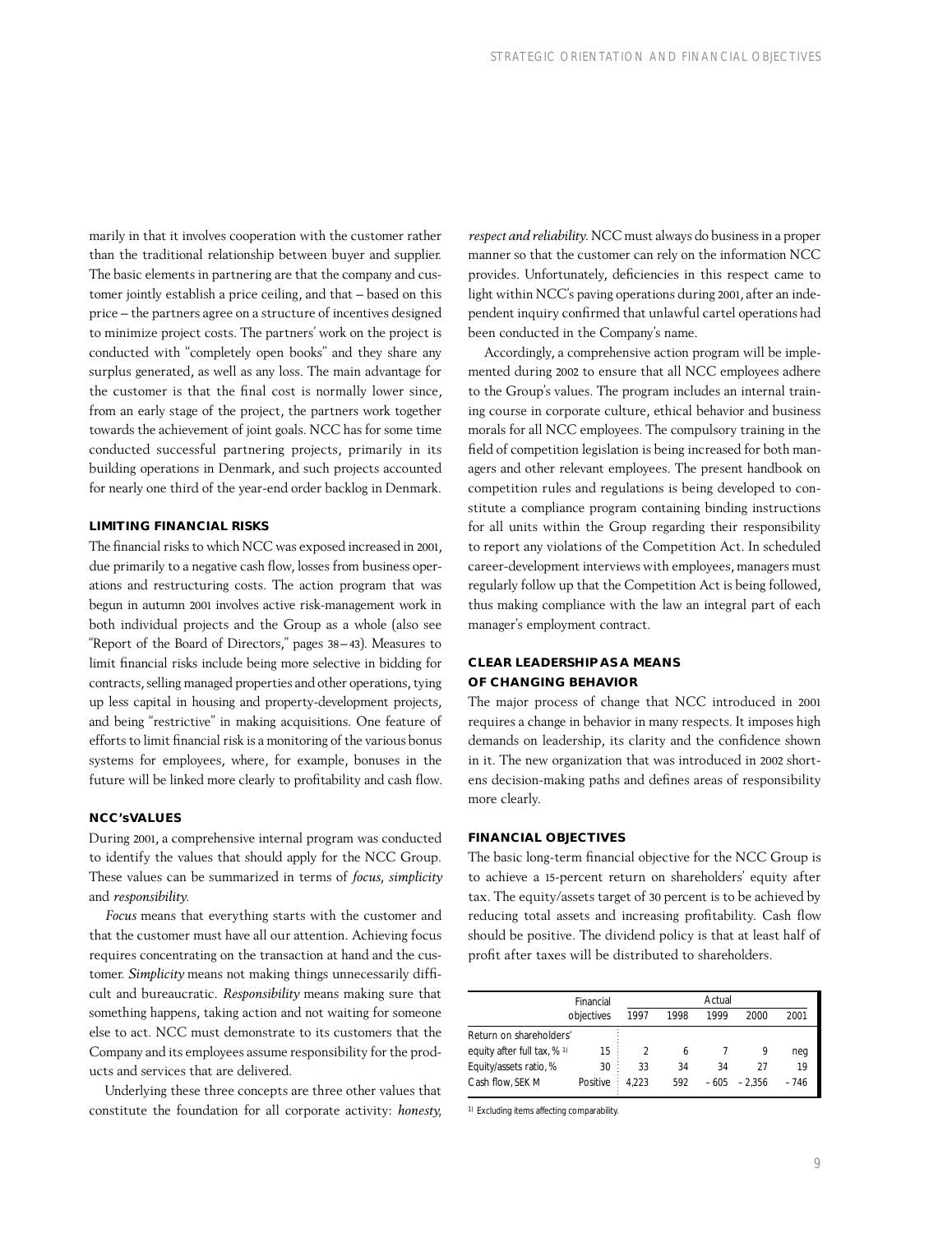## NCC SHARE OUTPERFORMED THE INDEX

*On average, the NCC share performed significantly better than the Stockholm Exchange during 2001. At year-end, the stock market price per Series B share was SEK 70. NCC's total market capitalization at the end of 2001 amounted to SEK 7.3 billion. Regularly updated share-price information and ownership statistics are available on NCC's website for investors: www.ir.ncc.se/english.*

Nordstjernan shares were initially listed on the Stockholm Exchange's O List in 1988 and on the Exchange's A List in 1989. The shares were renamed NCC in 1991. One Series A share carries ten voting rights and a Series B share carries one voting right. During 2001, an average of 16,118 Series A shares and 95,092 Series B shares were traded per day. The number of NCC shareholders at the end of 2001 was 24,858 (25,591).

The highest price paid per Series B share during 2001 was SEK 85, and the lowest price was SEK 55. At year-end, the market price was SEK 70 (69), corresponding to a one-percent increase during 2001. The Stockholm Exchange as a whole (according to the AFV General Index) declined by 17 percent during the year. The sector index (AFV Construction and Real Estate Index) declined by 17 percent. At year-end, the weighting of Series B NCC shares in the AFV General Index was 0.26 percent and the weighting in the Construction and Real Estate Index was 7.45 percent.

During 2001, 26.8 million (33.9) NCC shares were traded on the OM Stockholm Exchange, corresponding to 26 percent (32) of the total number of NCC shares issued (excluding repurchased shares). The price of NCC shares fluctuated less than the General Index. The beta value for 2001 was 0.55, meaning that volatility in the price of NCC shares was 45 percent less than the volatility reflected in the General Index during the year.

The 2001 Annual General Meeting renewed the Board's authorization to repurchase a maximum of 10 percent of the total number of Company shares. The main intention is to use the repurchased shares to cover the Company's obligations under the options program for senior NCC executives, which was also in effect during 1999 – 2001 (also see page 66). The program has been discontinued, as of 2002. NCC has repurchased a total of 3,474,589 Series B shares. During 2001, 699,300 shares were repurchased during the month of January. No further repurchases were made after that time. Less the repurchased shares, the total number of shares outstanding at yearend was 104,961,233.

According to a decision made at the 1996 Annual General Meeting, a paragraph was added to the Articles of Association enabling holders of Series A shares to convert their Series A shares to B shares. During 2001, 653,264 Series A shares were converted to Series B shares. Written requests regarding the conversion of shares must be submitted to the Board of Directors, which must make its decisions regarding possible conversions no later than during December each year.

The Board of Directors proposes that a dividend of SEK 2.25 (4.50) be paid per share for 2001. NCC's dividend policy is to distribute approximately half of profit after taxes to shareholders. The total return (dividend plus share price performance) for NCC B shares was approximately 8 percent in 2001, compared with the stock-exchange average (Six Return Index) of minus 15 percent.



## **TOTAL RETURN INCLUDING DIVIDEND 1997–2001**

### **SHARE PRICE AND TRADING VOLUME IN 2001**



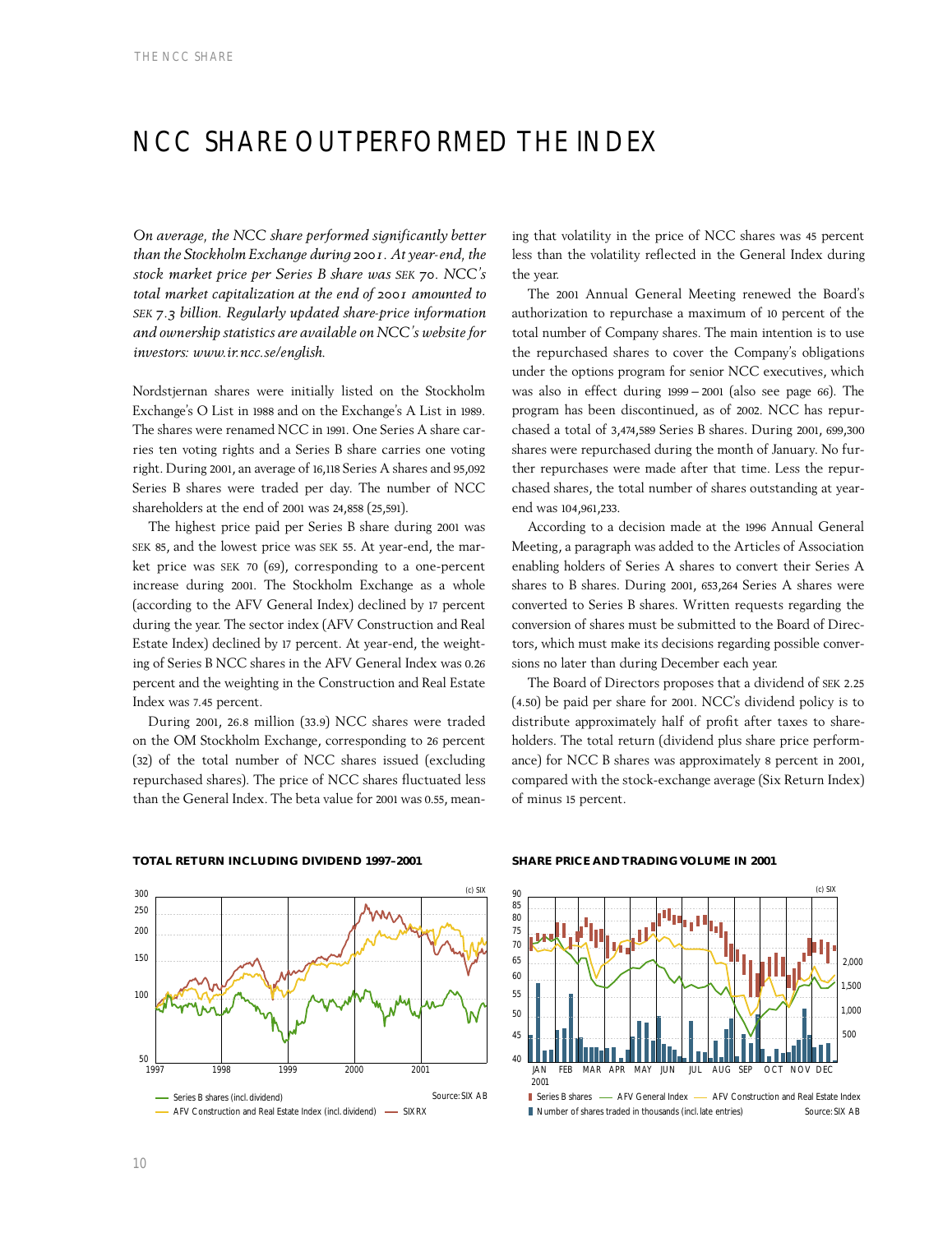## **SHARE DATA**

|                                              | 2001     | 2000  |
|----------------------------------------------|----------|-------|
| Profit after full tax, SEK                   | $-21.60$ | 14.00 |
| Shareholders' equity, SEK                    | 69.75    | 9390  |
| Dividend, SEK                                | 2.251    | 4.50  |
| Market price/visible shareholders' equity, % | 100      | 73    |

1) The Board of Directors' proposal to the Annual General Meeting.

## **SERIES A AND B SHARES**

|                                     | Series A<br>shares | Series B<br>shares | Total A and<br><b>B</b> shares |
|-------------------------------------|--------------------|--------------------|--------------------------------|
| No. of shares held on Dec. 31, 1999 | 63.111.682         | 45.324.140         | 108.435.822                    |
| Conversion of Series A to           |                    |                    |                                |
| Series B shares during 2000         | $-665,914$         | 665,914            |                                |
| Shares repurchased during 2000      | 0                  | $-2.775.289$       |                                |
| No. of shares held on Dec. 31, 2000 | 62.445.768         | 43.214.765         | 105.660.533                    |
| Conversion of Series A to           |                    |                    |                                |
| Series B shares during 2001         | $-653.264$         | 653.264            |                                |
| Shares repurchased during 2001      | 0                  | $-699.300$         |                                |
| No. of shares held on Dec. 31, 2001 | 61,792,504         | 43,168,729         | 104,961,233                    |
| Number of voting rights             | 617.925.040        | 43.168.729         | 661.093.769                    |
| Percentage of voting rights         | 93                 |                    | 100                            |
| Closing price, Dec. 28, 2001        | 69                 | 70                 |                                |
| Market capitalization, SEK M        | 4.264              | 3.022              | 7.347                          |

## **OWNERSHIP STRUCTURE AT DECEMBER 31, 2001**

|                                  | No. of<br>Series A | No. of<br>Series B | Share   | Percentage* |
|----------------------------------|--------------------|--------------------|---------|-------------|
| Shareholder                      | shares             | shares             | capital | Votes       |
| Nordstjernan AB                  | 32,467,500         | 2.862.740          | 33.7    | 49.5        |
| LE Lundbergföretagen AB          | 10,721,140         | 3,242,860          | 13.3    | 16.7        |
| Robur mutual funds               | 6,445,620          | 4.988.761          | 10.9    | 10.5        |
| Nordea mutual funds              | 395,200            | 4,107,300          | 4.3     | 1.2         |
| Svenska Handelsbanken            | 1,400,993          | 1,017,705          | 2.3     | 2.3         |
| Skandia                          | 1,313,175          | 965,824            | 2.2     | 2.1         |
| Alecta                           | 1,024,091          | 953,351            | 1.9     | 1.7         |
| HO.SE mutual funds               | 0                  | 1,482,650          | 1.4     | 0.2         |
| Swedish Industrial Association   | 984,856            | 396,948            | 1.3     | 1.5         |
| Third AP Fund                    | 673,000            | 425,000            | 1.0     | 1.1         |
| The Knowledge Foundation         | 600,000            | 375.000            | 0.9     | 1.0         |
| Investor                         | 0                  | 950,000            | 0.9     | 0.1         |
| <b>Baltic Sea Foundation</b>     | $\Omega$           | 922,973            | 0.9     | 0.1         |
| Fourth AP Fund                   | 673,000            | 175.000            | 0.8     | 1.0         |
| SHB mutual funds                 | 376,576            | 465,700            | 0.8     | 0.6         |
| Second AP Fund                   | 336,500            | 383,500            | 0.7     | 0.6         |
| <b>FPG/AMFK</b>                  | 248,700            | 330,700            | 0.6     | 0.4         |
| SPP Livförsäkring AB             | 74,000             | 413,195            | 0.5     | 0.2         |
| Lundberg, Fredrik, via companies | 301,540            | 74,464             | 0.4     | 0.5         |
| Futuris mutual fund              | 0                  | 335,200            | 0.3     | 0.1         |
| Total, largest 20 shareholders   | 58,035,891         | 24,868,871         | 79.0    | 91.5        |
| Others                           | 3,756,613          | 18,299,858         | 21.0    | 8.5         |
| Total                            | 61,792,504         | 43,168,729         | 100     | 100         |
| Repurchased shares               |                    | 3,474,589          | 3.3     | 0.5         |
| Total number of shares           | 61.792.504         | 46.643.318         |         |             |

\* Calculated after a deduction for repurchased shares.

Source: VPC and SIS Ägarservice.

## **TEN LARGEST CHANGES IN SHAREHOLDINGS DURING 2001**

|                               | No. of<br>Series A | No. of<br>Series B | Percentage<br>Share |        |
|-------------------------------|--------------------|--------------------|---------------------|--------|
| Shareholder                   | shares             | shares             | capital             | Votes  |
| First AP-fonden <sup>*</sup>  | $-673.000$         | $-175.000$         | 0.8                 | $-1.0$ |
| Investor                      | 0                  | 801.400            | 0.8                 | 0.1    |
| Svolder <sup>*</sup>          | $\Omega$           | $-615.600$         | $-0.6$              | $-0.1$ |
| Confederation of Swedish      |                    |                    |                     |        |
| Enterprises (formerly Swedish |                    |                    |                     |        |
| Employers' Confederation)*    | $\Omega$           | $-600,000$         | $-0.6$              | $-0.1$ |
| Odin mutual funds (Norway)*   | $\cap$             | $-587.800$         | $-0.6$              | $-0.1$ |
| SPP Livförsäkrings AB         | 74,000             | 413.195            | 0.5                 | 0.2    |
| Nordea mutual funds           | ∩                  | 486.000            | 0.5                 | 0.1    |
| Nordstjernan                  | 436.000            | O                  | 0.4                 | 0.7    |
| Futuris mutual fund           | O                  | 335,200            | 0.3                 | 0.1    |
| Trevise mutual fund           | 0                  | 280.000            | 0.3                 | 0.0    |

\* Entire holding was divested during 2001. Source: VPC, SIS Ägarservice and NCC.

## **DISTRIBUTION OF SHARES BY HOLDING**

| No. of<br>shares held | No. of<br>shareholders | Percentage<br>of total<br>shareholders | No. of<br>shares | Percentage<br>of share<br>capital |
|-----------------------|------------------------|----------------------------------------|------------------|-----------------------------------|
| $1 - 1.000$           | 22.394                 | 90.1                                   | 5.293.239        | 4.9                               |
| $1.001 - 10.000$      | 2.182                  | 8.8                                    | 5.912.112        | 5.5                               |
| 10.001-100.000        | 209                    | 09                                     | 5.907.366        | 5.4                               |
| $100.001 -$           | 73                     | 0.2                                    | 91.323.112       | 84.2                              |
| Total                 | 24.858                 | 100                                    | 108.435.829      | 100.0                             |

Source: VPC, SIS Ägarservice and NCC.

## **GEOGRAPHIC DISTRIBUTION OF SHAREHOLDINGS**

| Country                                                   | Percent of<br>share capital, % | Change,<br>percentage points |
|-----------------------------------------------------------|--------------------------------|------------------------------|
| Sweden (incl. all holders of <500 shares)                 | 97.8                           | 1.7                          |
| - of which, closely held companies (such as Nordstjernan) | 36.4                           | 0.7                          |
| - of which, mutual funds (such as Robur, Nordea)          | 18.8                           | 0.9                          |
| - of which, exchange-listed companies                     |                                |                              |
| (such as Lundbergföretagen)                               | 16.6                           | 0.7                          |
| - of which, private individuals                           | 7.1                            | $-0.2$                       |
| Switzerland                                               | 0.8                            | 0.4                          |
| Luxembourg                                                | 0.7                            | 0.2                          |
| United Kingdom                                            | 0.4                            | $-1.1$                       |
| <b>United States</b>                                      | 0.3                            | 0                            |

Source: VPC, SIS Ägarservice and NCC.

## **CHANGES IN SHARE CAPITAL**

|      |                                       |             | No. of shares Share capital, SEK M |
|------|---------------------------------------|-------------|------------------------------------|
|      | 1988 Start of year                    | 6.720.000   | 672                                |
|      | Split 1:4                             | 20.160.000  |                                    |
|      | Directed placement, in connection     |             |                                    |
|      | with acquisition of ABV               | 16,259,454  | 407                                |
| 1991 | Conversions of debentures             | 1.449.111   | 36                                 |
| 1993 | Conversions of debentures             | 468.928     | 11                                 |
|      | Directed placement in connection with |             |                                    |
|      | purchase of minority-held NK shares   | 1.838.437   | 46                                 |
| 1994 | New issue                             | 19.841.991  | 496                                |
|      | Conversions of debentures             | 13.394.804  | 335                                |
| 1997 | Directed placement, in connection     |             |                                    |
|      | with acquisition of Siab              | 28,303,097  | 708                                |
| 2001 | Year-end                              | 108.435.822 | 2.711                              |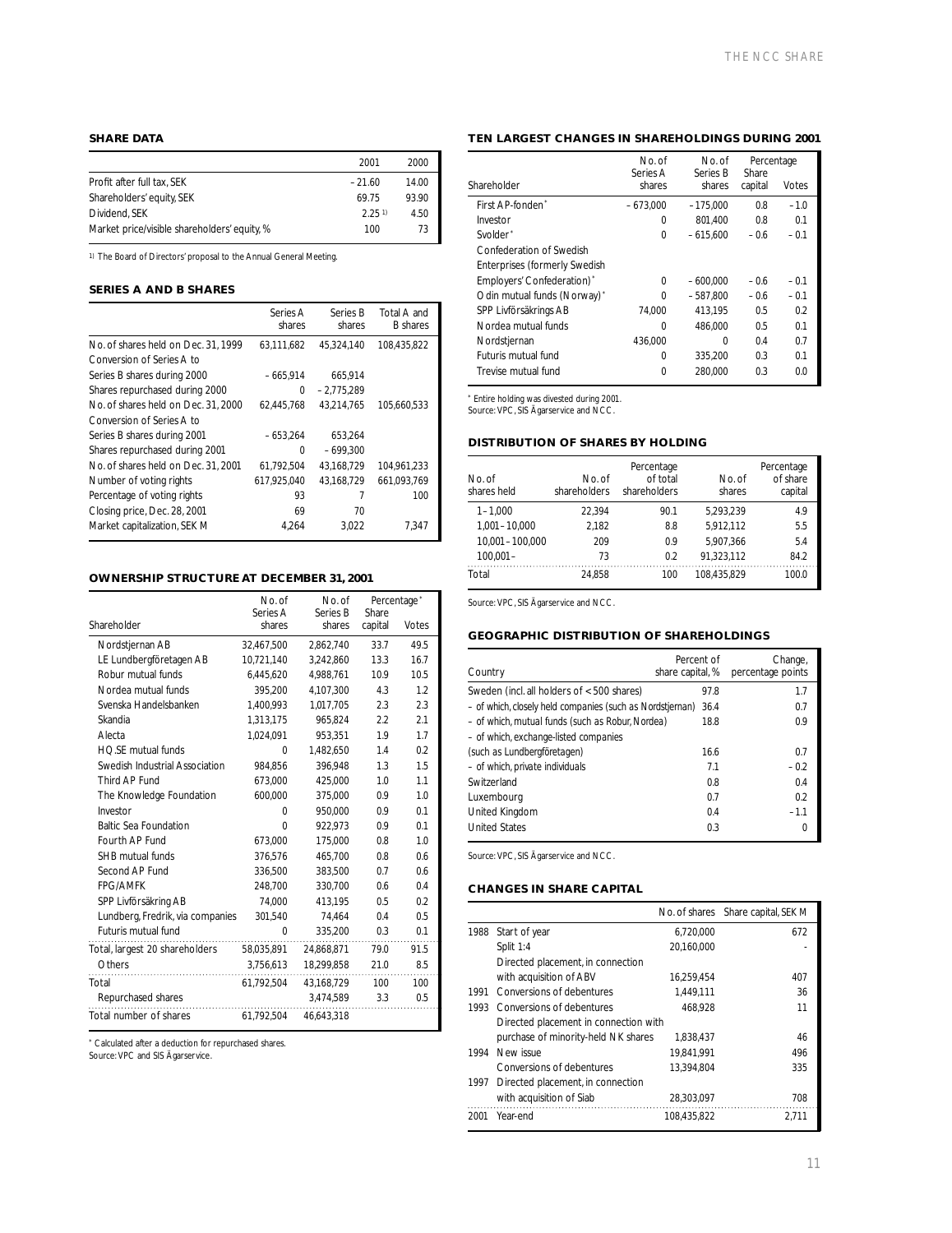## NCC's DEVELOPMENT CONCEPT CREATES VALUE

*At the core of NCC's business is a well-established development concept that captures much of the Group's expertise and experience. Taking a project all the way from idea to completion – and generating a healthy return in the process – demands knowledge of all phases of the construction process. The foundation for a successful project, and the first step in the development concept, is a creative idea.*



## CREATIVE IDEAS

The ability to cultivate and develop ideas that make efficient use of land areas in strategic locations is a prerequisite for a successful project. After developing a project idea, NCC takes action at an early stage to acquire land and development rights at attractive prices. The period from idea to completion often amounts to six to eight years. NCC's experience and creativity provide the prerequisites for growth and profitability.

 $\overline{2}$ 

## CONTACTS WITH AUTHORITIES

NCC must often secure the support of public authorities to guide the project through the political process. In addition to resulting in satisfied customers and financial profits, construction and real estate projects must also benefit society. Naturally, building permits are always necessary, but sometimes a concession is also required for implementing a project.

## FINANCING

3

4

NCC often conducts housing and real estate projects on a proprietary basis. Very large civil engineering projects, however, also require external financing, which is often arranged in partnership with international consortia. This allows NCC to share the project risk and facilitates implementation of large projects. NCC's specialist financial competencies are concentrated in a corporate finance function.

## PROJECT PLANNING

Efficient project planning and an accurate investment budget form the basis for a project's profitability. A major aim in project planning is to maximize revenues while minimizing risks. NCC optimizes its revenues by satisfying its customers' requirements and exceeding their expectations. The process of minimizing the risks associated with a project begins with identifying the factors that may lead to cost overruns. Subsequently, thorough planning can eliminate most project risks.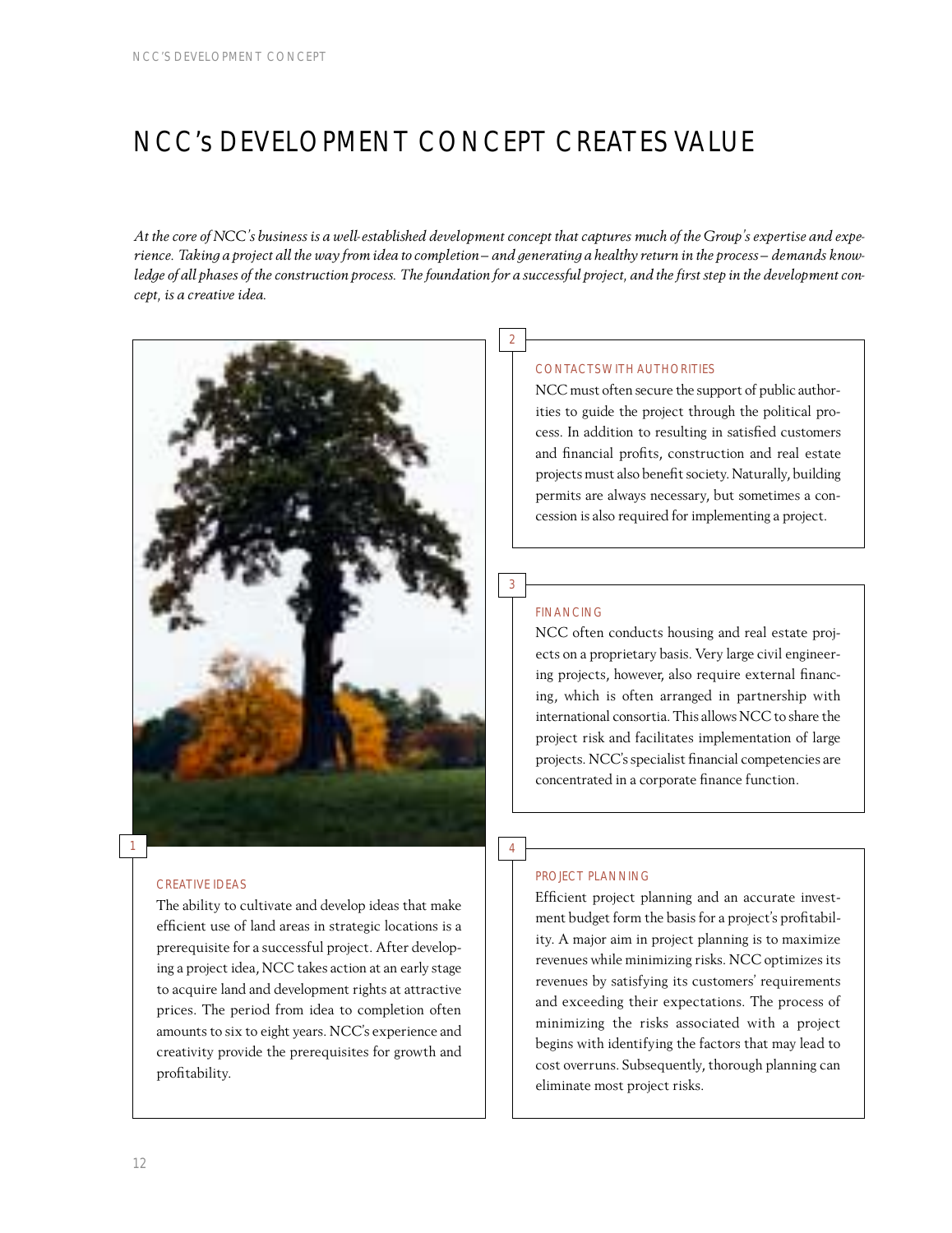

## PRODUCTION

Production encompasses all construction work – from the groundbreaking stage to a turnkey property – and can include everything from land remediation to IT installations. In many cases, the soil or adjacent waterways must be remediated, since many of the well-situated sites that become available were previously industrial sites. This is followed by foundationengineering work, which varies according to the local conditions. In one of the largest projects, where the soil quality was that of loose clay, NCC stabilized the ground with the help of 60 kilometers of lime concrete piles driven 20 meters into the ground to prevent the adjacent subway viaduct from moving while the work was conducted. When the foundation work is completed, apartments, offices or other buildings, such as hospitals and schools, are constructed. In many cases, construction also includes the installation of broadband and radio masts for telecommunications, which NCC also provides.



## SALE

A sale may take place at any time from the planning stage to project completion. NCC's aim for all property sales is to realize the best return on the capital invested. In efforts to ensure the best possible sales price, NCC utilizes an extensive network of investors, property users and brokers.

## **SERVICE**

7

When construction has been completed, NCC offers various service solutions linked to the property or infrastructure. NCC focuses primarily on customers who desire assistance in servicing offices and IT infrastructure.

*When a creative idea is combined with NCC's extensive experience, the result is a successful project with a satisfied customer and a healthy return on the investment. In this manner, NCC's development concept provides the conditions for creating value for all of the Group's stakeholders.*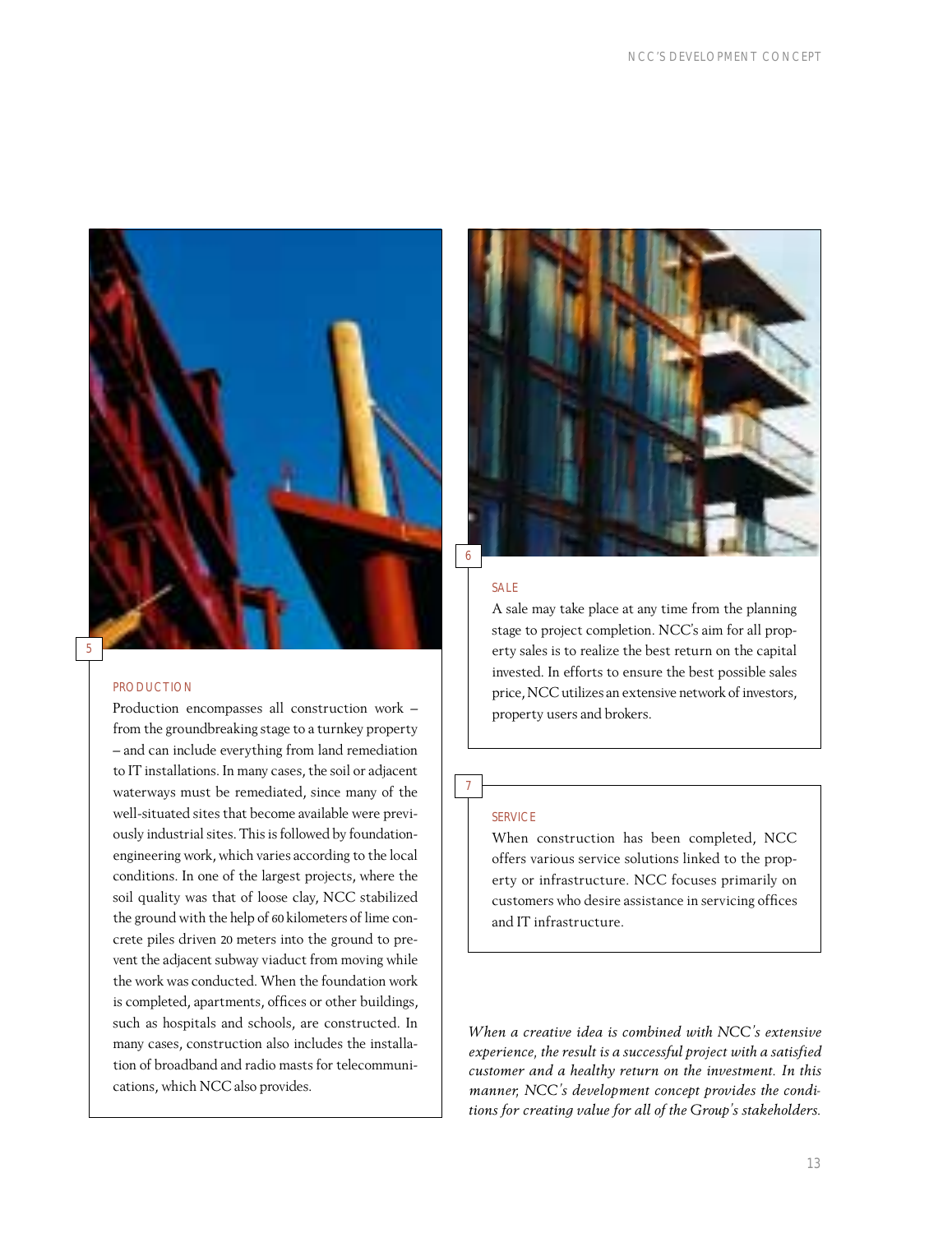## KNOWLEDGE REDUCES RISKS AND CREATES VALUE

*Knowledge, work processes and relationships are valuable assets. While they are difficult to quantify and do not appear in the balance sheet, these "soft" values are applied in day-to-day work by all employees and in various ways. Knowledge and expertise are crucial for reducing risks and creating customer value, which, in the final analysis, is the basis for profitability and hence shareholder value.*

The values that are reported as assets in the balance sheet can be regarded as describing the financial resources available to a company for creating not only customer value but also value for shareholders and other stakeholders. To effectively convert its balance-sheet resources into future revenues, a company must utilize and nurture its soft values. Examples of soft values include new ideas and concepts, the establishment of efficient work and skills-development processes, and the enhancement and protection of the corporate brand.

Since autumn 2001, NCC has been engaged in a comprehensive restructuring process whereby an even stronger focus than before has been placed on NCC's most fundamental responsibility – creating value for the customer. Any activities that do not create customer value will be discontinued or remodeled. A knowledge-driven organization such as NCC creates customer value primarily through the development and effective use of the Company's know-how. NCC's know-how is concentrated in the line organization, the various country organizations and the central staff functions, or – as structured knowledge – in various types of support systems.

Developing the Company's soft values is also a way of reducing risks. For the most part, this is achieved through various types of management systems, work tools and processes. Since this so-called "structural and process capital" is independent of individual skills, it is not tied to individual employees. Described in simple terms, the structural capital is what remains after the employees have gone home for the day. Quality systems, purchasing systems, IT systems, environmental management systems and idea-generating activities are a few examples. The task of binding the knowledge that exists in the organization to structures and processes is addressed in cooperation with employees from various parts of the Group. Resources from Research & Development also frequently play a role. Well-established management systems reduce the risks in building production, resulting in more efficient work and reduced costs. Defects in building construction normally account for about 5–10 percent of the total production cost, and the majority of defects result from recurring problems.

## **KNOW-HOW CREATES CUSTOMER VALUE**

During 2001, NCC had approximately 28,000 employees, the majority of whom were skilled craftsmen, while about one third were salaried employees (see table). The largest proportion of salaried employees was in Finland. Nine out of ten employees were men.

## **Distribution of workforce by Nordic country**

|                                       |        | Sweden Denmark | Norway | Finland |
|---------------------------------------|--------|----------------|--------|---------|
| Average number of employees           |        |                |        |         |
| in 2001 (approx.)                     | 14.000 | 5.000          | 3.500  | 2.500   |
| - of whom, salaried employees, %      | 42     | 34             | 34     | 43      |
| - of whom, skilled craftsmen, %       | 58     | 66             | 66     | 57      |
| - of whom, women, %                   | 9      | 12             | 5      | 12      |
| - of whom, younger than 35 years, %   | 23     | 38             | 34     | 32      |
| - of whom, older than 56 years, %     | 27     | 12             | 16     | 5       |
| Number of newly recruited technicians |        |                |        |         |
| with academic qualifications, 2001    | 100    | Q              | 18     |         |

The proportion of salaried employees is higher in Sweden and Finland, which partly reflects different production philosophies. In Denmark and Norway, the number of NCC-employed skilled craftsmen is higher, while the proportion of project management assignments is higher in Sweden and Finland. Employees under the age of 46 account for two thirds of the workforce in Denmark. In Sweden, the proportion of older employees is higher, which is partly the result of the large-scale workforce cutbacks implemented at the beginning of the 1990s, combined with various labor laws specific to Sweden.

During autumn 2001 and the early part of 2002, the number of salaried employees was reduced in order to cut Group-wide costs. As a result, many highly competent employees had to leave the Group. However, this was regarded as unavoidable in view of the changes that needed to be made in the organization (read more on pages 6–9). The corporate structure was also changed to reduce the number of levels of management, in order to shorten decision-making paths. The new structure requires clear leadership and increases the potential to provide support to all employees. In a change process, it is of the utmost importance that employees have a clear picture of the new structure, as well as the plans and objectives that exist within the company. Accordingly, the measures that were initiated at the beginning of 2001 to crystallize out and strengthen NCC's corporate culture were intensified toward the end of the year and in the early part of 2002.

Following an independent inquiry that confirmed suspicions that NCC had participated in an illegal cartel in the asphalt sector, the Group initiated a far-reaching internal action program at the beginning of 2002 to ensure that executives at all levels comply with NCC's prevailing rules and regulations. The measures include compulsory training in competition legislation, and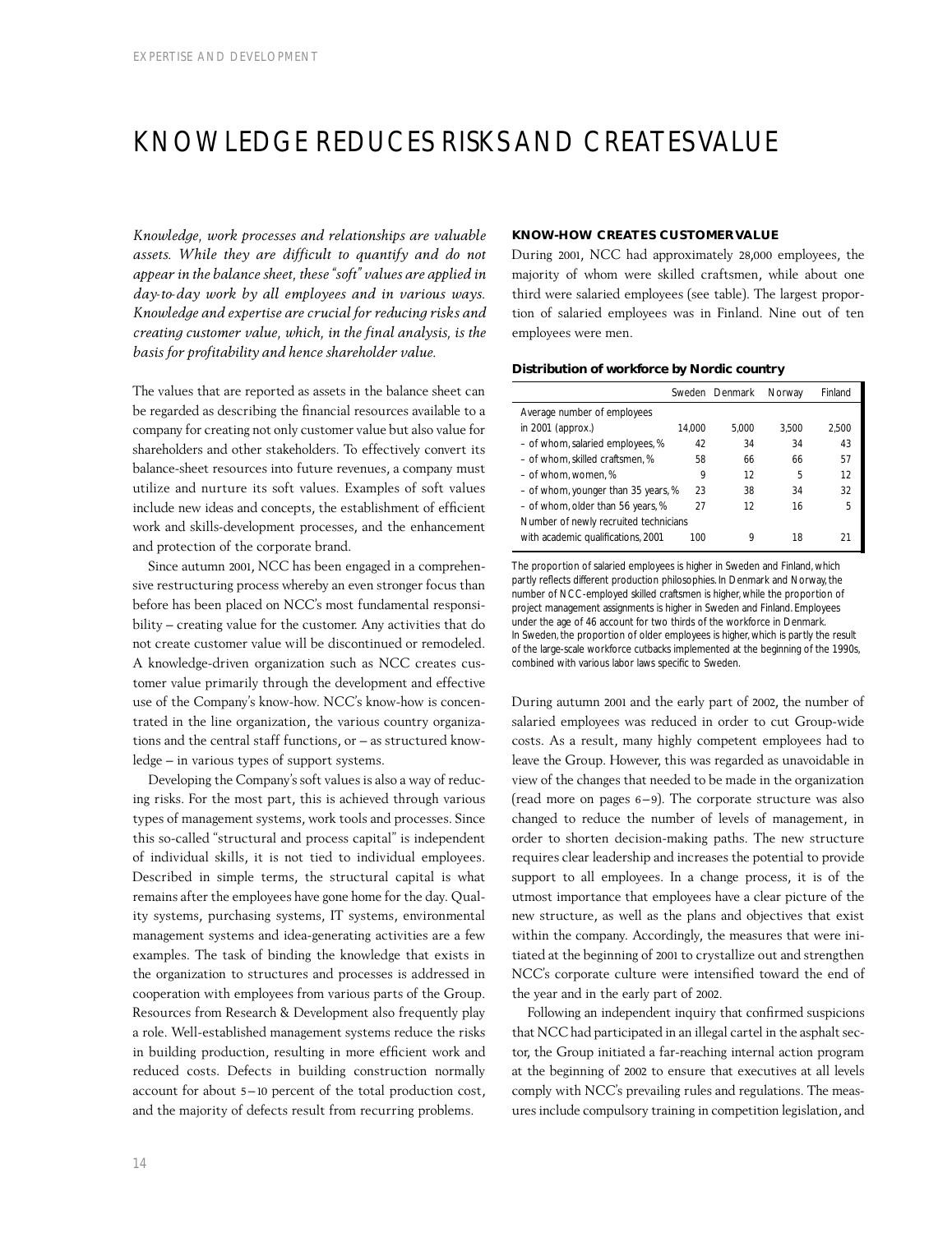

Active product development provides customer value.NCC has a long track record of developing and refining products for paving work.

an in-house program to increase understanding of ethical standards and business morals. In addition, NCC's current rules with respect to competition legislation have been developed to form a compliance program, featuring mandatory provisions to the effect that each employee is obliged to immediately report any suspected breaches of competition legislation.

In parallel with the change process, new resources are needed to meet the demands of customers. Regeneration and skills enhancement are essential to ensure competitiveness in the construction industry of the future, which will be characterized by rapid technical advances and constantly changing work situations. The responsibility for developing employee skills is synonymous with the responsibilities to customers and shareholders. It will be impossible to create customer value and, ultimately, shareholder value unless NCC's employees possess the right skills and know-how. However, NCC as the employer does not bear sole responsibility. Employees too have a personal responsibility for their own development. NCC's strategy for becoming a successful and profitable company includes creating a corporate culture that attracts young people, and investing in and encouraging continuous competence development.

## **TRAINING STATISTICS – 2001**

During 2001, the number of training days totaled 21,000, which means the level has been stable in the past three years. The number of days per salaried employee was 4.5 and 1.0 per skilled worker. However, a shift was noted with respect to training subjects. The relative importance of computer training declined, mainly because

considerable investments have already been made in fundamental computer training, which means the basic level of computer skills is good. NCC has also focused on interactive, Web-based computer training that results in a Computer Driving License.

Increases were noted in technical, legal and leadership training, which fully matches the focus on core competencies. Areas where training efforts are declining include systems training courses in the environmental and quality field, although NCC has already built up fundamental competencies in this area that are being intensified through on-the-job learning. This provides scope for a more clear-cut focus on courses in leadership, corporate culture and NCC's values.

The age distribution of NCC employees is relatively even, but with a weighting towards older employees, which means that a generation shift will become a reality within ten years. This generation shift will apply throughout the industry and extensive recruitment efforts will become necessary to offset the numbers retiring from production.

## **DISTRIBUTION OF SKILLS-ENHANCING INVESTMENTS**

## **INVESTMENTS IN SKILLS ENHANCEMENT**

Index with 1998 as the base year, %



## **Personnel survey** All employees in Sweden

| Percent                                  | 1998 |                          | 1999 |               | 2000 |                         | 2001 |
|------------------------------------------|------|--------------------------|------|---------------|------|-------------------------|------|
| Control                                  |      |                          |      |               |      |                         |      |
| we have clearly defined goals            | 50   | $\rightarrow$            | 50   | я             | 53   | λ                       | 54   |
| we follow up achievement of these goals  | 39   | <b>A</b>                 | 40   | Ñ             | 39   | N                       | 38   |
| Leadership style                         |      |                          |      |               |      |                         |      |
| Lam well informed                        | 47   | $\overline{\mathbf{z}}$  | 49   | я             | 58   | я                       | 59   |
| my unit takes good care of its employees | 38   | я                        | 39   | я             | 46   | λ                       | 48   |
| my manager is open and honest            | 62   | ×                        | 63   | ×             | 65   | $\overline{\mathbf{z}}$ | 67   |
| Influence                                |      |                          |      |               |      |                         |      |
| management listens to new ideas          | 53   | $\rightarrow$            | 53   | Σ             | 54   | λ                       | 55   |
| we have regular meetings                 | 42   | $\overline{\phantom{a}}$ | 46   | $\rightarrow$ | 46   | N                       | 45   |
| Attitude to NCC                          |      |                          |      |               |      |                         |      |
| I am proud of working at NCC             | 63   | N                        | 60   | N             | 52   | $\overline{\mathbf{z}}$ | 56   |
| I would happily stay in NCC's employment | 70   | λ                        | 73   | Ñ             | 66   | z                       | 70   |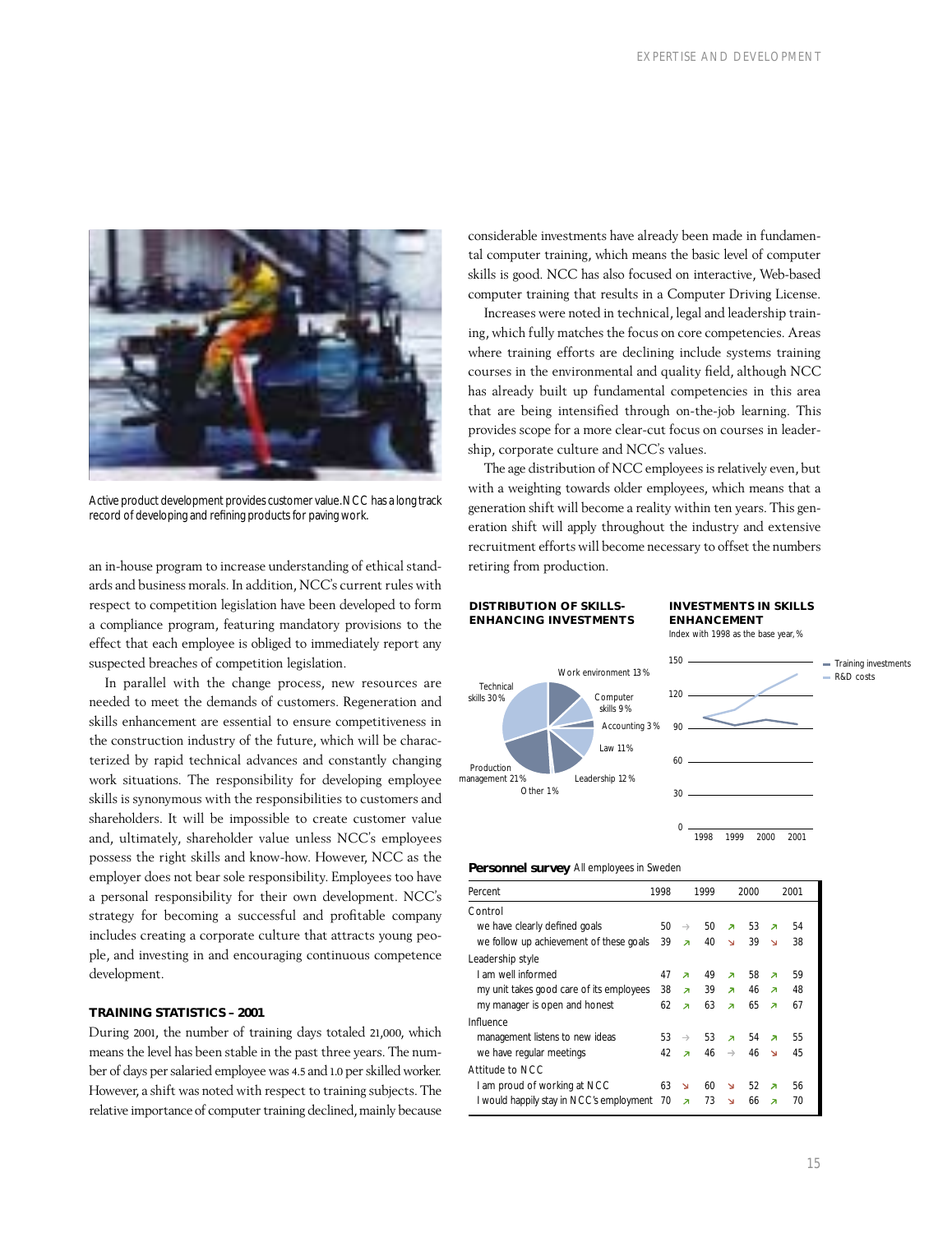

The use of IT in modern, sophisticated buildings. A number of IT-based support tools are being used in the construction and leasing of Kista Science Tower. For example, the use of simulations made the design phase more efficient. Prospective tenants can also take a virtual visit to the premises on www.kistasciencetower.com.

## **CONTROL SYSTEMS AND WORK PROCESSES REDUCE COSTS**

Work on control systems and work processes has a single focus – the generation of customer value. NCC's systems and processes enhance the capacity of the value-creating parameters – price and utility – to result in satisfied customers, assuming that the relationship between them is correct. Lower costs, which facilitate lower prices, are achieved primarily by reducing the incidence of problems in production and operation. Utility is created by responding to customer demand by developing products that offer a high level of functionality and quality. During autumn 2001, the corporate functions for purchasing, quality and the environment were discontinued with the aim of moving work processes relating to these issues closer to projects and customers, thereby also reducing costs. For several years, environment and quality-related programs have been a requirement for business operations relating to all of NCC's products and processes. Coordination managers have been appointed for environment, quality, R&D and IT. The Executive Management Group has specially scheduled meetings that focus on development matters of strategic importance.

Information technology is a strategic support resource in both production and development work. The foundation for effective use of IT is a stable infrastructure in the form of a homogeneous, Group-wide IT platform, the creation of which within NCC has had the effect of reducing the number of workstation problems, thereby enhancing internal efficiency. Another central process is NCC's project-management tool, which ensures that information about a project is accessible in a database and therefore available to a large number of users.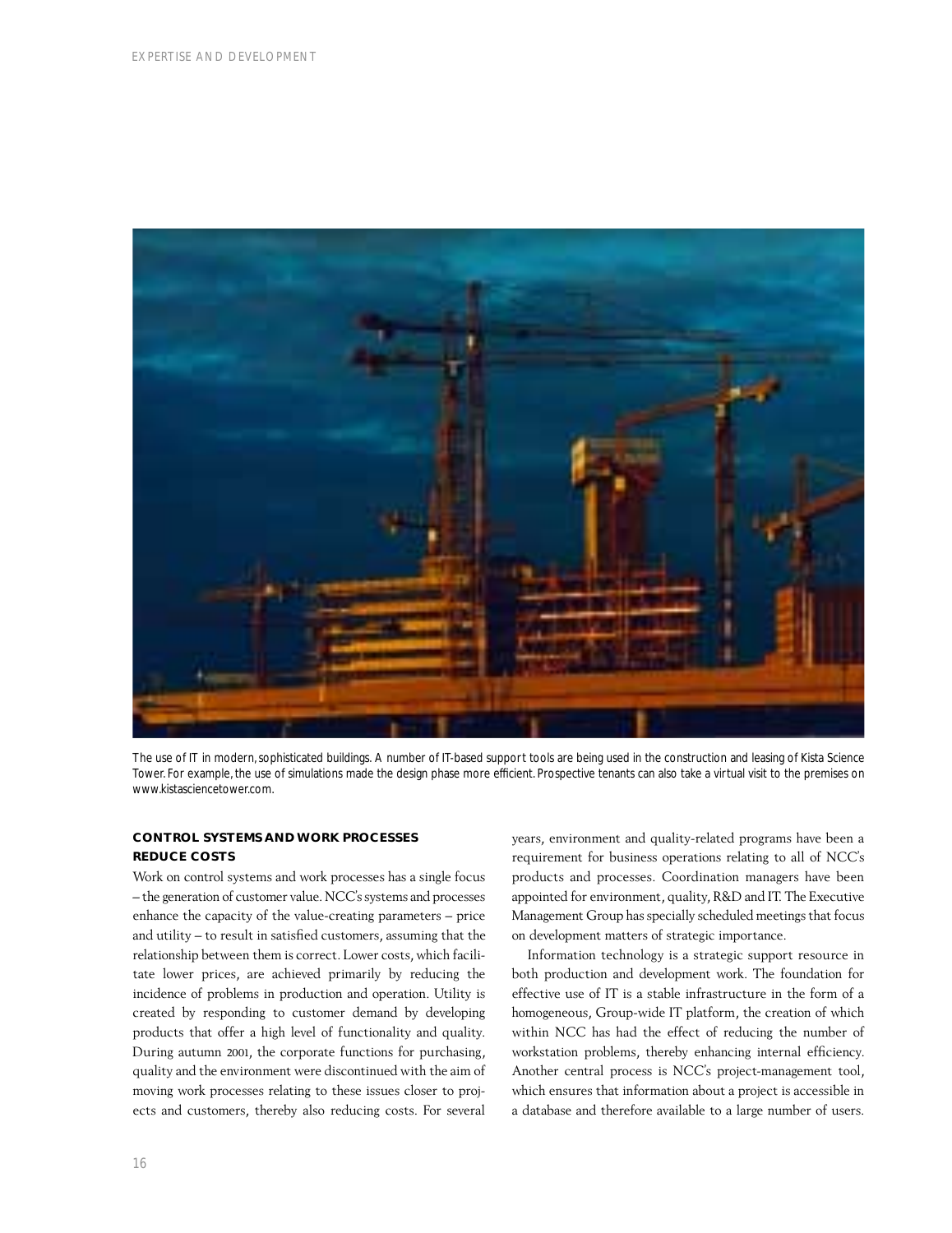The SeeMee website has been established in order to increase the internal mobility of employees. Via SeeMee, NCC employees in Sweden can enter their CV, declare an interest in moving to a different job within the Company and apply for vacancies. At the beginning of 2002, some 800 personnel profiles were entered in SeeMee, which has been in operation since the beginning of 2001. The system is to be introduced in Denmark and Finland during 2002. There are also plans to launch an external version of the system during spring 2002, so that prospective employees can express an interest.

In addition to performing tasks of a day-to-day nature, IT can also be used as a predictive tool. By using various simulation models, for example, construction projects can be tested on a small scale, which helps to eliminate faulty design.

Purchasing, which was previously concentrated in a corporate staff, is integrated in accordance with the new Group structure. Purchasing activities relating to the choice of product ranges and suppliers, as well as the purchase of specialist expertise, will continue to have the same high priority but will now be conducted closer to production. The total number of suppliers was reduced during 2001, leading to a decrease in purchasing-related overheads. A large portion of the profitability of small-scale projects lies in efficient coordination and knowledge of the local market. Beginning in 2002, a purchasing committee will operate at Group management level, focusing on reducing the Group's costs for materials.

Environmental work occupies a natural, prominent position within NCC, partly due to the encroachment on the environment caused by major construction projects. A well-designed environmental management system is not only a requirement from customers but is also an effective risk-limitation tool. Using various simulation models, analyses and measurements, such parameters as the effect on groundwater, energy consumption and environmental impact can be measured and evaluated. A key objective of NCC's environmental work has been to reduce energy consumption in, for example, residential buildings and commercial premises. Environmental activities can also create new value in the form of, for example, NCC's expertise in the area of remediating "sick" industrial land, which can then be used as an attractive residential site – such as the Hammarby Sjöstad waterfront development in southern Stockholm. A more comprehensive account of environmental activities is provided in NCC's Stakeholder Report, which accompanies the Annual Report.

A large group of employees have many years' experience of working in the construction industry in general and at NCC in



The SeeMee website has been developed to increase internal mobility among NCC employees. NCC's employees in Sweden can use SeeMee, which has been running since year-end 2001, to submit their skills profiles, apply for relocating within the Company or apply for vacant positions.

particular. During their occupational careers, these employees have solved many of the problems they encountered by applying good ideas and ingenious solutions. A well-developed "suggestion-box" system has been in operation at NCC for many years in order to capitalize on good ideas from employees. If an idea leads to increased efficiency and cost savings, it earns a reward in the form of a share of the cost savings achieved.

## **VALUES CHARACTERIZE BRAND**

Customer relations are of paramount importance, since they are the foundation of future business. Since the brand is a focal point for the values that NCC creates for customers, it is a vital value parameter in customer-focused efforts. Image surveys performed previously show that the level of knowledge about NCC is high and that the Group has hundreds of advocates in various markets. Surveys carried out within NCC Property Development and NCC Industry have been summarized in a Customer Satisfaction Index, the results of which point to a substantial improvement. Customer satisfaction creates a strong brand for NCC.

## **Tenant ranking of landlords**

Customer Satisfaction Index, percent

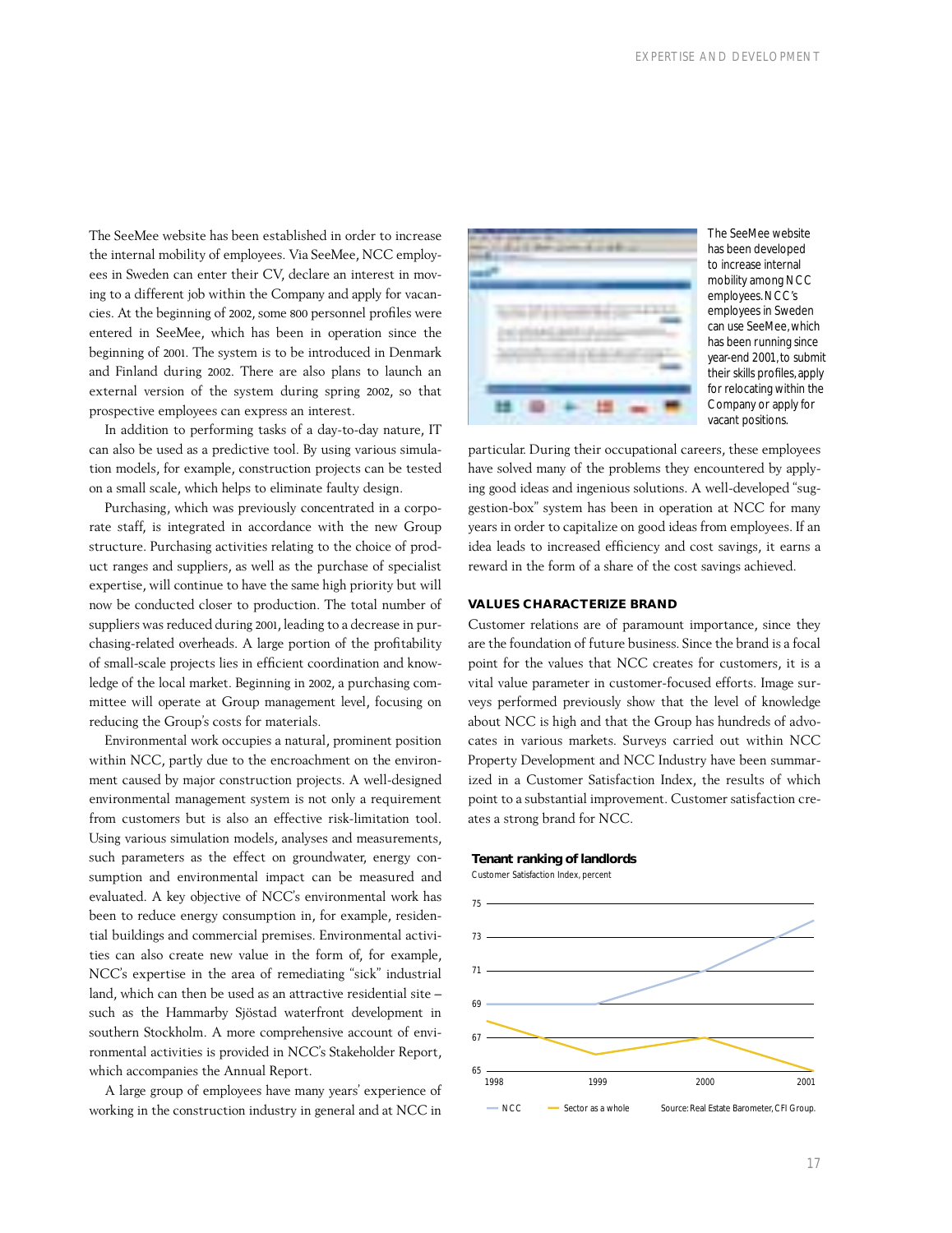NCC's corporate culture is based on three core values: honesty, respect and trust. An in-depth evaluation project initiated at the beginning of 2001 and based on interviews with employees in various countries and at various levels of the Group, resulted in responsibility, simplicity and focus being defined as the core values that specifically characterize NCC. These three words form the core of the relations and brands that exist within the NCC Group.

One method used by NCC to develop relations is to work from a stakeholder perspective. The responsibility and capacity to create value is reinforced by analyzing and communicating NCC's relations with its stakeholders and the Company's approach to working with these relations. In the Stakeholder Report for 2001, which accompanies the Annual Report, NCC describes what characterizes the Company's relations with stakeholders, the value of these relations and how it approaches value creation.

## **RESEARCH AND DEVELOPMENT – STRATEGIC TOOLS**

Research and development are strategic tools for all of NCC's products and processes. R&D creates new value for existing products and increases their value-added component. For example, prospective investors or tenants in a property-development project can visit their future premises when the project is still at the concept stage, with the aid of 3D modeling and virtual reality. Simulations also allow risks and opportunities to be identified. In addition to development work its own production, NCC is involved in a number of external projects, and each year about ten graduate students in industry-related disciplines are active within the Group. NCC's own internal technical consulting unit, NCC Technology, is a strategically important development resource.

## **FINANCIAL EXPERTISE FOR MORE PROFITABLE BUSINESS**

Financial expertise is a prerequisite for being able to conduct complicated, costly investment projects in a successful manner. NCC possesses qualified specialized expertise in many areas, which is concentrated in a corporate finance function. The finance unit's principal focus is to provide direct commercial support – on normal market terms and subject to a clear and consistent policy – that contributes to a more profitable business, and to actively manage financial risks.

■ **NCC Treasury AB** coordinates and manages the Group's financial flows and related risks. The unit is also responsible for managing NCC's borrowing and serves as the Group's internal



Responsibility requires knowledge.For the second consecutive year, NCC has summarized and reported its stakeholder relations in the Stakeholder Report.The report may be regarded as NCC's attempt to illustrate its stakeholder relationships and outline their strengths and weaknesses.

bank. NCC has for some time had an established investor program in Finland and Sweden. In 2001 NCC was the first foreign industrial company to be introduced in the Norwegian market for commercial paper.

■ **NCC Structured Finance** is a specialized business-support unit that works on custom-tailored financing solutions – linked to the products and services that the Group offers – for NCC's customers. It offers a broad spectrum of financial solutions that also include pure contributions and conditional loans from the European Union, for example.

**NCC RM/Insurance** is the Group unit responsible for risk management and insurance programs. A Group insurance company, NCC Insurance AB, handles the greater part of the Group's insurance claims. NCC has a long-established reinsurance company, NCC Re, that distributes risks and channels some of them into the open market.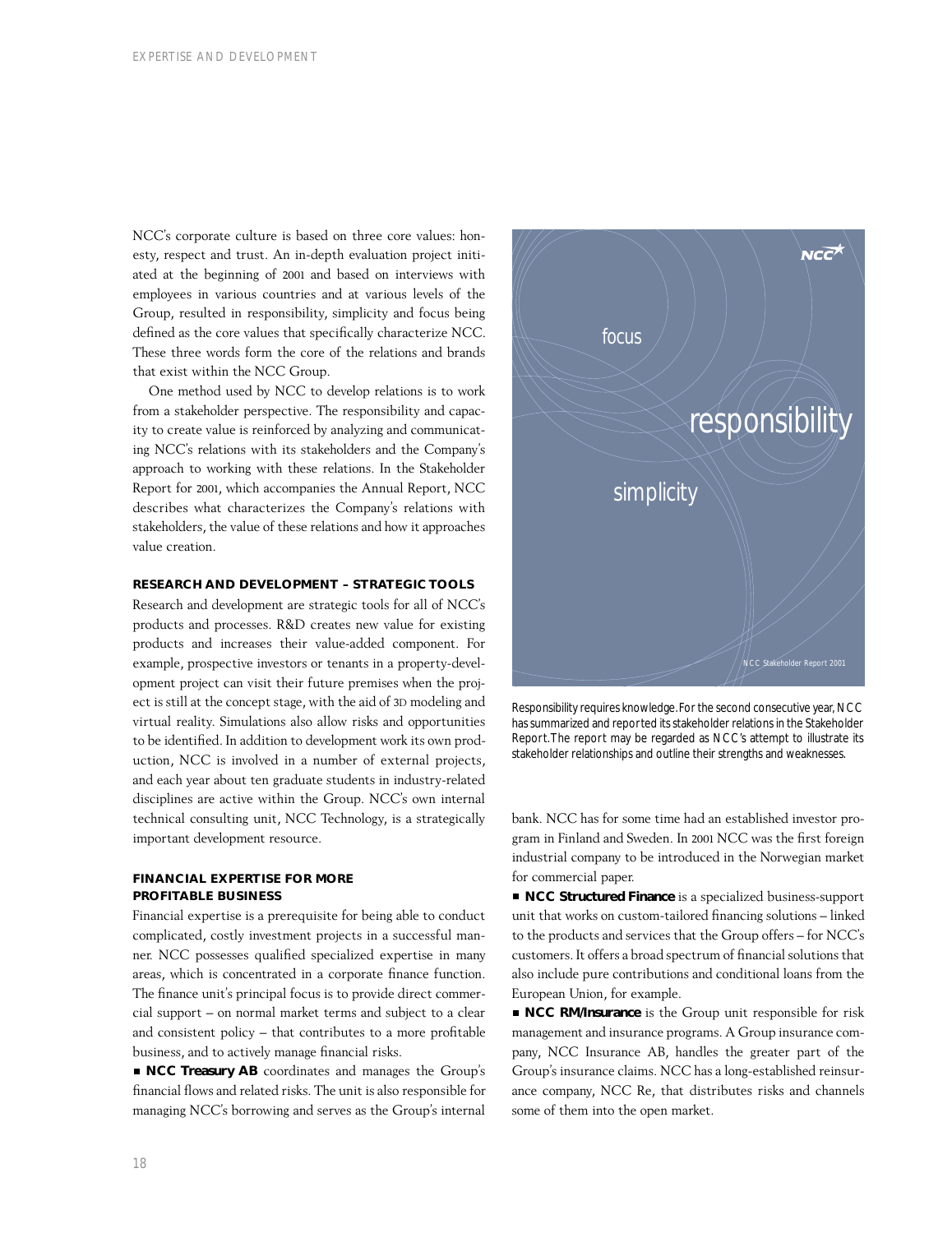## BUSINESS AREAS 2001

- During 2001, NCC conducted its operations via six business areas (a new structure was introduced at the beginning of 2002 – see pages 6–9).
- In 2001, the NCC Group's direction was mainly determined via the six business areas, combined with coordination of operations within each individual market.
- In addition to their own staff resources, the business areas received support from Corporate staffs. Following the coordination and downsizing of NCC's staff resources during the second half of 2001, certain functions have been transferred to operational units, effective 2002. These functions include purchasing, environment, quality and business development.





Construction-related operations were conducted in Sweden, Norway, Denmark, Finland, Poland and Germany in 2001. Large-scale civil engineering projects were also undertaken in Central America, Russia and China. In addition to the Nordic region and Germany (Düsseldorf and Berlin), real estate operations were conducted in Belgium (Brussels), Poland (Warsaw) and Hungary (Budapest). The Industry business area conducted operations in the Nordic region, as well as Poland, the Baltic region and Russia (St. Petersburg).

## **PROFIT/LOSS AFTER FINANCIAL ITEMS 2001** Excl. items affecting comparability, SEK M



## **SALES BY BUSINESS AREA 2001** Percent

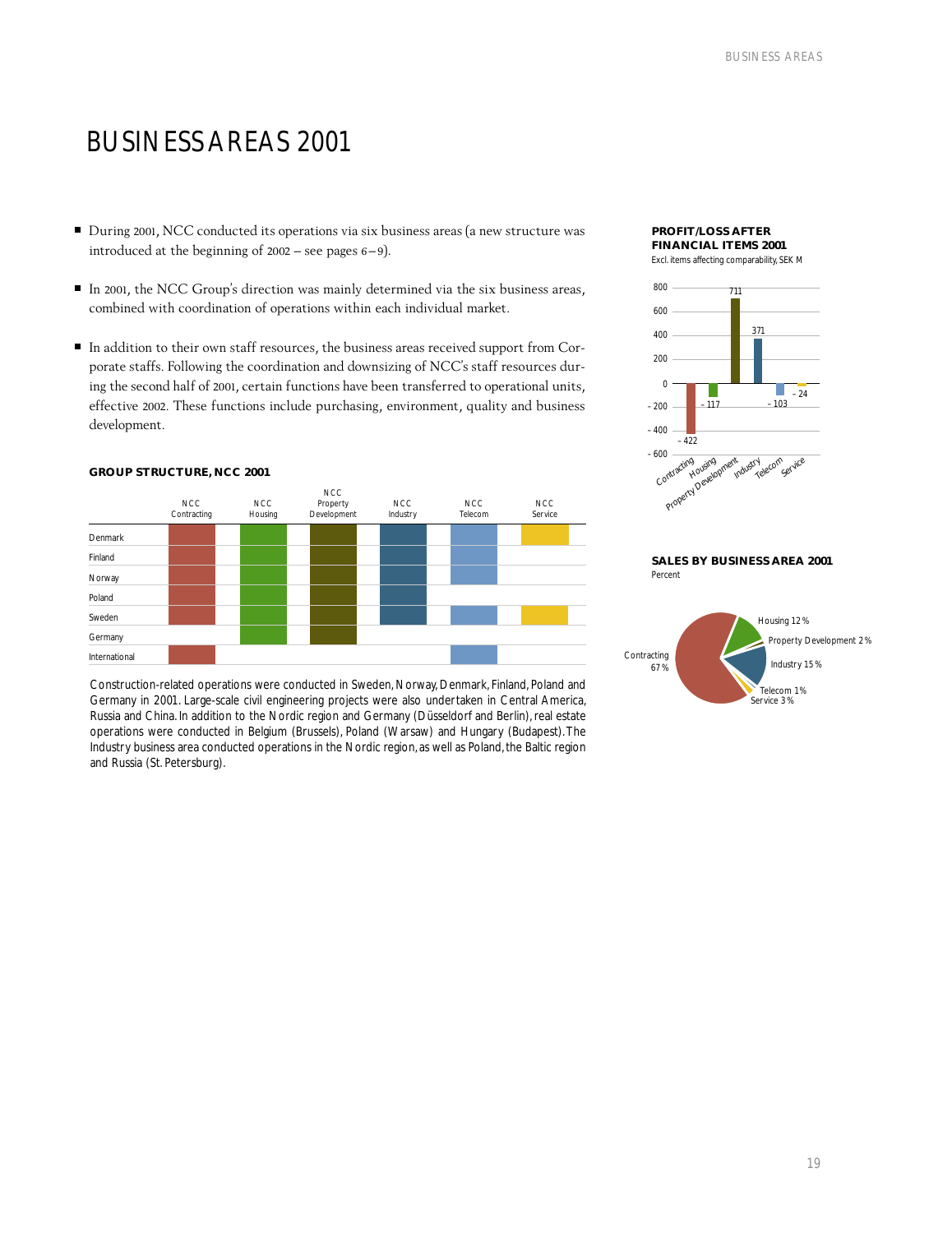

Close proximity to the market. NCC's head office in Denmark, which was completed in October 2001, is situated centrally in the Tuborg district.This facilitates close contact with both users and customers.

*NCC Contracting constructs buildings and plant in the Nordic and Baltic Sea region, where it also provides operation and maintenance services in the civil engineering sector. International project operations are conducted in prioritized markets. As of 2002, NCC Contracting is part of NCC Construction, while international projects are organized in a separate business area, NCC International Projects.*

## **ORGANIZATION**

During 2001, NCC Contracting's operations were divided between different countries – Sweden, Norway, Denmark, Finland and Poland – and also between different specialist units, such as NCC International, which conducted international project operations, NCC BOT, which handled privately financed projects, and NCC Tunnelling, which focused on tunnel construction. For organizational purposes, the subsidiaries Hercules, which specializes in foundation work, Däldehög, which constructs gasoline stations, and NCC Technology, which acts as technical consultant to the Group, were also included in NCC Contracting.

## **MARKET TREND**

Demand for NCC Contracting's products and services is largely dependent on the general economic trend. Demand is also influenced by public-sector investment, which sometimes tends to increase when a country's economic activity in other areas declines.

for NC<br>ependent<br>uenced by<br>increase<br>clines.<br>business the pussiness<br>ativity standard and the variance<br>stromarket. De<br>chase be has been carried and the stromarket. De<br>chase been and the stromarket. De While business conditions in the Nordic construction sector were relatively stable during 2001, measured in terms of total investment in new construction, clear signs of a slowdown became apparent toward the end of the year. In general, construction activity was greater in metropolitan and growth areas compared with other parts of the Nordic countries. Building construction was strong in all markets for most of the year, although demand stagnated during the autumn, with the exception of the Danish market. Demand for road and civil-engineering construction, which has been declining for several years in Norway and Denmark, remained low in 2001. The Polish construction market stagnated during the year, due to a slowdown in the development of the Polish economy. It is estimated that construction investments will increase in 2002, particularly in Norway.

## **CUSTOMERS**

NCC Contracting's largest customers are government enterprises, such as the national road administrations, rail administrations and civil aviation boards, as well as municipalities. Other major customers are industrial companies and major property-management companies.

## **COMPETITORS**

NCC Contracting's competitors are the major Nordic construction companies, such as Skanska, Peab, YIT, MT Højgaard and Veidekke, the public road administrations' own construction units, and small, local contractors and niche companies. The structure of the Danish construction market changed during 2001, as a result of the merger of Denmark's two largest construction companies – Monberg & Thorsen and Højgaard & Schultz – to form MT Højgaard and the acquisition of H. Hoffman & Sœnner by Veidekke of Norway.

## **Nordic market for construction contracts 2002**

| Percent. forecast                 | l ) K          |                   | NO.                 |                  |
|-----------------------------------|----------------|-------------------|---------------------|------------------|
| Roadwork and civil engineering    | $+3$ $\lambda$ | $+1 \rightarrow$  | $+14$ $7$           | $+3$ $7$         |
| Residential construction          | $+4$ $7$       | $+1 \rightarrow$  | $+4$ $\overline{ }$ | $+1 \rightarrow$ |
| Other buildings, incl. industrial | $-3$ $\lambda$ | $-8$ $\mathbf{v}$ | $+1 \rightarrow$    | $+0 \rightarrow$ |
| Total market trend                |                |                   |                     |                  |
|                                   |                |                   |                     |                  |

Source: NCC.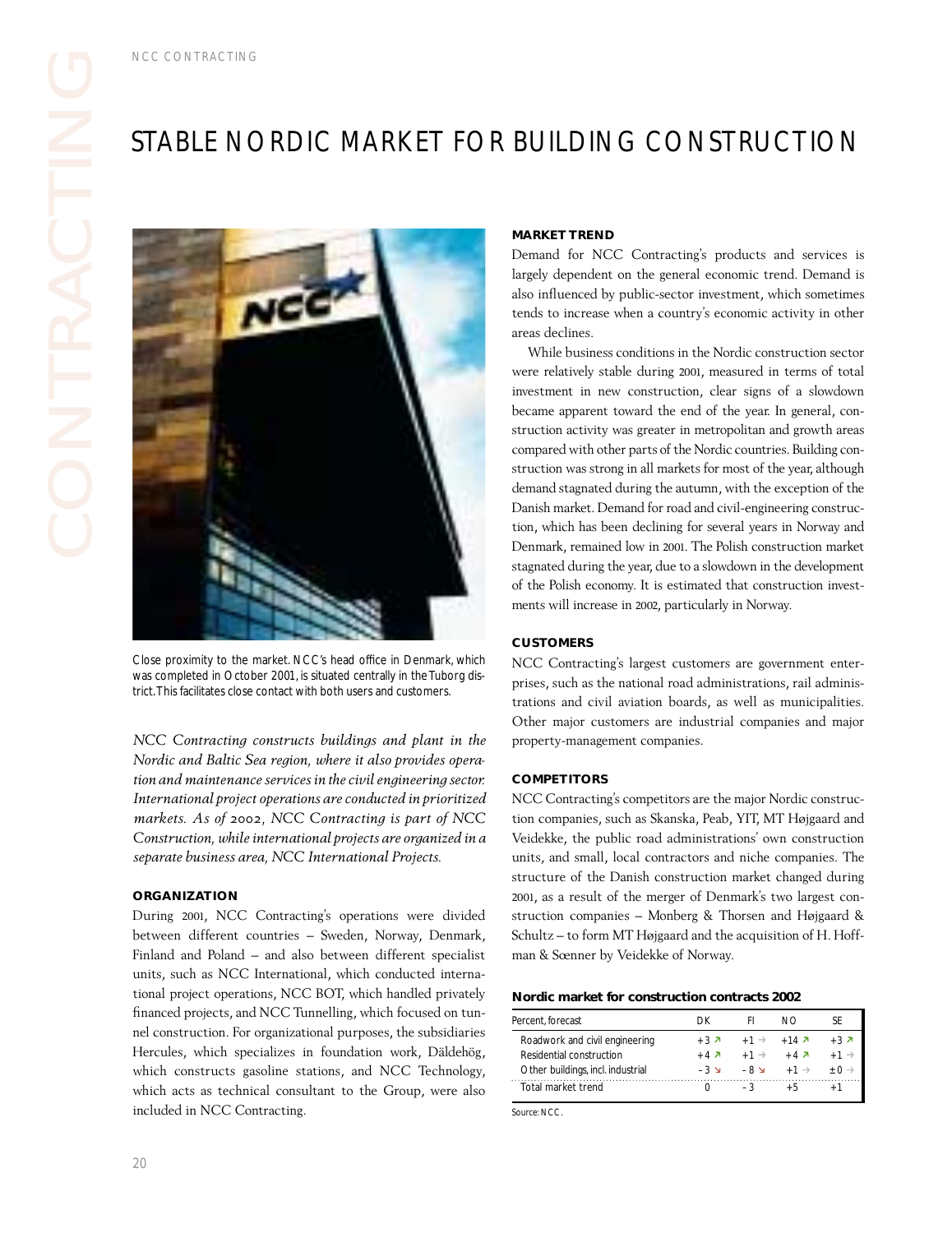## **SWEDEN**

During 2001, operations in Sweden accounted for slightly more than 50 percent of NCC Contracting's sales. Demand for civil engineering projects remained low during the year, although the market for other non-residential building was stronger than in 2000. This was reflected in the profitability of these two operating segments and in the trend towards stronger demand in growth regions. During the year, NCC Contracting's earnings were adversely affected by such factors as considerable write-downs and provisions, mainly for civil engineering projects (see Report of the Board of Directors, pages 38–43). The building construction area showed a positive trend in metropolitan areas, although a slowdown was noted towards the end of the year. A program of closures and restructuring measures was initiated in areas showing no growth or weak profitability. For example, operations in the Dalarna region and in Gävleborg County were discontinued during the year.

The largest single ongoing civil engineering project in Sweden is the Southern Link tunnel project in Stockholm, which is scheduled for completion during 2002. NCC's share of this project corresponds to approximately SEK 700 M. Major orders secured by NCC during the year included the contracts for one of the stages of the Göta Tunnel in Gothenburg, with an order value of SEK 260 M, and project development of the Scandic Hotel in Alvik, outside Stockholm, for SEK 300 M. The construction of Kista Science Tower outside Stockholm, on behalf of NCC Property Development, is the largest individual building project in Sweden. Production costs for this project, which was started up in summer 2000 and is scheduled for completion during 2003, total approximately SEK 1.6 billion.

## **FINLAND**

The market climate in Finland has been closely linked to the business trend for IT and telecom products, specifically to the fortunes of Nokia. Accordingly, this resulted in a slowdown of growth during 2001, which contributed to weaker demand for office premises.

NCC is one of the largest construction companies in Finland, focusing primarily on building and residential construction, which account for more than 90 percent of total sales in the Finnish market. Since the civil engineering operations that had previously been conducted in Finland had been showing poor profitability, a phase-out of these activities was initiated towards the end of the year. In the building construction segment, NCC Finland has cooperated successfully with NCC Property Development in the past few years in the development



Adapted to customer requirements.Newly built property for the Chalmers University of Technology in Gothenburg.This glass building reflects a different style of architecture in terms of both the interior and the exterior. The building, erected on an inner courtyard, contains training premises, restaurants and lecture halls.

of a concept for the creation of Business Parks. Several such projects are under way in the Helsinki region, Tampere and Oulu. The largest projects in progress include a shopping mall in Leppävaara, with a total order value of approximately SEK 800 M for NCC, and the Mylly shopping mall in Turku, with an order value of slightly more than SEK 600 M for NCC.

## **DENMARK**

The Danish civil engineering market remained weak during the year. Due to the weak profitability shown by civil engineering operations, a phase-out program was introduced towards the end of the year. The market for building construction was favorable and NCC was successful in this segment during 2001. NCC strengthened its position in the Danish market during the year, largely due to the introduction of new concepts and forms of cooperation, such as partnering (see pages 8 and 68). Major orders secured in the building segment during 2001 included Bruun's Galleri in Århus, worth approximately SEK 700 M. This project, developed in cooperation with NCC Property Development, comprises some 90,000 square meters of commercial space scheduled for completion during 2003. Construction of a Marriot Hotel, in a consortium owned equally by NCC and MT Højgaard, is another major project, with a total order value of approximately SEK 1 billion.

A successful brand-building campaign was implemented during the year in order to strengthen the NCC name. Since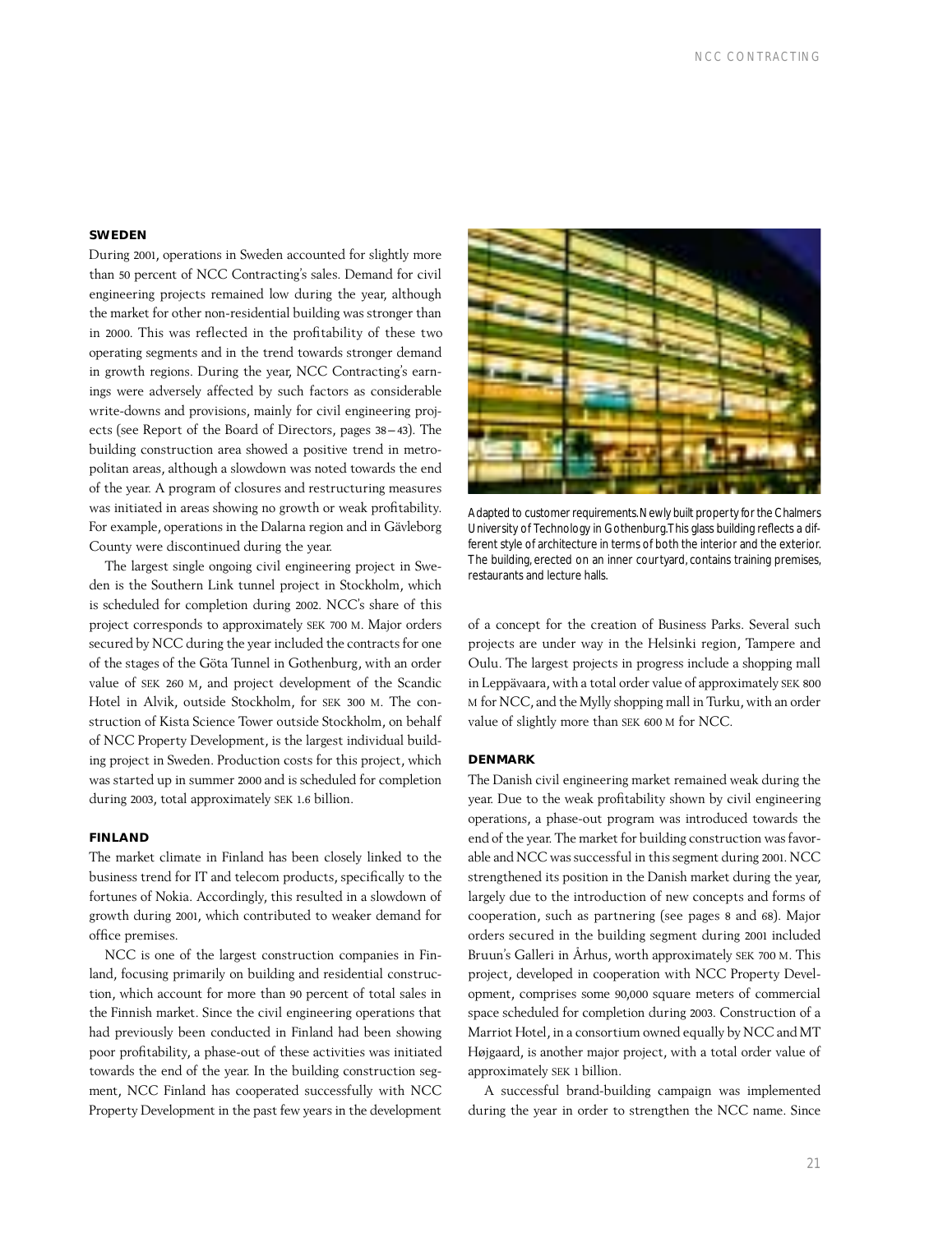

NCC is the technical lead company in a consortium commissioned to expand the subway network in Singapore.This is an example of a demanding international infrastructure project in which NCC's expertise in tunnel construction has created customer value.

operations in Denmark have grown rapidly during the past few years as a result of several mergers, the NCC name is less well known than the names of the acquired Danish companies.

## **NORWAY**

The Norwegian civil engineering market has been in decline for the past few years and remained weak in 2001. This market trend has contributed to the profitability problems experienced by NCC's civil engineering operations. During autumn 2001, NCC implemented a comprehensive analysis of all of the projects conducted in the past four to five years. This analysis formed the basis of a restructuring and downsizing of Norwegian civil engineering operations, a process initiated at the beginning of 2002. A number of changes were introduced at the end of 2001, including a reduction of tunneling operations, a closure of unprofitable units, a new organization with fewer levels and a more selective policy for submitting tenders. Major projects included the municipal office building in Vest-Agder, with an order value of SEK 136 M. During the year, NCC Norway also secured a contract valued at SEK 325 M for the rebuilding and development of two furnace halls at Elkem Aluminium Mosjoen in Norway.

## **POLAND**

NCC's main project in Poland involves construction of the first phase of the privately financed A2 highway between the German border and Warsaw. The order value of the construction portion is approximately SEK 5.4 billion, of which NCC's share amounts to about SEK 2.4 billion. The construction part of this assignment is being carried out by the A2 Bau Development GmbH consortium, which is owned in equal portions by NCC and Austrian company Strabag. The French company EGIS, which operates most of the major highways in France, is participating as road operator. Construction started in September 2001 and the project is scheduled for completion during 2004.

During 2001, an 87-percent holding was acquired in Hydrobudowa, a Polish civil engineering company specializing in marine facilities, bridges and foundation work.

## **INTERNATIONAL OPERATIONS**

NCC's international project operations, mainly involving underground and hydroelectric power assignments, were mainly active in Central Europe, Russia, Central America, Singapore and China during the year. During 2001, work was begun on a dam project and a water supply project in the Dominican Republic, with a combined order value of SEK 0.7 billion. An additional order, for a water supply expansion project worth approximately SEK 0.9 billion, was secured in the region. This contract, which is expected to be registered in order bookings during 2002, is contingent upon a comprehensive environmental impact assessment.

In Saint Petersburg, Russia, NCC is participating in the development of the Southwestern Wastewater Treatment Plant, a Russian water-treatment project. The intention is to use private financing, known as a PPP solution, to implement the project. The project is expected to be included in order bookings during 2002.

In Singapore, NCC is the technical lead company in an international consortium commissioned to expand the subway system, a project valued at approximately SEK 2 billion. NCC's share of the project is worth about SEK 700 M.

NCC owns 44 percent of A-Train, which holds the concession to operate the Arlanda Express train service between Stockholm City and Arlanda up to and including 2040. The other owners of A-Train are Alstom (29 percent), Vattenfall (20 percent) and Mowlem (7 percent). An upward trend for passenger growth was interrupted during September as a consequence of the terror attacks in the US. NCC intends to divest its A-Train holding in due course. While the Arlanda Express has gradually increased its market share, it is calculated that it will take several more years for A-Train to generate a positive contribution to earnings.

## **OPPORTUNITIES AND RISKS**

NCC's ability to offer its customers optimal solutions is enhanced through a combination of project development, negotiated purchasing and partnering. Partnering, which is a unique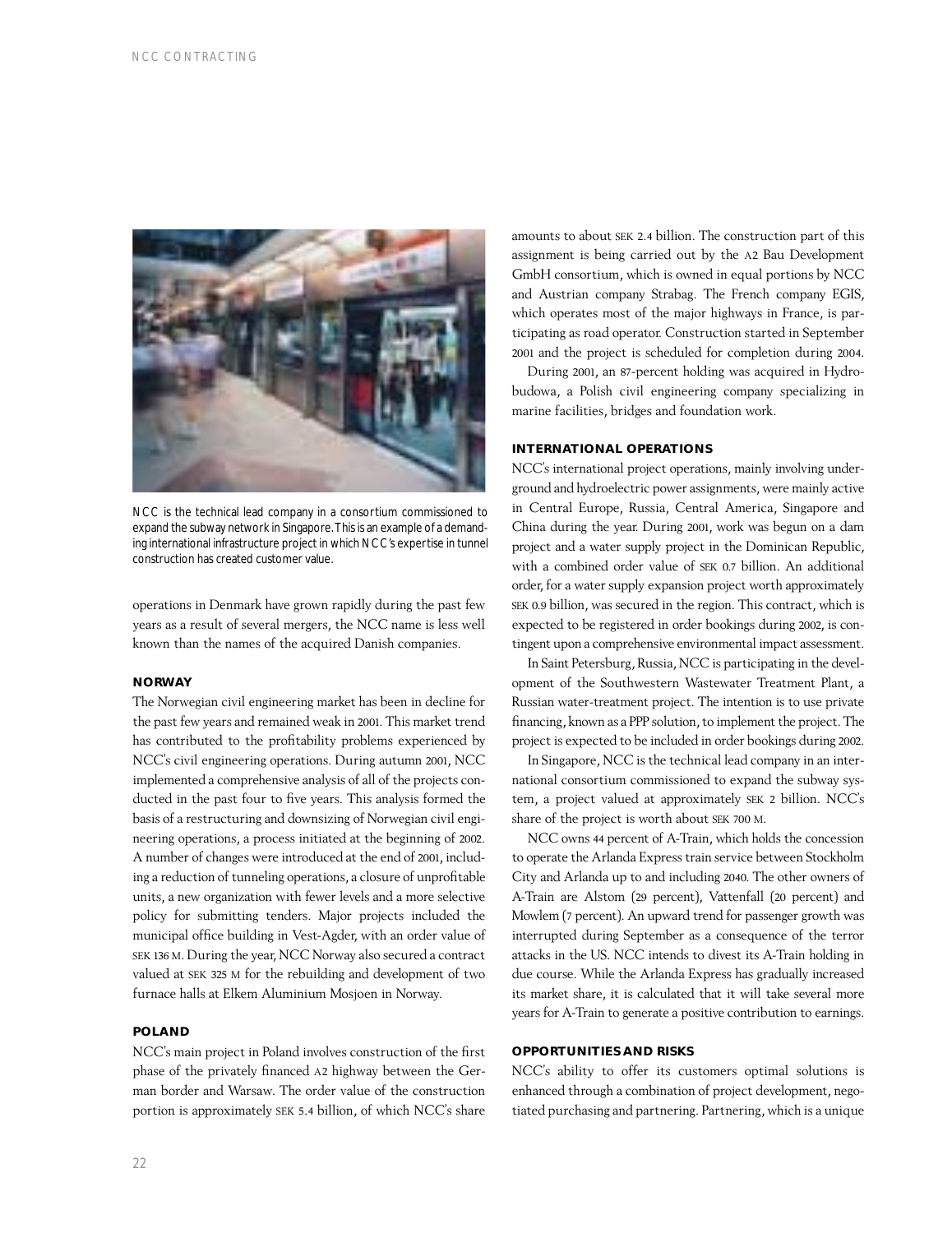concept for cooperation between the different partners involved in a construction project, was originally developed in the UK and has been introduced by NCC in Denmark. The experience gained to date is now being passed on to other Nordic countries.

All operations involving tenders are exposed to the risks associated with a fixed price. The financial risks are minimized through such methods as internal assessments of tenders. Socalled "zero recognition" is a system used in major projects, whereby no surplus from a project is reported until it is 50 percent complete (also see Accounting Principles on page 51). Financing in local currencies is one of the methods used to manage currency risks.

Other risks, such as contract risks, and technical and production-related risks, are best managed and minimized through early cooperation with the customer and other players. Environmental risks are handled by applying the special environmental management system developed within NCC.

Comments on results are presented in the Report of the Board of Directors on pages 38–43.



0

Sweden

**Private customers Public utility housing companies** Central government **Municipalities** 

20

40

 $60$ 

 $80$ 

100

**PRODUCT MIX** Sales, percent

**CUSTOMER MIX** Sales, percent

Jen<sub>mark</sub> <sub>Finland</sup> over a later total</sub>



- Industrial buildings and process plants
- 
- **Other buildings**

## **NCC CONTRACTING**

| <b>SEK M</b>                                  | 2001             | pro forma<br>2000 |
|-----------------------------------------------|------------------|-------------------|
| Orders received                               |                  |                   |
| Order backlog                                 | 35,983<br>23,611 | 33,999<br>20,195  |
| Profit/loss after financial items, EBT        | $-364$           | 21                |
| Capital employed at year-end                  | 4,877            | 3,948             |
| Cash flow                                     | 1,785            | $-519$            |
| Ratios                                        |                  |                   |
| Operating margin, %                           | $-1.3$           | $-0.2$            |
| Net margin, %                                 | $-1.1$           | 0.1               |
| Return on capital employed, % 1.2)            | neg              | 4.8               |
| Other                                         |                  |                   |
| Average number of employees                   | 17,825           | 17,256            |
|                                               |                  |                   |
|                                               |                  | pro forma         |
| <b>INCOME STATEMENT</b>                       | 2001             | 2000              |
| Net sales                                     | 33,585           | 28,921            |
| Production expenses                           | $-31,594$        | - 26,829          |
| Gross profit                                  | 1,991            | 2,092             |
| Selling and administrative expenses           | $-2,391$         | $-2,098$          |
| Shares in results of associated companies     | $-44$            | $-64$             |
| Capital gain/loss on sales of Group companies | 5                | $-1$              |
| Capital loss on sales of associated companies | $-1$             |                   |
| Gain on sales of properties<br>.              | 18               | 3                 |
| Operating profit/loss, EBIT                   | $-422$           | -68               |
| Financial items                               | 58               | 89                |
| Profit/loss after financial items, EBT        | $-364$           | 21                |
|                                               |                  | pro forma         |
| <b>BALANCE SHEET</b>                          | 2001             | 2000              |
| Properties classed as fixed assets            | 198              | 254               |
| Tangible and intangible fixed assets          | 1,493            | 1,544             |
| Shares and participations                     | 292              | 412               |
| Properties held for future development        | 458              | 532               |
| Interest-bearing receivables                  | 815              | 1,084             |
| Interest-free receivables                     | 9,623            | 8,018             |
| Liquid assets                                 | 4,324            | 2,878             |
| <b>Total assets</b>                           | 17,203           | 14,722            |
| Shareholders' equity                          | 2,334            | 2,588             |
| Minority interests                            | 68               | 8                 |
| Interest-bearing liabilities and provisions   | 2,650            | 1,881             |
| Interest-free liabilities and provisions      | 9,338            | 8,071             |
| Project invoicing not yet worked up           | 2,813            | 2,174             |
| Total equity and liabilities                  | 17,203           | 14,722            |

1) Calculation of ratios is based on a balance sheet in which taxable interest-free Group

contributions are eliminated against the resulting equity and deferred tax liability in the Group. 2) Return figures are based on average capital employed.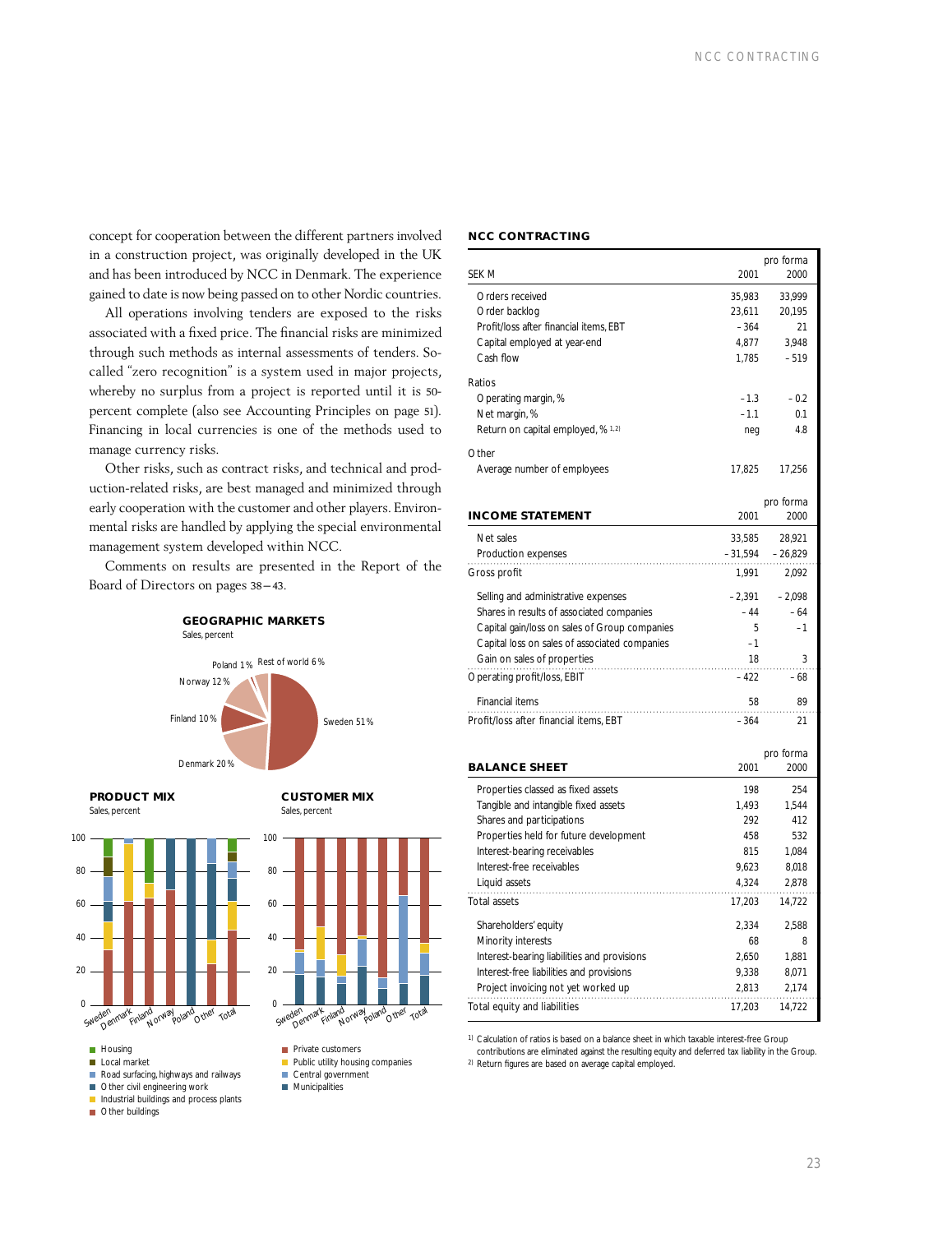## FOCUS ON TOTAL-PACKAGE PROJECTS



The Tuborg Nord housing project in Denmark, which was completed in August 2001, is an example of an NCC project conducted on a totalpackage basis.The apartments were architect designed and hallmarked throughout by well-conceived solutions – from the building foundations right up to the knobs on kitchen cabinet doors.

*NCC Housing initiates, develops and implements housing projects in selected markets. During 2001, NCC Housing reported 27,000 housing starts based on a total-package undertaking, meaning that NCC develops a project from the idea stage until its sale. Effective 2002, NCC Housing is part of NCC Construction.*

## **OPERATIONS**

NCC Housing develops housing projects in metropolitan parts of the Nordic and Baltic Sea region. In Sweden, Finland and Norway, NCC Housing is active in several different cities.

## **NCCs position in housing markets**

| Market                        | Number of<br>housing starts,<br>total 2001 | NCC's<br>total-package<br>projects 2001 | 2001   | Development rights,<br>NCC Housing*<br>2000 |
|-------------------------------|--------------------------------------------|-----------------------------------------|--------|---------------------------------------------|
| Sweden                        | 21.000                                     | 1,260                                   | 13,450 | 10,600                                      |
| - of which, Stockholm region  | 7.000                                      | 670                                     | 7.500  | 5.400                                       |
| Finland                       | 37.000                                     | 730                                     | 2.250  | 2.300                                       |
| - of which, Helsinki region   | 11.000                                     | 730                                     | 2.250  | 2,300                                       |
| Norway                        | 25.000                                     | 90                                      | 2.200  | 2,100                                       |
| - of which, Oslo region       | 7.000                                      | 90                                      | 1.850  | 1.800                                       |
| Denmark                       | 16.000                                     | 380                                     | 450    | 500                                         |
| - of which, Copenhagen region | 4.000                                      | 380                                     | 450    | 500                                         |
| Berlin                        | 25.000                                     | 240                                     | 1,100  | 1,200                                       |
| Warsaw                        | 15.000                                     | Ω                                       | 550    | 600                                         |
| Total                         | 139.000                                    | 2.700                                   | 20.000 | 17.300                                      |

\* In addition, there are approximately 3,000 development rights in other business areas.

POJEC<br>Pool, NCC<br>Pons in St<br>projects<br>The profit<br>actors, pr<br>s concept nducted<br>Tin/Brand<br>CC Cont<br>NCC Hou<br>busing pro<br>to e project In 2001, NCC Housing conducted proprietary building operations in Stockholm, Berlin/Brandenburg and the Helsinki region. In other markets, NCC Contracting produced the housing projects developed by NCC Housing.

The profitability of a housing project depends on a number of factors, primarily the choice of city and location. The business concept applied for the project is another important factor. Work on business concepts includes selecting the appropriate target group, design, form of access and price.

The total-package approach generates many benefits, including environmental and quality gains. It also provides potential for improving profitability. Compared with contract assignments, this approach substantially improves NCC Housing's ability to determine the timing of project starts. The time from idea to sale generally varies from two to four years, occasionally more.

## **MARKETS**

Annual production in NCC Housing's six main capital cities totals approximately 65,000 residential units, while production in the four main Nordic countries amounts to about 100,000. In 2002, increased demand is expected in Stockholm and Oslo, while a decline is anticipated in Warsaw. In the other capital cities, no significant changes in market conditions are expected.

## **COMPETITORS**

NCC Housing's largest competitors are companies that develop housing in essentially the same way as the business area. The Swedish market is dominated by a few large players, mainly Skanska and JM. In other high-priority markets, considerably more small and large players are active.

## **RISKS AND OPPORTUNITIES**

Access to development rights (see glossary, page 68) in attractive locations is a prerequisite for the success of a housing-development project. At the same time, this requires investments that tie up capital, since land ownership is a precondition for being granted development rights, which entails the risk that demand will weaken. During 2000–2001, NCC made net investments totaling approximately SEK 600 M in development rights. It is estimated that NCC had access to such a large number of development rights at the end of 2001 that the rate of increase can now be moderated. In Norway and Denmark in particular, additional development rights will be required in the future, however, to secure long-term development. During recent years, competition for developable land has been particularly intense in these markets, resulting in rising prices.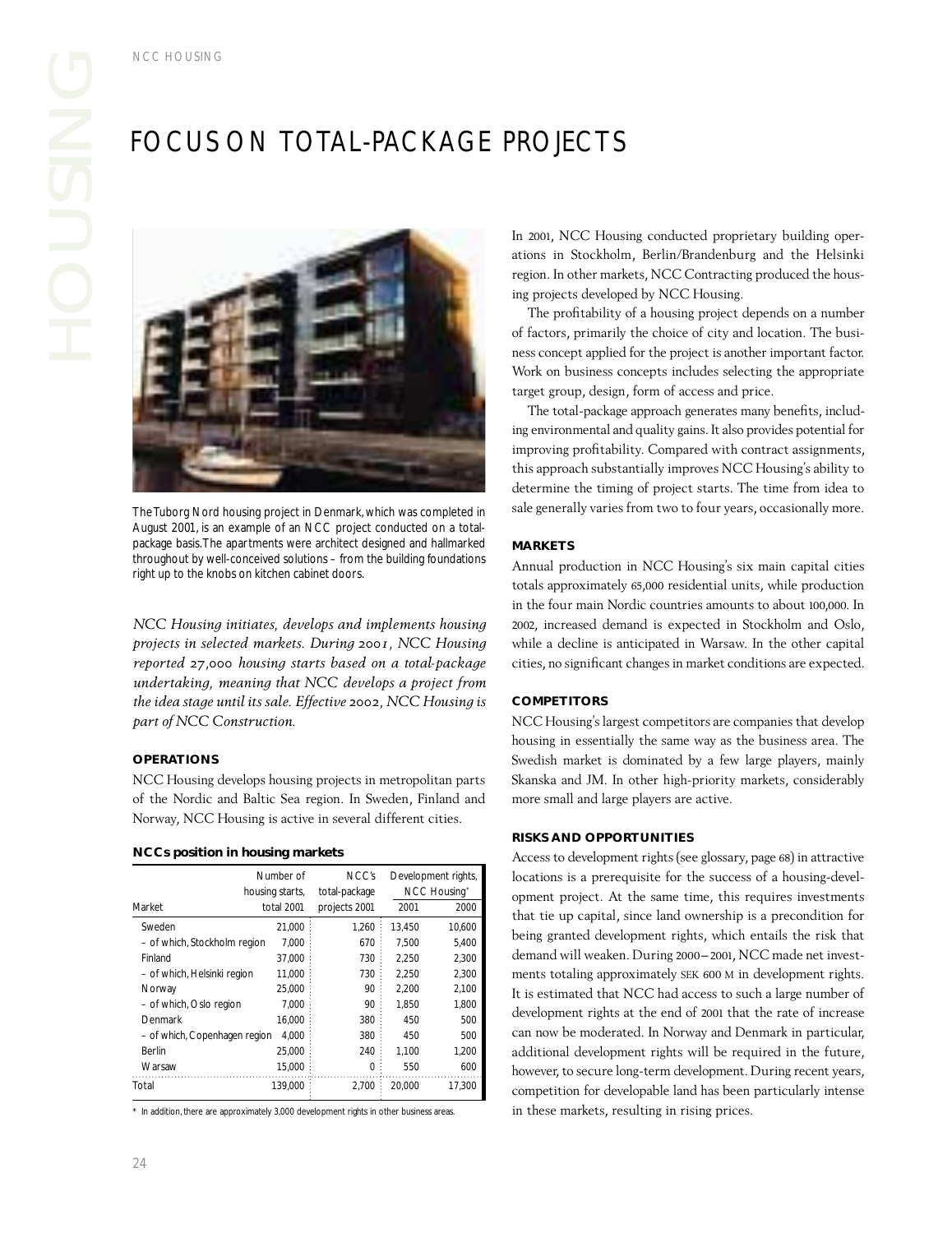## **PROJECTS IN PROGRESS**

The most exclusive and eye-catching projects account for only a small proportion of total production. During 2001, the market for top-of-the-range housing weakened, thus increasing the time required for completing sales to this segment.

The best profitability is generated from those projects in capital cities in which NCC builds almost an entire urban district and which can involve several years of production. Frösunda-Solna, close to Stockholm, where production started in 1996 and is expected to continue until 2005, is an example of such a project. In total, NCC Housing is developing about 1,500 housing units in Frösunda.

Comments on results are presented in the Report of the Board of Directors on pages 38–43.



**PRODUCT MIX** Sales, percent

**CUSTOMER MIX** Sales, percent



## **NCC HOUSING**

| <b>SEK M</b>                                          | 2001     | 2000     |
|-------------------------------------------------------|----------|----------|
| Orders received                                       | 6,542    | 6,055    |
| Order backlog                                         | 5,553    | 5,023    |
| Profit/loss after financial items, EBT                | $-308$   | 155      |
| Capital employed at year-end                          | 4,803    | 2.806    |
| Cash flow                                             | $-382$   | $-866$   |
| Ratios                                                |          |          |
|                                                       | $-1.9$   | 3.9      |
| Operating margin, %                                   | $-5.0$   | 2.9      |
| Net margin, %                                         |          |          |
| Return on capital employed, % 1.2)                    | neg      | 10.9     |
| Other                                                 |          |          |
| Average number of employees                           | 2,044    | 2,104    |
| <b>INCOME STATEMENT</b>                               | 2001     | 2000     |
| Net sales                                             | 6,189    | 5,366    |
| Production expenses                                   | $-5,776$ | $-4,737$ |
|                                                       | 413      | 629      |
| Gross profit                                          |          |          |
| Selling & administrative expenses                     | $-523$   | $-430$   |
| Shares in results of associated companies             | 10       | 5        |
| Capital gain on sales of properties                   | 15       | 18       |
| Revaluation of properties held for future development | $-32$    | $-15$    |
| Operating profit/loss, EBIT                           | $-117$   | 207      |
| Financial items                                       | $-191$   | $-52$    |
| Profit/loss after financial items, EBT                | -308     | 155      |
|                                                       |          |          |
| <b>BALANCE SHEET</b>                                  | 2001     | 2000     |
| Properties classed as fixed assets                    | 197      | 245      |
| Tangible and intangible fixed assets                  | 145      | 117      |
| Shares and participations                             | 174      | 40       |
| Properties held for future development                | 2,952    | 2,647    |
| Interest-bearing receivables                          | 12       | 38       |
| Interest-free receivables                             | 3,157    | 1,654    |
| Liquid funds                                          | 185      | 478      |
| <b>Total assets</b>                                   | 6,822    | 5,219    |
| Shareholders' equity                                  | 275      | 703      |
| Interest-bearing liabilities and provisions           | 4,272    | 2,143    |
| Interest-free liabilities and provisions              | 1,866    | 2,075    |
| Project invoicing not yet worked up                   | 409      | 298      |
| Total equity and liabilities                          | 6,822    | 5,219    |
|                                                       |          |          |

1) Calculation of ratios is based on a balance sheet in which taxable interest-free Group contributions are eliminated against the resulting equity and deferred tax liability in the Group.

2) Return figures are based on average capital employed.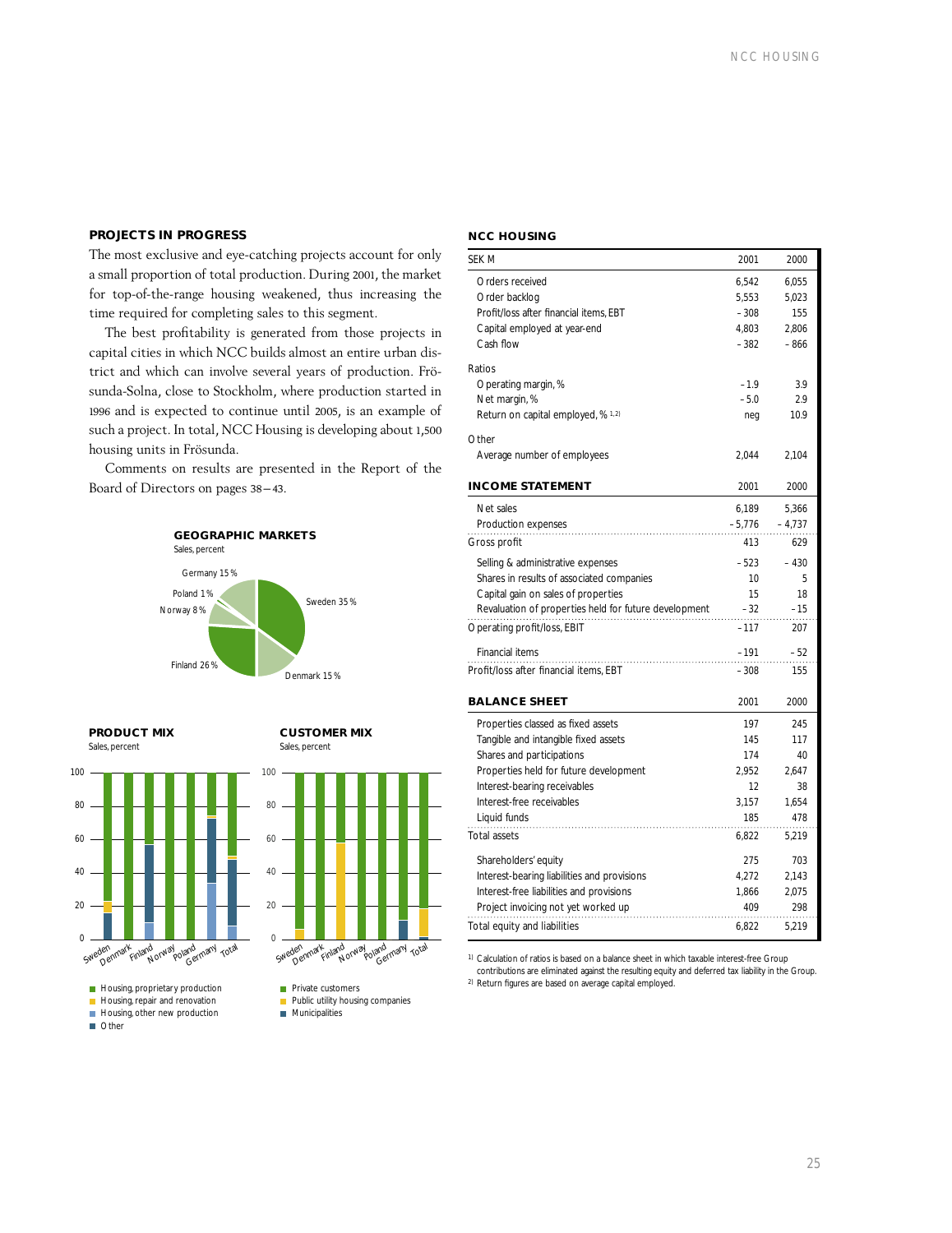## FROM UNDEVELOPED LAND TO ATTRACTIVE REAL ESTATE PROJECT



The right location attracts. This office hotel in the Airport Business Plaza business park, close to Helsinki Airport, is an example of how a propertydevelopment project in an attractive location provides potential for a high return.

ht location<br>s park, clos<br>pment pro<br>turn.<br>Property<br>al prope<br>ess area<br>from rea<br>pment.<br>ATIONS<br>Property<br>it, a proc *NCC Property Development offers high-quality, well-situated working environments to tenants and attractive commercial properties to investors. During recent years, the business area has successfully repositioned its operations away from real estate management and towards property development.*

## **OPERATIONS**

NCC Property Development's core business is property development, a process that encompasses all stages of the process, from an idea to the sale of projects. The projects are implemented in close cooperation with NCC Contracting (as of 2002, NCC Construction).

## **VALUE-GENERATING PROPERTY DEVELOPMENT**

NCC has long-standing experience and considerable expertise in property development. By conducting operations in several markets, NCC has a broad portfolio of planned and ongoing projects that are subject to different market conditions. Such a portfolio spreads the risks and provides opportunities to engage in projects at a lower leasing rate in certain markets at the same time as fully leased projects are conducted in others.

As part of ongoing analytical work, submarkets are identi-

fied on the basis of various parameters. Growth, one of the most important parameters, is affected by such factors as infrastructure changes, changes in the supply of services and investments in education and research.

In connection with the acquisition of land for future development, work on the formulation of a general plan and a detailed development plan that supports the future strategy is initiated. This process is conducted in cooperation with the municipality concerned. Concurrently, work is conducted to formulate the concept/focus of the particular property. Among other considerations, the future target groups and the demands that will be placed in terms of service content and architecture are identified.

To secure knowledge about factors determining growth in submarkets and other trends that will have a tangible impact on the contents of the property, NCC engages in strategic cooperation with property-analysis companies. Once the concept has been established, leasing activities can begin. NCC largely uses its own leasing organization, which provides knowledge of how the decision-making process functions among potential tenants. At the same time, ongoing discussions are held with prospective long-term owners – investors.

A sale can be made at any stage, beginning when a project concept becomes a reality through acquisition of land or receipt of a building permit, right up until full or partial leasing. The property-development process normally takes between three and seven years from idea to completion, depending on such factors as the geographic planning conditions and the size and complexity of the property.

## **Value generation in a property development project**



of land **Concept Leasing Production Sale**<br>of land **Concept Leasing** 

Management by owner

*NCC's property development process.*

Analysis

Analysis  $\left\{\n \begin{array}{c}\n \text{Acquistion} \\
 \text{of land}\n \end{array}\n\right\}$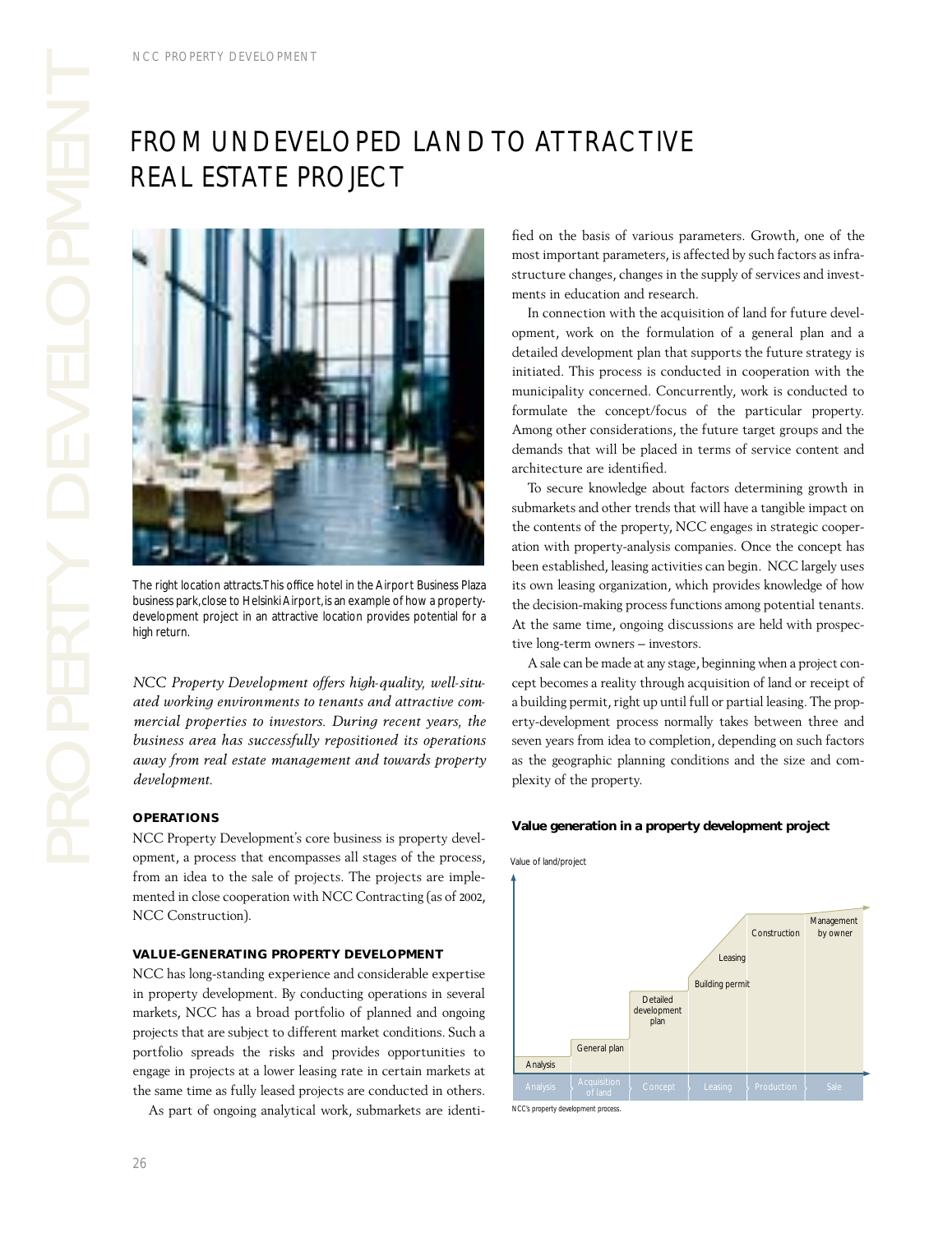## **CUSTOMERS**

There are several different categories of investors, meaning buyers of properties. They include insurance companies and property funds that purchase properties as a financial investment, companies that intend to use the acquired property in their own operations and real estate companies that use the acquired property in their own long-term management activities.

## **COMPETITORS**

NCC Property Development competes with other construction companies that engage in property development, as well as real estate companies that develop land holdings and add value to existing properties, in addition to managing properties.

## **MARKETS**

NCC Property Development is active in all Nordic countries as well as Belgium, Germany, Poland and Hungary. The main prioritized markets in Sweden are Stockholm, Malmö/Lund, Gothenburg and Uppsala. In the other Nordic countries, operations are conducted in Oslo, Copenhagen, Aarhus and Helsinki.

During the first half of 2001, the rental and investment trends were strong in most markets. During the autumn, the rental market slackened in several capital cities, while the investor market remained strong, with the exception of Stockholm (see table).

## **PROJECTS IN PROGRESS**

Projects in progress are projects for which construction has started. At year-end, the book value of projects in progress was SEK 4.2 billion, compared with SEK 2.4 billion in 2000.

NCC's total project portfolio includes projects for which construction has started, projects for which a construction decision has been made but construction has not commenced, and projects for which no decision regarding construction has been made and no activities at all have been conducted (although the land is owned). The total project portfolio, which is an indication of future prospects, was worth SEK 18.1 billion on December 31, 2001, compared with SEK 15.4 billion at year-end 2000.

A quarterly updated compilation of projects in progress is available on NCC's website www.ir.ncc.se/english.

The largest project in progress is Kista Science Tower, which was started up in summer 2000. Occupancy is expected to commence in November 2002 and completion is scheduled for 2003. During 2001, 50 percent of the project was sold to Vasakronan, under an agreement that includes an option to sell the remaining 50 percent on completion. In February 2002, approximately 16 percent of the property's total floor space had been leased.

The Centralhuset property in Gothenburg has 25,000 square meters of rentable floor space and contains such premises as a 300-room hotel, offices, restaurants, stores and various travel

## **Real estate markets 2001**

| Figures and projections apply to $Q4$ 2001 | Annual<br>rent/m <sup>2</sup> | Required<br>yield, % | Investor<br>market | Trend in past<br>quarter | Rental<br>market | Trend in past<br>quarter | Vacancy<br>rate, % |
|--------------------------------------------|-------------------------------|----------------------|--------------------|--------------------------|------------------|--------------------------|--------------------|
| Stockholm CBD (Central Business District)  | SEK 4,600                     | 6.5                  | Weak               | $\rightarrow$            | Weak             | N                        | 3.6                |
| Stockholm, prime location                  | SEK 3,300                     | $6.5 - 7.0$          | Weak               | $\rightarrow$            | Weak             | У                        | 3.9                |
| Stockholm, inner suburbs                   | SEK 2,200                     | $7.0 - 8.0$          | Weak               | $\rightarrow$            | Weak             | Я                        | 6.7                |
| Gothenburg, prime location                 | SEK 2,300                     | 6.5                  | Weak               | $\rightarrow$            | Weak             | $\rightarrow$            | 3.1                |
| Malmö, prime location                      | SEK 1,900                     | 6.75                 | Weak               | $\rightarrow$            | Weak             | Ñ                        | 5.8                |
|                                            |                               |                      |                    |                          |                  |                          |                    |
| Helsinki, CBD                              | <b>EURO 313</b>               | $7.0 - 7.25$         | Stable             | $\rightarrow$            | Weak             | л                        | 1.3                |
| Helsinki, prime location                   | <b>EURO 212</b>               | $8.0 - 9.0$          | Stable             | $\rightarrow$            | Weak             | Ñ                        | 1.7                |
| Helsinki, business parks                   | <b>EURO 212</b>               | $8.5 - 9.0$          | Stable             | $\rightarrow$            | Mixed            | Я                        | 2.5                |
| Copenhagen, CBD                            | DKK 1,750                     | $6.25 - 7.0$         | Stable             | $\rightarrow$            | Weak             | $\rightarrow$            | 3.7                |
| Copenhagen, prime location                 | DKK 1,750                     | $6.25 - 7.0$         | Stable             | $\rightarrow$            | Weak             | $\rightarrow$            | 3.7                |
| Denmark/Copenhagen, other                  | DKK 1,400                     | $7.0 - 8.0$          | Stable             | $\rightarrow$            | Weak             | $\rightarrow$            | 4.5                |
| Oslo, CBD                                  | <b>NOK 3,500</b>              | $7.5 - 8.0$          | Stable             | $\rightarrow$            | Weak             | л                        | 5.0                |
| Oslo, prime location                       | <b>NOK 2,200</b>              | $8.0 - 8.5$          | Stable             | $\rightarrow$            | Weak             | Ñ                        | 5.0                |
|                                            |                               |                      |                    |                          |                  |                          |                    |
| Brussels, prime location                   | <b>EURO 248</b>               | $6.5 - 7.0$          | Stable             | $\rightarrow$            | Stable           | $\rightarrow$            | 7.4                |
| Berlin, prime location                     | <b>EURO 337</b>               | $5.25 - 5.5$         | Stable             | $\rightarrow$            | Weak             | Ñ                        | 6.6                |
| Düsseldorf, prime location                 | <b>EURO 307</b>               | 5.5                  | Stable             | $\rightarrow$            | Stable           | $\rightarrow$            | 4.2                |
| Warsaw, prime location                     | <b>EURO 377</b>               | 10.0                 | Stable             | Ζ                        | Stable           | $\rightarrow$            | 15.9               |
| Budapest, prime location                   | <b>EURO 215</b>               | $9.0 - 9.5$          | Stable             | z                        | Weak             | $\rightarrow$            | 18.5               |

Source: Jones Lang Lasalle.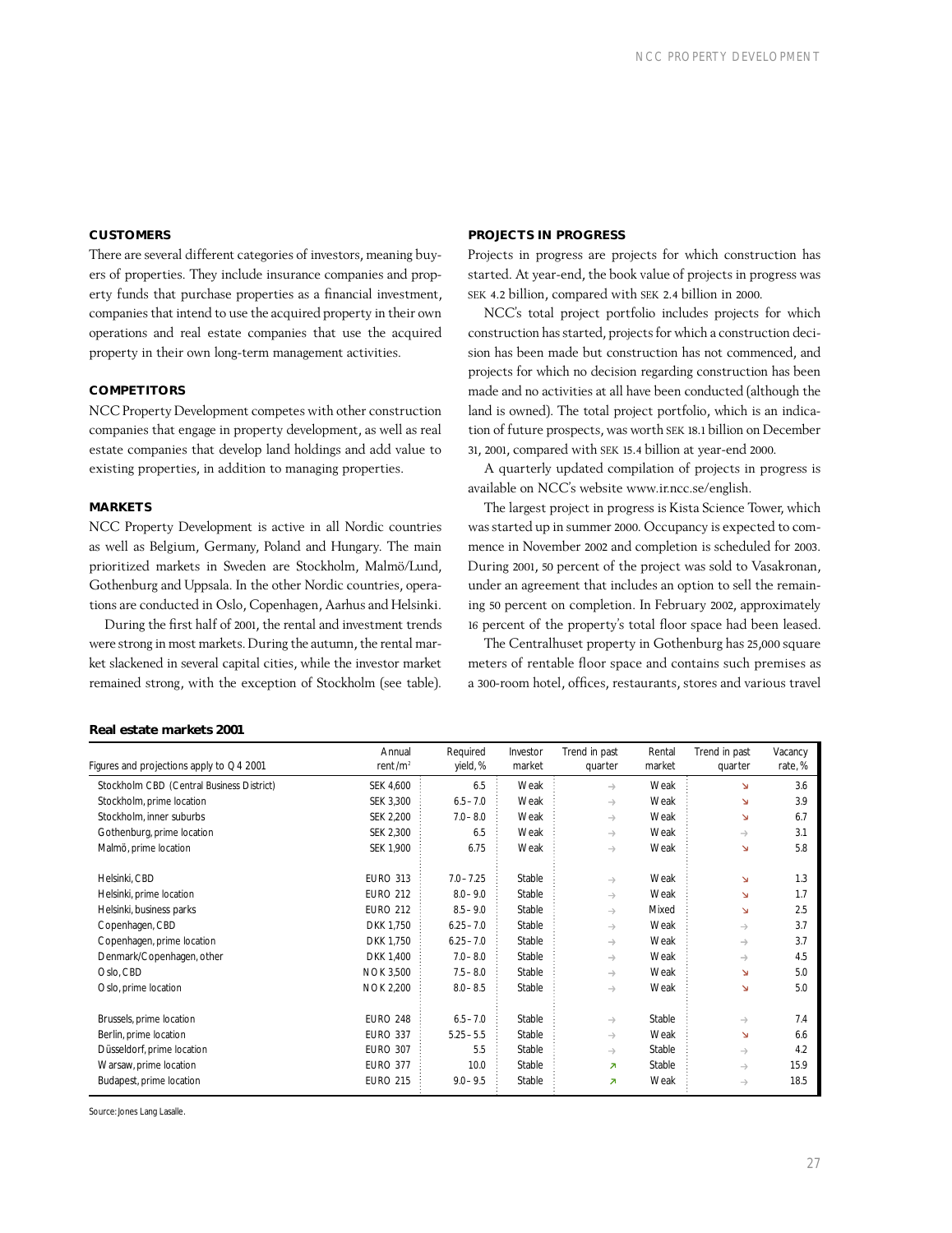services. The business area's investment totals approximately SEK 600 M and occupancy will occur in November 2003.

In Aarhus, Denmark, construction of one of Denmark's largest building project, Bruun's Galleri, commenced in spring 2001. The property contains 29,500 square meters of retail space, including a supermarket, five large specialist retailers, about 70 smaller stores, a movie theater and an indoor car park. The rights to this project have been sold to Steen & Strøm of Denmark, which is both an investor and a building proprietor.

## **Project portfolio, December 31, 2001**

| 2000 | 2001  | 2002  | 2003  | Total              |
|------|-------|-------|-------|--------------------|
| 362  | 1.587 | 1.935 | 3.053 | 6.937              |
| 362  | 1.402 | 1.463 | 984   | 4.211              |
|      |       |       |       |                    |
| 100  | 88    | 76    | 32    | 61                 |
| 100  | 59    | 47    | 27    | 45                 |
| 36   | 169   | 162   | 258   | 625                |
| 9.9  | 10.6  | 8.4   | 8.5   | 9.0                |
|      |       |       |       | Year of completion |

A quarterly updated compilation of projects in progress is available on NCC's website www.ir.ncc.se/english

The anticipated yield in projects in progress – operating net as a percentage of estimated book value on completion – for 2001 was 9.0 percent. Taking into account the present yield requirement in the markets of interest to NCC, this indicates substantial earnings potential.

## **PROPERTIES HELD FOR FUTURE DEVELOPMENT**

The holding of properties held for development consists of undeveloped land (including land options) with related development rights and developed properties (project properties)

## **Managed properties as of December 31, 2001**

intended for future development. At year-end, the total book value was SEK 1,435 M (1,244). A list of properties held for future development is presented in the "Real Estate Specification."

NCC also owns a number of properties that will not be used for proprietary projects. These properties will be sold in their current condition, in certain cases after additional planning work. These properties, of which most were added in connection with NCC's major corporate acquisitions during the 1990s, had a book value of SEK 338 M at year-end, including SEK 233 M in Sweden. According to independent valuations, their year-end market value was SEK 372 M. It is estimated that essentially all of these properties will have been sold by the end of 2003. During 2001, 23 Swedish development properties were sold for SEK 89 M, resulting in a gain of SEK 56 M. The selling price exceeded the market value at the beginning of 2001 by 19 percent.

The total holding of land (including land options) with related rights for the development of 710,000 square meters of commercial floor space during the years immediately ahead corresponds to a total project volume of SEK 10.7 billion.

A portion of the properties held for development comprise developed properties for which NCC engages in planned demolition, refurbishment or extension in order to change the area of use, increase the degree of utilization, improve availability or increase the property value in some other manner. The rental revenues and operating net from this type of properties will fluctuate considerably during the project period. The property could be completely empty during the most intensive period of construction, while a substantial flow of revenues may be generated during the planning and project-design period prior to the start of construction.

| SEK M               | Number of<br>units | Rentable<br>floor space | Rental<br>revenues <sup>1)</sup> | Operating<br>net <sup>1</sup> | <b>Book</b><br>value | Market<br>value | Yield, % | Vacancy<br>rate, % |
|---------------------|--------------------|-------------------------|----------------------------------|-------------------------------|----------------------|-----------------|----------|--------------------|
| <b>Stockholm</b>    | 13                 | 147                     | 234                              | 132                           | 1.953                | 2,521           | 6.8      | 3.9                |
| Gothenburg          |                    | 22                      | 25                               | 13                            | 179                  | 237             | 7.3      | 5.0                |
| Malmö/Lund          |                    | 90                      | 72                               | 39                            | 600                  | 689             | 6.5      | 62                 |
| Other locations     | つつ                 | 87                      | 68                               | 37                            | 645                  | 678             | 5.8      | 9.5                |
| <b>Total Sweden</b> | 49                 | 347                     | 400                              | 222                           | 3.377                | 4.125           | 6.6      | 5.4                |
| Copenhagen          |                    | 26                      | 19                               | 10                            | 207                  | 215             | 5.0      |                    |
| Oslo                |                    |                         |                                  |                               | 38                   | 44              | 9.4      |                    |
| Other locations     |                    | 21                      | O                                |                               | 71                   |                 | 8.0      |                    |
| Total               | 68                 | 401                     | 433                              | 241                           | 3.693                | 4.453           | 6.5      | 5.                 |

1) Pertains to rental revenues and operating net for properties remaining at year-end 2001.

An independent valuation of Swedish managed properties was conducted at year-end 2001. According to this valuation, the year-end market value was SEK 4.1 billion. The surplus value of SEK 750 M is attributable to a small number of properties concentrated in Stockholm. A complete real estate specification is available on NCC's website www.ir.ncc.se/english.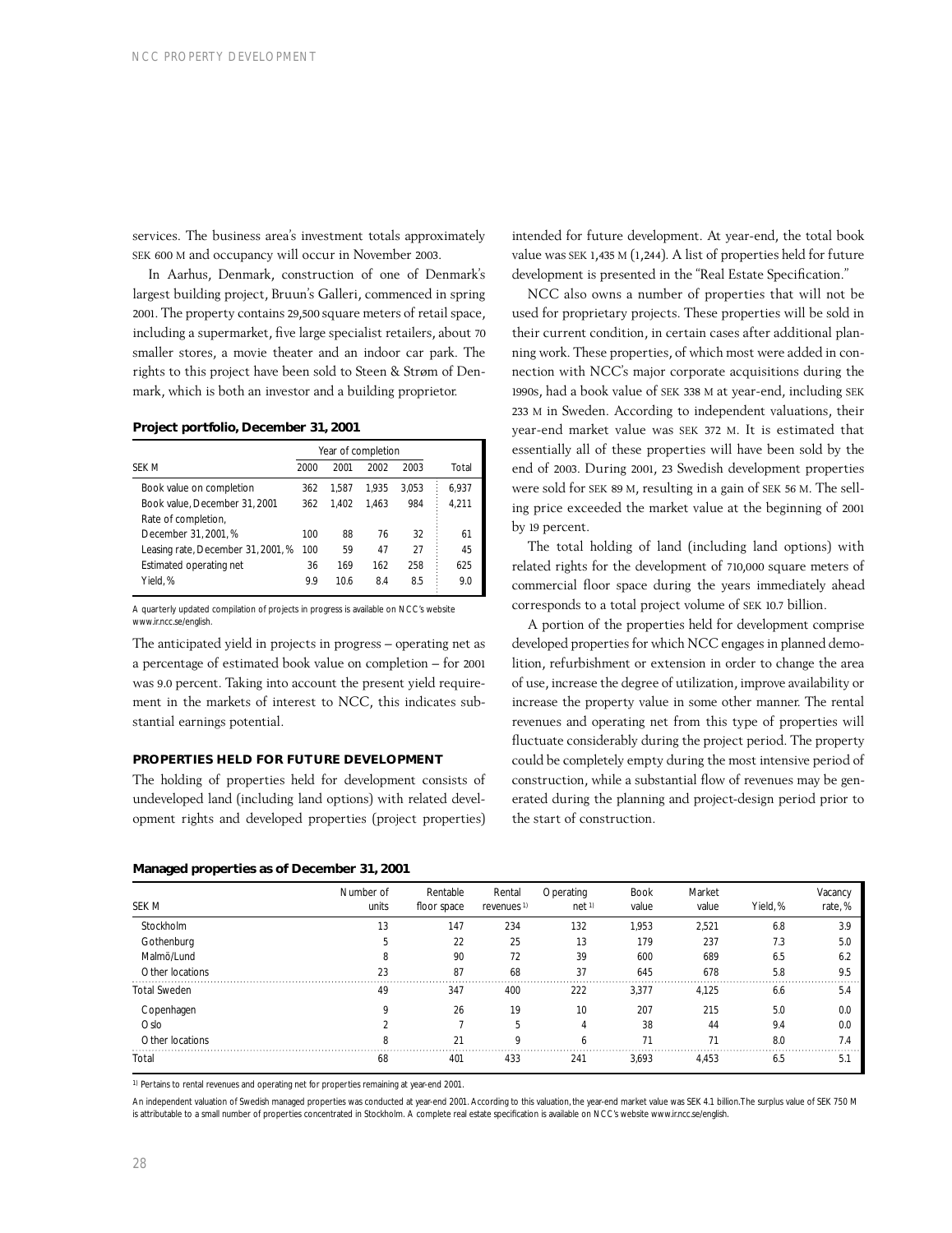## **MANAGED PROPERTIES**

Managed properties consist of NCC's holding of proprietarily developed properties completed in 1999 or earlier, plus acquired managed properties. The latter category pertains to properties that were purchased in connection with the acquisition of companies – ABV in 1988, Rasmussen & Schøltz in 1996 and Siab in 1997.

The portfolio of managed properties has been reduced sharply during the past five years, from SEK 14.0 billion to SEK 3.7 billion. The remaining holding of 68 managed properties with a total surplus value of approximately SEK 750 M will be sold in full, at a pace permitted by the prevailing market conditions. In all essential respects, it should be possible to complete these sales within a period of two years.

## **CAPITAL EMPLOYED AND PROFITABILITY**



## **NCC PROPERTY DEVELOPMENT**

| <b>SEK M</b>                          | 2001  | 2000  |
|---------------------------------------|-------|-------|
| Profit after net financial items. EBT | 615   | 772   |
| Capital employed at year-end          | 8,987 | 9.335 |
| <b>Gross investments</b>              | 3,117 | 3,186 |
| Sales of properties 3)                | 3,126 | 5.201 |
| Cash flow                             | 272   | 1.698 |
| Ratios                                |       |       |
| Return on capital employed 1.4)       | 8     | 11    |
| Visible yield                         |       |       |
| - excl. administrative costs          | 7.2   | 7.3   |
| - incl. administrative costs          | 6.0   | 6.2   |
| Vacancy rate, rents, % 2)             | 4     | 4     |
| Vacancy rate, floor space, % 2)       | 6     | 7     |
| Equity/assets ratio, %                | 38    | 35    |
| Other                                 |       |       |
| Average number of employees           | 221   | 211   |

1) Return figures are based on average capital employed.

2) Vacancy rates refer to the situation at December 31.

3) Including worked up contracting revenues.

Comments on results are presented in the Report of the Board of Directors on pages 38–43.

| <b>INCOME STATEMENT</b>                       | 2001     | 2000     |
|-----------------------------------------------|----------|----------|
| Property development                          |          |          |
| Sales revenues                                | 2,184    | 3,028    |
| Book value                                    | $-1,598$ | $-2,602$ |
| Sales expenses                                | -33      | $-24$    |
| Other operating revenues                      | 144      | 84       |
| Other operating expenses                      | $-280$   | $-138$   |
|                                               | 417      | 348      |
| Associated and other companies                | 4        | 39       |
| Property revaluation                          | -24      | -8       |
| Profit from property development (A)          | 397      | 379      |
| Sales of managed properties                   |          |          |
| Sales revenues                                | 942      | 2 1 7 3  |
| Book value                                    | $-751$   | $-1,860$ |
| Sales expenses                                | $-30$    | -66      |
|                                               | 161      | 247      |
| Associated and other companies                | 9        | 158      |
| Profit, property sales (B)                    | 170      | 405      |
| Property management                           |          |          |
| Rental revenues                               | 522      | 622      |
| Other revenues                                | 4        | 10       |
| Operating, maintenance and leasing costs      | -225     | - 250    |
| Operating net                                 | 301      | 382      |
| Depreciation according to plan                | $-52$    | -68      |
| Administrative costs                          | -50      | - 60     |
|                                               | 199      | 254      |
| Associated and other companies                | $-19$    | $-26$    |
| Property revaluation                          | -36      | -36      |
| Profit, real estate management (C)            | 144      | 192      |
| Profit before net financial items, EBIT (A–C) | 711      | 976      |
| Net financial items                           | -96      |          |
|                                               |          | - 204    |
| Profit after net financial items, EBT         | 615      | 772      |
| <b>BALANCE SHEET</b>                          | 2001     | 2000     |
| Managed properties                            | 3,693    | 4,314    |
| Investments in progress                       | 4,042    | 2,654    |
| Properties held for future development        | 1,435    | 1,244    |
| Properties classed as fixed assets            | 9,170    | 8,212    |
| Tangible and intangible fixed assets          | 54       | 54       |
| Shares and participations                     | 279      | 382      |
| Interest-bearing receivables                  | 234      | 399      |
| Interest-free receivables                     | 1,002    | 2,004    |
| Liquid assets                                 | 409      | 266      |
| Total assets                                  | 11,148   | 11,317   |
| Shareholders' equity                          | 4,152    | 3,787    |
| Interest-bearing liabilities and provisions   | 4,842    | 5,391    |
| Interest-free liabilities                     | 2,154    | 2,139    |
| Total liabilities and shareholders' equity    | 11,148   | 11,317   |
|                                               |          |          |

<sup>4)</sup> The calculation of ratios is based on a balance sheet in which taxable interest-free Group contributions are eliminated against the resulting equity and deferred tax liability in the Group.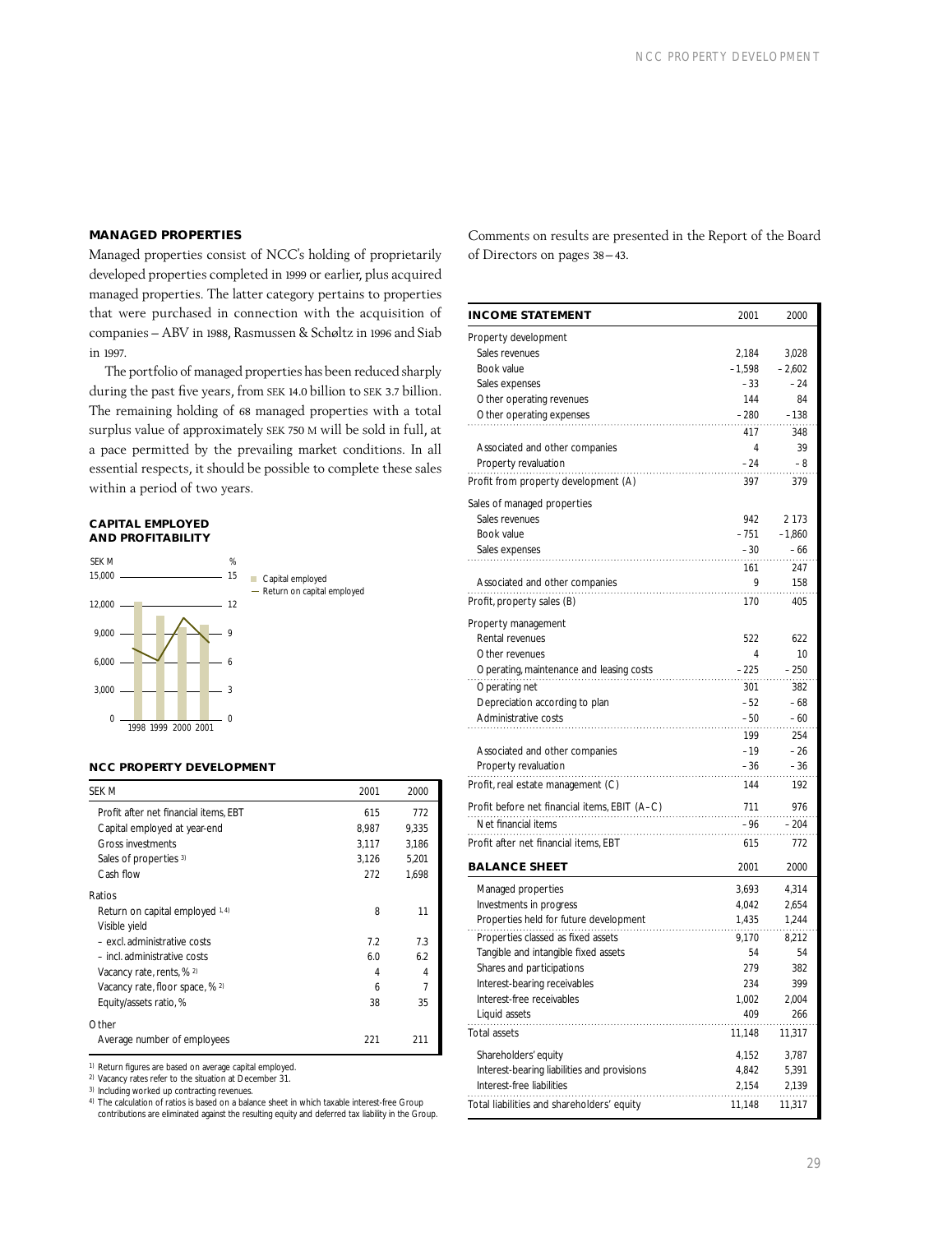## LEADER IN NORDIC ASPHALT AND AGGREGATES MARKET



Experience paves the way. NCC has long-standing experience of producing road materials, such as aggregates and asphalt, in its own plants.

*In 2001, NCC Industry was the leading supplier of asphalt, aggregates, rental machinery and ready-mixed concrete in the Nordic region (see table). As of 2002, most of NCC Industry is integrated in NCC Roads, while machinery operations are part of Altima, an independent company.*

## **PRODUCTS**

**Asphalt** – NCC has its own asphalt plants that produce standard and specialty products for various types of paving. Recycled asphalt is used in the manufacture of new products. In 2001, NCC Industry conducted paving work in all of its markets, with the exception of Sweden, where this operation is conducted by NCC Contracting. As of 2002, paving operations are conducted by NCC Roads.

**Aggregates** – The raw materials are extracted from and processed in NCC's own gravel pits and rock quarries, or through recycling. Gravel products and aggregates are basic materials used in all construction and civil engineering operations and are one of the key raw materials in the production of asphalt and concrete.

**Machinery rental** – NCC rents out machinery and equipment, mainly for construction and civil engineering projects. The business area also offers solutions for temporary premises, lifts, electricity and energy, among other applications.

**Ready-mixed concrete** – NCC's own plants manufacture standard and specialty concrete products. Ready-mixed concrete is used in the forming of building and civil engineering structures.

**Traffic safety** – In certain submarkets, NCC supplies products and services in the traffic safety area, such as road signs and markings.

## **MARKETS**

In 2001, NCC Industry was active in Sweden, Denmark, Norway, Finland, Poland, Estonia, Latvia, Lithuania and Russia (St. Petersburg area). Aggregates are exported, mainly from Norway and Sweden to countries around the Baltic Sea. Demand for the business area's products is mainly affected by the general conditions in construction markets.

## **CUSTOMERS**

Customers within the NCC Group account for 23 percent of the business area's sales and other building and civil engineering companies, as well as private industrial companies, for 43 percent. Central government, local authorities and other public sector customers, who commission NCC for such assignments as the paving of state or municipal highway networks and who rent temporary school premises and other equipment from NCC Machinery, constitute another large customer category, accounting for approximately 34 percent of total sales.

## **OPPORTUNITIES AND RISKS**

Demand for asphalt, aggregates and ready-mixed concrete is extremely seasonal, since a large part of the operations requir-

## **Five largest Nordic players in various segments 2001**

|                            | Asphalt | Aggregates | Ready-mixed<br>concrete | Machinery |
|----------------------------|---------|------------|-------------------------|-----------|
| NCC (figures pertain to    |         |            |                         |           |
| market position)           |         |            |                         | 2         |
| Skanska                    |         |            |                         |           |
| I emminkäinen              |         |            |                         |           |
| Production units within    |         |            |                         |           |
| government road adminis-   |         |            |                         |           |
| trations in Sweden.        |         |            |                         |           |
| Norway and Finland         |         |            |                         |           |
| Veidekkee (Bautas/Stavdal) |         |            |                         |           |
| CRH                        |         |            |                         |           |
| HeidelbergCement           |         |            |                         |           |
| Unicon Beton               |         |            |                         |           |
| <b>RMC</b>                 |         |            |                         |           |
| Cramo                      |         |            |                         |           |
| Peab (Lambertsson)         |         |            |                         |           |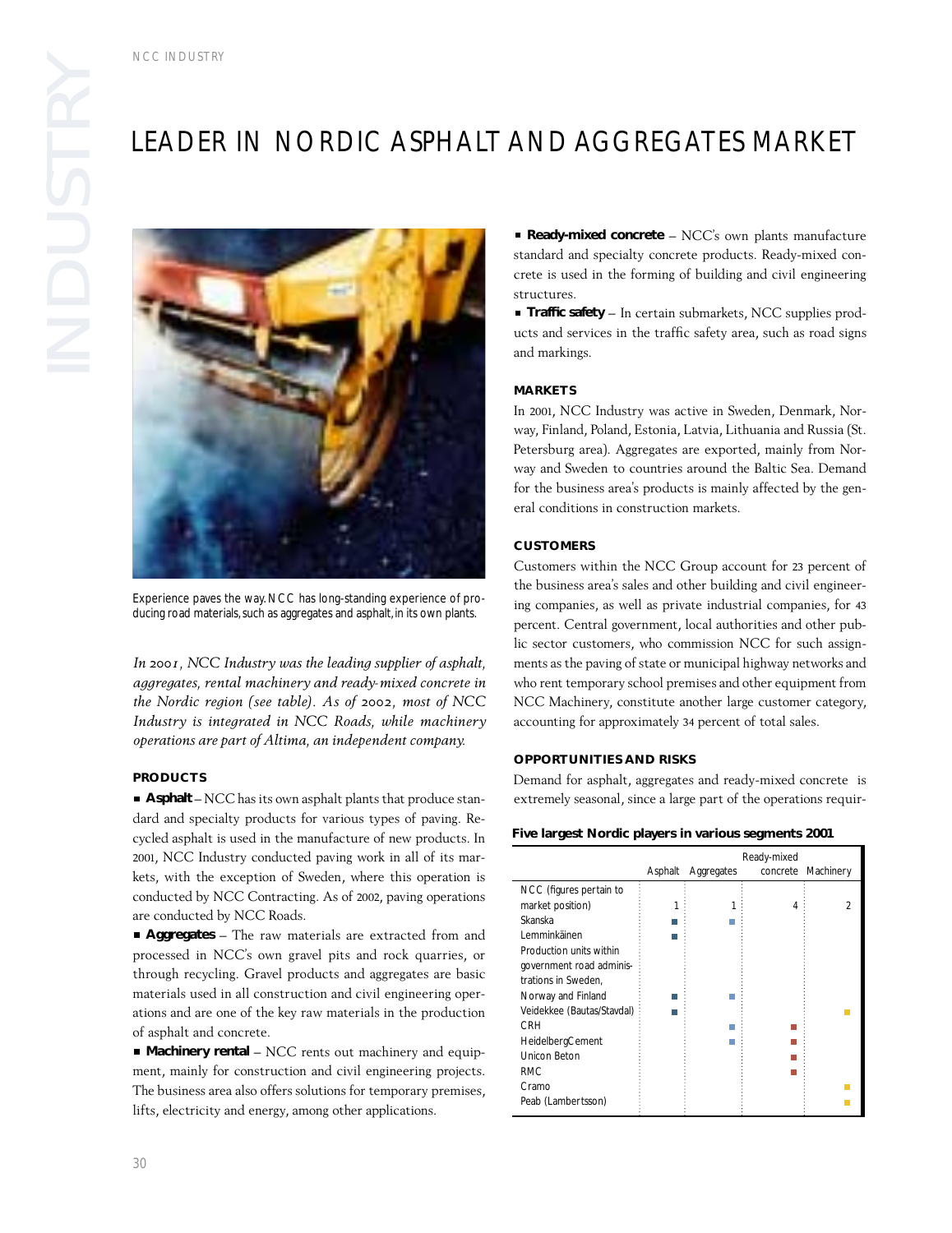ing these materials cannot be conducted during the winter half of the year. Accordingly, NCC Industry generates most of its revenues from May through October. As a result, a loss is normally reported for the first half of the year, while profits are shown during the third and fourth quarter.

Since NCC Industry conducts 63 percent of its operations outside Sweden, its earnings are affected by currency movements (for definitions, see page 44).

Purchases of raw materials are the largest cost items for asphalt and ready-mixed concrete operations. Raw materials account for approximately one third of the total cost for laid asphalt and about half of the cost of delivered ready-mixed concrete. The principal raw materials are bitumen, an oil-based product, and aggregates, which are used in the production of asphalt, and cement and aggregates, which are used in the production of ready-mixed concrete. Gravel and aggregates account for 95 percent of the contents of asphalt and concrete. Investments in machinery and equipment constitute the largest cost item for aggregates and machinery-rental operations.

In order to obtain competitive and stable purchasing prices for bitumen and cement, NCC focuses on international coord-



**PRODUCT MIX**



## Sales, percent  $\overline{0}$ 20 40 60 80 100 Total Aggregates Concrete Machinery Asphalt

**CUSTOMER MIX** 

**Intra-Group sales** Other construction and real estate companies, private companies

Central and local government

ination of purchasing agreements and on establishing longterm relationships with international suppliers. In order to secure a sustainable, stable supply of aggregates, NCC Industry owns most of the facilities required to satisfy the Group's own requirements.

Comments on results are presented in the Report of the Board of Directors on pages 38–43.

## **NCC INDUSTRY**

| SEK M                                                                 | 2001     | pro forma<br>2000 |
|-----------------------------------------------------------------------|----------|-------------------|
|                                                                       | 132      |                   |
| Profit after net financial items, EBT<br>Capital employed at year-end | 5,701    | 290<br>5.687      |
| Cash flow                                                             | 565      | $-1,840$          |
| Ratios                                                                |          |                   |
| Operating margin, %                                                   | 4.8      | 7.2               |
| Net margin, %                                                         | 1.7      | 4.2               |
| Return on capital employed, % 1.2)                                    | 6.9      | 10                |
|                                                                       |          |                   |
| Other                                                                 | 4,566    | 4,727             |
| Average number of employees                                           |          |                   |
| <b>INCOME STATEMENT</b>                                               | 2001     | pro forma<br>2000 |
| Net sales                                                             | 7,792    | 6,909             |
| Production expenses                                                   | $-6,914$ | $-6,011$          |
| Gross profit                                                          | 878      | 898               |
| Selling & administrative expenses                                     | $-619$   | $-612$            |
| Shares in results of associated companies                             | 78       | 90                |
| Capital gain on sales of associated companies                         |          | 121               |
| Gain on sales of properties                                           | 46       | 3                 |
| Write-down of properties                                              | $-12$    |                   |
| Operating profit, EBIT                                                | 371      | 500               |
| Financial items                                                       | $-239$   | $-210$            |
| Profit after financial items, EBT                                     | 132      | 290               |
|                                                                       |          | pro forma         |
| <b>BALANCE SHEET</b>                                                  | 2001     | 2000              |
| Properties classed as fixed assets                                    | 881      | 870               |
| Tangible and intangible fixed assets                                  | 3,990    | 4,402             |
| Shares and participations                                             | 329      | 172               |
| Materials and inventories                                             | 528      | 573               |
| Interest-bearing receivables                                          | 43       | 359               |
| Interest-free receivables                                             | 1,562    | 1,466             |
| Liquid assets                                                         | 382      | 233               |
| <b>Total assets</b>                                                   | 7,715    | 8,075             |
| Equity                                                                | 1,498    | 1,027             |
| Minority interests                                                    | 27       | 11                |
| Interest-bearing liabilities and provisions                           | 3,813    | 4,329             |
| Interest-free liabilities and provisions                              | 2,377    | 2,708             |
| Total equity and liabilities                                          | 7,715    | 8.075             |

1) Calculation of ratios is based on a balance sheet in which taxable interest-free Group

contributions are eliminated against the resulting equity and deferred tax liability in the Group.

2) Return figures are based on average capital employed.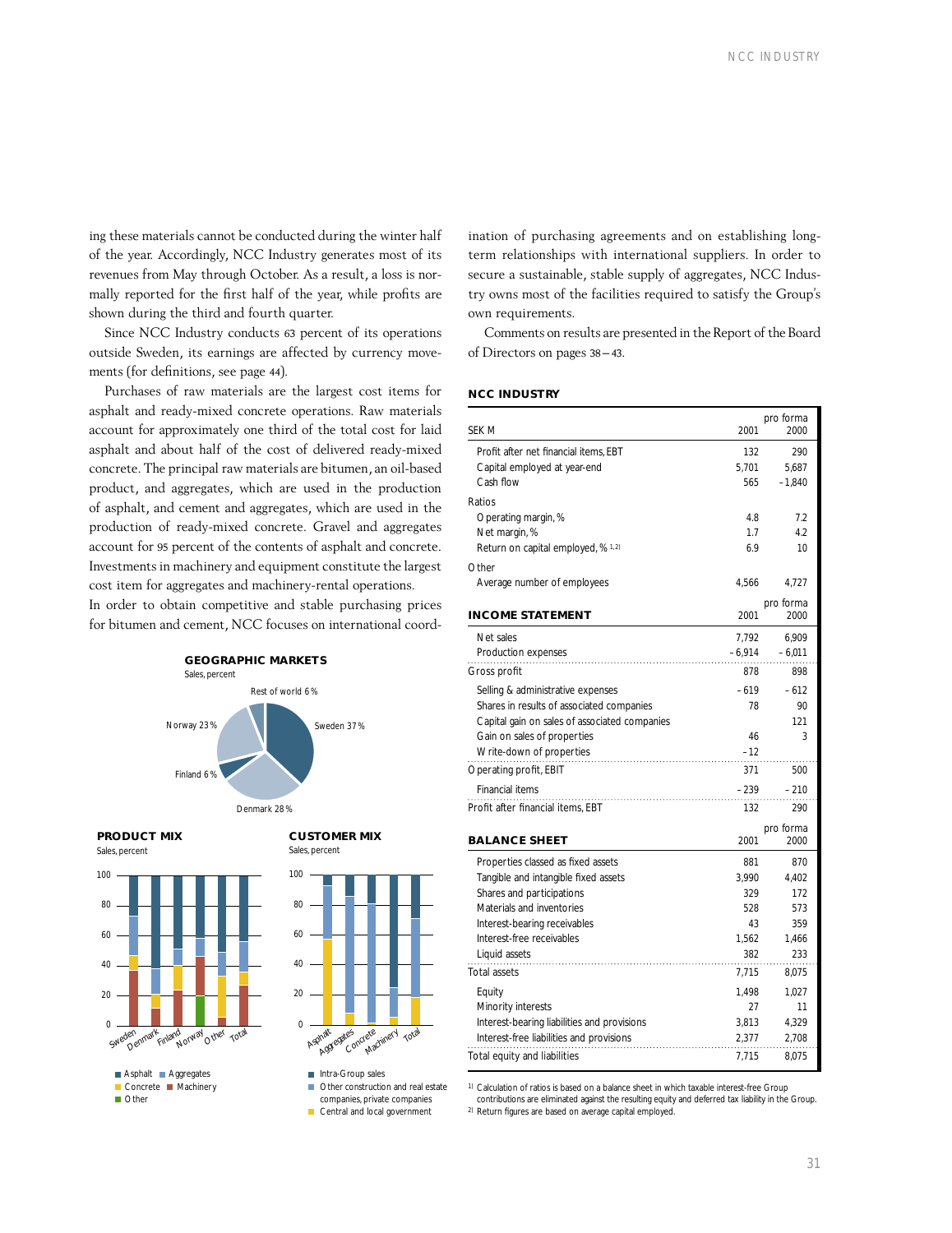## INFRASTRUCTURE FOR TOMORROW'S TELECOMMUNICATIONS



The size and complexity of base stations for third-generation mobile systems (3G) vary. In this case, a customer in Bergshamra, outside Norrtälje, required a high mast.

*NCC Telecom designs, constructs and maintains base stations for mobile systems (3G), preferably on a turnkey basis. As of 2002, NCC Telecom is part of NCC Construction.*

## **OPERATIONS**

NCC Telecom accepts turnkey responsibility for the development and construction of telecommunications infrastructure. Its operations consist of project management, project planning, construction and maintenance of mobile base stations.

NCC Telecom's knowledge-oriented organization purchases the necessary construction services, primarily from within the NCC Group, thus generating potential business for the entire Group.

NCC has conducted successful telecommunications operations for more than ten years in both Sweden and Denmark, having built a total of about 5,000 GSM and NMT base stations.

The build-out of third-generation (3G) mobile networks (UMTS) commenced in Sweden during 2001. During the year, three major contracts were secured for the build-out of 3G, with Tele2, 3G Infrastructure Services AB (3GIS) and Hi3G. In Denmark, 3G licenses were awarded in September. In Norway and Finland, licenses had been awarded earlier, but as of early 2002, build-out had yet to begin on a wide scale.

NCC Telecom mainly conducts projects under turnkey contracts, as well as on a general contract or subcontract basis. Overall project-management activities include responsibility for coordination of design, project planning, site acquisition, construction and installation. NCC Sitemaster, an in-house developed, computer-based support system, has been used in several countries.

During 2001, NCC Telecom conducted operations in Sweden, Norway, Denmark and Finland, and also participated in international projects. As of 2002, the operations are mainly concentrated in Sweden.

## **MARKET**

The business area's share of the mobile networks market in Sweden and Denmark was about 20 percent in 2001.

Since NCC is an independent supplier of telecom-related services, it works with all players – network owners, operators and system suppliers – in the mobile telephony market.

Established NCC customers include Tele2, Teracom, Telia, Orange, Sonofon, Colt and Banverket (the Swedish Railway Administration). New partnerships secured during 2001 included those with 3G Infrastructure Services (3GIS) and Hi3G. Competitors consist of other Nordic construction and civil engineering companies, plus a few specialized companies.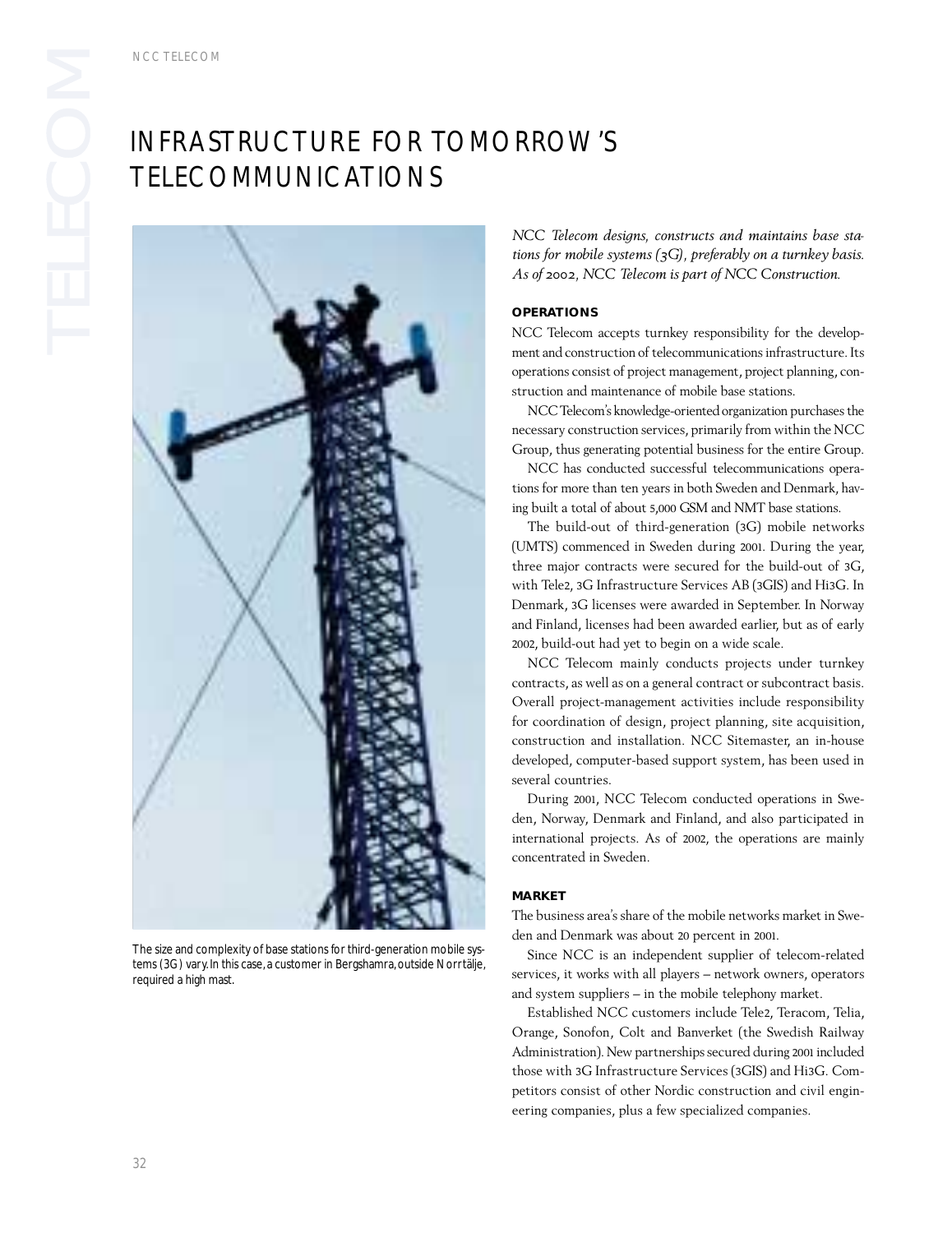## **RISKS AND OPPORTUNITIES**

One risk for telecom operations is that the Nordic build-out of third-generation mobile networks will be further delayed due to global economic conditions and general uncertainty in the industry.

The market trend to date has resulted in a revision of previous assessments of market growth and volumes for NCC's telecom operations in the Nordic region. Volumes in the years ahead are expected to be lower than the annual figure of SEK 2 to 4 billion previously forecast.

Longer term, however, there is reason for more optimistic views of the market for mobile telecommunications.

Comments on results are presented in the Report of the Board of Directors on pages 38–43.



**PRODUCT MIX** Sales, percent



## **CUSTOMER MIX** Sales, percent



Central government

| <b>NCC TELECOM</b> |  |  |  |  |
|--------------------|--|--|--|--|
|                    |  |  |  |  |

|                                             |                | pro forma |
|---------------------------------------------|----------------|-----------|
| <b>SEK M</b>                                | 2001           | 2000      |
|                                             |                |           |
| Orders received                             | 482            | 208       |
| Order backlog                               | 286            | 14        |
| Loss after financial items, EBT             | $-109$         | $-10$     |
| Capital employed at year-end                | 71             | 13        |
| Cash flow                                   | $-1$           |           |
| Ratios                                      |                |           |
| Operating margin, %                         | $-43.3$        | $-5.4$    |
| Net margin, %                               | $-45.8$        | $-4.9$    |
| Return on capital employed, % 1.2)          | neg            | neg       |
|                                             |                |           |
| Other                                       |                |           |
| Average number of employees                 | 159            |           |
|                                             |                |           |
|                                             |                | pro forma |
| <b>INCOME STATEMENT</b>                     | 2001           | 2000      |
| Net sales                                   | 238            | 203       |
| Production expenses                         | $-238$         | $-181$    |
|                                             |                |           |
| Gross profit                                | 0              | 22        |
| Selling and administrative expenses         | $-103$         | $-33$     |
| <b>Operating loss, EBIT</b>                 | $-103$         | $-11$     |
|                                             |                |           |
| Financial items                             | -6             | 1         |
| Loss after financial items, EBT             | $-109$         | $-10$     |
|                                             |                |           |
|                                             |                | pro forma |
| <b>BALANCE SHEET</b>                        | 2001           | 2000      |
| Tangible and intangible fixed assets        | $\overline{2}$ | 4         |
| Shares and participations                   |                | 3         |
| Interest-bearing receivables                |                | 4         |
| Interest-free receivables                   | 247            | 90        |
|                                             | 19             | 20        |
| Liquid funds                                |                |           |
| <b>Total assets</b>                         | 268            | 121       |
|                                             |                |           |
| Shareholders' equity                        | 8              | 23        |
| Interest-bearing liabilities and provisions | 128            |           |
| Interest-free liabilities and provisions    | 126            | 98        |
| Project invoicing not yet worked up         | 6              |           |
| Total equity and liabilities                | 268            | 121       |
|                                             |                |           |

1) The calculation of key ratios is based on a balance sheet in which taxable interest-free Group contributions are eliminated against the resulting equity and deferred tax liability in the Group. 2) Return figures are based on average capital employed.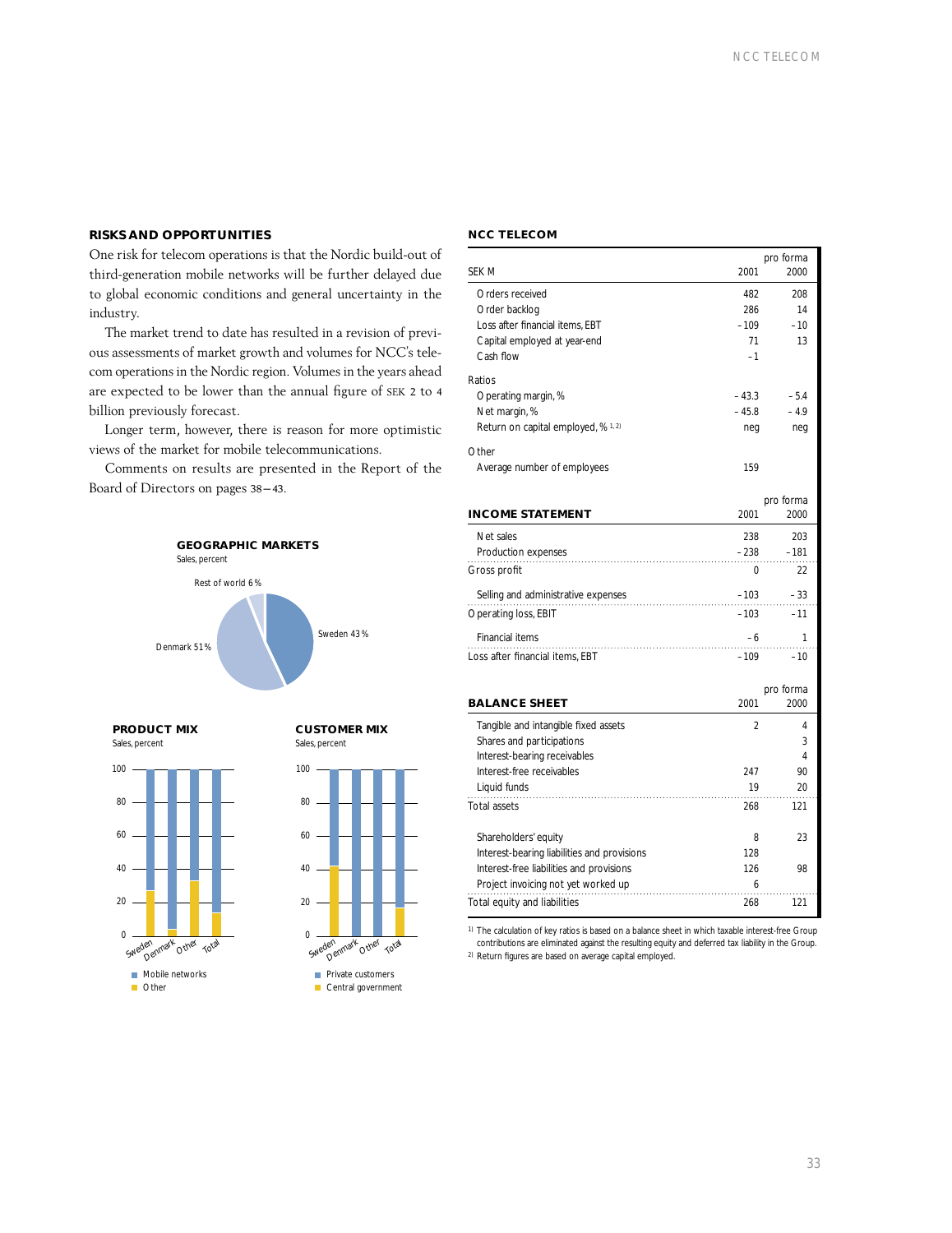## SERVICE FOR SELECTED CUSTOMERS



Building services are offered to customers who are about to initiate refurbishment projects or are looking for building services connected to the operation of properties. In a project at Hammarbyhamnen in Stockholm, for example, building services are included in a total-package offering.

**COMERS<br>
COMERS**<br>
NCC offers and develops service concepts on behalf of<br>
selected customers, mainly in Sweden. As of 2002, NCC<br>
Service is part of NCC Construction. A forceful restructurina program was introduced at the en *selected customers, mainly in Sweden. As of 2002, NCC Service is part of NCC Construction. A forceful restructuring program was introduced at the end of 2001.*

## **OPERATIONS**

During the year, NCC Service focused primarily on developing service concepts on behalf of selected customers, mainly in the Swedish market. During spring 2001, the operations were also introduced in Denmark. Widespread strategic work was conducted during the spring to ascertain the feasibility of establishing Facility Management operations. In connection with the restructuring process introduced during the autumn, a decision was made not to proceed with this establishment.

## **ORGANIZATION**

During the year, Building Services was organized in eight districts and some 40 branches. Operations were characterized by a process of consolidation and focusing on profitable locations, and a forceful downsizing program was initiated at the end of the year (also see page 7).

## **MARKET**

The market for building services expanded slightly during 2001. During the year, NCC worked on the basis of annual contracts both with insurance companies and with major property owners. NCC also endeavored to secure nationwide service agreements with property owners and tenants in order to provide a general solution for buildings in a number of locations. However, the majority of assignments during 2001 were still conducted on an individual basis.

## **CUSTOMERS**

During the year, Building Services had many customers, the largest of which were insurance or real estate companies.

## **COMPETITORS**

Building Services has two categories of competitors: the building services units of other major contracting companies, and local construction companies. The latter category is the larger, and it is difficult to compete with the companies concerned, since they operate in local networks and have lower overall costs due to their small size. NCC has endeavored to meet the competition by offering services that local contractors can seldom provide and by highlighting its financial strength.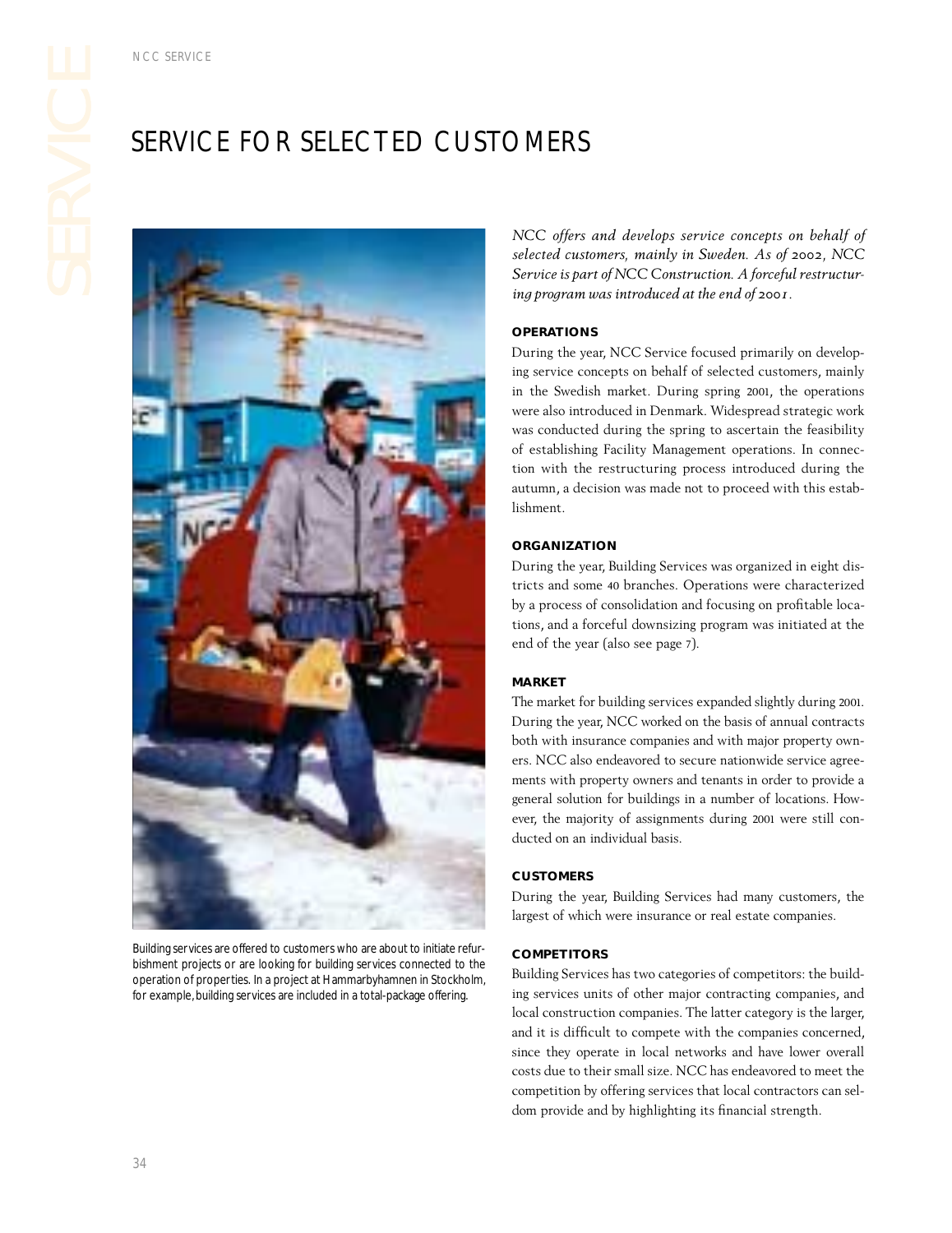## **PRODUCTS AND SERVICES**

Building Services offers the services that are required for a refurbishment project or a building services assignment. NCC provides assistance with everything from project engineering to fully planned service schemes. One of NCC's competitive advantages is that its employees are trained to function in the sensitive environments in which its operations are conducted.

A project conducted in Jönköping provides one example of the types of assignments conducted by Building Services. This involved the rebuilding of a city district containing old wooden buildings that had burned down during the year. The project required painstaking and meticulous restoration and construction work in a vulnerable environment. Another example involves retail chains that have decided to develop nationwide supermarket concepts in cooperation with NCC.

## **RISKS AND OPPORTUNITIES**

Since individual assignments within the Building Services unit tie up only a limited amount of capital, the risk involved is relatively small. On the other hand, every assignment involves a business risk. The opportunities that exist occur mainly in the "nationwide customers" segment, in which NCC has the capacity to accept assignments that cover extensive geographic areas and which transcend national boundaries.

Comments on results are presented in the Report of the Board of Directors on pages 38–43.







**Public utility housing companies** Central government

- **Municipalities**
- 

## **NCC SERVICE**

|                                             |          | pro forma |
|---------------------------------------------|----------|-----------|
| SEK M                                       | 2001     | 2000      |
| Orders received                             | 1.409    | 1.242     |
| Order backlog                               | 187      | 154       |
| Loss after financial items, EBT             | -24      | $-5$      |
| Capital employed at year-end                | 125      |           |
| Cash flow                                   | 57       |           |
| Ratios                                      |          |           |
| Operating margin, %                         | $-1.7$   | 0.0       |
| Net margin, %                               | $-1.7$   | $-0.4$    |
| Return on capital employed, % 1.2)          | neq      |           |
| Other                                       |          |           |
| Average number of employees                 | 1,098    | 971       |
|                                             |          |           |
|                                             |          | pro forma |
| <b>INCOME STATEMENT</b>                     | 2001     | 2000      |
| Net sales                                   | 1,392    | 1,157     |
| Production expenses                         | $-1,350$ | $-1,107$  |
| Gross profit                                | 42       | 50        |
| Selling & administrative expenses           | $-66$    | $-50$     |
| Operating loss, EBIT                        | $-24$    | 0         |
| Financial items                             |          | $-5$      |
| Loss after financial items, EBT             | $-24$    | $-5$      |
|                                             |          |           |
|                                             |          |           |
| <b>BALANCE SHEET</b>                        | 2001     |           |
| <b>Fixed assets</b>                         | 1        |           |
| Tangible and intangible fixed assets        | 1        |           |
| Interest-free receivables                   | 350      |           |
| Liquid funds                                | 55       |           |
| <b>Total assets</b>                         | 407      |           |
|                                             |          |           |
| Shareholders' equity                        | 80       |           |
| Interest-bearing liabilities and provisions | 30       |           |
| Interest-free liabilities and provisions    | 296      |           |
| Project invoicing not yet worked up         | 1        |           |
| Total equity and liabilities                | 407      |           |

<sup>1)</sup> The calculation of key ratios is based on a balance sheet in which taxable interest-free Group contributions are eliminated against the resulting equity and deferred tax liability in the Group. 2) Return figures are based on average capital employed.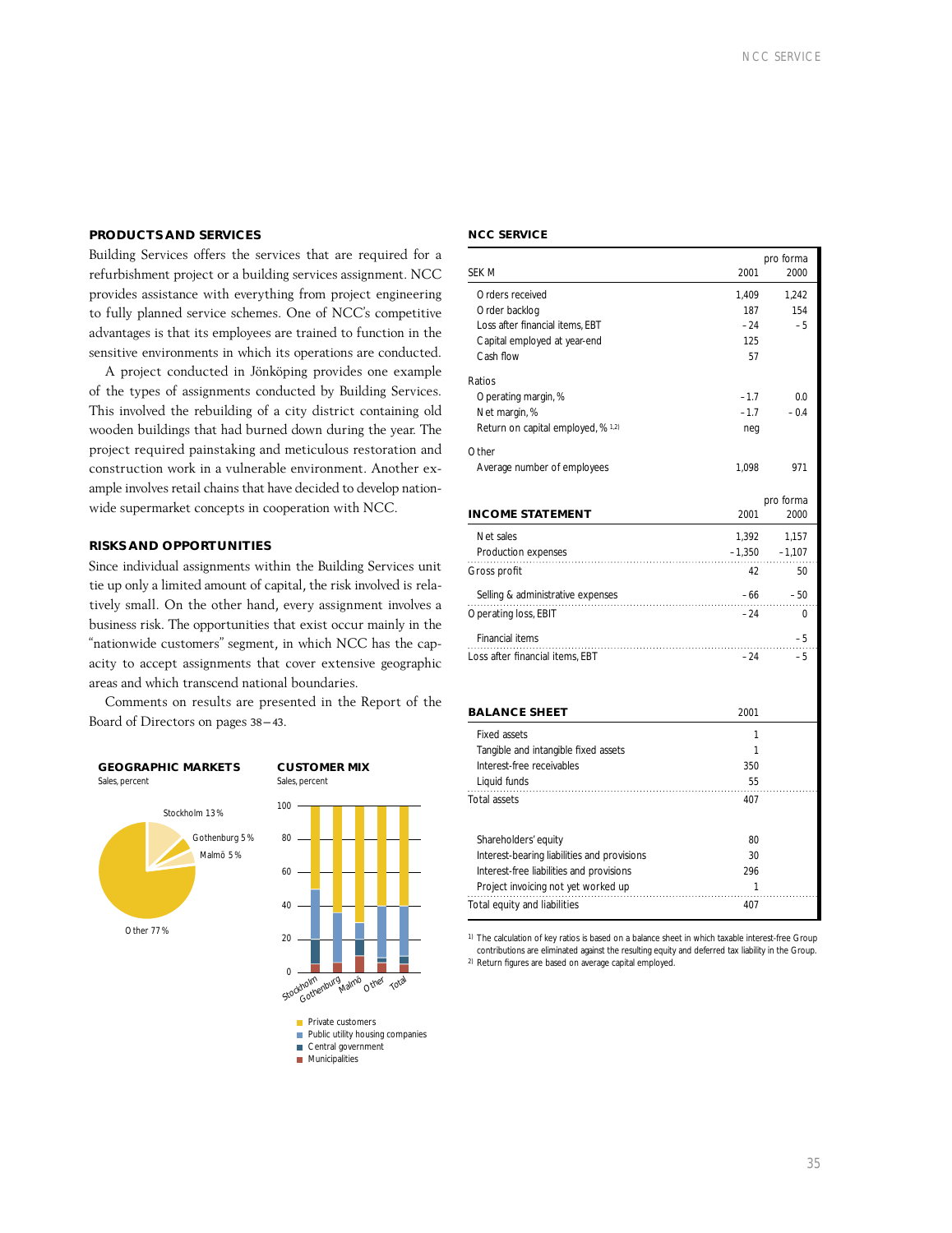## NCC GROUP FIVE-YEAR REVIEW

|                                                    | PRO FORMA <sup>1)</sup> |           |           |           |           |
|----------------------------------------------------|-------------------------|-----------|-----------|-----------|-----------|
| <b>INCOME STATEMENT, SEK M</b>                     | 1997                    | 1998      | 1999      | 2000      | 2001      |
| Net sales                                          | 32,077                  | 34,160    | 37,460    | 38,728    | 46,058    |
| Production expenses                                | $-29,026$               | $-30,832$ | $-33,446$ | $-34,641$ | $-42,330$ |
| Gross profit                                       | 3,051                   | 3,328     | 4,014     | 4,087     | 3,728     |
| Selling and administrative expenses                | $-2,502$                | $-2,587$  | $-3,062$  | $-3,457$  | $-4,034$  |
| Result from sales of properties                    | $-63$                   | 323       | 163       | 640       | 595       |
| Result from participations in associated companies | 20                      | $-158$    | 66        | 23        | 34        |
| Result from sales of Group companies               | 105                     | 1         | 7         | $-1$      | 8         |
| Result from sales of associated companies          | $-2$                    | 194       | 50        | 271       | 13        |
| Write-downs/reversal of write-downs of properties  |                         |           | 31        | $-60$     | $-140$    |
| Items affecting comparability <sup>2)</sup>        | $-449$                  |           | 201       | 912       | $-1,740$  |
| Operating profit/loss                              | 160                     | 1,101     | 1,470     | 2,415     | $-1,536$  |
| Net financial items                                | $-535$                  | $-371$    | $-219$    | $-262$    | $-594$    |
| Profit/loss after net financial items              | $-375$                  | 730       | 1,251     | 2,153     | $-2,130$  |
| Tax                                                | 79                      | $-184$    | $-408$    | $-655$    | $-121$    |
| Minority interests                                 | $-4$                    | $-3$      | $-5$      | $-4$      | $-18$     |
| Net profit/loss                                    | $-300$                  | 543       | 838       | 1,494     | $-2,269$  |
| <b>BALANCE SHEET, SEK M</b>                        |                         |           |           |           |           |
| Buildings and land                                 | 10,262                  | 9,150     | 7,991     | 6,931     | 6,394     |
| Investments in progress                            | 856                     | 1,060     | 1,958     | 2,677     | 4,050     |
| Tangible and intangible fixed assets               | 2,750                   | 2,784     | 4,195     | 6,570     | 6,175     |
| Shares and participations                          | 2,222                   | 2,090     | 1,354     | 1,217     | 1,228     |
| Properties held for future development             | 899                     | 1,154     | 1,870     | 3,152     | 3,335     |
| Interest-bearing receivables                       | 1,412                   | 1,618     | 1,138     | 1,389     | 1,265     |
| Interest-free receivables                          | 6,334                   | 7,468     | 8,153     | 12,550    | 13,701    |
| Liquid assets                                      | 3,609                   | 3,135     | 2,371     | 2,207     | 3,164     |
| <b>Total assets</b>                                | 28,344                  | 28,459    | 29,030    | 36,693    | 39,312    |
| Shareholders' equity <sup>5)</sup>                 | 9,237                   | 9,671     | 9,795     | 9,922     | 7,322     |
| Minority interests                                 | 25                      | 25        | 30        | 20        | 94        |
| Interest-bearing liabilities and provisions        | 8,956                   | 8,381     | 8,803     | 11,714    | 14,736    |
| Interest-free liabilities and provisions           | 10,126                  | 10,382    | 10,402    | 15,037    | 17,160    |
| Total equity and liabilities                       | 28,344                  | 28,459    | 29,030    | 36,693    | 39,312    |
| <b>RATIOS</b>                                      |                         |           |           |           |           |
| Return on equity <sup>3</sup> , %                  | $\overline{2}$          | 6         | 7         | 9         | neg       |
| Return on capital employed 3, %                    | 4                       | 7         | 8         | 9         | 2         |
| Equity/assets ratio, %                             | 33                      | 34        | 34        | 27        | 19        |
| Share of risk-bearing capital <sup>4</sup> , %     | 33                      | 35        | 36        | 30        | 20        |
| Interest-bearing liabilities/total assets, %       | 32                      | 29        | $30\,$    | 32        | 37        |
| <b>OTHER</b>                                       |                         |           |           |           |           |
| Average number employees                           | 22,434                  | 21,645    | 24,122    | 25,192    | 28,170    |

1) Pro forma accounts for 1997, in which Siab is merged with NCC.

2) 1997: costs related to the merger of NCC and Siab. 1999: sale of shares in Neptun Maritime (renamed Silja Abp) and BPA. 2000: Refund from Alecta. 2001: restructuring costs.

3) Excluding items affecting comparability.

4) Risk-bearing capital is defined as the sum total of shareholders' equity, minority interests and deferred tax liabilities.

5) Adjustments have been made in accordance with the Financial Accounting Standards Council's RR9 recommendation regarding income tax; see Notes 22 and 25.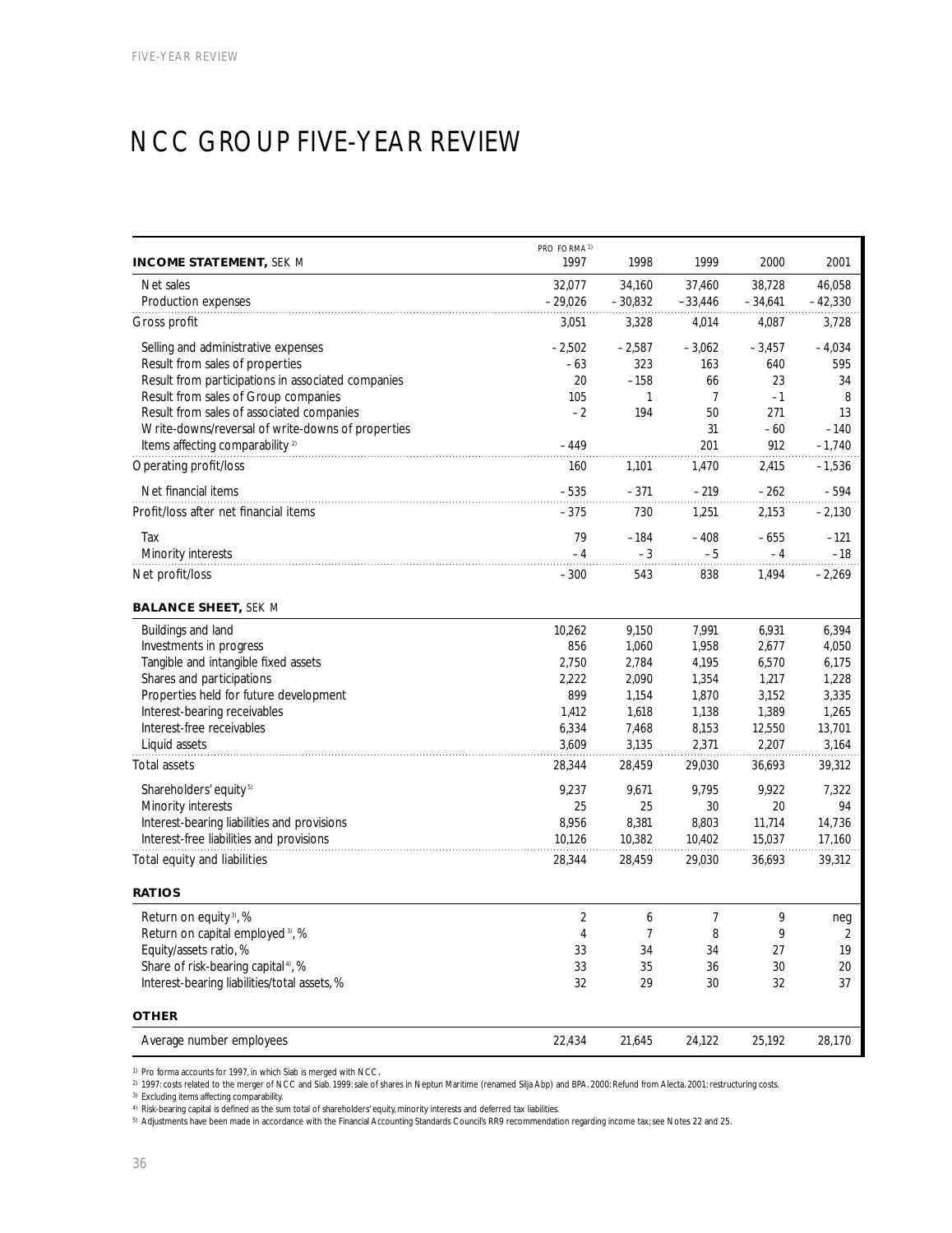|                                                                                  | PRO FORMA |                   |                   |          |                      |
|----------------------------------------------------------------------------------|-----------|-------------------|-------------------|----------|----------------------|
| <b>KEY FIGURES, SEK M</b>                                                        | 1997      | 1998              | 1999              | 2000     | 2001                 |
| Operating profit/loss (EBIT)                                                     | 160       | 1,101             | 1,470             | 2,415    | $-1,536$             |
| Operating profit/loss (EBIT), excl. items affecting comparability                | 609       | 1,101             | 1,269             | 1,503    | 204                  |
| Profit/loss after net financial items (EBT)                                      | $-375$    | 730               | 1,251             | 2,153    | $-2,130$             |
| Profit/loss after net financial items (EBT), excl. items affecting comparability | 74        | 730               | 1,050             | 1,241    | $-390$               |
| Shareholders' equity                                                             | 9,237     | 9,671             | 9,795             | 9,971    | 7,322                |
| Capital employed at year-end                                                     | 18,218    | 18,077            | 18.628            | 21,705   | 22,153               |
| Capital employed, average                                                        | 20,430    | 17,745            | 18,974            | 19,797   | 22,998               |
| Net debt                                                                         | 3,935     | 3,627             | 5,296             | 8,118    | 10,306               |
| Gross investments in properties, Property Development                            | 694       | 1,135             | 1,853             | 3,056    | 3,055                |
| Sales of properties, Property Development                                        | 6,227     | 2,219             | 2,142             | 3,845    | 1,965                |
| Gross investments in other fixed assets                                          | 569       | 1,001             | 2,365             | 3,493    | 1,943                |
| <b>DATA PER SHARE</b>                                                            |           |                   |                   |          |                      |
| Shareholders' equity, SEK                                                        | 85.20     | 89.20             | 90.30             | 93.901)  | 69.75                |
| Profit/loss after full tax. SEK                                                  | $-2.80$   | 5.00              | 7.70              | 14.00    | $-21.60$             |
| Profit/loss after full tax excl. items affecting comparability, SEK              | 1.40      | 5.00              | 6.40              | 8.00     | $-5.75$              |
| Market price, NCC series B shares, SEK                                           | 83.50     | 61.50             | 98.00             | 69.00    | 70.00                |
| Dividend, SEK                                                                    | 1.50      | 2.50 <sup>2</sup> | 4.00 <sup>3</sup> | 4.50     | $2.25$ <sup>4)</sup> |
| Cash flow before financing, SEK                                                  | 38.94     | 5.46              | $-5.58$           | $-22.00$ | $-7.11$              |
| P/E ratio after full tax                                                         | neg       | 12                | 13                | 5        | neg                  |
| P/E ratio after full tax, excl. items affecting comparability                    | 61        | 12                | 15                | 9        | neq                  |
| Direct return, %                                                                 | 1.8       | 8.9               | 11.2              | 6.5      | 3.2                  |
| Direct return, excl. extra dividend, %                                           | 1.8       | 4.1               | 4.1               | 6.5      | 3.2                  |
| Stock exchange price/visible equity, %                                           | 98        | 69                | 108               | 73       | 100                  |
| Number of shares                                                                 |           |                   |                   |          |                      |
| average during the year, millions                                                | 108.4     | 108.4             | 108.4             | 107.0    | 105.0                |
| at year-end, millions                                                            | 108.4     | 108.4             | 108.4             | 105.7    | 105.0                |
| Market value, SEK M                                                              | 8,960     | 6,669             | 10,564            | 7,353    | 7,347                |

<sup>1)</sup> Adjustments have been made in accordance with the Financial Accounting Standards Council's RR9 recommendation regarding income tax; see Notes 22 and 25.

2) In addition, Hufvudstaden shares with a value of SEK 3 per NCC share were spun off.

<sup>3)</sup> In addition, an extraordinary dividend of SEK 7 per share was paid.

4) Board of Directors' proposal to the Annual General Meeting.

For accounting principles, see pages 49–52.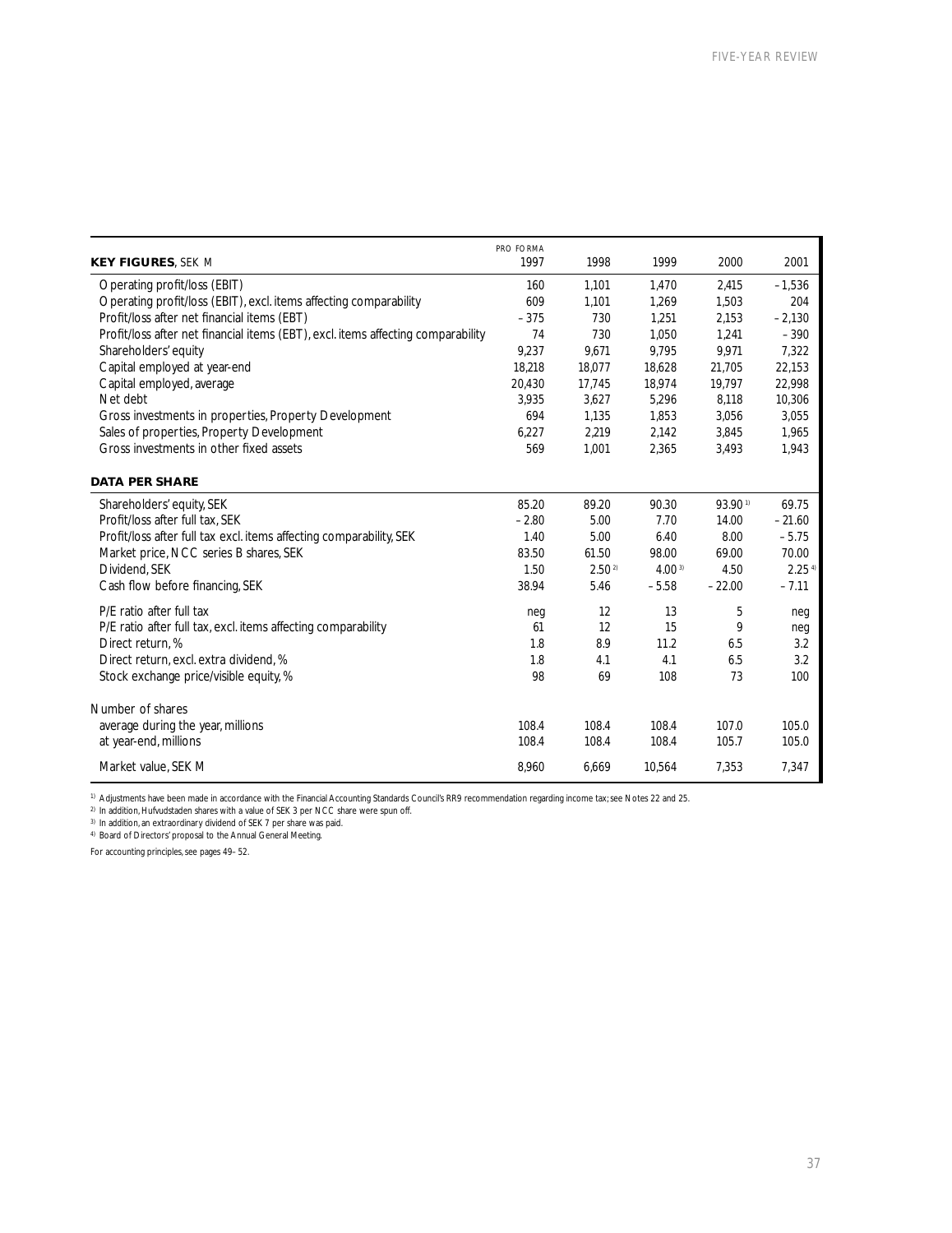## REPORT OF THE BOARD OF DIRECTORS

## **GROUP**

**Orders received and order backlog.** Orders received during the January – December period amounted to SEK 50,647 M (pro forma:  $(46,316)^{1}$ , up 9 percent compared with 2000. Adjusted for exchangerate effects, the increase was 4 percent. Property-development projects accounted for SEK 2,388 M (1,114) of total orders received and proprietary housing-development projects for 2,931 M (3,332). The order backlog on December 31 was approximately SEK 31 billion, a rise of 19 percent compared with about SEK 26 billion at year-end 2000. Exchange-rate effects accounted for 4 percentage points of the increase in the order backlog. The favorable level of orders received during 2001 and the healthy order backlog provide a solid foundation for operations in 2002.

**Net sales.** Consolidated net sales totaled SEK 46,058 M (pro forma: 40,808), 13 percent higher than in 2000. Adjusted for exchange-rate effects, the increase was 8 percent.

**Earnings.** As a result of the comprehensive review of the NCC Group conducted during autumn 2001, wide-ranging restructuring measures have been introduced. A provision of SEK 1,192 M was posted for restructuring costs during 2001 (see table). As a result of



Excl. items affecting comparability SEK M



1) Pro forma. The acquisition of Rieber Roads, which became effective on November 1, 2000, is included pro forma for full-year 2000.This mainly affects NCC Industry. In order to facilitate comparisons with previous years, comparative figures (pro forma) are presented for the Group and each business area as if the changes had been implemented on January 1, 2000.

the review of operations, goodwill was written down by SEK 219 M, of which civil engineering operations in Denmark accounted for half of the write-down. A more cautious accounting method for recognizing profit in major contracting projects and housing production has been introduced, for which SEK 329 M was charged against earnings. The total charge for restructuring costs, write-down of goodwill and changed accounting methods amounts to SEK 1,740 M. These charges are classified as items affecting comparability in the yearend accounts.

The Group's operating profit (EBIT) excluding items affecting comparability amounted to SEK 204 M (1,503). Earnings were charged with SEK 825 M for write-downs and provisions. The Contracting (building and civil engineering operations) and Housing (housing development) business areas accounted for most of the writedowns, or approximately SEK 700 M. The Sonnengarten housing project in Germany was the largest individual write-down. The figures for 2000 included items affecting comparability in a positive amount of SEK 912 M (refund of surplus contributions from Alecta).

The result after financial items was a loss of SEK 390 M (profit: 1,241), excluding items affecting comparability. The earnings decline was mainly attributable to write-downs and provisions. Including items affecting comparability, the loss amounted to SEK 2,130 M (profit: 2,153). The deterioration in earnings consisted of negative items affecting comparability of SEK 1,740 M, as well as SEK 825 M for provisions and project write-downs charged against continuing operations. Net financial items amounted to an expense of SEK 594 M (expense: 262). The deterioration was due to an increase in tied up capital, mainly for housing operations.

**Earnings per share.** The full-year loss after tax amounted to SEK 2,269 M (profit: 1,494), corresponding to a loss of SEK 21.60 per share (earnings: 14.00). The full-year loss did not have a positive effect on tax costs during the year, because approximately SEK 780 M of the loss was not tax deductible (for example, amortization and write-downs of goodwill and losses incurred in countries where NCC does not expect to generate any taxable profits in the near future). In addition, tax costs for 2001 also included provisions that are mainly related to aircraft leasing (total of approx. 280). Due to anticipated Swedish legislation that will result in capital gains on sales of shares no longer being taxable, regulations imposing new limits for utilizing capital losses during 2001 were introduced, which resulted in tax receivables amounting to approximately SEK 110 M being expensed.

## **ITEMS AFFECTING COMPARABILITY DURING 2001** (changed accounting principles, write-down of goodwill and restructuring costs)

| <b>SEK M</b>                        | Contracting | Housing | Industry | Telecom | Service | Other | Group    |
|-------------------------------------|-------------|---------|----------|---------|---------|-------|----------|
| Changed accounting principles       | $-88$       | $-241$  |          |         |         |       | $-329$   |
| Write-down of goodwill              | $-120$      |         | -99      |         |         |       | $-219$   |
| Restructuring costs                 | $-937$      | $-13$   | $-133$   | $-13$   | -68     | -28   | $-1.192$ |
| Total items affecting comparability | $-1.145$    | $-254$  | $-232$   | $-13$   | $-68$   | $-28$ | $-1.740$ |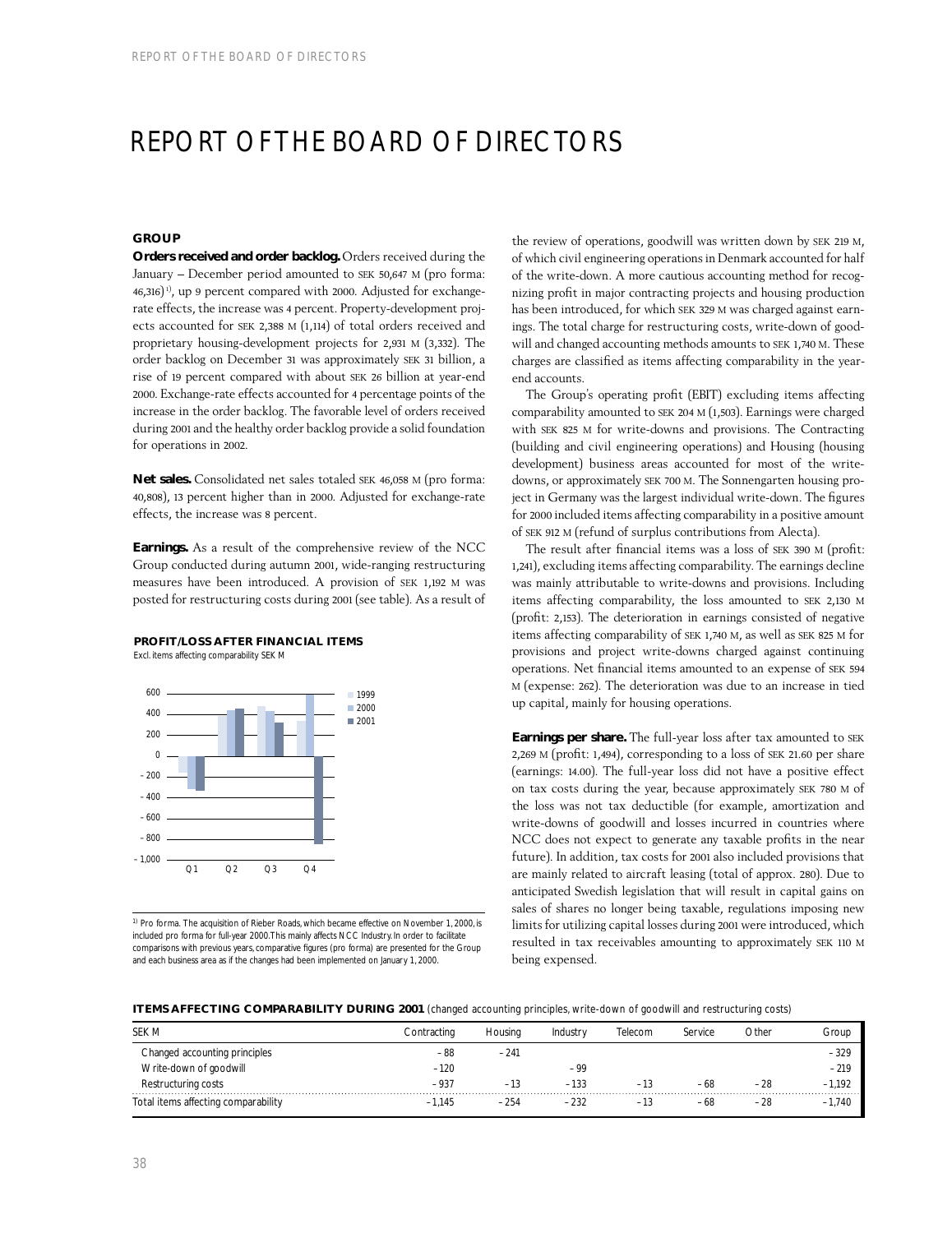**Revaluation of properties.** In connection with year-end, an independent valuation of NCC's Swedish real estate portfolio was commissioned. According to this valuation, the year-end market value of managed properties in Sweden was slightly more than SEK 4.1 billion, compared with SEK 5.2 billion at the end of 2000. The hidden reserve (market value less book value) in the portfolio of Swedish managed properties amounted to approximately SEK 750 M (950), of which Stockholm accounted for the predominant proportion. Compared with 2000, the hidden value has declined by approximately SEK 170 M, due to sales of properties, mainly of Gullbergsvass in Gothenburg.

Including properties located outside Sweden, whose value has not been subject to independent appraisal, NCC estimates that the total market value of the real estate portfolio was approximately SEK 4.5 billion at year-end. The year-end book value of the portfolio was SEK 3.7 billion (4.3).

The year-end accounts also include write-downs of those properties whose book value exceeds the estimated market value. This valuation includes the Group's entire holding of properties, not only properties within NCC Property Development. The revised values of properties had a negative impact on earnings of SEK 140 M (negative: 60), of which managed properties accounted for SEK 77 M (44) and other properties for SEK 63 M (16).

## **BUSINESS AREAS**

During 2001, NCC was divided into six business areas: NCC Contracting, NCC Housing, NCC Property Development, NCC Industry, NCC Telecom and NCC Service.

Effective 2002, NCC has a changed Group structure. Accounts for 2001 in accordance with the new structure will be presented prior to the publication of the first-quarter report for 2002.

**NCC Contracting.** Orders received by NCC Contracting rose 6 percent to SEK 35,983 M (33,999). All units showed increases in orders received, with the exception of Finland and specialist operations. The order backlog on December 31 was SEK 23.6 billion, 17 percent higher than year-end 2000.

Net sales rose by 16 percent to SEK 33,585 M (28,921). The increase derived mainly from the high order backlog at the beginning of the year. The largest sales increases were noted by building operations in Denmark and Norway.

The operating result (EBIT) amounted to a loss of SEK 422 M (loss: 68), excluding items affecting comparability. The earnings decline was mainly due to write-downs amounting to SEK 395 M, most of which relating to major civil engineering projects in Nordic operations. Due to the focus on volume and the resulting profitability problems that marked previous operations, a major restructuring program is currently under way, particularly within civil engineering operations. Building operations in such countries as Sweden and Denmark showed favorable growth and earnings trends as a consequence of the restructuring measures implemented earlier. NCC's share in the results of the associated company A-Train amounted to a loss of SEK 32 M (loss: 84).

**NCC Housing.** Orders received amounted to SEK 6,542 M (6,055). The order backlog on December 31, 2001 was approximately SEK 5.6 billion, compared with SEK 5.0 billion at year-end 2000.

The number of total-package housing starts during the year was 2,700 (2,900). At December 31, 2001, NCC Housing owned development rights corresponding to approximately 20,000 apartments, an increase of about 2,700 during the year. Two thirds, or about 13,500, of these development rights were in Sweden, with the Stockholm region accounting for slightly more than half, or approximately 7,500.

Net sales amounted to SEK 6,189 M (5,366), up 15 percent. The increase was attributable to organic growth in the Finnish market and to the acquisition of units in Denmark. Adjusted for exchangerate effects, sales rose by 9 percent.

The operating result (EBIT) amounted to a loss of SEK 117 M (profit: 207), excluding items affecting comparability. Earnings were charged with approximately SEK 330 M for write-downs of projects and land held for future development. The Sonnengarten housing project in Germany, whose completed, fully rented apartments are once again consolidated in NCC's balance sheet after the external partner failed to fulfill his obligations, accounted for most of the write-downs, or approximately SEK 220 M. Business conditions in the Berlin area deteriorated due to a weaker investor market for residential properties compared with other investment opportunities. This had an adverse impact on NCC's volume and profit margin in Germany. Sales of single-family housing units directly to consumers remained favorable. In Stockholm and Helsinki, the business area's largest individual markets, profitability was favorable. However, Polish operations reported losses. Tied up capital rose during the year and capital employed amounted to SEK 4,546 M (2,806) at year-end.

As of December 31, 2001, NCC applies a changed method for the continuous recognition of profit from its proprietary housing projects. The negative effect of this change, which is booked as an item affecting comparability, amounted to SEK 241 M. If the method had taken effect on January 1, 2001, the operating loss for full-year 2001 would have been SEK 86 M higher.

**NCC Property Development.** Sales within NCC Property amounted to SEK 865 M (907) and mainly derived from rental revenue.

Operating profit (EBIT) amounted to SEK 711 M (976). The decrease in earnings was due to a lower level of earnings from property management and lower capital gains on sales of managed properties. The sale of the East India Dock managed property in London, which generated a gain of SEK 283 M, accounted for most of the profit in 2000.

*Property development*. Sales volume in project-development operations amounted to SEK 2,184 M (3,028), resulting in operating profit of SEK 397 M (379) after administrative costs and other items. Sales of projects at an early stage of development contributed to the increase in profit, despite the lower total sales volume.

Construction-initiated projects amounted to SEK 6.9 billion (5.8) on December 31, in terms of total project costs. Costs incurred in all initiated projects amounted to SEK 4.2 billion (2.4), corresponding to 61 percent (41) of the total project costs. The leasing rate was 45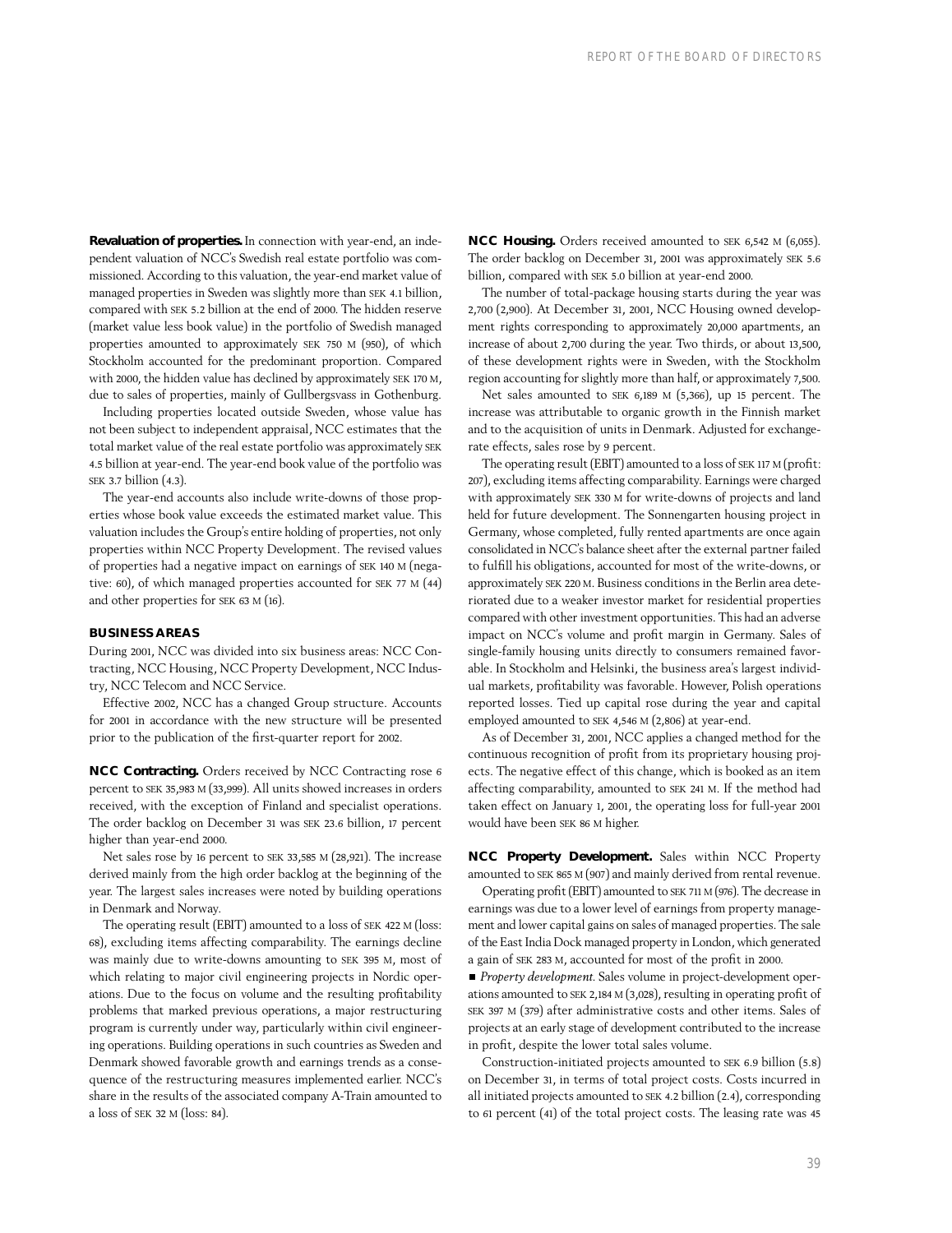percent (32). The balance of the project portfolio deteriorated slightly compared with the preceding year, having been affected by the sale of a number of fully leased projects and a general deterioration in the Nordic rental market. At the same time, the degree of completion of projects in progress rose steadily during the year.

The total portfolio of construction-initiated and planned projects amounted to SEK 18.1 billion on December 31, 2001, compared with SEK 15.4 billion at the end of 2000.

*Sales of managed properties.* During 2001, sales of managed properties totaled SEK 942 M (2,173), generating operating profit (EBIT) of SEK 170 M (405). The largest sales during the year were of two properties – Gullbergsvass and Masthugget – in Gothenburg, the Hamlet property in Copenhagen and the Lot 10 property in Brussels. In total, these properties corresponded to a sales volume of approximately SEK 615 M and resulted in capital gains of about SEK 165 M. The intention is to sell the remaining holding of managed properties within a period of two years.

■ *Property management*. Rental revenues totaled SEK 522 M (622), generating an operating net of SEK 301 M (382). The visible yield was 7 percent (7).

On December 31, the vacancy rate in terms of floor space in the portfolio of wholly owned properties was 6 percent (7).

### **ORDERS RECEIVED AND ORDER BACKLOG**  SEK BN



Order backlog remaining to be worked up

## **SENSITIVITY ANALYSIS**

|                               |                            | Effect on profit    | Effect on return | Effect on return  |
|-------------------------------|----------------------------|---------------------|------------------|-------------------|
|                               |                            | after net financial | on equity,       | on capital        |
|                               |                            | items (annual       | percentage       | employed,         |
|                               | Change                     | basis), SEK M       | points           | percentage points |
| Contracting                   |                            |                     |                  |                   |
| Volume                        | $+/-5%$                    | 111                 | 0.8              | 0.5               |
| Operating margin              | $+/-$ 0.5 percentage point | 168                 | 1.3              | 0.7               |
| Property Development          |                            |                     |                  |                   |
| Sales volume, projects        | $+/-10%$                   | 55                  | 0.4              | 0.2               |
| Sales margin, projects        | $+/-$ 1 percentage point   | 22                  | 0.2              | 0.1               |
| Housing                       |                            |                     |                  |                   |
| Sales price, own projects     | $+/-10%$                   | 309                 | 2.3              | 1.3               |
| Capital turnover rate         |                            |                     |                  |                   |
| (increased volume)            | $+/-$ multiple of 1.0      | 183                 | 1.4              | 0.8               |
| Industry                      |                            |                     |                  |                   |
| Operating margin              | $+/-1\%$                   | 78                  | 0.6              | 0.3               |
| Capital turnover rate         | $+/-$ multiple of 0.2      | 60                  | 0.5              | 0.3               |
| Group                         |                            |                     |                  |                   |
| Interest rate, borrowing      | $+/-$ 1 percentage point   | 45                  | 0.3              |                   |
| Amortization of loans         | 10%                        | 36                  | 0.3              | $-0.5$            |
| Change in equity/assets ratio | $+/-$ 5 percentage points  | 110                 | 5.0              |                   |
|                               |                            |                     |                  |                   |

|                              |        | SEK and foreign currencies |        | SEK and foreign currencies                                 |                             | <b>SEK</b>                                      |                             |  |
|------------------------------|--------|----------------------------|--------|------------------------------------------------------------|-----------------------------|-------------------------------------------------|-----------------------------|--|
|                              | SEK M  | Amortization<br>Percentage |        | Fixed-interest loans<br>during period,<br>SEK M Percentage | Average<br>interest<br>rate | Fixed-interest<br>loans during<br>period, SEK M | Average<br>interest<br>rate |  |
| 2002                         | 8.904  | 65                         | 8,833  | 64                                                         | 4.4                         | 6,116                                           | 4.7                         |  |
| 2003                         | 1,128  | 8                          | 1,963  | 14                                                         | 5.8                         | 403                                             | 5.2                         |  |
| 2004                         | 1,885  | 14                         | 1,572  | 11                                                         | 5.9                         | 228                                             | 5.6                         |  |
| 2005                         | 432    | 3                          | 492    | 4                                                          | 5.5                         | 45                                              | 6.2                         |  |
| 2006                         | 434    | 3                          | 601    | 4                                                          | 5.9                         | 30                                              | 6.2                         |  |
| $2007 -$                     | 947    |                            | 270    | $\mathfrak{D}$                                             | 5.7                         | 80                                              | 5.5                         |  |
|                              | 13,730 | 100                        | 13,730 | 100                                                        | 5.6                         | 6,903                                           | 5.3                         |  |
| Pension liability            | 1.006  |                            | 1.006  |                                                            | 3.7                         | 970                                             | 3.7                         |  |
| Interest-bearing liabilities | 14.736 |                            | 14,736 |                                                            |                             | 7,873                                           |                             |  |
| Liquid assets                | 3,164  |                            | 3,164  |                                                            |                             | 1,222                                           |                             |  |
| Interest-bearing receivables | 1.266  |                            | 1.266  |                                                            |                             | 1.075                                           |                             |  |
| Net debt                     | 10,306 |                            | 10,306 |                                                            |                             | 5,576                                           |                             |  |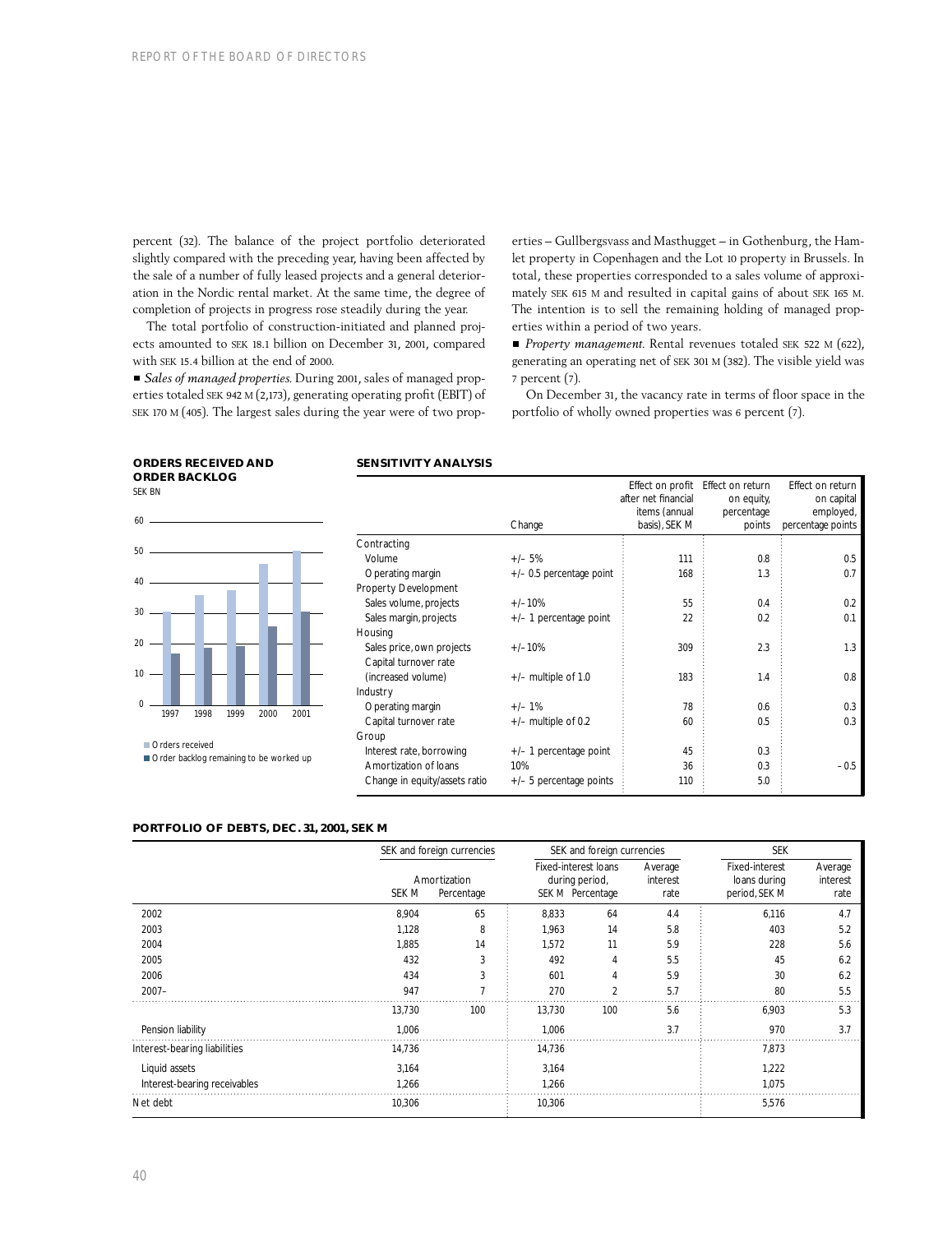**NCC Industry.** Net sales amounted to SEK 7,792 M (6,909), up 13 percent. Approximately half of the increase was attributable to exchange-rate effects. The real increase in sales derived mainly from newly started operations in Finland, Norway and New Markets (Baltic countries and Poland).

The operating result (EBIT) amounted to a profit of SEK 371 M (500), excluding items affecting comparability. Market conditions, combined with operational cutbacks, mainly in northern Sweden, had an adverse impact on the inventory turnover rate within aggregates operations. This required the write-down of inventory values. In addition, machinery in Norway and within New Markets was written down. In total, write-downs and provisions had an adverse impact of approximately SEK 100 M. In 2000, the capital gain on the sale of the associated company RGS 90 contributed approximately SEK 110 M to earnings. The share in RGS 90's earnings during 2000 amounted to SEK 27 M. The approximately SEK 100 M improvement in continuing operations was mainly attributable to improved earnings from asphalt activities and a favorable trend for newly started operations within New Markets. Exchange-rate effects had a positive impact of SEK 14 M on earnings.

**NCC Telecom.** In Sweden, work on the build-out of third-generation mobile networks (UMTS or 3G) has begun. During 2001, NCC concluded agreements covering 3G build-out in Sweden with Tele2, 3G Infrastructure Services (3GIS) and Hi3G. The build-out process in the Nordic region is taking longer than expected, due to a gener-

## **NET SALES AND PROFIT BY BUSINESS AREA, SEK M**

ally cautious approach in the telecom sector, whereby the volumes offered for tender are smaller than expected.

Orders received totaled SEK 482 M (208). The order backlog at yearend amounted to SEK 286 M (14). The contracts and framework agreements concluded during 2001 form a solid foundation for operations during 2002.

Net sales amounted to SEK 238 M (203), which derived mainly from the build-out of existing GSM networks in Sweden and Denmark.

The operating result (EBIT) amounted to a loss of SEK 103 M (loss: 11), excluding items affecting comparability. The loss was due to tendering overheads and delays in production starts related to UMTS build-outs.

**NCC Service.** Orders received amounted to SEK 1,409 M (1,242).

The operating result (EBIT) was a loss of SEK 24 M (0), excluding items affecting comparability. Although profitability was relatively good in metropolitan regions, it was unsatisfactory in other locations. As a result, a forceful restructuring program was initiated, leading to the phase-out of approximately two-thirds of total operations.

## **GROUP**

**Profitability.** The return on capital employed was negative (plus 13.7%). Excluding items affecting comparability, the return on capital employed was 2.2 percent (9.4). The return on shareholders' equity was negative (plus 15.5 %). Excluding items affecting comparability, the return on shareholders' equity was negative (plus 9.3 %).

|                               | Net sales    |              | Operating profit/loss (EBIT) | Profit/loss after financial items (EBT) |              |              |
|-------------------------------|--------------|--------------|------------------------------|-----------------------------------------|--------------|--------------|
|                               |              | pro forma    |                              | pro forma                               |              | pro forma    |
|                               | Jan-Dec 2001 | Jan-Dec 2000 | Jan-Dec 2001                 | Jan-Dec 2000                            | Jan-Dec 2001 | Jan-Dec 2000 |
| <b>NCC Contracting</b>        | 33,585       | 28,921       | $-422$                       | $-68$                                   | $-364$       | 21           |
| <b>NCC Housing</b>            | 6.189        | 5,366        | $-117$                       | 207                                     | $-308$       | 155          |
| NCC Property Development 1)   | 865          | 907          | 711                          | 976                                     | 615          | 772          |
| NCC Industry                  | 7,792        | 6,909        | 371                          | 500                                     | 132          | 290          |
| NCC Telecom                   | 238          | 203          | $-103$                       | $-11$                                   | $-109$       | $-10$        |
| <b>NCC Service</b>            | 1,392        | 1,157        | $-24$                        |                                         | $-24$        | $-5$         |
| Total                         | 50,061       | 43,463       | 416                          | 1,604                                   | $-58$        | 1,223        |
| <b>NVS</b>                    | 2,069        | 1,762        | 67                           | 57                                      | 75           | 66           |
| Other and eliminations        | $-5,984$     | $-4,417$     | $-279$                       | $-152$                                  | $-407$       | $-138$       |
|                               | 46,146       | 40,808       | 204                          | 1,509                                   | $-390$       | 1,151        |
| Items affecting comparability |              |              |                              |                                         |              |              |
| Refund from Alecta            |              |              |                              | 912                                     |              | 912          |
| Write-down of goodwill        |              |              | $-219$                       |                                         | $-219$       |              |
| Changed accounting methods    | $-88$        |              | $-329$                       |                                         | $-329$       |              |
| Restructuring costs           |              |              | $-1,192$                     |                                         | $-1,192$     |              |
| Group                         | 46,058       | 40,808       | $-1,536$                     | 2,421                                   | $-2,130$     | 2,063        |

1) Within NCC Property Development, income recognition occurs when the legal ownership right to a property or the company that owns a property is transferred to the purchaser. This could arise from the sale of a real estate project at an early stage; for example, when construction has not been completed (in certain cases, when it has not even been initiated). In the consolidated accounts, such sales are divided into two main transactions.The first transaction – sale of properties – comprises the realization of a property value that has been accumulated at several levels, such as site acquisition at a favorable time, formulation of a detailed development plan, design of a real estate project, building permit and leasing to tenants. The second transaction comprises the building contract, whereby income recognition within NCC Contracting is undertaken in accordance with the percentage of completion method.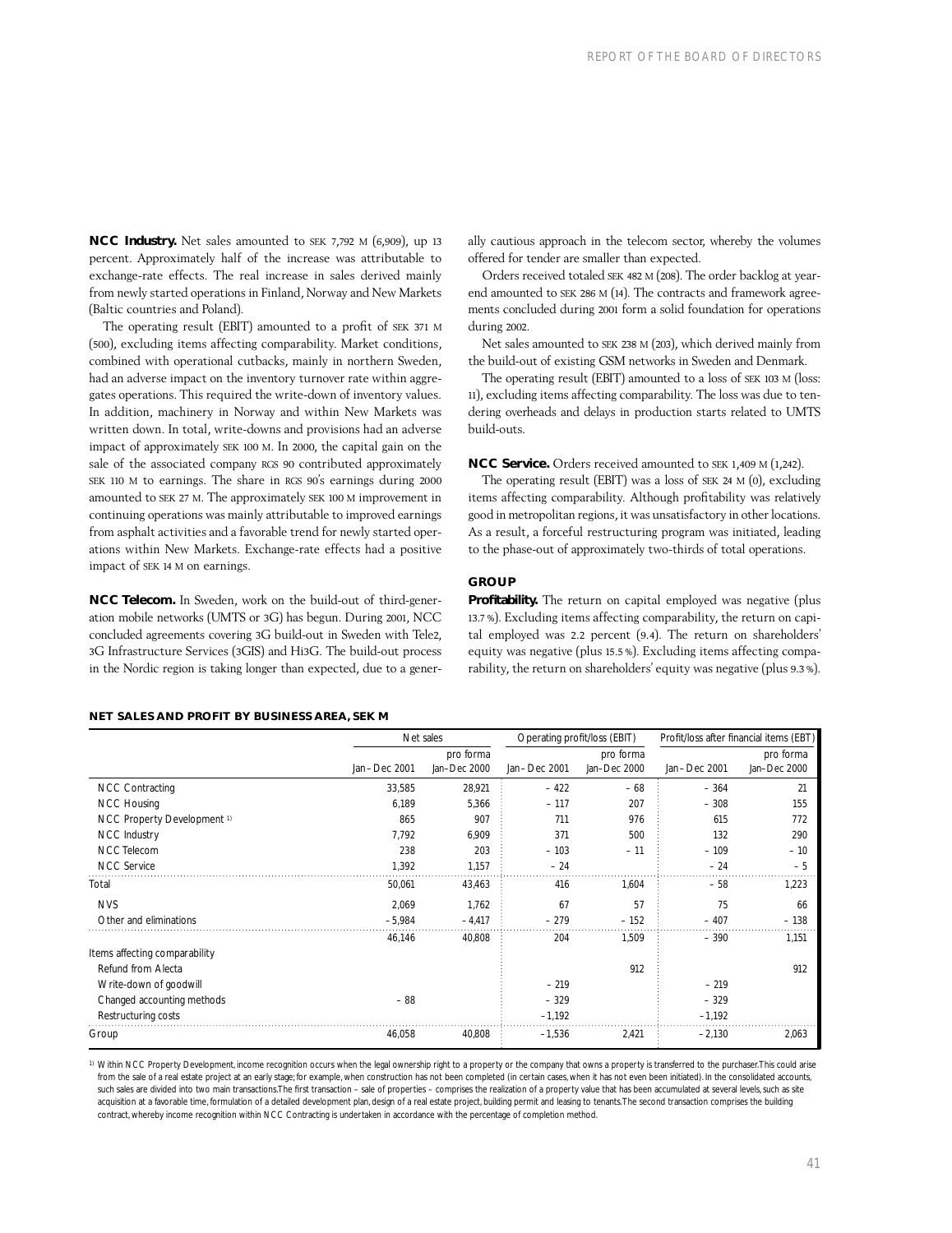**Investments and financing.** Cash flow, before investments, was negative in an amount of SEK 837 M, compared with a positive cash flow of SEK 279 M in 2000.

The Group's gross investments in real estate amounted to SEK 4,005 M (5,819), of which property-development projects accounted for SEK 2,819 M (2,738) and land intended for housing projects for SEK 860 M (2,276). The Group's gross investments in other fixed assets during the year amounted to SEK 1,943 M (3,493).

Cash flow after investments was negative in an amount of SEK 746 M, compared with a negative cash flow of SEK 2,356 M in 2000.

At year-end 2001, NCC's net indebtedness (interest-bearing liabilities less liquid assets less interest-bearing receivables) amounted to SEK 10,306 M (8,118). The change was due mainly to an increase in indebtedness within Housing.

**Equity/assets and debt/equity ratios.** On December 31, the equity/assets ratio was 19 percent (27). The full-year loss reduced the ratio by approximately 6 percentage points. The debt/equity multiple (net indebtedness divided by shareholders' equity including minority interests) at year-end was 1.4 (0.8).

## **Active financial risk management**

*Interest-rate risks:* NCC aims for a good balance between long and short periods of fixed interest within a limited framework. At yearend, the average period of fixed interest was 1.2 years (1.6).

*Currency risks:* Transaction-related currency exposure is eliminated via NCC Treasury. As a rule, NCC's investments outside Sweden are financed in corresponding currencies.

*Credit risks:* NCC's investment regulations are reviewed continuously and characterized by the utmost caution. The point of departure is that no credit risks should arise in operations. NCC's finance activities were not affected by a credit loss in 2001, or in any prior year. *Liquidity risks:* To achieve adequate flexibility and cost efficiency, the Group's access to funds consists essentially of committed lines of credit. On December 31, the Group's lines of credit amounted to SEK 2.8 billion. Available funds are invested primarily in government paper with solid secondary markets.

**Environmental impact.** The environmental consequences of NCC's operations and the measures taken to limit their impact are presented in NCC's Stakeholder Report. Within Swedish operations, the asphalt, concrete and gravel pit operations conducted within NCC Industry during 2001 were subject to permit and reporting obligations in accordance with the Environmental Code. The environmental impact of these operations mainly comprises emissions to air and noise.

**NVS.** NVS, Nordisk Värme Sana, which was a wholly owned subsidiary during 2001, is active in the market for heating and plumbing installations. Orders received amounted to SEK 2,259 M (1,848) and operating profit (EBIT) to SEK 67 M (57). NVS was sold, effective February 8, 2002.

**Personnel.** The average number of employees in the NCC Group during 2001 was 28,170 (25,192). The increase was due mainly to the acquisition of Riebers Roads.

## **PARENT COMPANY**

**Sales and earnings.**The Parent Company reported invoiced sales of SEK 18,936 M (22,059). After net financial items, a loss of SEK 1,627 M (profit: 824) was reported. The average number of employees was 11,607 (11,803).

**NCC AB's repurchase of own shares.** The Annual General Meeting on April 3, 2001 provided the Board with renewed authorization to repurchase a maximum of 10 percent of the total number of NCC shares. The main objective of repurchases is to cover commitments under the option program that has been established for approximately 200 senior executives.

Since the original repurchase authorization was granted at the 2000 Annual General Meeting, NCC has repurchased 3,474,589 Series B shares at an average price of SEK 73.64, corresponding to 3.2 percent of the total number of shares.

Proposed dividend. The Board proposes that a dividend of SEK 2.25 (4.50) be paid per share. If the Annual General Meeting approves the Board's proposal, it is estimated that payment of the dividend, under the auspices of VPC, will commence on April 11, 2002.

**Annual General Meeting.** The Annual General Meeting will be held at 4:30 p.m. on April 3, 2002, at the Grand Hotel, Stockholm, Sweden.

## **SIGNIFICANT EVENTS AFTER YEAR-END**

**New Group structure.** As of January 1, 2002, NCC has a new Group structure. The operations of the Contracting, Housing, Telecom and Service business areas are now coordinated in each particular country. These operations are now called NCC Construction Sweden, NCC Construction Norway, NCC Construction Denmark, NCC Construction Finland, NCC Construction Germany and NCC Construction Poland. Major Nordic and international civil engineering projects are organized in a new business area, NCC International Projects. NCC Industry has been restructured and is now called NCC Roads – which comprises the Group's asphalt, aggregates and paving operations and parts of highway maintenance activities and ready-mix concrete. NCC's machinery operations are being concentrated in a separate company marketed under its own name, Altima. NCC Property Development retains its current structure. Pro forma accounts in accordance with the new structure will be presented prior to the publication of the first-quarter report for 2002.

**New president of NCC Construction Norway.** Espen A. Pay has been appointed new president of NCC Construction Norway. He will succeed Paul Lødøen, who has been a member of executive management for these operations since 1985, and president for the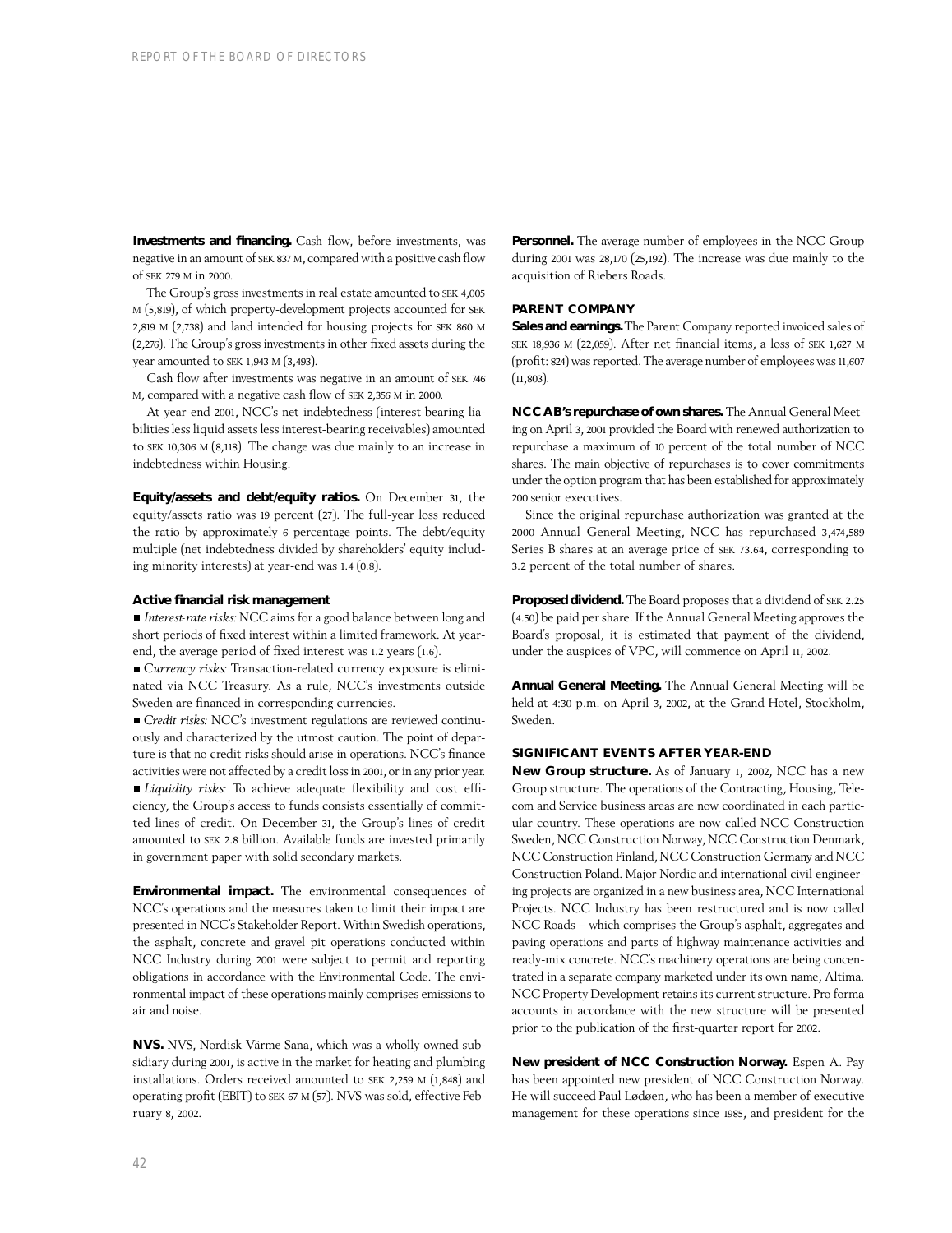past five years. Espen A. Pay joins NCC from Naturbetong, one of Norway's major private housing-development companies. The change of president became effective on March 4. Espen A. Pay will also become a member of the NCC Group's executive management.

Sale of NVS. Negotiations regarding the sale of the installation company NVS were finalized at the end of January. The sale will generate a capital gain of SEK 301 M, which will be included in NCC's earnings for the first quarter of 2002. The change of ownership became effective on February 8.

**Cartel cooperation in asphalt sector.** On October 24-25, 2001, the Swedish Competition Authority conducted on-site investigations at the premises of NCC and a number of other companies active in the Swedish asphalt sector. These on-site investigations were based on a summons application submitted to the Stockholm District Court. In this application, the Competition Authority had claimed, on the basis of information received from former NCC employees, that competition-impeding collaboration, through such measures as contract-tendering collusion and dividing up markets, had occurred in six cases involving public procurement of state or municipal contracts.

At a meeting on November 8, 2001 NCC's Board of Directors decided to commission Eric Ericsson, a lawyer from the Lindahl law firm, to conduct an investigation into NCC's asphalt operations. The assignment included:

- investigating whether any breach of competition rules and regulations or dividing-up of markets occured in 1999 and later years,
- drawing attention to any additional irregularities that the investigator uncovers,
- identifying who had participated in or approved any actions in breach of the competition rules,
- investigating whether NCC's Board, CEO or auditors had been aware of the alleged irregularities,
- and deciding whether, in the matters concerned, the Board had complied with the Swedish Companies Act's provisions regarding the supervision of the Company's organization and management.

The assignment also included a follow-up of the internal inquiries within NCC Norway that had been conducted by this company's management and its external lawyers in connection with the Norwegian Competition Authority's investigations into, among other matters, NCC Norway's asphalt operations, which were initiated in June 2001.

The report by the independent investigator was presented to the Board at a meeting on December 19, 2001.

On January 31, 2002, NCC's management informed the Competition Authority verbally and in writing of the findings of the independent inquiry, which showed that NCC had been involved in four of the six alleged cases of cartel collaboration covered by the Competition Authority's summons application to the Stockholm District Court. The inquiry also showed that cartel collaboration had existed in a number of additional cases. At a press conference held later the same day, NCC's management made public the Company's involvement in cartel collaboration. A summary of the written report submitted to the Competition Authority was also made public.

The investigator's report showed that no agreements with competitors had been made after January 2001 and that NCC's CEO and Board, as well as the Company's auditors, had not been aware of any breaches of the Competition Act. The investigator also concluded that the Board had not been neglectful in its supervision of the Company's organization and management.

When the announcement of NCC's involvement was made, NCC also presented an action program aimed at ensuring that NCC managers at all levels complied with current rules and regulations. The action program included the following components:

- A comprehensive in-house program covering corporate culture, ethical behavior and business morals.
- Compulsory and expanded training in the field of competition legislation for managers and all other relevant employees throughout the NCC Group.
- Development of NCC's existing rules and regulations regarding competition into a compliance program containing binding instructions for all Group units regarding their responsibility to immediately report any suspected violations of the Competition Act.

With respect to the inquiry into NCC Norway's operations, the investigator did not find any existing material indicating a breach of Norwegian competition rules.

Against the background of the chain of events in Sweden, NCC's Board has decided to initiate a more in-depth independent investigation of NCC Norway's operations. By mid-February, this investigation had not been concluded.

No provision for the possible effects of the cartel allegations has been posted, since it has not been possible to assess the necessary size of such a provision. During 2001, paving operations were conducted by NCC Contracting in Sweden, while asphalt production was conducted within NCC Industry. NCC's Swedish paving operations reported sales of approximately SEK 2 billion in 2001.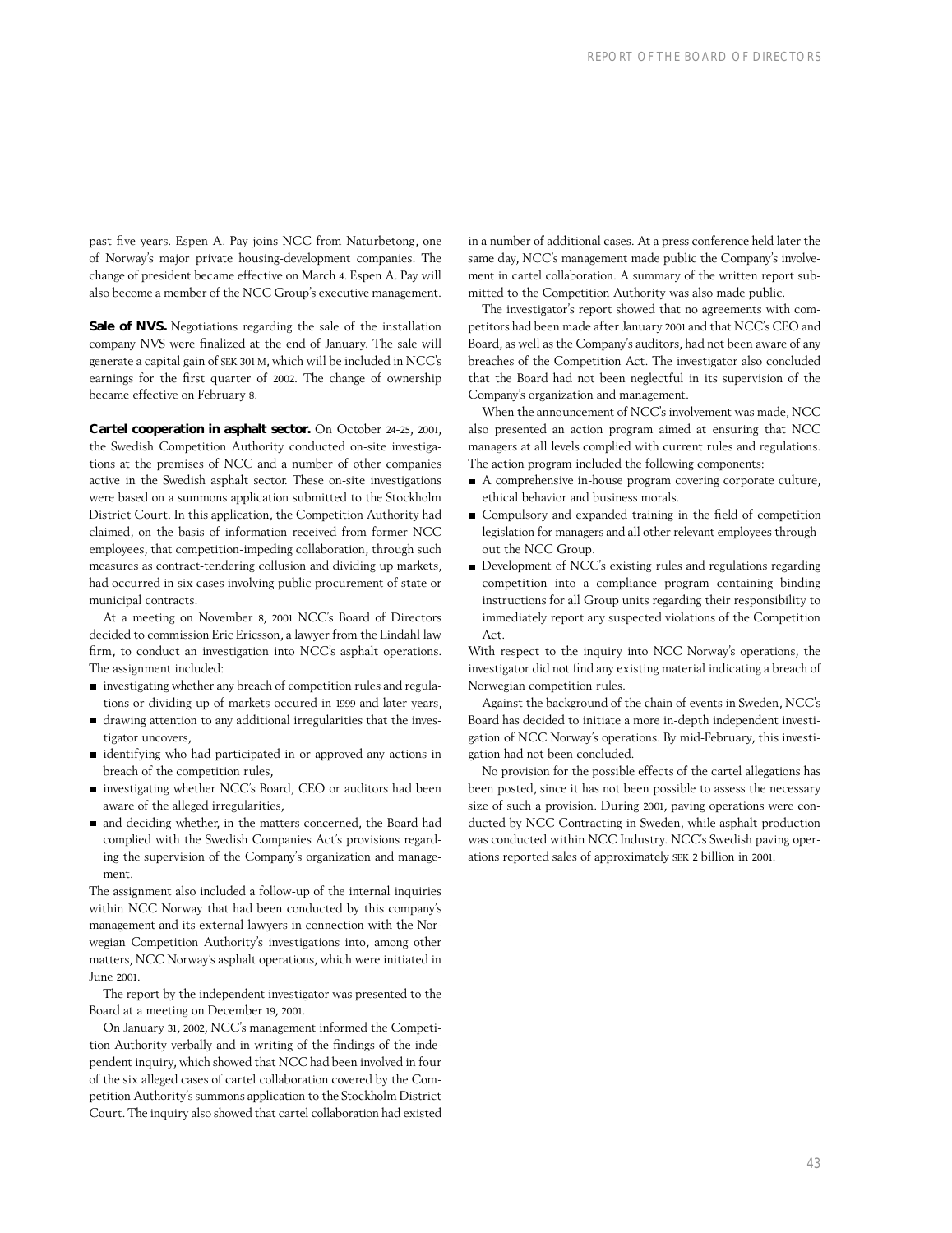## DEFINITIONS

**Average shareholders' equity:** Reported shareholders' equity. Average shareholders' equity is calculated as the average of the balances at January 1, March 31, June 30, September 30 and December 31.

**Beta value:** Volatility in the price of NCC shares in relation to the entire stock market.

**Capital employed:** Total assets less interest-free liabilities. Average capital employed is calculated as the average of the balances at January 1, March 31, June 30, September 30 and December 31.

In the business areas, capital employed is calculated in the same manner, with the exception of taxable interest-free Group contributions, which are eliminated against the resulting equity and deferred tax liability in the Group.

**Direct return:** The dividend as a percentage of the market price at year-end.

**Earnings per share after full tax:** Net profit for the year as a percentage of the number of shares at the end of the year.

**EBIT:** Profit before financial items.

**EBT:** Profit after financial items.

**Equity/assets ratio:** The total of visible shareholders' equity and minority interests as a percentage of total assets.

**Exchange-rate difference:** Exchange-rate changes attributable to movements in various exchange rates when receivables and liabilities in foreign currencies are translated into SEK.

**Exchange-rate effect:** The impact of changes in various exchange rates on current reporting in NCC's consolidated accounts on translation into SEK.

**Net debt:**Interest-bearing liabilities less liquid assets less interestbearing receivables.

**Net investments:** Closing balance less opening balance plus depreciation and write-downs less write-ups.

**Net margin:** Profit after net financial items as a percentage of net sales.

**Net sales:** The net sales of construction operations are reported in accordance with the percentage of completion principle and are matched by revenues worked up during the year. These revenues are reported in pace with the gradual completion of construction projects within the Group. Within real estate operations, net sales correspond to rental revenues, interest subsidies, etc. In the Parent Company, net sales correspond to income-recognized sales from completed projects. Within other operations, net sales correspond to invoicing for the year.

**Operating margin:** Operating profit after depreciation as a percentage of net sales.

**P/E ratio:** Market price of the shares at year-end, divided by net profit per share after full tax.

**Repurchase of Company shares:** Repurchased shares have been excluded from calculations of key figures based on the number of shares outstanding.

**Return on equity after full tax:** Net profit for the year as a percentage of average shareholders' equity.

**Return on capital employed:** Profit after net financial items including participations in associated companies, following reversal of interest expenses, as a percentage of the average capital employed.

**Share of risk-bearing capital:** The total of shareholders' equity, minority interests, deferred tax liabilities and convertible debenture loans, which were subsequently converted, as a percentage of total assets.

**Total return:** The real return on an investment in shares, meaning the dividend received plus the change in the share price.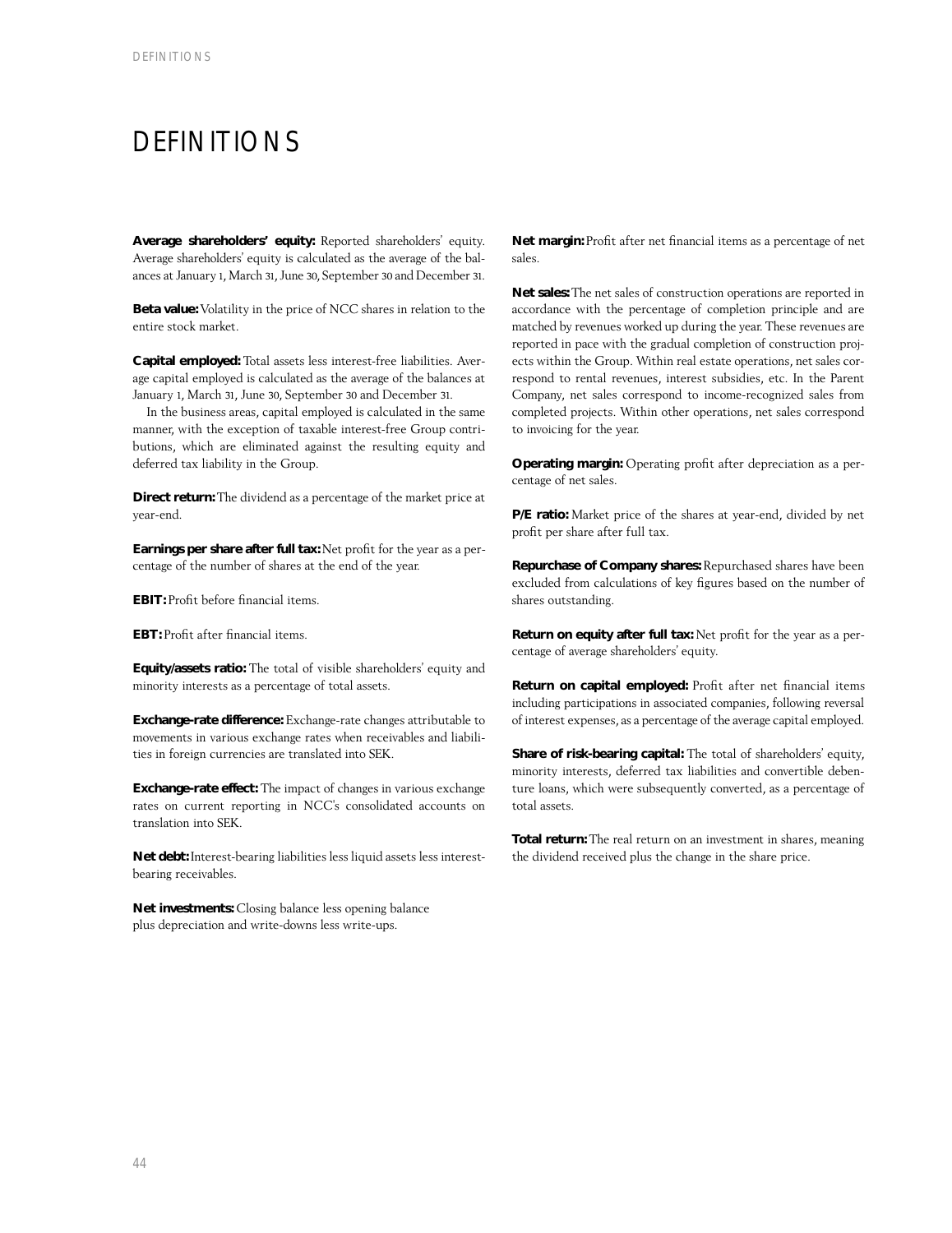## INCOME STATEMENTS

|                                                             |         |           | <b>GROUP</b> | PARENT COMPANY |           |  |
|-------------------------------------------------------------|---------|-----------|--------------|----------------|-----------|--|
| SEK M                                                       |         | 2001      | 2000         | 2001           | 2000      |  |
| Net sales                                                   | Note 1  | 46.058    | 38.728       | 18.936         | 22.059    |  |
| Production and management costs                             | Note 2  | $-42,330$ | $-34,641$    | $-17,412$      | $-20.089$ |  |
| Gross profit                                                |         | 3,728     | 4.087        | 1,524          | 1,970     |  |
| Selling and administrative expenses                         |         | $-4.034$  | $-3.457$     | $-1.973$       | $-1.747$  |  |
| Items affecting comparability <sup>1)</sup>                 |         | $-1.740$  | 912          | $-967$         | 405       |  |
| Result from sales of properties                             | Note 3  | 595       | 640          | 139            | 45        |  |
| Write-downs/reversal of write-downs of properties           |         | $-140$    | $-60$        | $-43$          |           |  |
| Result from participations in associated companies          | Note 4  | 34        | 23           |                |           |  |
| Result from sales of participations in Group companies      | Note 5  | 8         | $-1$         |                |           |  |
| Result from sales of participations in associated companies | Note 7  | 13        | 271          |                |           |  |
| Operating profit/loss                                       | Note 6  | $-1.536$  | 2.415        | $-1.320$       | 673       |  |
| Result from participations in Group companies               | Note 8  |           |              | 44             | 213       |  |
| Result from participations in associated companies          |         |           |              | $-7$           | 18        |  |
| Result from other financial fixed assets                    | Note 9  | 295       | 241          | 6              | 38        |  |
| Result from financial current assets                        | Note 10 | 234       | 262          | 182            | 82        |  |
| Interest expense and similar items                          | Note 11 | $-1,123$  | $-765$       | $-532$         | $-200$    |  |
| Profit/loss after financial items                           | Note 12 | $-2,130$  | 2,153        | $-1.627$       | 824       |  |
| Appropriations                                              | Note 23 |           |              | 202            | $-430$    |  |
| Tax on net profit for the year                              | Note 25 | $-121$    | $-655$       | 71             | $-126$    |  |
| Minority interests                                          |         | $-18$     | $-4$         |                |           |  |
| <b>NET PROFIT/LOSS FOR THE YEAR</b>                         |         | $-2,269$  | 1,494        | $-1,354$       | 268       |  |

1) 2000: Refund from Alecta; 2001: see specification on page 38.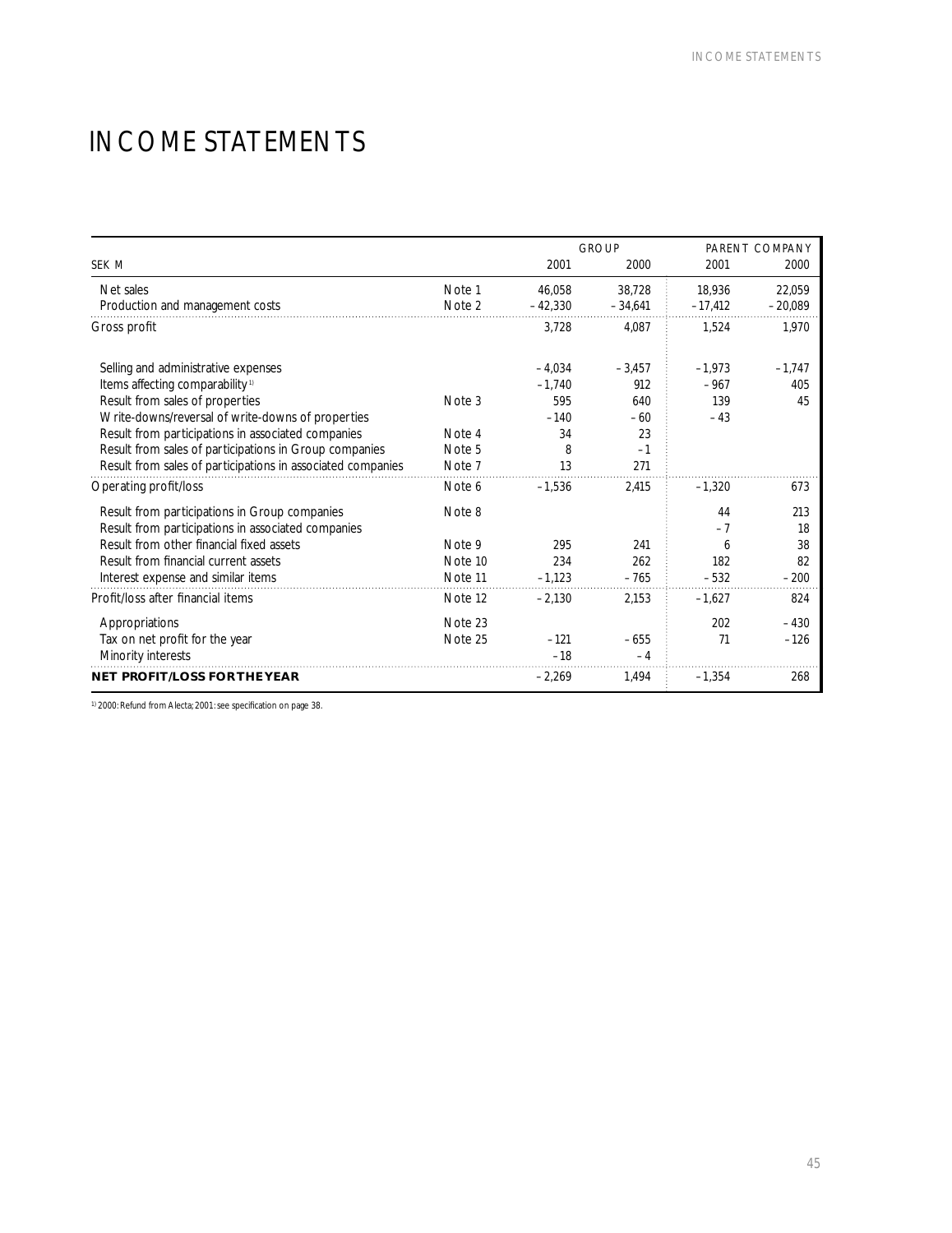## BALANCE SHEETS

|                                                                                                                                                          |         |                              | <b>GROUP</b>                 |                          | PARENT COMPANY          |
|----------------------------------------------------------------------------------------------------------------------------------------------------------|---------|------------------------------|------------------------------|--------------------------|-------------------------|
| ASSETS, SEK M                                                                                                                                            |         | Dec 31, 2001                 | Dec 31, 2000                 | Dec 31, 2001             | Dec 31, 2000            |
| Intangible fixed assets                                                                                                                                  | Note 13 | 2,933                        | 3,297                        | 32                       | 29                      |
| Buildings and land<br>Machinery and equipment<br>New construction in progress                                                                            | Note 14 | 6,394<br>3,242<br>4,050      | 6,931<br>3,218<br>2,732      | 349<br>831               | 392<br>773<br>112       |
| Tangible fixed assets                                                                                                                                    | Note 15 | 13,686                       | 12,881                       | 1,180                    | 1,277                   |
| Participations in Group companies<br>Receivables from Group companies                                                                                    | Note 16 |                              |                              | 8,679<br>723             | 9,332<br>646            |
| Participations in associated companies<br>Receivables from associated companies<br>Other long-term holdings of securities<br>Other long-term receivables | Note 17 | 992<br>148<br>236<br>522     | 833<br>179<br>384<br>1,024   | 200<br>116<br>189<br>331 | 241<br>161<br>168<br>64 |
| <b>Financial fixed assets</b>                                                                                                                            | Note 18 | 1,898                        | 2,420                        | 10,238                   | 10,612                  |
| <b>FIXED ASSETS</b>                                                                                                                                      |         | 18,517                       | 18,598                       | 11,450                   | 11,918                  |
| Properties held for future development                                                                                                                   | Note 19 | 3,335                        | 3.152                        | 864                      | 702                     |
| Materials and inventories<br>Advances to suppliers                                                                                                       | Note 20 | 669<br>26                    | 721<br>1                     | 155                      | 299                     |
| Inventories, etc.                                                                                                                                        |         | 695                          | 722                          | 155                      | 299                     |
| Accounts receivable<br>Receivables from Group companies                                                                                                  |         | 6,880                        | 7,140                        | 2,923<br>962             | 3,222<br>722            |
| Current receivables from associated companies<br>Worked-up, non-invoiced revenues<br>Other current receivables<br>Prepaid expenses and accrued income    |         | 566<br>3,507<br>1,959<br>689 | 233<br>1,135<br>2,597<br>909 | 20<br>730<br>295         | 55<br>366<br>381        |
| <b>Current receivables</b>                                                                                                                               |         | 13,601                       | 12,014                       | 4,930                    | 4,746                   |
| Short-term investments                                                                                                                                   |         | 530                          | 752                          | 2,385                    | 1,708                   |
| Cash and bank balances                                                                                                                                   |         | 2,634                        | 1,455                        | 973                      | 579                     |
| <b>CURRENT ASSETS</b>                                                                                                                                    |         | 20,795                       | 18,095                       | 9,307                    | 8,034                   |
| <b>TOTAL ASSETS</b>                                                                                                                                      |         | 39,312                       | 36,693                       | 20,757                   | 19,952                  |

|                                | <b>GROUP</b>       |              |        |                    |              |        |                    |              | PARENT COMPANY |                     |              |        |
|--------------------------------|--------------------|--------------|--------|--------------------|--------------|--------|--------------------|--------------|----------------|---------------------|--------------|--------|
| INTEREST BEARING/              |                    | Dec 31, 2001 |        |                    | Dec 31, 2000 |        |                    | Dec 31, 2001 |                |                     | Dec 31, 2000 |        |
| <b>INTEREST-FREE</b>           | Interest-Interest- |              |        | Interest-Interest- |              |        | Interest-Interest- |              |                | Interest- Interest- |              |        |
| <b>ASSETS</b>                  | bearing            | free         | Total  | bearing            | free         | Total  | bearing            | free         | Total          | bearing             | free         | Total  |
| Financial fixed assets         | 371                | 1,527        | 1.898  | 764                | 1.656        | 2.420  | 471                | 9.767        | 10.238         | 375                 | 10.237       | 10.612 |
| Current receivables            | 895                | 12.706       | 13,601 | 624                | 11.390       | 12.014 | 461                | 4.469        | 4.930          | 332                 | 4.414        | 4.746  |
| Short-term investments         |                    |              |        |                    |              |        |                    |              |                |                     |              |        |
| in NCC's internal bank         |                    |              |        |                    |              |        | 2,385              |              | 2.385          | 1.708               |              | 1.708  |
| Short-term investments         | 530                |              | 530    | 751                |              | 752    |                    |              |                |                     |              |        |
| Cash and bank balances.        |                    |              |        |                    |              |        |                    |              |                |                     |              |        |
| NCC's internal bank            |                    |              |        |                    |              |        | 929                |              | 929            | 358                 |              | 358    |
| Cash and bank balances         | 2.634              |              | 2.634  | 1.455              |              | 1.455  | 44                 |              | 44             | 221                 |              | 221    |
| Other current and fixed assets |                    | 20.649       | 20.649 |                    | 20.052       | 20.052 |                    | 2.231        | 2.231          |                     | 2.307        | 2.307  |
| TOTAL ASSETS                   | 4.430              | 34.882       | 39.312 | 3.594              | 33.099       | 36.693 | 4.290              | 16.467       | 20.757         | 2.994               | 16.958       | 19.952 |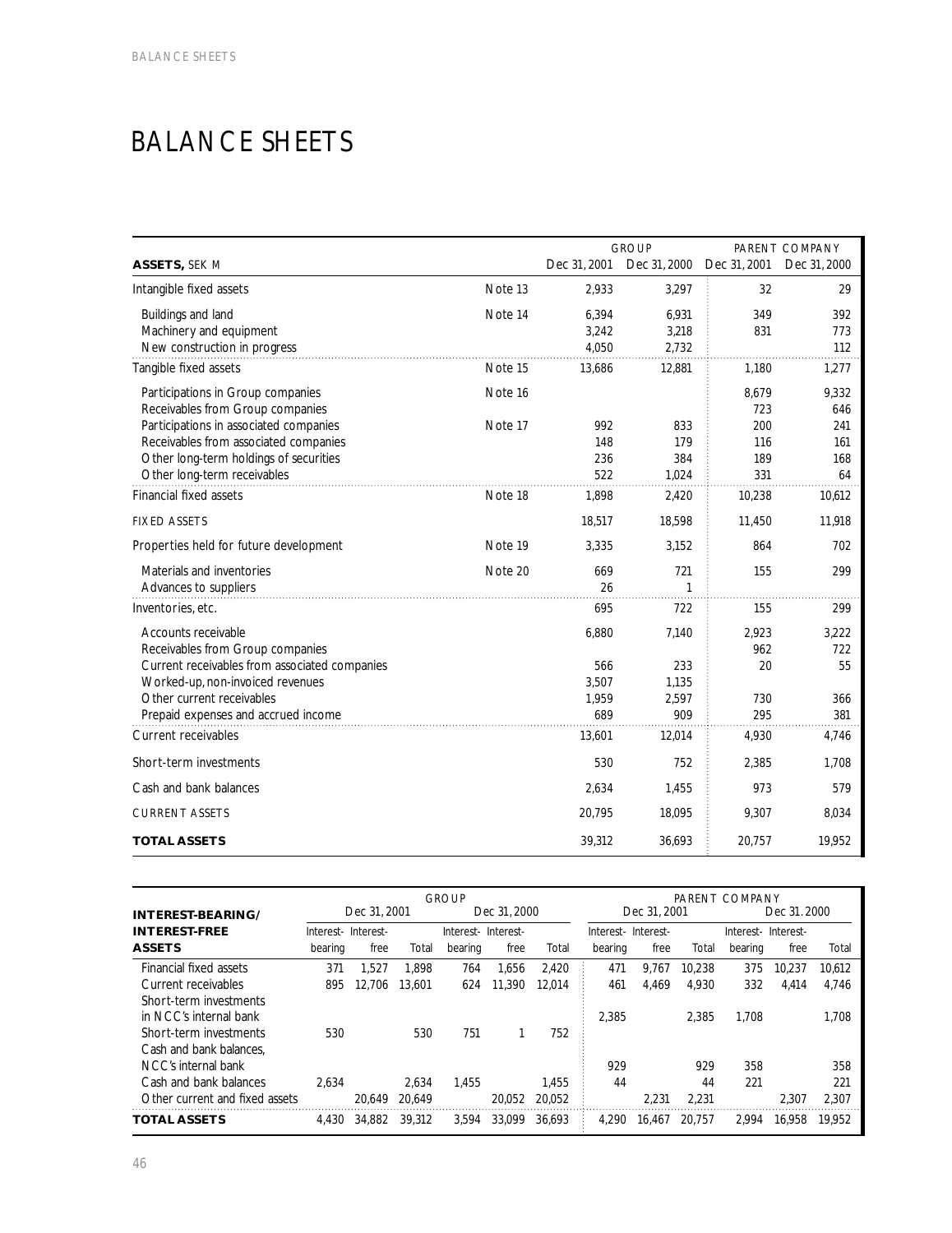|                                                                              |         |              | <b>GROUP</b> |              | PARENT COMPANY |
|------------------------------------------------------------------------------|---------|--------------|--------------|--------------|----------------|
| <b>SHAREHOLDERS' EQUITY AND LIABILITIES, SEK M</b>                           |         | Dec 31, 2001 | Dec 31, 2000 | Dec 31, 2001 | Dec 31, 2000   |
| Share capital                                                                | Note 21 | 2,711        | 2,711        | 2,711        | 2,711          |
| Restricted reserves                                                          |         | 3,980        | 3,759        | 1,639        | 1.639          |
| Restricted shareholders' equity                                              |         | 6,691        | 6,470        | 4,350        | 4,350          |
| Unrestricted reserves                                                        |         | 2,900        | 1,958        | 1,988        | 2,408          |
| Net profit/loss for the year                                                 |         | $-2,269$     | 1,494        | $-1,354$     | 268            |
| Unrestricted shareholders' equity                                            |         | 631          | 3,452        | 634          | 2,676          |
| <b>SHAREHOLDERS' EQUITY</b>                                                  | Note 22 | 7,322        | 9,922        | 4,984        | 7,026          |
| Minority interests                                                           |         | 94           | 20           |              |                |
| Untaxed reserves                                                             | Note 23 |              |              | 497          | 699            |
| Provisions for pensions and similar obligations                              | Note 24 | 1.022        | 884          | 929          | 806            |
| Provisions for taxes                                                         | Note 25 | 504          | 907          |              |                |
| Other provisions                                                             | Note 26 | 1,370        | 714          | 715          | 282            |
| Provisions                                                                   |         | 2,896        | 2,505        | 1.644        | 1,088          |
| Liabilities to credit institutions                                           | Note 27 | 4.748        | 6.617        | 43           | 46             |
| Liabilities to Group companies                                               |         |              |              | 5,549        | 4,017          |
| Liabilities to associated companies                                          |         | 3            | 12           |              |                |
| Other liabilities                                                            |         | 99           | 340          |              | 1              |
| Long-term liabilities                                                        |         | 4,850        | 6,969        | 5,592        | 4,064          |
| Liabilities to credit institutions                                           | Note 27 | 8,868        | 4,120        | 30           | 88             |
| Advances from customers                                                      |         | 261          | 203          | 35           | 51             |
| Project invoicing not yet worked up                                          |         | 3,468        | 2,632        |              |                |
| Work in progress                                                             | Note 29 |              |              | 1,908        | 2,285          |
| Accounts payable                                                             |         | 4.890        | 4.463        | 2,134        | 2.026<br>295   |
| Liabilities to Group companies<br>Liabilities to associated companies        |         | 104          | 130          | 324<br>41    | 16             |
| Tax liabilities                                                              |         | 398          | 333          | 110          | 194            |
| Other liabilities                                                            |         | 2,613        | 2,924        | 1,475        | 1,010          |
| Accrued expenses and prepaid revenues                                        |         | 3,548        | 2.472        | 1,983        | 1,110          |
| <b>Current liabilities</b>                                                   |         | 24,150       | 17,277       | 8.040        | 7,075          |
| <b>SHAREHOLDERS' EQUITY AND LIABILITIES</b>                                  |         | 39,312       | 36.693       | 20,757       | 19,952         |
| Mortgages and other comparable collateral for own liabilities and provisions |         | 1,333        | 1,450        | 55           | 57             |
| Others assets pledged and comparable collateral                              |         | 176          | 176          | 176          | 176            |
| Assets pledged                                                               | Note 30 | 1,509        | 1,626        | 231          | 233            |
| Contingent liabilities                                                       | Note 30 | 7,120        | 6,137        | 24,882       | 19,530         |

| <b>INTEREST BEARING/</b>            |                    | <b>GROUP</b> |        |                    |              | PARENT COMPANY |                    |              |        |                    |              |        |
|-------------------------------------|--------------------|--------------|--------|--------------------|--------------|----------------|--------------------|--------------|--------|--------------------|--------------|--------|
| <b>INTEREST-FREE</b>                |                    | Dec 31, 2001 |        |                    | Dec 31, 2000 |                |                    | Dec 31, 2001 |        |                    | Dec 31, 2000 |        |
| <b>LIABILITIES</b>                  | Interest-Interest- |              |        | Interest-Interest- |              |                | Interest-Interest- |              |        | Interest-Interest- |              |        |
| <b>AND PROVISIONS Note 28</b>       | bearing            | free         | Total  | bearing            | free         | Total          | bearing            | free         | Total  | bearing            | free         | Total  |
| Liabilities to credit institutions. | 13.616             |              | 13.616 | 10.737             |              | 10.737         | 73                 |              | 73     | 134                |              | 134    |
| Other liabilities                   | 114                | 15,270       | 15,384 | 99                 | 13.410       | 13.509         | 3.344              | 10.215       | 13,559 | 1.287              | 9.718        | 11.005 |
| Provisions                          | 1.006              | .890         | 2.896  | 878                | .627         | 2.505          | 929                | 715          | 1.644  | 806                | 282          | 1.088  |
| Minority interests                  |                    | 94           | 94     |                    | 20           | 20             |                    |              |        |                    |              |        |
| Shareholders' equity                |                    |              |        |                    |              |                |                    |              |        |                    |              |        |
| and untaxed reserves                |                    | 7.322        | 7.322  |                    | 9.922        | 9.922          |                    | 5.481        | 5.481  |                    | 7.725        | 7.725  |
| <b>TOTAL SHAREHOLDERS'</b>          |                    |              |        |                    |              |                |                    |              |        |                    |              |        |
| <b>EQUITY AND LIABILITIES</b>       | 14.736             | 24.576       | 39.312 | 11.714             | 24.979       | 36.693         | 4.346              | 16.411       | 20.757 | 2221               | 17.725       | 19.952 |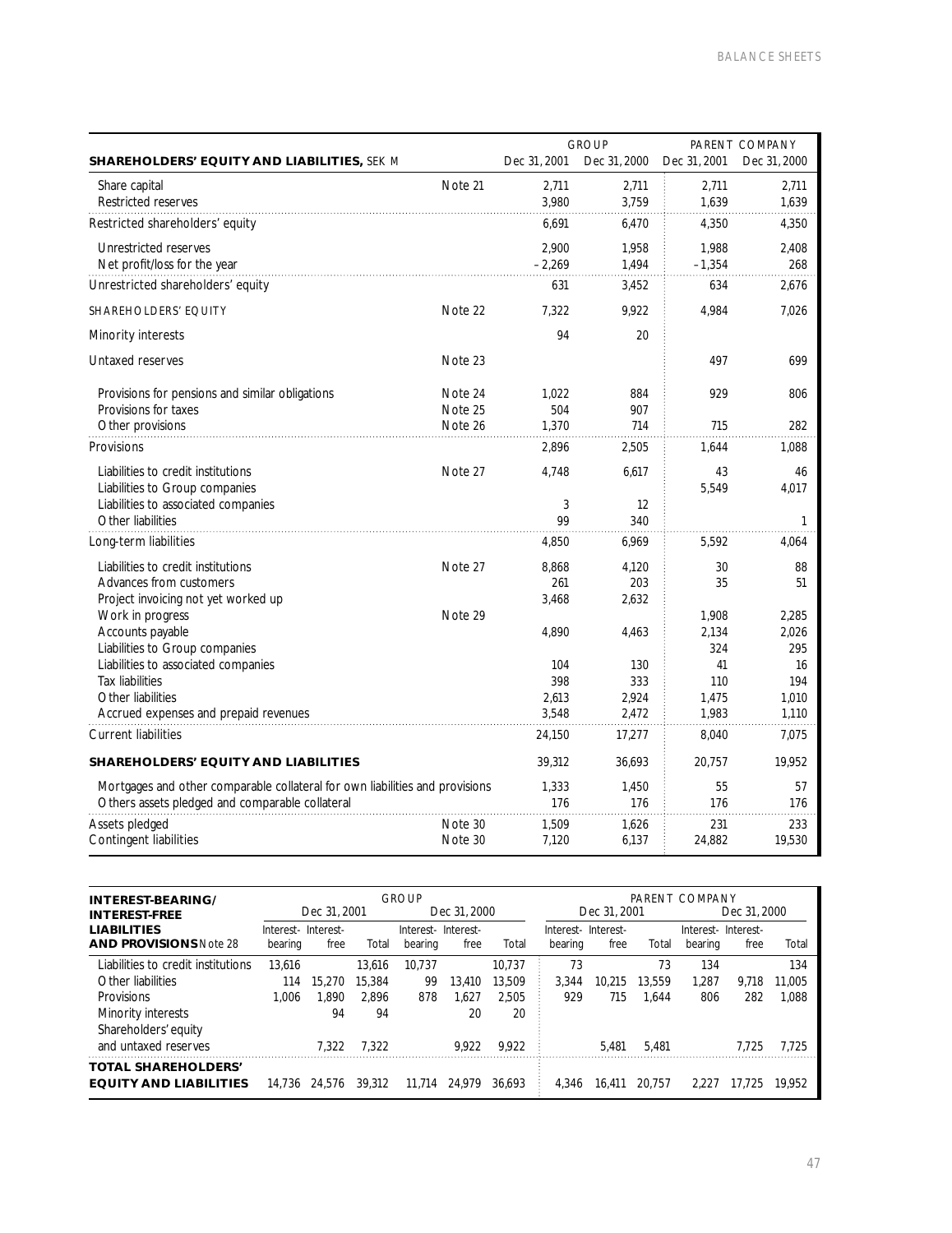## CASH FLOW STATEMENTS

|                                                                        |         |                 | <b>GROUP</b>    | PARENT COMPANY   |               |  |
|------------------------------------------------------------------------|---------|-----------------|-----------------|------------------|---------------|--|
| SEK M                                                                  |         | 2001            | 2000            | 2001             | 2000          |  |
| <b>CONTINUING OPERATIONS</b>                                           |         |                 |                 |                  |               |  |
| Profit/loss after financial items                                      |         | $-2,130$        | 2,153           | $-1,627$         | 824           |  |
| Adjustments for items not included in cash flow, etc.                  |         | 1,776           | $-1,146$        | 2,049            | 218           |  |
| Tax                                                                    |         | $-230$          | $-223$          | $-276$           | 105           |  |
| Cash flow from continuing operations before changes in working capital |         | $-584$          | 784             | 146              | 1,147         |  |
| Cash flow from changes in working capital                              |         |                 |                 |                  |               |  |
| Change in inventories                                                  |         | 111             | $-69$           | 144              | $-265$        |  |
| Change in receivables                                                  |         | $-632$          | $-3,419$        | 321              | $-368$        |  |
| Change in interest-free liabilities                                    |         | 268             | 2,983           | 45               | 589           |  |
| Change in net work in progress                                         |         |                 |                 | $-377$           | 288           |  |
| Cash flow from changes in working capital                              |         | $-253$          | $-505$          | 133              | 244           |  |
| CASH FLOW FROM CONTINUING OPERATIONS                                   |         | $-837$          | 279             | 279              | 1,391         |  |
| <b>INVESTING ACTIVITIES</b>                                            |         |                 |                 |                  |               |  |
| Acquisition of subsidiaries                                            | Note 34 | $-79$           | $-823$          | $-100$           | $-518$        |  |
| Sale of subsidiaries                                                   | Note 34 | 103             | 711             | 144              |               |  |
| Change in properties held for resale, net *)                           | Note 34 | 606             | $-1,067$        | $-110$           | $-119$        |  |
| Acquisition of buildings and land                                      | Note 34 | $-2,776$        | $-3,890$        | $-12$            | $-207$        |  |
| Sale of buildings and land                                             |         | 2.931           | 3.710           | 210              | 53            |  |
| Acquisition of other financial fixed assets                            |         | $-414$          | $-98$           | $-152$           | $-54$         |  |
| Sale of other financial fixed assets                                   |         | 452             | 566             | 16               | 9             |  |
| Acquisition of other fixed assets<br>Sale of other fixed assets        | Note 34 | $-1,496$<br>764 | $-1,940$<br>196 | $-329$<br>61     | $-660$<br>58  |  |
|                                                                        |         |                 |                 |                  |               |  |
| Cash flow from investing activities                                    |         | 91              | $-2,635$        | $-272$           | $-1,438$      |  |
| <b>CASH FLOW BEFORE FINANCING</b>                                      |         | $-746$          | $-2,356$        | 7                | $-47$         |  |
| <b>FINANCING ACTIVITIES</b>                                            |         |                 |                 |                  |               |  |
| Dividend paid                                                          |         | $-472$          | $-1,193$        | $-472$<br>$-216$ | $-1,193$      |  |
| Other changes in shareholders' equity<br>l oans raised *)              |         | $-46$<br>2,092  | $-293$<br>2,480 | 1,780            | $-220$<br>402 |  |
| Amortization of loans                                                  |         | $-474$          | $-235$          | $-288$           | $-590$        |  |
| Change in long-term receivables                                        |         | 512             | 1,417           | 260              | 204           |  |
| Change in minority interests, etc.                                     |         | 5               | $-15$           |                  |               |  |
| Cash flow from financing activities                                    |         | 1,617           | 2,161           | 1,064            | $-1,397$      |  |
| Cash flow during the year                                              | Note 34 | 871             | $-195$          | 1,071            | $-1,444$      |  |
| Liquid assets on January 1                                             | Note 34 | 2,207           | 2,371           | 2,287            | 3,731         |  |
| Exchange-rate difference in liquid assets                              |         | 86              | 31              |                  |               |  |
| Liquid assets on December 31                                           | Note 34 | 3,164           | 2,207           | 3,358            | 2,287         |  |

\*) During 2001, responsibility for Sonnengarten's property funds in Germany was consolidated in the Group. As a result, properties classed as current assets<br>were acquired indirectly for SEK 802 M and loans of SEK 802 M wer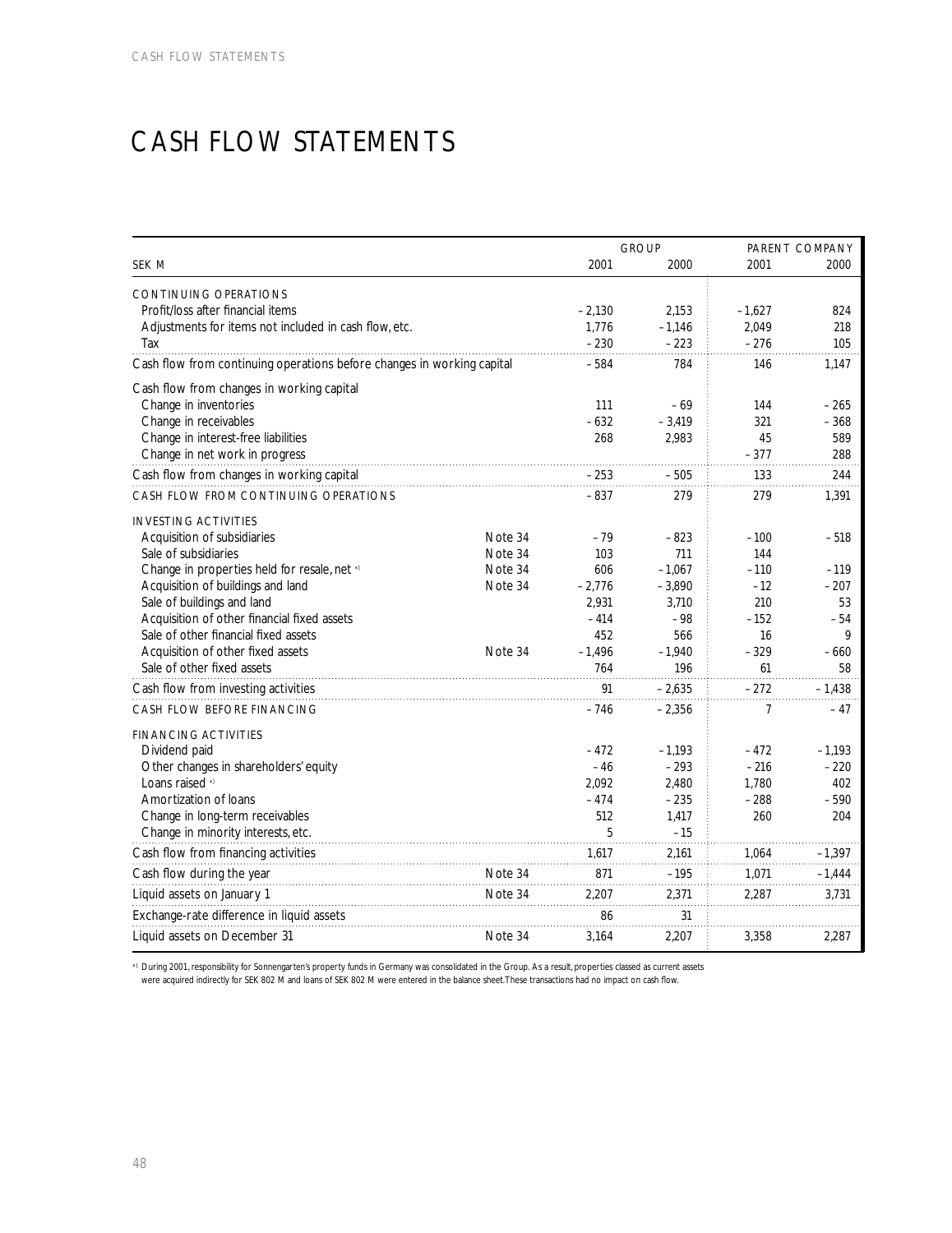## ACCOUNTING PRINCIPI FS

*The Group complies with the Financial Accounting Standards Council's recommendations and Annual Accounts Act.*

**Consolidated accounting.** The Group has been consolidated in accordance with the Swedish Accounting Standards Council's recommendation (RR1:96) regarding consolidated accounts and includes the Parent Company, all companies in which the Parent Company has a controlling interest and associated companies. Consolidation is based on the following main principles:

- Companies in which the Parent Company directly or indirectly owns shares carrying more than 50 percent of the voting rights or otherwise has a controlling influence are consolidated in their entirety, less minority interests in constituent companies.
- The Group's participations in associated companies are consolidated in accordance with the equity method, based on the Swedish Accounting Standards Council's RR13 recommendation regarding associated companies. Associated companies are companies in which the Group has holdings of between 20 and 50 percent of the voting rights, or in which the Group otherwise has a substantial influence. Notes 16 and 17 contain lists of Group and associated companies.
- Companies that are not subsidiaries and which undertake con- $\blacksquare$ tracting projects in forms similar to those of a consortium – that is, with joint ownership and control and for limited periods of time – are consolidated in accordance with the proportional accounting method, based on the Swedish Accounting Standards Council's RR14 recommendation regarding joint ventures.
- A characteristic of the purchase method is that assets and liabilities are entered at market value, after taking deferred tax into account, in accordance with an established acquisition analysis. If the acquisition value of shares in a subsidiary exceeds the computed market value of the subsidiary's net assets, the difference is entered as consolidated goodwill.

Surplus values attributed to specific assets are depreciated over the period that the assets are depreciated in the subsidiaries. Goodwill arising in this connection is amortized over the estimated economic life of the assets, which currently means five to 20 years.

- In the equity method, the book value of shares in associated companies is adjusted by the Group's shares in the income of associated companies, less dividends received. As in the case of full consolidation, a purchase analysis is made. The resulting surplus values are depreciated over their estimated life; this depreciation also affects the book value of shares.
- Acquired and divested companies are included in the consolidated Income Statement for the period when shares in such companies are held.
- The current method is used in translating income statements and balance sheets of foreign companies to Swedish kronor. All assets and liabilities in the balance sheets of subsidiaries have accordingly been translated at year-end exchange rates, and all income statement items at average exchange rates for the year. The translation differences arising in this connection have been transferred directly to shareholders' equity. When calculating the consolidated gain/loss on a sale of a subsidiary, the accumulated translation difference is reported as part of final realized income.

**Internal pricing.** Market prices are applied for deliveries between Group units.

**Depreciation.** Depreciation according to plan of machinery and equipment, buildings and land improvements, patents, and of those portions of surplus values related to goodwill and other assets, has been calculated on the basis of acquisition value and estimated economic life in the consolidated accounts. In the event of a permanent loss in value, assets are written down.

The depreciation rates vary depending on the type of asset: goodwill currently from 5 to 20 percent, machinery and equipment from 2.5 to 33 percent, buildings from 1.4 to 5 percent, land improvements from 3.7 to 4 percent, pits and quarries at actual depletion of net worth and managed properties at 1 percent.

The acquisition cost of goodwill related to the acquisition of NCC Norway is amortized according to plan at a rate of 10 percent annually. The acquired goodwill in NCC Finland, NCC Denmark (including Superfos Construction which was acquired during 1999) and Rieber Roads is amortized according to plan at a rate of 5 percent annually. These amortization periods have been chosen because the acquisitions were part of NCC's Nordic strategy and are long term, because the acquired companies have strong market positions and because technical and market conditions were assessed to be such that the economic life of the acquisitions should be at least 10 and 20 years, respectively.

The acquisition cost of the goodwill related to the acquisition of Siab during 1997 is amortized over a period of 20 years, due to the strategic nature of the acquisition.

NCC assesses the booked residual value of acquired goodwill each year, at which time any necessary write-down or adjustment of amortization schedules is undertaken.

**Short-term investments.** Short-term investments are defined as bonds and other interest-bearing instruments and are valued at the lower of acquisition and market value at year-end. This valuation principle applies to the entire portfolio. Accordingly, unrealized losses are eliminated against unrealized gains. Any surplus loss is reported as a financial expense, while corresponding gains are not reported.

Interest accrued on short-term investments is accrued in accordance with customary principles.

**Receivables and liabilities in foreign currency.**Monetary receivables and liabilities in foreign currencies have been translated at the rate prevailing at year-end. The difference between the acquisition value and the year-end value has been added to/charged against profit. Exchange-rate differences relating to loans undertaken to finance foreign contracts have been reported among income for the year in which the project was recognized as income.

Group companies have assumed loans in foreign currencies in order to hedge a portion of net investments in foreign subsidiaries, and in foreign associated companies consolidated in accordance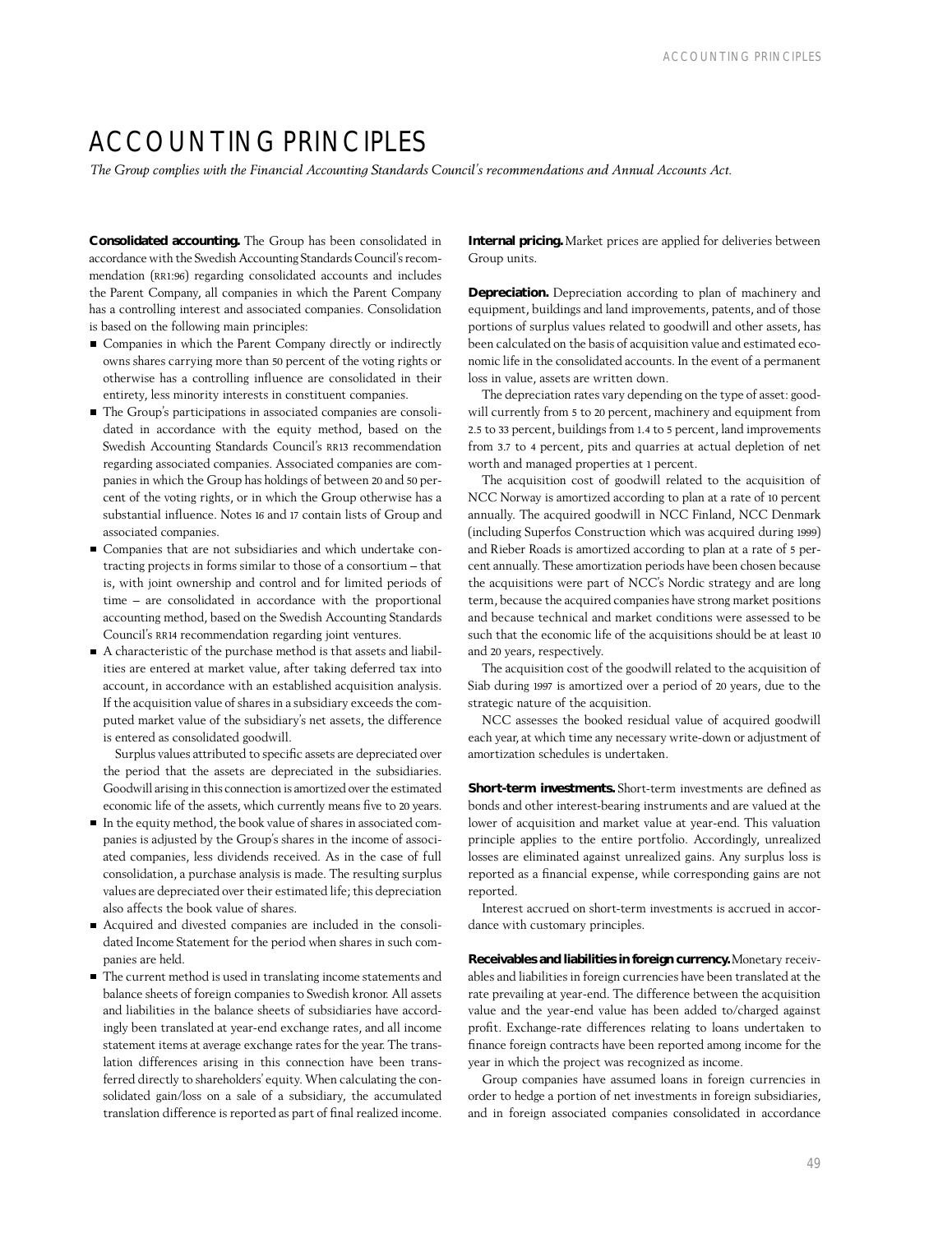with the equity method. In the Parent Company and consolidated accounts, these loans have been assigned values based on the yearend rate. In the consolidated income statement, exchange-rate differences on these loans, after taking deferred tax into account, are entered directly in shareholders' equity in an amount corresponding to the year's translation differences in shareholders' equity.

**Inventories.** Inventories have been valued in accordance with the lowest-value principle, meaning at the acquisition or the replacement value, whichever was the lower. Manufactured products are valued at the lower of manufacturing value and sales value less sales overheads. Deductions for obsolescence were applied as appropriate. (The specific principles applying to properties classified as current assets are described below.)

**Properties classified as fixed or current assets.** Properties are classified in accordance with the recommendations from the Swedish Construction Federation. Accordingly, the category of managed properties is reported as a fixed asset. Such holdings have the character of fixed assets in that they form a base for ongoing property management operations.

In the balance sheet, properties classified as fixed assets are included in Buildings and land, while properties classified as current assets are included in Properties held for future development.

- Buildings and land are divided into the following categories:
- **properties used in NCC's operations**
- managed properties
- properties held for future development.

Managed properties consist of the Group's holding of completed buildings under property management. The properties held for future development that are reported as fixed assets are those intended to be used for the construction of managed properties or properties used in NCC's operations.

The properties held for future development that are reported as current assets consist of holdings of undeveloped land and redevelopment properties intended for future development by construction operations.

- The acquisition value of properties includes:
- acquisition costs
- planning costs

production costs for new buildings, extensions and renovations. Costs incurred for the construction of managed properties are reported as investments in progress until the property is transferred to management. Properties transferred to management during a year are reclassified from investments in progress to managed properties as of January 1 of the following year. Depreciation commences as of the same date.

Production costs for ongoing investments in properties include capitalized interest expenses within the framework of actual interest payments.

Properties are valued at the lower of acquisition value and actual value.

In order to estimate the need for any write-downs, valuations are undertaken each year. Most of the properties are subject to independent valuations. Internal valuations are based on reasonable longterm yield requirements and estimated levels of rents, taking the reduction in interest-rate subsidies into account, as well as vacancy rates, in a ten-year perspective. Dependent on location and other factors, the required yield varies from nearly 7 percent to slightly more than 10 percent. Each property has been valued in accordance with its own conditions. The deficit values of individual properties have not been offset against the surplus values of others.

If a property classified as a current asset is written down in one year's financial statements, a reversal to the lower of acquisition cost and actual value must be posted in a subsequent year's financial statements if the reason for the write-down has been fully or partly removed.

If a property classified as a fixed asset is written down, a reversal must be posted, in accordance with the Annual Accounts Act, when the reason for the write-down has been fully or partly removed. This also applies to write-downs effected before the Act came into force.

## **NCC Property Development – Property development.** Rev-

enues and expenses (excluding interest payments) attributable to the balance sheet items investments in progress and properties held for future development are reported under the heading Property development. The term also includes results from other real estate projects, such as land sold together with an assignment to construct a building on the land sold. Profit also includes a proportion of net financial items, plus any revaluation of properties.

The item results from property development consists of the total of results of sales of investments in progress, properties held for future development and other real estate projects, as well as the operating net from properties held for future development, and administration costs relating to the real estate development business. The item also includes corresponding shares in the results of associated companies after a deduction for net financial items. In addition to external sales costs, the sales costs also include costs for the unit's own sales activities. Sales results are charged with overhead costs for both completed and non-completed transactions.

Within NCC Property Development, income recognition occurs when the legal ownership right to a property or the company that owns a property is transferred to the purchaser. This could arise from the sale of a real estate project at an early stage; for example, when construction has not been completed (in certain cases, when it has not even been initiated). In the consolidated accounts, such sales are divided into two main transactions. The first transaction – sale of properties – comprises the realization of a property value that has been accumulated at several levels, such as site acquisition at a favorable time, formulation of a detailed development plan, design of a real estate project, receipt of building permit and leasing to tenants. The second transaction comprises the building contract, whereby income recognition within NCC Contracting is undertaken in accordance with the percentage of completion method.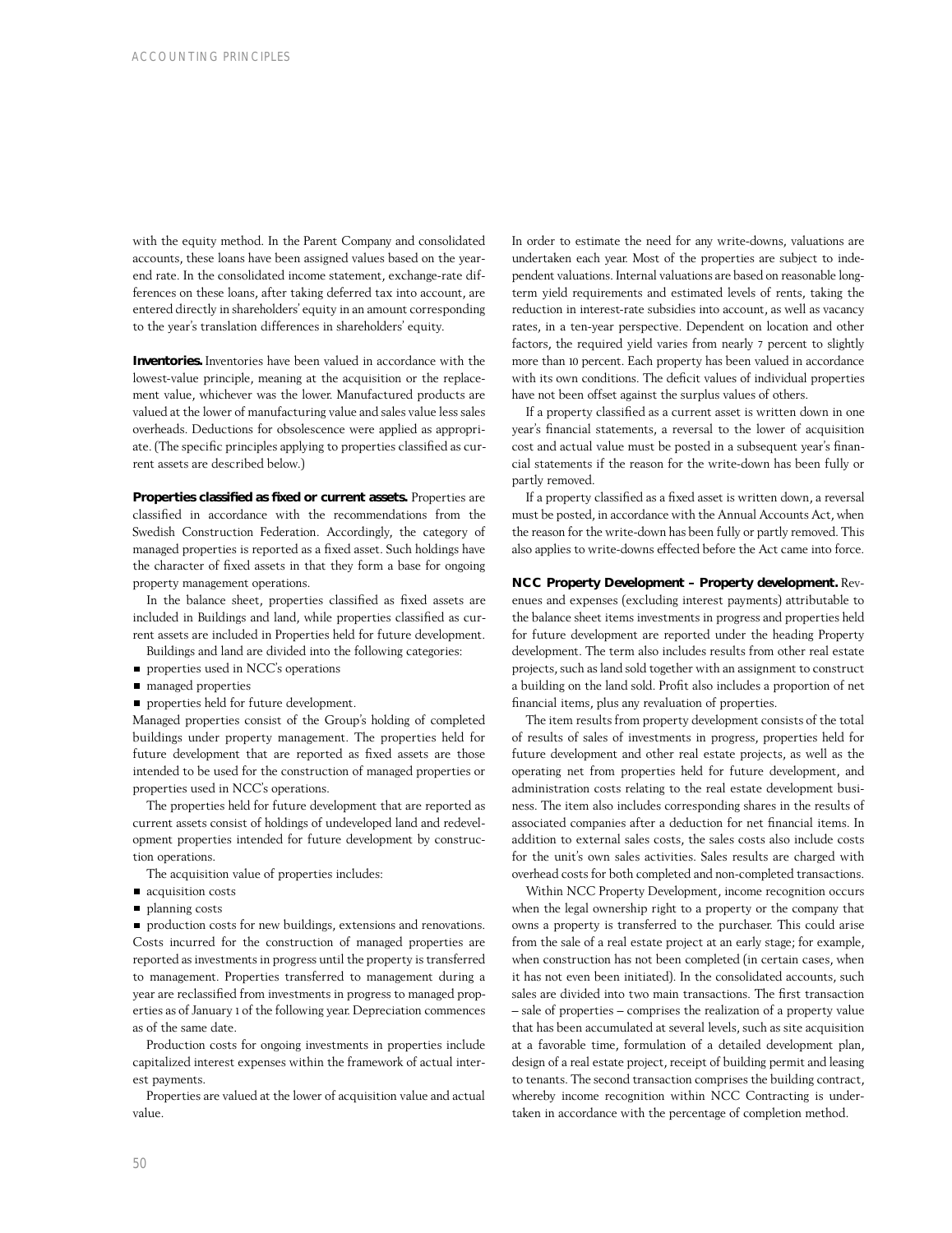**NCC Property Development – sales of managed properties.** The results of sales of properties classified as managed properties at the sales date are reported under the heading Sales of managed properties. In addition to external sales costs, the sales costs include costs for the unit's own sales activities. Profit is charged with overhead costs for both completed and non-completed transactions.

**NCC Property Development – property management.** Results from property-management operations consist of the operating net less depreciation according to plan and administration costs relating to the real estate management operations. The item also includes corresponding shares in the results of associated companies after a deduction for net financial items. The operating net is the sum of rental and other revenues, less running, maintenance and rental costs. The operating net includes property tax and rental costs, costs for adaptations of properties to tenant requirements and external rental fees, in addition to costs for the unit's own rental organization.

**Group – construction projects in accordance with percentage of completion method.** Application of the percentage of completion method entails recognition of income in pace with the degree of completion of the project (amount worked up). To determine the amount of income worked up at a specific point in time, the following components are required:

- *Project revenues*  the value of all revenues related to the contract. The revenues must be of such a character that the recipient can credit them to income in the form of actual payment received or another form of payment.
- *Project costs* all costs corresponding to project revenues related to the particular contract.
- *Work-up rate* the proportion of the contract worked up in relation to the total project.

The fundamental condition for recognizing income on a percentage of completion basis is that it is possible to reliably calculate project revenues and project costs and that the work-up rate is determined in a manner that is relevant with respect to the demand for reliability.

There may be individual projects for which it is not possible to reliably calculate project revenues and project costs when the final accounts are being prepared. In such cases, the revenue is determined with the help of so-called zero recognition, which entails reporting them at a revenue corresponding to the worked up costs; that is, zero income is reported until such time as it is possible to determine the actual income. As soon as this is possible, the project switches to continuous recognition. For all projects exceeding SEK 100 M, NCC applies zero recognition as long as the worked-up rate for the project corresponds to a degree of completion of less than 50 percent. As of December 31, 2001, the zero recognition method is applied consistently throughout the NCC Group, which resulted in a negative effect of SEK 88 M on earnings.

Effective December 31, NCC has changed the method of continuous income recognition applied for proprietary housing projects. As a result, earnings from proprietary housing projects are based on either the rate of completion or the rate of sale, whichever is lower (also see below regarding continuous income recognition and the methods for reporting income within contracting operations). The effects of the changed income-recognition method are included in their entirety in earnings for 2001, in a total amount of SEK 241 M. If the method had been applied in the accounts for 2000, profit for 2000 would have been SEK 86 M lower before tax and SEK 62 M lower after tax.

The following examples illustrate how the percentage of completion method will be applied. On January 1 of year 1, NCC receives a contract regarding the construction of a building. The project is estimated to take two years to complete. The contract price is SEK 100 M and the anticipated profit from the project is SEK 5 M. On December 31 of year 1, NCC's costs for the project amount to SEK 47.5 M, which is in line with expectations. Since NCC has completed half of the work and the project is proceeding as planned, NCC books half of the anticipated profit of SEK 5 M, that is SEK 2.5 M, in the accounts for year 1. Income recognition on completion means that profit is not recognized until the end of year 2 or the beginning of year 3, depending on when the final financial settlement with the customer was agreed.

| Income                                | Year 1           | Year 2    |
|---------------------------------------|------------------|-----------|
| Income recognition on completion      | SFK 0 M          | SFK 5 M   |
| According to percentage of completion | <b>SFK 2.5 M</b> | SFK 2.5 M |

The advantage of the percentage of completion method is that accounts more rapidly provide information on the trend of earnings. However, percentage of completion gives rise to one disadvantage. Unforeseen events may result in the final profit being higher or lower than the company expected. It is particularly difficult to anticipate profit at the beginning of the project period and for technically complex projects or those that extend over a long period.

Provisions have been posted for estimated losses, to the extent these exist, and these have been charged against income for the relevant year.

NCC complies with the Financial Accounting Standards Council's RR10 recommendation, which was introduced in 2001 for the reporting of contracting assignments. One of the results of the recommendation is that balance-sheet items such as "worked up/noninvoiced" and "invoiced/not worked up" are booked in gross amounts on a project-by-project basis. Projects for which worked-up revenues exceed invoiced revenues are reported as current assets, while projects for which invoiced revenues exceed worked-up revenues are reported as a current interest-free liability.

## **Parent Company – work in progress in contracting operations.** Contracts not completed at year-end are reported in the Par-

ent Company balance sheet as work in progress. The invoicing amount is equivalent to the sum billed to the customer, excluding advances that are not matched by work performed and including amounts withheld by the customer in accordance with contract.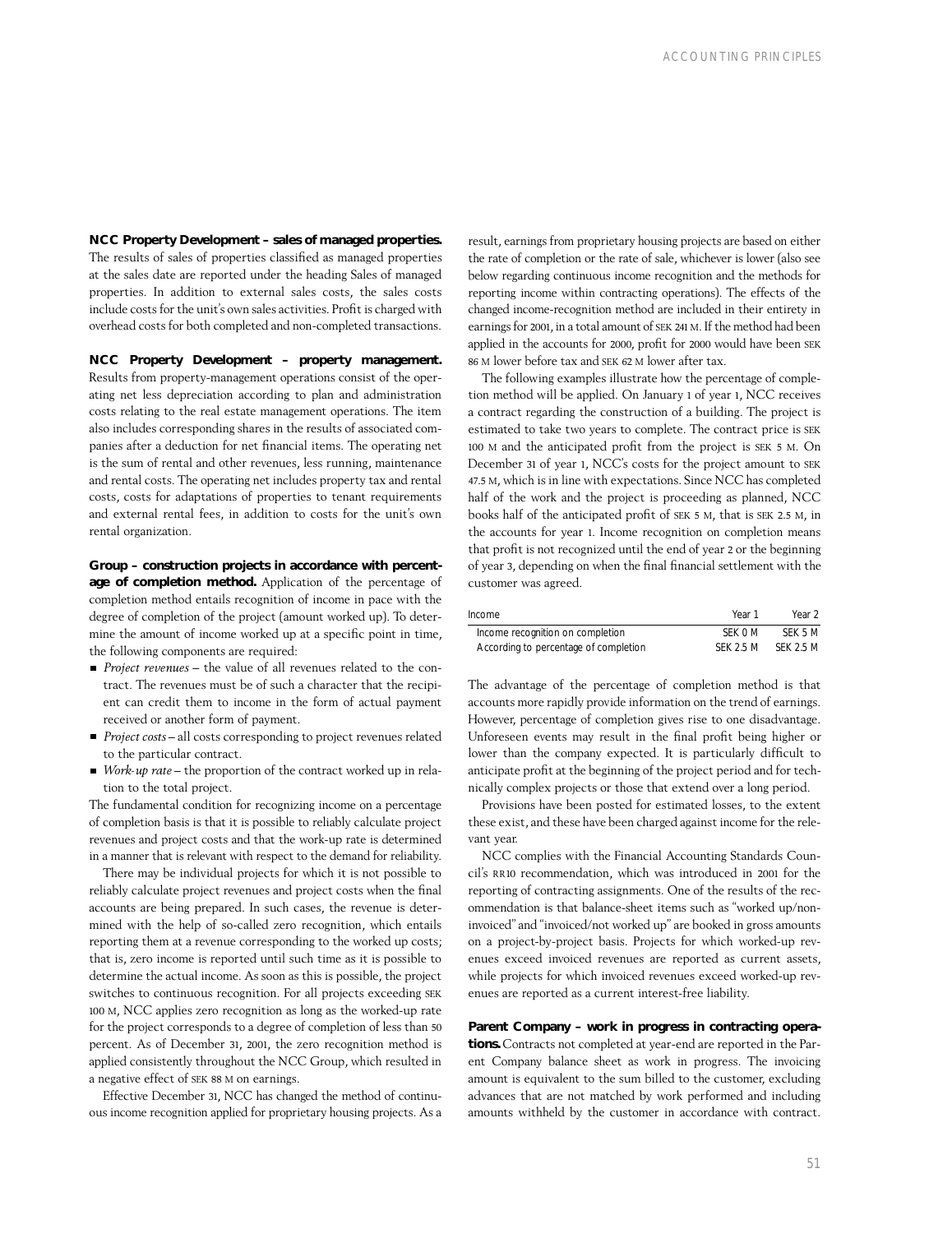Costs incurred are directly referable to the construction project concerned and include:

- costs of installation materials, consumption materials and construction tools
- wages, salaries and remuneration and all payroll surcharges for hourly-rated employees, supervisors and other staff on site
- costs of subcontracts and other external and internal services
- external and internal machine rentals and transport costs.

To the extent that losses actually occur, the estimated costs of such items have been deducted from costs incurred, and the amounts have been charged against income for the particular year.

The difference between invoicing and costs incurred is referred to as "work in progress." This figure is affected both by the profitability of work in progress and the rate of invoicing on outgoing and incoming invoices. The invoicing pace does not always match that at which contract work is progressing. Work in progress therefore contains an amount for work completed that has not yet been recognized as income.

Provisions have been posted for estimated losses, to the extent that these exist, and these have been charged against income for the relevant year.

**Deferred tax liability.** The deferred tax liability is calculated on the basis of the anticipated tax rate for the following year in the countries concerned. In accordance with the Financial Accounting Standards Council's RR 9 Recommendation, Income Taxes, estimates are made of temporary taxable differences related to assets and liabilities. This means that a deferred tax liability has been calculated based on the temporary taxable differences that are to become liable for payment in the future. The deferred tax receivables represent a reduction in future tax attributable to temporary tax-deductible differences, tax loss carryforwards and other tax deductions.

In connection with changes in tax rates, the change in the tax liability is reported in the tax cost for the year. The balance sheet at December 31, 2000 has been adapted to the Financial Accounting Standards Council's RR 9 Recommendation, Income Taxes. Application of the recommendation resulted in an adjustment of shareholders' equity at December 31, 2000, as shown in the item describing changes in shareholders' equity (see Note 22).

**Reporting of Group contributions.** Group contributions and shareholder contributions in the Parent Company have been reported in accordance with the principles recommended in a statement from the Financial Accounting Standards Council's Urgent Issues Committee. Accordingly, Group contributions are booked as equity and thus have no impact on Parent Company income.

**Repurchases of NCC shares.** Repurchased NCC shares have been entered directly in unrestricted shareholders' equity, including the costs resulting from the repurchases.

**Pro forma accounts.** In order to illuminate the financial accounts

of NCC after the merger with Siab, pro forma income statements and balance sheets are presented for 1997 in the Five-year Review for the Group. The Nordic subsidiaries are included in the pro forma accounts as of the date of acquisition applicable to each company, with the exception of Superfos, which is included pro forma for the whole of the 1999 fiscal year (the acquisition became effective in mid-February 1999).

The acquisition of Rieber Roads, which became effective on November 1, 2000, is included pro forma for full-year 2000. This mainly affects NCC Industry. In order to facilitate comparisons with previous years, comparative figures (pro forma) are presented for the Group and each business area as if the changes had been implemented on January 1, 2000.

Leasing. In the consolidated financial statements, leasing is classified as either financial or operational. Financial leasing exists if the financial risks and benefits associated with ownership are essentially transferred to the lessee. All other cases are regarded as operational leasing. Briefly speaking, financial leasing means that the fixed asset concerned is reported as an asset item in the balance sheet, while a corresponding liability is entered on the liability side of the balance sheet. In the income statement, leasing costs are divided into a depreciation portion and a portion entered among interest expense. Briefly speaking, operational leasing means that the asset and corresponding liability are not entered in the balance sheet. In the income statement, leasing fees are spread over the years based on the rate of use, which may differ from the leasing fee paid during the year concerned.

In the Parent Company, all leasing agreements are entered in accordance with the rules for operational leasing.

**Acquisition of ABV.** The goodwill totaling SEK 614 M that arose in connection with the merger with ABV in 1988 was written down directly against the premium in connection with the issue of new shares at that time. If this method had not been applied, the goodwill on this strategic acquisition would have been amortized over a period of 20 years.

In prior years, any surplus value of the properties deriving from the merger with ABV were reported excluding deferred tax. Due to the application of the Financial Accounting Standards Council's RR 9 Recommendation, Income Taxes, an adjustment of the closing balance for deferred tax has been made and the net effect has been entered directly in shareholders' equity.

If the ABV acquisition were reported in accordance with the main rule and not with the transitional rule stated in the Financial Accounting Standards Council's recommendation, the balancesheet effects at December 31, 2001 would have been an increase of SEK 184 M (422) in reported goodwill and an increase of SEK 184 M (214) in reported shareholders' equity. The Group's net profit for 2001 would have decreased by SEK 31 M (71), due to increases in amortization of goodwill by SEK 31 M (60). This corresponds to a negative amount of SEK 0.29 (neg: 0.68) per share.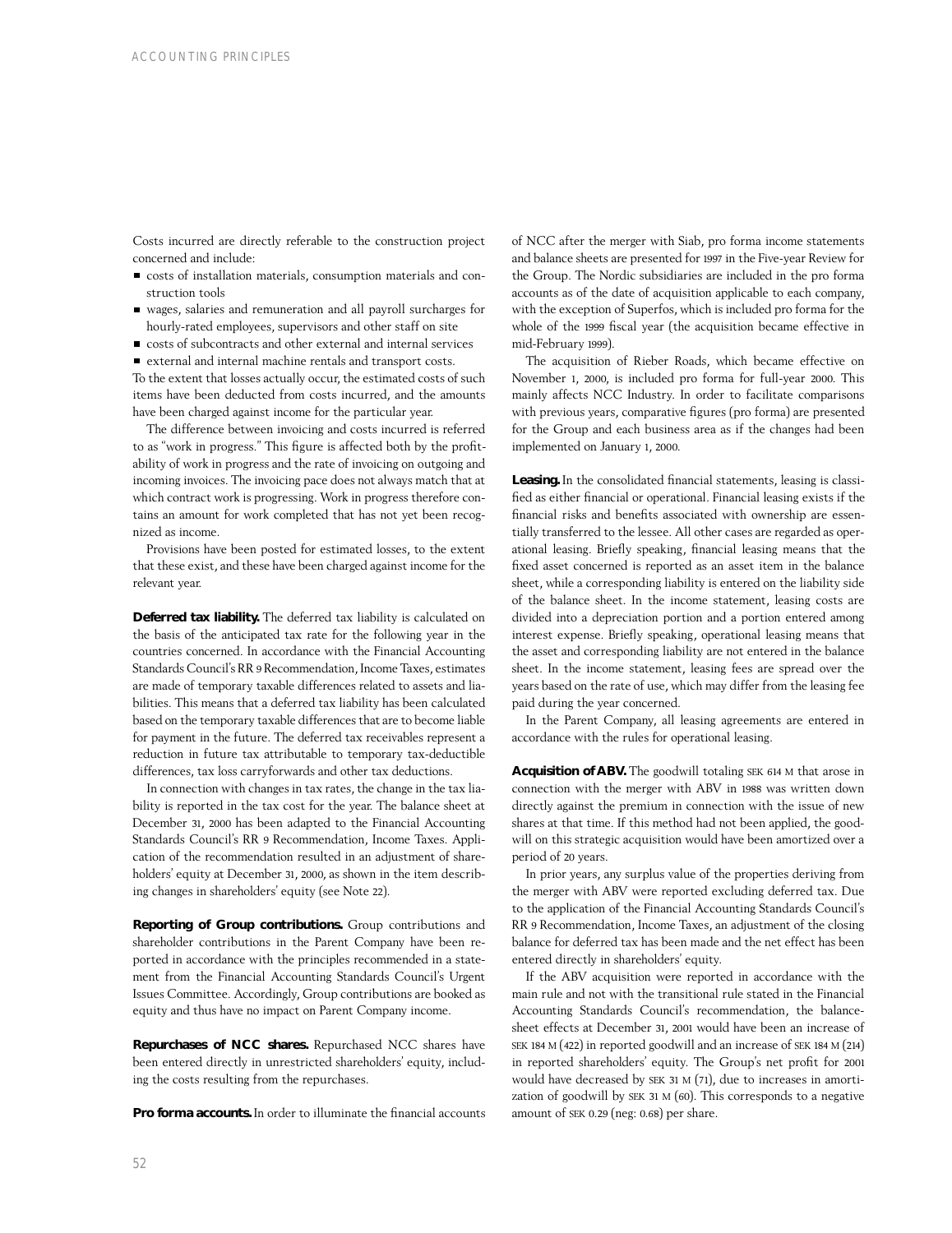## COMMENTS AND NOTES

*Amount in SEK M, unless otherwise specified.*

## **NOTE 1 NET SALES**

|                                                    |          | Group    |           | Parent Company |
|----------------------------------------------------|----------|----------|-----------|----------------|
| <b>OPERATING SECTORS</b>                           | 2001     | 2000     | 2001      | 2000           |
| Construction operations (Parent Company):          |          |          |           |                |
| Invoicing for the year                             |          |          | 20,413    | 20,081         |
| Invoiced but not recognized as income on January 1 |          |          | 14,339    | 16,121         |
| Invoiced but not recognized as income on January 1 |          |          |           |                |
| (transferred operations)                           |          |          |           | 97             |
| Less: Invoiced but not recognized                  |          |          |           |                |
| as income on December 31                           |          |          | $-15,816$ | $-14,339$      |
| Total revenues in construction operations          |          |          | 18,936    | 21,960         |
|                                                    |          |          |           |                |
| <b>NCC Contracting</b>                             | 33,585   | 28,922   | 15,236    | 18,679         |
| <b>NCC Housing</b>                                 | 6,189    | 5,365    | 1,555     | 1,627          |
| <b>NCC Industry</b>                                | 7,792    | 4,969    | 2,899     | 2,769          |
| <b>NCC</b> Telecom                                 | 238      | 203      | 116       |                |
| <b>NCC Service</b>                                 | 1,392    | 1,157    | 1,310     | 1,157          |
| Total revenues in                                  |          |          |           |                |
| construction operations                            | 49,196   | 40,616   | 21,116    | 24,232         |
|                                                    |          |          |           |                |
| Real estate operations:                            |          |          |           |                |
| Rental revenues, etc                               | 638      | 703      |           |                |
| Other invoicing                                    | 227      | 200      |           |                |
| Interest subsidies                                 |          | 3        |           |                |
| Total revenues in real estate operations           | 865      | 906      |           |                |
|                                                    |          |          |           |                |
| <b>NVS</b>                                         | 2,069    | 1,762    |           |                |
| Other                                              | $-38$    | 181      |           | 99             |
| Eliminations                                       | $-6,034$ | -4,737   | -2,180    | $-2,272$       |
| Total other revenues                               | $-4,003$ | $-2,794$ | $-2,180$  | $-2,173$       |
| Total net sales                                    | 46,058   | 38,728   | 18,936    | 22,059         |
|                                                    |          |          |           |                |
| <b>GEOGRAPHIC MARKETS</b>                          |          |          |           |                |
| Sweden                                             | 22,557   | 21,629   | 18,507    | 21,561         |
| Denmark                                            | 8,833    | 6,739    | 10        | 35             |
| Finland                                            | 4,752    | 4,099    | 6         | 21             |
| Germany                                            | 981      | 1 2 3 6  | 3         | 6              |
| Other EU countries                                 | 60       | 109      |           | 3              |
| Norway                                             | 6,465    | 4,034    | 404       | 333            |
| Eastern Europe                                     | 198      | 200      |           | 24             |
| Poland                                             | 1 2 1 1  | 145      | 4         | 56             |
| Russia                                             | 214      | 152      |           | 8              |
| Middle East                                        | 1        | 47       |           |                |
| South America                                      | 307      | 123      |           |                |
| Rest of world                                      | 479      | 215      | 2         | 12             |
| Total net sales                                    | 46.058   | 38.728   | 18,936    | 22.059         |

## Intra-Group purchases and sales

Other Group companies accounted for 10.8 percent of total Parent Company purchases and 11.6 percent of total sales.

## **NOTE 2 PRODUCTION AND MANAGEMENT COSTS**

| 2000      |           |           |
|-----------|-----------|-----------|
|           | 2001      | 2000      |
|           |           |           |
| $-34.613$ | $-17.410$ | $-20.087$ |
| $-28$     | $-2$      | $-2$      |
| $-34.641$ | $-17.412$ | $-20.089$ |
|           |           |           |

## **NOTE 3 RESULT FROM SALES OF PROPERTIES**

|                                       |          | Group   | Parent Company |    |  |
|---------------------------------------|----------|---------|----------------|----|--|
|                                       | 2001     | 2000    | 2001           |    |  |
| Sales value less sales expenses       | 2.536    | 4.436   | 272            | 76 |  |
| Book value                            | $-1.941$ | $-3796$ | $-133$         |    |  |
| Total result from sales of properties | 595      | 640     | 139            |    |  |
|                                       |          |         |                |    |  |

## **NOTE 4 RESULT FROM PARTICIPATIONS IN ASSOCIATED COMPANIES**

|                                  |             | 2001   | 2000        |        |  |
|----------------------------------|-------------|--------|-------------|--------|--|
|                                  | Real estate |        | Real estate |        |  |
| GROUP                            | operations  | Others | operations  | Others |  |
| Participation in results         |             |        |             |        |  |
| of associated companies          | 14          | 50     | -8          | 31     |  |
| Write-downs                      | $-45$       | -6     |             |        |  |
| Reversal of write-downs          | 21          |        |             |        |  |
| Total result from participations |             |        |             |        |  |
| in associated companies          | $-10$       |        | -8          |        |  |

## **NOTE 5 RESULT FROM SALES OF**

**PARTICIPATIONS IN GROUP COMPANIES**

| <b>GROUP</b>          | 200. |        |
|-----------------------|------|--------|
| Other Group companies |      |        |
| Total                 |      | $\sim$ |

## **NOTE 6 OPERATING PROFIT (EBIT)**

|                                        |          | Group  |
|----------------------------------------|----------|--------|
| OPERATING SECTORS                      | 2001     | 2000   |
| <b>NCC Contracting</b>                 | $-422$   | $-68$  |
| <b>NCC Housing</b>                     | $-117$   | 207    |
| <b>NCC Property Development</b>        | 711      | 976    |
| <b>NCC Industry</b>                    | 371      | 494    |
| <b>NCC</b> Telecom                     | $-103$   | $-11$  |
| <b>NCC Service</b>                     | $-24$    |        |
| Total                                  | 416      | 1.598  |
|                                        |          |        |
| <b>NVS</b>                             | 67       | 57     |
| Others and eliminations                | $-279$   | $-152$ |
|                                        | 204      | 1.503  |
| Items affecting comparability          |          |        |
| Refund of Alecta pension contributions |          | 912    |
| Write-down of goodwill                 | $-219$   |        |
| Changed accounting methods             | $-329$   |        |
| Restructuring costs                    | $-1,192$ |        |
| Total operating profit/loss            | $-1,536$ | 2.415  |
|                                        |          |        |
| Operating profit includes              |          |        |
| depreciation in an amount of           | $-1,281$ | $-962$ |
|                                        |          |        |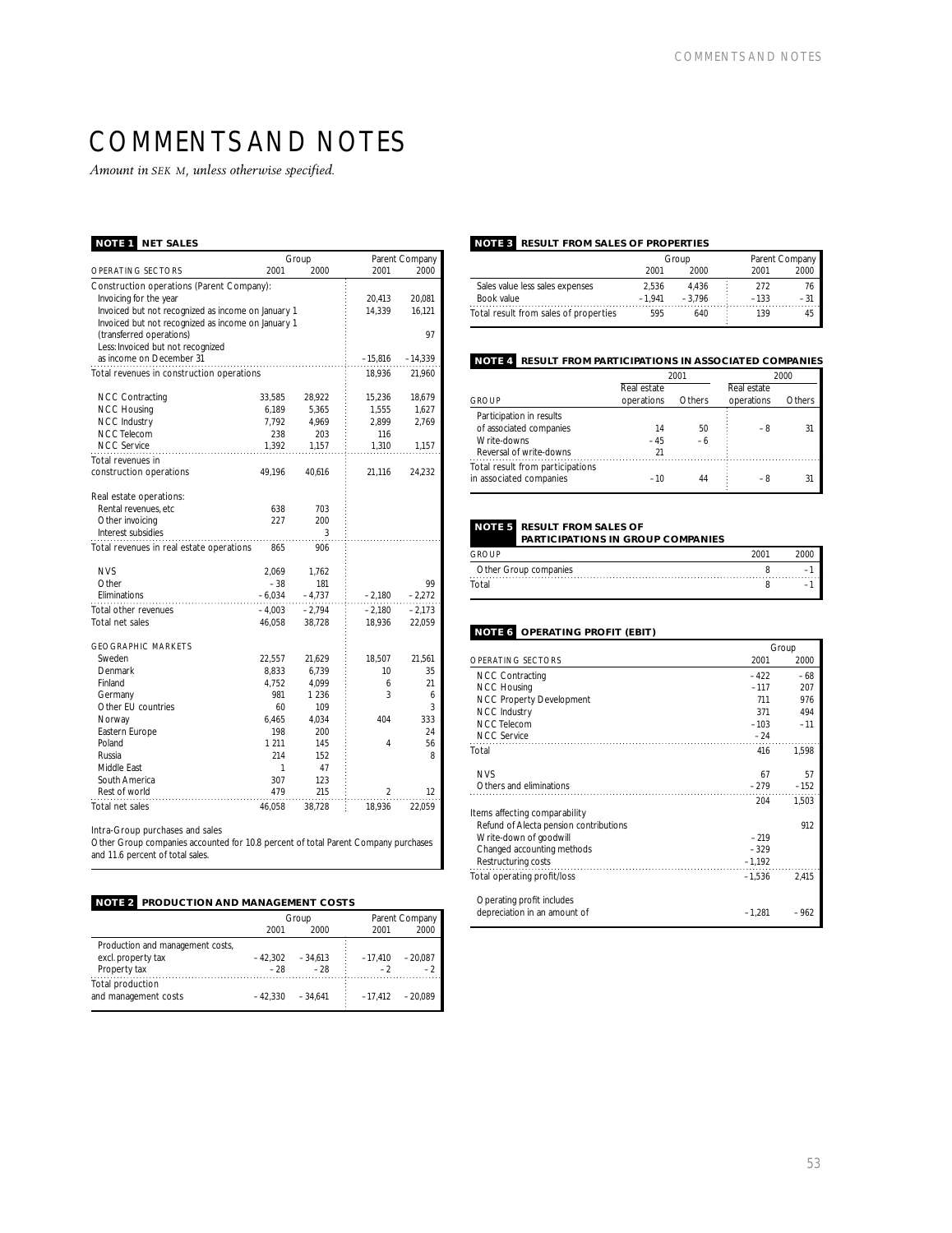### **NOTE 7 RESULT FROM SALES OF PARTICIPATIONS IN ASSOCIATED COMPANIES**

|               |             | 2001   |             | 2000   |
|---------------|-------------|--------|-------------|--------|
|               | Real estate |        | Real estate |        |
| <b>GROUP</b>  | operations  | Others | operations  | Others |
| Capital gains | 13          |        | 150         | 121    |
| Total         | 13          |        | 150         | 121    |
|               |             |        |             |        |

## **NOTE 8 RESULT FROM PARTICIPATIONS IN GROUP COMPANIES**

| PARENT COMPANY                                      | 2001   | 2000   |
|-----------------------------------------------------|--------|--------|
| <b>Dividend</b>                                     | 653    | 409    |
| Capital gain/loss on sales                          | 72     | $-1$   |
| Write-downs                                         | $-681$ | $-195$ |
| Total result from participations in Group companies | 44     |        |

## **NOTE 9 RESULT FROM OTHER FINANCIAL FIXED ASSETS**

|                                                                                                  |      | Group          | Parent Company |           |
|--------------------------------------------------------------------------------------------------|------|----------------|----------------|-----------|
|                                                                                                  | 2001 | 2000           | 2001           | 2000      |
| Result from participations                                                                       |      |                |                |           |
| in limited partnerships                                                                          |      | 35             |                | 24        |
| Dividends received                                                                               |      | $\mathfrak{D}$ |                |           |
| Interest income, Group companies                                                                 |      |                |                |           |
| Interest income, others                                                                          | 34   | 59             |                | $12^{12}$ |
| Exchange-rate differences <sup>1)</sup>                                                          | 250  | 134            | 6              |           |
| Capital gain on sales                                                                            | $-3$ |                | $-3$           |           |
| Write-downs                                                                                      | $-2$ |                |                | -         |
| Reversal of write-downs                                                                          | 15   | 9              |                |           |
| Total result from other financial fixed assets                                                   | 295  | 241            | 6              | 38        |
| <sup>1)</sup> Exchange-rate differences are reported in gross amounts; also see Notes 10 and 11. |      |                |                |           |

<sup>1)</sup> Exchange-rate differences are reported in gross amounts; also see Notes 10 and 11.<br>In all essential respects, currency exposure is handled from a Group perspective.

## **NOTE 10 RESULT FROM OTHER FINANCIAL CURRENT ASSETS**

|                                            |       | Group | Parent Company |       |  |
|--------------------------------------------|-------|-------|----------------|-------|--|
|                                            | 2001  | 2000  | 2001           | 2000  |  |
| Interest income, Group companies           |       |       | 180            | 23    |  |
| Interest income, others                    | 281   | 183   | 24             | 90    |  |
| Exchange-rate differences                  | $-47$ |       | $-22$          | $-31$ |  |
| Total result from financial current assets | 234   | 262   | 182            | 82    |  |

## **NOTE 11 INTEREST EXPENSE AND SIMILAR ITEMS**

|                                                 |          | Group  |        | Parent Company |
|-------------------------------------------------|----------|--------|--------|----------------|
|                                                 | 2001     | 2000   | 2001   | 2000           |
| Interest expense, Group companies               |          |        | $-246$ | $-87$          |
| Interest expense, others                        | $-1.007$ | $-660$ | $-55$  | $-81$          |
| Capitalization of interest expense              | 134      | 95     |        |                |
| Exchange-rate differences, etc.                 | $-240$   | $-222$ | $-234$ | $-32$          |
| Other financial items                           | $-10$    | 22     |        |                |
| Total interest expense and similar items -1,123 |          | $-765$ | $-532$ | $-200$         |

## **NOTE 12 PROFIT AFTER FINANCIAL ITEMS**

| 2001<br>$-364$<br>$-308$<br>615 | 2000<br>21<br>155 |
|---------------------------------|-------------------|
|                                 |                   |
|                                 |                   |
|                                 |                   |
|                                 | 772               |
| 132                             | 380               |
| $-109$                          | $-10$             |
| $-24$                           | $-5$              |
| $-58$                           | 1,313             |
| 75                              | 66                |
| $-407$                          | $-138$            |
| $-390$                          | 1.241             |
|                                 |                   |
|                                 | 912               |
| $-219$                          |                   |
|                                 |                   |
| $-329$                          |                   |
| $-1,192$                        |                   |
|                                 |                   |

## **NOTE 13 INTANGIBLE FIXED ASSETS**

|                                          | Group            | Parent Company |       |                  |             |
|------------------------------------------|------------------|----------------|-------|------------------|-------------|
|                                          |                  | Good-          |       |                  |             |
|                                          | <b>Usufructs</b> | will           | Other | <b>Usufructs</b> | Other       |
| On January 1                             | 44               | 3,800          | 71    | 15               | 20          |
| New acquisitions                         | $\mathfrak{D}$   | 197            | 66    |                  |             |
| Divestment and scrappage                 |                  | $-101$         | $-13$ |                  |             |
| Reclassifications                        | 24               | $-254$         | $-8$  | 6                |             |
| Translation difference                   | 3                | 215            | 5     |                  |             |
| Closing accumulated acquisition value    | 73               | 3.857          | 121   | 22               | 20          |
| Opening amor tization                    |                  |                |       |                  |             |
| according to plan                        | $-7$             | $-583$         | $-21$ | $-4$             | $-2$        |
| New acquisitions                         |                  |                |       |                  |             |
| Divestment and scrappage                 |                  | $\mathfrak{D}$ | 5     |                  |             |
| Reclassifications                        | $-2$             | 15             | $-1$  | $-2$             |             |
| Translation difference during the year   |                  | $-20$          | $-2$  |                  |             |
| Amortization according to plan           |                  |                |       |                  |             |
| during the year                          |                  | $-6 - 234$     | $-6$  |                  |             |
| Closing accumulated amortization         |                  |                |       |                  |             |
| according to plan                        |                  | $-16 - 820$    | $-25$ | $-7$             | $-3$        |
| Opening write-downs                      |                  | $-7$           |       |                  |             |
| Translation difference during the year   |                  | $-7$           |       |                  |             |
| Write-downs during the year              |                  | $-236$         | $-7$  |                  |             |
| Closing accumulated write-downs $0 -250$ |                  |                | $-7$  | $\Omega$         | $\mathbf 0$ |
| Closing planned residual value           | 57               | 2.787          | 89    | 15               | 17          |

## **NOTE 14 BUILDINGS AND LAND**

|                                        |       | Group | Parent Compamy |      |  |
|----------------------------------------|-------|-------|----------------|------|--|
|                                        | 2001  | 2000  | 2001           | 2000 |  |
| Managed properties                     | 3.895 | 4.570 | 81             | 94   |  |
| Properties used in operations          | 1.064 | 1.057 | 268            | 298  |  |
| Properties held for future development | 1.435 | 1.304 |                |      |  |
| Total buildings and land               | 6.394 | 6.931 | 349            | 392  |  |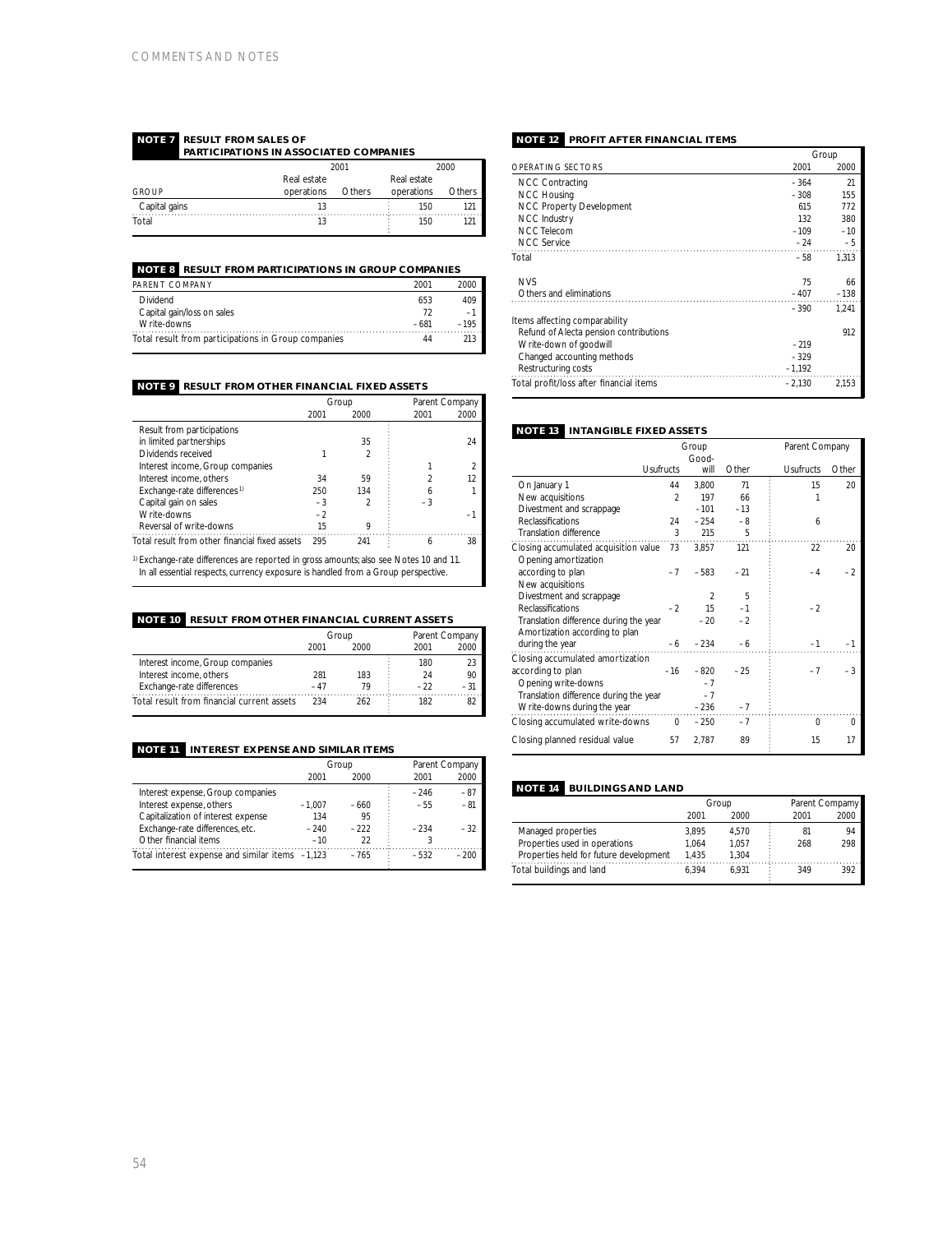## **NOTE 15 TANGIBLE FIXED ASSETS**

|                                                                                   | Managed           | Properties | Properties      | Machinery | <b>New</b>     |          |
|-----------------------------------------------------------------------------------|-------------------|------------|-----------------|-----------|----------------|----------|
|                                                                                   | <b>Properties</b> | used in    | held for future | and       | construction   |          |
| <b>GROUP</b>                                                                      |                   | operations | development     | equipment | in progress    | Total    |
| On January 1                                                                      | 6.236             | 1.280      | 1.509           | 7.562     | 2.727          | 19.314   |
| New acquisitions                                                                  | 208               | 72         | 280             | 1,197     | 2.546          | 4,303    |
| Via acquired companies                                                            |                   | 21         |                 | 153       | $\overline{2}$ | 176      |
| Divestment and scrappage                                                          | $-1.063$          | $-56$      | $-61$           | $-1,099$  | $-1.159$       | $-3,438$ |
| Via sold companies                                                                |                   | $-7$       |                 | $-67$     |                | $-74$    |
| <b>Reclassifications</b>                                                          | $-21$             | $-17$      | $-123$          | 225       | $-228$         | $-164$   |
| Translation difference                                                            | 41                | 58         | 84              | 329       | 148            | 660      |
| Closing accumulated acquisition value <sup>1)</sup>                               | 5.401             | 1.351      | 1.689           | 8.300     | 4.036          | 20,777   |
| Opening write-downs and depreciation                                              | $-1.666$          | $-312$     | $-207$          | $-4.424$  | 5              | $-6.604$ |
| Via acquired companies                                                            |                   |            |                 | $-16$     |                | $-16$    |
| Divestment and scrappage                                                          | 289               | 14         | 5               | 414       |                | 722      |
| Via sold companies                                                                |                   |            |                 | 50        | 13             | 64       |
| Reclassifications                                                                 | $-21$             | 6          | $-14$           | 16        |                | $-13$    |
| Translation difference during the year                                            | $-5$              | $-12$      | $-13$           | $-153$    |                | $-183$   |
| Reversal of write-downs                                                           | $\overline{2}$    |            | $\mathfrak{D}$  |           |                |          |
| Write-downs and depreciation during the year                                      | 108               | $-100$     | $-27$           | $-1.006$  | $-4$           | $-1,245$ |
| Closing accumulated write-downs and depreciation <sup>2)</sup>                    | $-1.509$          | $-403$     | $-254$          | $-5.119$  | 14             | $-7,271$ |
| Opening write-ups                                                                 |                   | 89         | $\mathfrak{D}$  | 80        |                | 171      |
| Divestments and scrappage                                                         |                   |            |                 | $-2$      |                | $-2$     |
| Reclassifications                                                                 | 3                 | 20         | $-2$            | $-22$     |                | $-1$     |
| Translation difference during the year                                            |                   |            |                 | 5         |                | 12       |
| Closing accumulated write-ups, net                                                | 3                 | 116        |                 | 61        |                | 180      |
| Closing planned residual value                                                    | 3.895             | 1,064      | 1.435           | 3,242     | 4.050          | 13,686   |
| <sup>1)</sup> The acquisition value includes capitalized interest in an amount of | 55                |            | 22              |           | 143            | 220      |
| <sup>2)</sup> Accumulated write-downs at year-end                                 | $-388$            | $-39$      | $-210$          |           |                | $-637$   |
| Tax assessment value                                                              | 2.428             | 379        |                 |           | 474            | 3,281    |
| Book value of properties assigned tax assessment value                            | 3,438             | 294        |                 |           | 1,963          | 5,695    |
|                                                                                   |                   |            |                 |           |                |          |

|                                                        | Managed           | Properties | Machinery | <b>New</b>   |          |
|--------------------------------------------------------|-------------------|------------|-----------|--------------|----------|
|                                                        | <b>Properties</b> | used in    | and       | construction |          |
| PARENT COMPANY                                         |                   | operations | equipment | in progress  | Total    |
| On January 1                                           | 116               | 421        | 3,029     | 109          | 3,675    |
| New acquisitions                                       |                   |            | 301       | 38           | 345      |
| Divestment and scrappage                               | $-25$             | $-1$       | $-201$    |              | $-227$   |
| Transfer within NCC Group                              |                   |            | $-63$     |              | $-62$    |
| Reclassifications                                      |                   |            | 86        | $-141$       | $-52$    |
| Closing accumulated acquisition value                  | 102               | 419        | 3.152     | 6            | 3,679    |
| Opening depreciation according to plan                 | $-22$             | $-116$     | $-2,256$  |              | $-2,394$ |
| Divestment and scrappage                               |                   |            | 175       |              | 176      |
| Transfers within NCC Group                             |                   |            | 55        |              | 55       |
| Reclassifications                                      |                   |            |           |              |          |
| Depreciation according to plan during the year         |                   | $-17$      | $-279$    |              | $-300$   |
| Closing accumulated depreciation according to plan     | $-25$             | $-131$     | $-2.305$  |              | $-2.461$ |
| Opening write-ups                                      |                   |            |           | 3            |          |
| Reclassifications                                      |                   |            |           |              |          |
| Closing accumulated write-ups, net                     |                   |            |           |              |          |
| Opening write-downs of acquisition value               |                   | $-7$       |           |              |          |
| Write-downs during the year                            |                   | $-19$      |           |              |          |
| Closing accumulated write-downs                        |                   | $-26$      | $-16$     |              | $-42$    |
| Closing planned residual value                         | 81                | 262        | 831       | 6            | 1.180    |
| Tax assessment value                                   | 72                | 370        |           |              | 442      |
| Book value of properties assigned tax assessment value | 80                | 223        |           |              | 303      |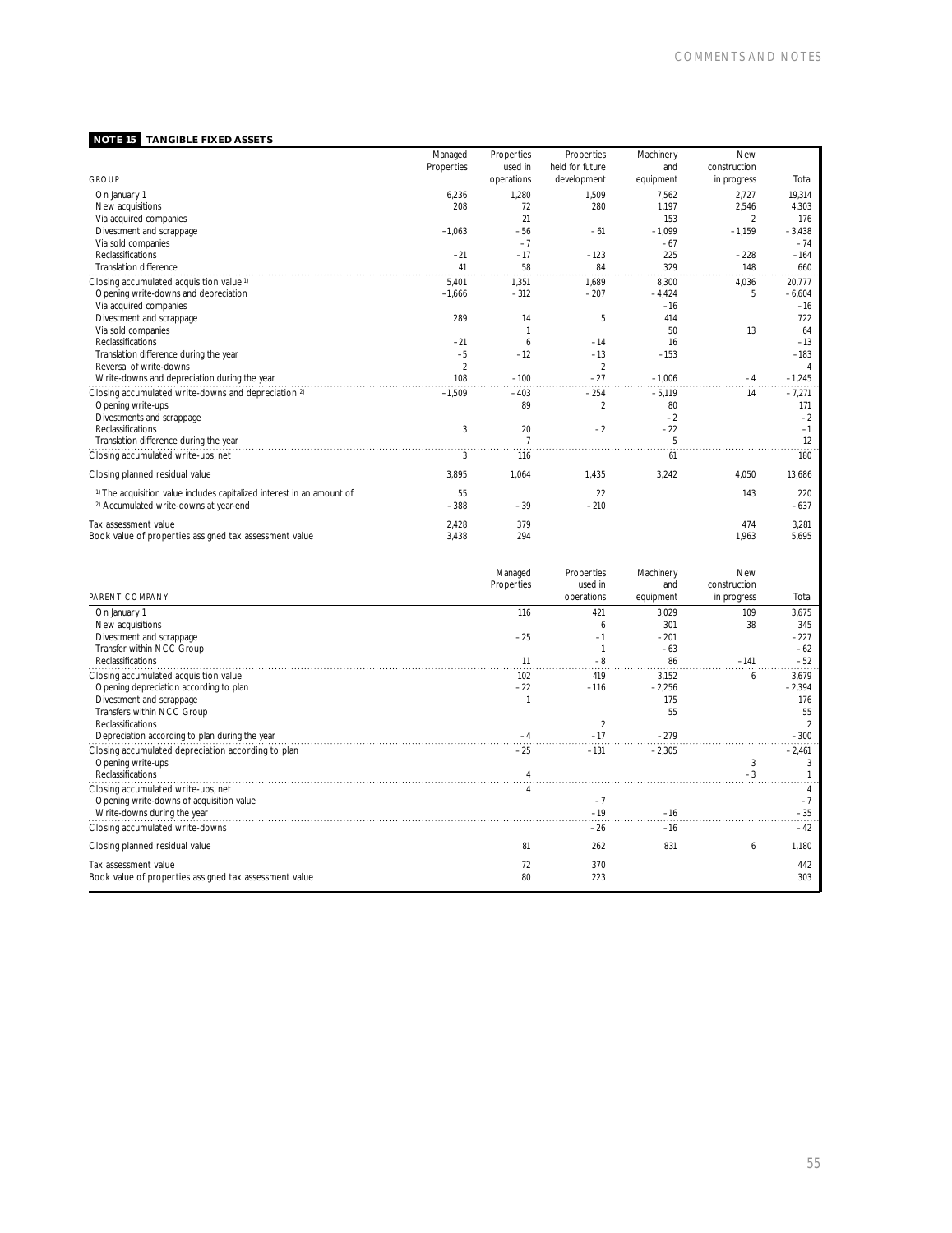## **NOTE 16 PARTICIPATIONS IN GROUP COMPANIES**

|                                                                                                       |             | No. of                |                |
|-------------------------------------------------------------------------------------------------------|-------------|-----------------------|----------------|
| PARENT COMPANY                                                                                        | Ownership   | partici-              | Book           |
| Name, Corp. Reg. No., Registered office                                                               | share, $%1$ | pations <sup>2)</sup> | value          |
| Real estate companies:                                                                                |             |                       |                |
| NCC Fastigheter AB, 556080-5631, Solna                                                                | 100         | 84                    | 3,879          |
| Total participations in real estate companies                                                         |             |                       | 3,879          |
|                                                                                                       |             |                       |                |
| Other companies:<br>Alsike Utvecklings AB, 556245-9542, Uppsala                                       | 100         | 16                    | 2              |
| Ballast Nord AB, 556109-8954, Umeå                                                                    | 100         |                       | 6              |
|                                                                                                       |             | 3                     | 3              |
| Ballast Syd AB, 556137-8893, Lund                                                                     | 100<br>100  | 3                     | $\overline{2}$ |
| Ballast Väst AB, 556181-6496, Gothenburg                                                              | 100         | 8                     | $\overline{c}$ |
| Ballast Ost AB, 556063-6697, Linköping<br>Bergnäsets Ställningsmontage i Luleå AB, 556393-2838, Luleå | 100         | 1                     | $\overline{2}$ |
| Binab i Stockholm AB, 556050-6130, Solna                                                              | 100         |                       | 5              |
| BKK Betongkonsult AB, 556508-3457, Kungälv                                                            | 100         | 1                     | $\overline{2}$ |
| Cressida AB i likvidation, 556085-2468, Stockholm                                                     | 100         | 100                   | 10             |
| Dansk Beton Teknik AS, CVR.nr 62 47 01 19, Denmark                                                    | 100         |                       | 4              |
| Ekängens Handelsträdgård AB, 556188-6903, Linköping                                                   | 100         | 1                     | 4              |
| Forsmarks Schaktmaskiner AB, 556083-5877, Umeå                                                        | 100         |                       | 3              |
| Frösunda Exploaterings KB, 916636-6451, Stockholm                                                     | 100         |                       | 1              |
| Fågelbro Mark AB, 556234-0868, Stockholm                                                              | 100         | 200                   | 35             |
| Hercules Grundläggning AB, 556129-9800, Stockholm                                                     | 100         | 196                   | 59             |
| H-Tek Service i Eskilstuna AB, 556453-3072, Eskilstuna                                                | 100         |                       | 8              |
| Jordskorpan Väst AB, 556171-7058, Halmstad                                                            | 100         | 10                    | 1              |
| Kasper Höglund, AB i likvidation, 556009-9433, Stockholm                                              | 100         | 1                     | 1              |
| Kompri HB, 916765-5738, Malmö                                                                         | 75          |                       | $\overline{2}$ |
| Kvarntorp Betong AB, 556523-9885, Orebro                                                              | 100         | 1                     | 9              |
| Kvidinge Stenkross AB, 556090-5332, Astorp                                                            | 75          | 5                     | 4              |
| Luzern, AB, 556336-4727, Lund                                                                         | 100         | 1                     | 3              |
| Metodbyggen AB, 556085-3243, Stockholm                                                                | 100         | 20                    | 3              |
| Mobile Asphalt SIA, 003222930, Latvia                                                                 | 60          |                       | 3              |
| NCC Bygg AS, 959 606 803, Norway                                                                      | 100         | 6                     | 85             |
| NCC Denmark A/S, 69 89 40 11, Denmark                                                                 | 100         | 10                    | 1,586          |
| NCC Finans AB, 556223-6371, Solna                                                                     | 100         | 60                    | 75             |
| NCC Finland Oy, 0988855-2, Finland                                                                    | 100         | $\overline{2}$        | 499            |
| NCC Försäkrings AB, 516401-8151, Solna                                                                | 100         | 500                   | 76             |
| NCC GmbH, HRB 7808, Germany                                                                           | 100         |                       | 1              |
| NCC Industri Eesti AS, 10489226, Estonia                                                              | 100         |                       | 3              |
| NCC Industri Polska, 851-10-27-240, Poland                                                            | 100         | 38                    | 69             |
| NCC Industries AB, 556001-8276, Stockholm                                                             | 100         | 15                    | 107            |
| NCC Industry Ltd, 000 11 55, Russia                                                                   | 100         |                       | 7              |
| NCC Industry Petrobeton Ltd, 53279999, Russia                                                         | 99          |                       | 12             |
| NCC International AB, 556033-5100, Solna                                                              | 100         | 500                   | 307            |
| NCC Måleri i Uppsala AB, 556174-4078, Uppsala                                                         | 100         | 3                     | 5              |
| NCC Nordic Construction Company AB,                                                                   |             |                       |                |
| 556065-8949, Solna                                                                                    | 100         | 3,809                 | 1,018          |
| NCC Norge AS, 911 274 426, Norway                                                                     | 100         | 11,731                | 546            |
| NCC Perspektiva Ltd., 84308, Russia                                                                   | 56          |                       | 5              |
| NCC Polska Sp. Z.o.o, RHB 50410, Poland                                                               | 100         | 65                    | 13             |
| NCC Reinsurance AG, CH-0203003243-9, Switzerland                                                      | 100         | 2                     | 77             |
| NCC Siab Immobilien GmbH, HRB 59164, Germany                                                          | 100         |                       | 12             |
| NCC Specialföretag AB, 556144-6732, Solna                                                             | 100         | 275                   | 33             |
| NCC Treasury AB, 556030-7091, Solna                                                                   | 100         | 120                   | 17             |
| Nordic Invest Cyprus Ltd, 40505, Cyprus                                                               | 100         | 250                   | 3              |
| NVS Nordiska Värme Sana AB, 556053-6194, Malmö                                                        | 100         |                       |                |
| Nybergs Entreprenad AB, 556222-1845, Gotland                                                          | 100         | 1                     | 12             |
| Oppunda Bygg AB, 556174-2973, Norrköping                                                              | 100         | 6                     | 2              |
| R W G Betong AB, 556506-8557, Örebro                                                                  | 100         | 1                     | 5              |
| Renopipe, 556305-1191, Solna                                                                          | 100         | 1                     | 1              |
| RJ Johansson Holding AB, 556563-1602, Gothenburg                                                      | 100         | 1                     | 20             |
| SFA Svenska Fräs och Asfaltåter vinning AB,                                                           |             |                       |                |
| 556214-7354, Markaryd                                                                                 | 70          | 5                     | 5              |
| Siab Trading AB, 556104-9932, Stockholm                                                               | 100         | $\overline{2}$        | 1              |
| Svappavaara Åkeri och Byggnads AB, 556111-3712, Kiruna                                                | 100         | 4                     | 3              |
| Söderby Park Fastigheter HB, 916630-4817, Stockholm                                                   | 100         |                       | 10             |
| Umeå Markplaneringar AB, 556195-2226, Umeå                                                            | 100         | $\overline{2}$        | 2              |
| Vägmästarna I Bergslagen AB, 556408-1437, Solna                                                       | 100         | 3                     | 9              |
| Total participations in associated companies                                                          |             |                       | 4,800          |
| Total participations in Group companies                                                               |             |                       | 8,679          |
|                                                                                                       |             |                       |                |

1)The ownership share corresponds to the proportion of votes for the total number of shares.

2) Number of shares in thousands.

Only directly owned subsidiaries are specified.

The number of indirectly owned subsidiaries is 200.

A complete specification may be ordered from NCC AB.

## **NOTE 17 PARTICIPATIONS IN ASSOCIATED COMPANIES**

|                                                     |        |                                               | Book           |                |
|-----------------------------------------------------|--------|-----------------------------------------------|----------------|----------------|
|                                                     | Owner- | No. of                                        | value          | Book           |
|                                                     | ship   | par tici-                                     | Parent         | value          |
| Name, Corp. Reg. No., Registered office             |        | share, % <sup>1</sup> ) pations <sup>2)</sup> | Company        | Group          |
|                                                     |        |                                               |                |                |
| Aabenraa Granit I/S, 225121, Denmark                | 50     |                                               |                | 1              |
| Algon GmbH, HRB 4923, Germany                       | 50     |                                               |                | 5              |
| A-Train AB, 556500-3745, Stockholm                  | 44     | 2,214                                         | 29             | 30             |
| Baltifalt AS, 10217746, Estonia                     | 35     | 6                                             |                | 3              |
| Betonelement A/S, 202624, Denmark                   | 50     |                                               |                | 75             |
| Betongfabriken i E-tuna KB, 969639-5145, Eskilstuna | 50     |                                               | 1              | 1              |
| Björnö Mark KB, 916638-1419, Täby                   | 50     |                                               | 1              | 1              |
| Boliginteressentskabet Tuborg Nord I/S,             |        |                                               |                |                |
| 25628470, Denmark                                   | 50     |                                               |                | 17             |
| Byggbetong AB, 556072-7876, Umeå                    | 38     | 30                                            | 5              | 28             |
| CJP Wohnpark Annafl. GBR, Germany                   | 50     |                                               |                | 11             |
|                                                     | 50     |                                               |                | 1              |
| Dalkarlen, Byggnads AB, 556329-5251, Norrköping     |        |                                               |                |                |
| Ejendommen Hylkedalsvej, I/S, 229142, Denmark       | 50     |                                               |                | 8              |
| Ejendomsinteressentskabet Tuborg Nord B,            |        |                                               |                |                |
| 225802, Denmark                                     | 15     |                                               |                | 58             |
| Eskilstuna Betong AB, 556061-9826, Eskilstuna       | 50     |                                               | 1              | 1              |
| Fabriksbetong AB, 556065-0599, Norrköping           | 50     | 1                                             | 1              | 1              |
| Fastighets AB Strömstaden, 556051-7202, Norrköping  | 32     |                                               | $\overline{2}$ | 2              |
| Fastighetsbolaget Mulön AB, 556541-4546, Luleå      | 36     | 14                                            | $\overline{2}$ | $\overline{2}$ |
| Friedrichspark Lichterf. GmbH, HRB77336, Germany    | 50     |                                               |                | 6              |
| Gladökrossen HB, 969615-7914, Uppsala               | 50     |                                               | 4              | 4              |
| Glysisvallen AB, 556315-5125, Hudiksvall            | 25     |                                               |                | 1              |
| Holmenbyggen AB, Dalkarlen & Co KB,                 |        |                                               |                |                |
|                                                     | 50     |                                               |                | 50             |
| 916693-1783, Norrköping                             |        |                                               |                |                |
| Holst Shipping Agency I/S, 225113, Denmark          | 50     |                                               |                | 1              |
| Järnvägsparken HB, 916618-3310, Norrtälje           | 49     |                                               |                | 4              |
| Karlstad Väg och Byggprodukter KB,                  |        |                                               |                |                |
| 973200-5658, Karlstad                               | 50     |                                               | 1              | 1              |
| Kiruna Grus & Stenförädling AB, 556074-8237, Kiruna | 45     |                                               | 17             | 44             |
| Kista Science Tower KB, 969660-7820, Stockholm      | 50     |                                               |                | 21             |
| Koy Aallonpelto, 0616543-9, Finland                 | 50     |                                               |                | 5              |
| Koy Tar vonlinna, 0746077-1, Finland                | 50     |                                               |                | 5              |
| Koy Tarvonvieri, 0701118-3, Finland                 | 50     |                                               |                | 13             |
| NCC Fegda UAB, 1080175, Lithuania                   | 43     |                                               |                | 39             |
|                                                     | 49     |                                               |                | 1              |
| Norrvikens Exploaterings AB, 556245-3356, Båstad    |        |                                               |                |                |
| Norslundsfastigheter HB, 916464-2309, Solna         | 50     |                                               |                | 15             |
| Permagreen I/S, 245.602, Denmark                    | 49     |                                               |                | 5              |
| Plovleje Aps, 051137, Denmark                       | 25     |                                               |                | 1              |
| PRInz, RHB7343, Poland                              | 47     | 240                                           |                | 148            |
| PULS Planerad Underhålls Service AB,                |        |                                               |                |                |
| 556379-1259, Malmö                                  | 50     | 15                                            | 8              | 5              |
| Pääkaupunkiseudun Rakennusjäte Oy,                  |        |                                               |                |                |
| 1579367-2, Finland                                  | 33     | 10                                            |                | $\overline{1}$ |
| Ransta Värme och Sanitet AB,                        |        |                                               |                |                |
| 556513-1793, Stockholm                              | 49     |                                               |                | 5              |
|                                                     |        |                                               |                | 3              |
| Rudoport, Poland                                    |        |                                               | 1              |                |
| Rydbokrossen HB, 916609-3956, Solna                 | 50     |                                               |                | $\overline{2}$ |
| S:t Jörgen KB, 916840-0407, Gothenburg              | 24     |                                               | 1              | 1              |
| Sicione SA, A-48265169, Spain                       | 31     |                                               |                | 8              |
| Signaali BP, Finland                                | 50     |                                               |                | 43             |
| Storvreta C HB, 916514-6029, Uppsala                | 47     |                                               |                | 14             |
| Talter, AS, 10.114 029, Estonia                     | 49     |                                               | 4              | 8              |
| Tasfil AS, 10 146 727, Estonia                      | 42     |                                               | $\overline{2}$ | 4              |
| Tipton Brown Stockholm AB, 556615-8159, Stockholm   | 33     | 125                                           | 15             | 15             |
| United Spaces AB, 556551-9054, Stockholm            |        |                                               |                | 7              |
| Ursvik Exploaterings KB, 969679-3172, Stockholm     | 50     |                                               | 100            | 100            |
| Valtatie Oy, 323.470, Finland                       | 50     |                                               |                | 135            |
|                                                     |        |                                               |                |                |
| Vestasfalt KB, 916559-2701, Gothenburg              | 50     |                                               | 1              | 1              |
| Västra Hamnporten KB, 969667-0976, Malmö            | 50     |                                               |                | 26             |
| Åter vinnarna i Sverige AB, 556560-7883, Stockholm  | 50     | 10                                            | 2              | 2              |
| Osthammarkrossen KB, 916673-1365, Uppsala           | 50     |                                               | $\overline{c}$ | $\overline{2}$ |
| Other companies: 713)<br>.                          | .      |                                               |                | -5             |
| Participations in associated companies              |        |                                               | 200            | 992            |

Undistributed accumulated participations in the results of associated companies are<br>deposited in an equity participation reserve, which is part of the Group's hidden reserves.<br>The equity participation reserve for directly minus SEK 69 M.

1) The ownership share corresponds to the proportion of votes for the total number of shares.

2) Number of shares in thousands.

3) Including companies consolidated in the balance sheet and income statement in accordance with the proportional method.

A complete specification is available on NCC's website for shareholders, www.ir.ncc.se, or may be ordered from NCC AB.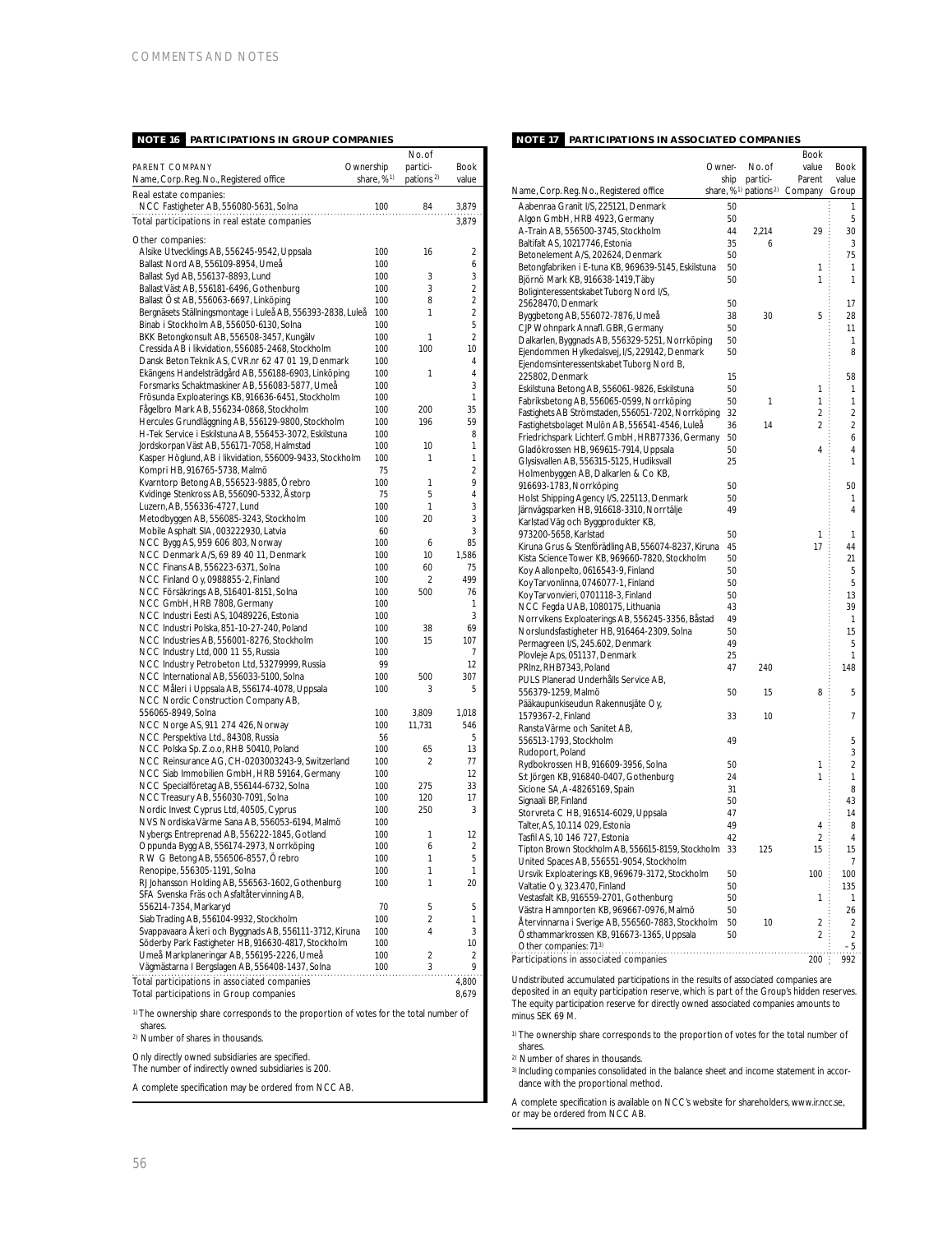## **NOTE 18 FINANCIAL FIXED ASSETS**

| <b>GROUP</b>                             |      |        | <b>Participations</b><br>in associated<br>companies | Receivables.<br>associated<br>companies | Other<br>long-term<br>securities | Other<br>long-term<br>receivables | Total                    |
|------------------------------------------|------|--------|-----------------------------------------------------|-----------------------------------------|----------------------------------|-----------------------------------|--------------------------|
| Acquisition value on January 1           |      |        | 1.177                                               | 179                                     | 531                              | 1,024                             | 2,911                    |
| Assets added                             |      |        | 176                                                 | 3                                       | 142                              | 64                                | 385                      |
| Assets removed                           |      |        | $-122$                                              | $-34$                                   | $-289$                           | $-553$                            | $-998$                   |
| Reclassifications                        |      |        | 94                                                  |                                         |                                  |                                   | 96                       |
| Translation difference during the year   |      |        |                                                     |                                         |                                  | $-13$                             |                          |
| Closing accumulated acquisition value    |      |        | 1.367                                               | 148                                     | 400                              | 522                               | 2,437                    |
| Opening write-downs of acquisition value |      |        | $-344$                                              |                                         | $-147$                           |                                   | $-491$                   |
| Assets removed                           |      |        |                                                     |                                         | $-24$                            |                                   | $-21$                    |
| Write-downs during the year              |      |        | $-51$                                               |                                         | $-2$                             |                                   | $-53$                    |
| Reversal of write-downs                  |      |        |                                                     |                                         | 16                               |                                   | 37                       |
| Reclassifications                        |      |        | $-3$                                                |                                         | $-6$                             |                                   | $-9$                     |
| Translation difference during the year   |      |        |                                                     |                                         |                                  |                                   | $\overline{\phantom{a}}$ |
| Closing accumulated write-downs          |      |        | $-375$                                              |                                         | $-164$                           |                                   | $-539$                   |
| Closing planned residual value           |      |        | 992                                                 | 148                                     | 236                              | 522                               | 1,898                    |
|                                          | Book | Market |                                                     |                                         |                                  |                                   |                          |

| POON  | <b>IVIGI INGL</b> |
|-------|-------------------|
| value | capitalization    |
| 143   | 108               |
|       | 3                 |
|       |                   |
|       |                   |
| 88    |                   |
| 236   |                   |
|       |                   |

1)NCC holds an option that entitles it to sell the remaining shares to Sea Containers during 2002 at a predetermined price of FIM 15 per share, corresponding to a total of approximately SEK 170 M.

|                                          | Participations | Receivables, | <b>Participations</b> | Receivables. | Other      | Other        |          |
|------------------------------------------|----------------|--------------|-----------------------|--------------|------------|--------------|----------|
|                                          | in Group       | Group        | in associated         | associated   | long-term  | long-term    |          |
| PARENT COMPANY                           | companies      | companies    | companies             | companies    | securities | receivables  | Total    |
| Opening acquisition value                | 11.799         | 646          | 247                   | 161          | 290        |              | 13.150   |
| Assets added                             | 81             | 139          | 116                   |              | 38         | 324          | 698      |
| Transfers within NCC Group               | $-52$          |              | $-1$                  |              |            |              | -53      |
| Reclassifications                        | $-3$           |              |                       |              |            |              |          |
| Assets removed                           | $-25$          | $-62$        |                       | $-45$        | $-17$      |              | $-152$   |
| Closing accumulated acquisition value    | 11.800         | 723          | 362                   | 116          | 311        | $33^{\circ}$ | 13.643   |
| Reclassifications                        | 273            |              |                       |              |            |              | 27:      |
| Closing accumulated write-ups            | 273            |              |                       |              |            |              | 273      |
| Opening write-downs of acquisition value | $-2,734$       |              | $-6$                  |              | $-122$     |              | $-2.862$ |
| Transfers within NCC Group               |                |              |                       |              |            |              |          |
| Reclassifications                        |                |              | $-3$                  |              |            |              |          |
| Assets removed                           | 22             |              |                       |              |            |              |          |
| Write-downs during the year              | $-68^\circ$    |              | $-153$                |              |            |              |          |
| Closing accumulated write-downs          | $-3.394$       |              | $-162$                |              | $-122$     |              | $-3.678$ |
| Closing planned residual value           | 8.679          | 723          | 200                   | 116          | 189        | 331          | 10,238   |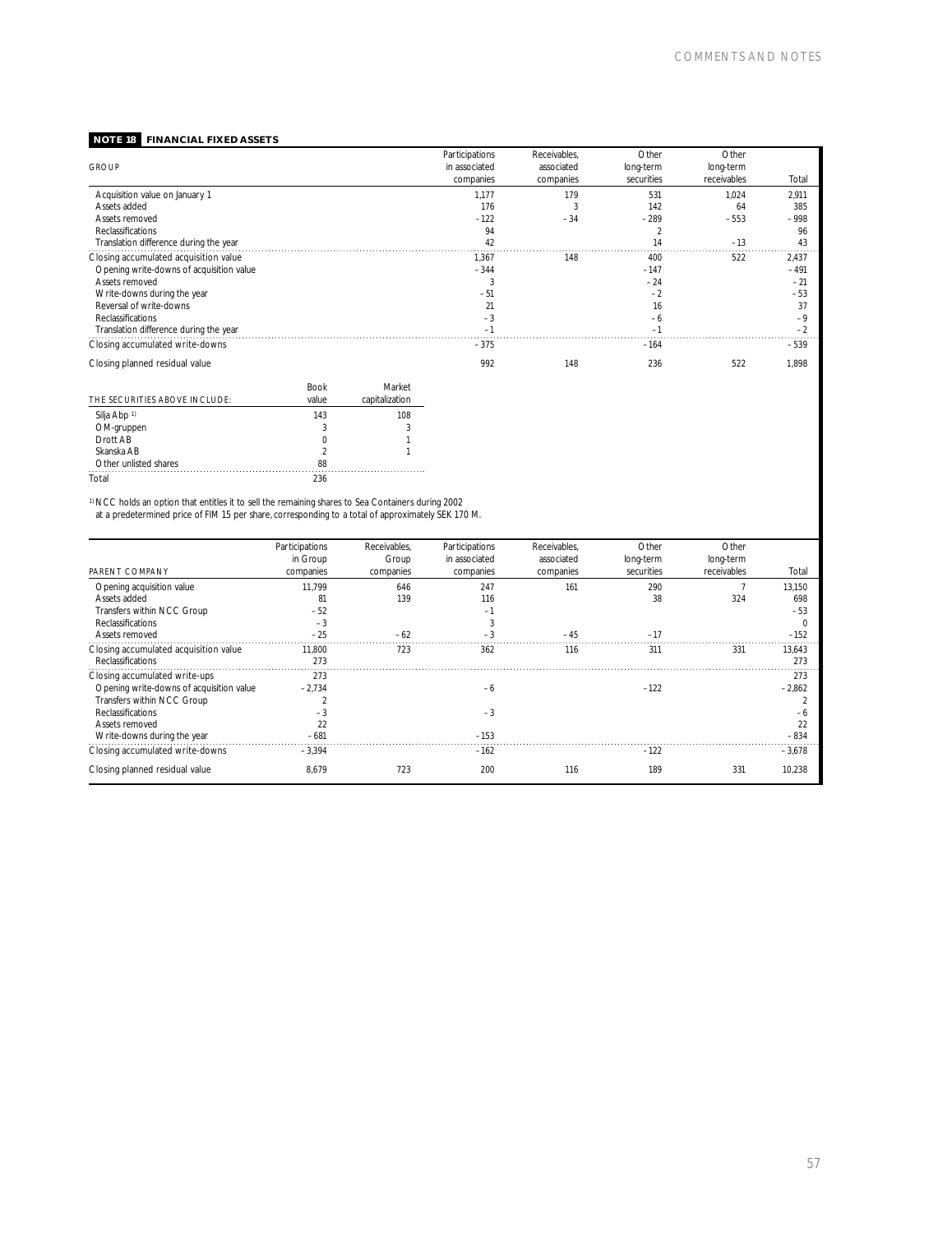|                                                     |          | Group          | Parent Company |          |  |
|-----------------------------------------------------|----------|----------------|----------------|----------|--|
|                                                     | 2001     | 2000           | 2001           | 2000     |  |
| On January 1                                        | 3,174    | 1,879          | 716            | 404      |  |
| New acquisitions                                    | 842      | 2.247          | 241            | 467      |  |
| Via acquired companies                              | 40       |                |                |          |  |
| Divestment and scrappage                            | $-651$   | $-843$         | $-113$         | $-95$    |  |
| Transfers within NCC Group                          |          |                | 35             |          |  |
| Reclassifications                                   | $-192$   | $-189$         | 6              | $-60$    |  |
| Translation difference                              | 178      | 80             |                |          |  |
| Closing accumulated acquisition value <sup>1)</sup> | 3,391    | 3.174          | 885            | 716      |  |
| Opening depreciation and write-downs                | $-22$    | $-9$           | $-14$          | $-4$     |  |
| Divestment and scrappage                            |          | $\mathfrak{D}$ |                | $-2$     |  |
| Reclassifications                                   |          |                | $-1$           | $-1$     |  |
| Write-downs and depreciation                        |          |                |                |          |  |
| according to plan during the year                   | $-34$    | $-15$          | $-6$           | $-7$     |  |
| Closing accumulated depreciation                    |          |                |                |          |  |
| and write-downs <sup>2)</sup>                       | $-56$    | $-22$          | $-21$          | $-14$    |  |
| Closing planned residual value                      | 3,335    | 3.152          | 864            | 702      |  |
| <sup>1)</sup> Acquisition value includes            |          |                |                |          |  |
| capitalized interest in an amount of                | $\Omega$ | $\Omega$       | $\Omega$       | $\Omega$ |  |
| <sup>2)</sup> Accumulated write-downs at year-end   | $-34$    | $-21$          | -6             | $-14$    |  |
| Tax assessment value                                | 305      | 313            | 288            | 264      |  |
| Book value of properties assigned                   |          |                |                |          |  |
| tax assessment value                                | 918      | 811            | 847            | 644      |  |

## **NOTE 20 MATERIALS AND INVENTORIES**

|                                 |      | Group | Parent Company |      |  |
|---------------------------------|------|-------|----------------|------|--|
|                                 | 2001 | 2000  | 2001           | 2000 |  |
| Aggregates                      | 345  | 412   | 125            | 205  |  |
| <b>Building materials</b>       | 83   | 115   |                | 56   |  |
| Other                           | 241  | 194   | 30             | 38   |  |
| Total materials and inventories | 669  |       | 155            | 299  |  |

## **NOTE 21 SHARE CAPITAL**

|      |                                                                                                                                                            |            | Number of   | Share capital, |
|------|------------------------------------------------------------------------------------------------------------------------------------------------------------|------------|-------------|----------------|
|      |                                                                                                                                                            |            | shares      | <b>SEK M</b>   |
| 1988 | Start of year,                                                                                                                                             |            | 6,720,000   | 672            |
|      | Split 1:4                                                                                                                                                  |            | 20,160,000  |                |
|      | Directed placement, in connection                                                                                                                          |            |             |                |
|      | with the acquisition of ABV                                                                                                                                |            | 16,259,454  | 407            |
| 1991 | Conversions of debentures                                                                                                                                  |            | 1,449,111   | 36             |
| 1993 | Conversions of debentures                                                                                                                                  |            | 468,928     | 11             |
|      | Directed placement in connection with purchase                                                                                                             |            |             |                |
|      | of minority-held NK shares                                                                                                                                 |            | 1,838,437   | 46             |
| 1994 | New issue                                                                                                                                                  |            | 19.841.991  | 496            |
|      | Conversions of debentures                                                                                                                                  |            | 13,394,804  | 335            |
| 1997 | Directed placement, in connection                                                                                                                          |            |             |                |
|      | with the acquisition of Siab                                                                                                                               |            | 28,303,097  | 708            |
| 2001 | Year end                                                                                                                                                   |            | 108.435.822 | 2.711          |
|      | A total of 2,775,289 Series B shares were repurchased during 2000 and 699,300 during<br>2001, making a sum total of 3,474,589 repurchased Series B shares. |            |             |                |
|      | The share capital is divided into 108,435,822 shares with a par value of SEK 25 each. The                                                                  |            |             |                |
|      | shares are distributed as follows by series:                                                                                                               |            |             |                |
|      |                                                                                                                                                            | Series A   | Series B    | Total          |
|      | Unrestricted                                                                                                                                               | 61,792,504 | 46,643,318  | 108,435,822    |

Each Series A share carries ten votes and each Series B share one vote.

## **NOTE 22 SHAREHOLDERS' EQUITY**

|                                                                                                                                                                                                                           | Restricted<br>equity |            |  | Unrestricted share-<br>holders' equity |                     |  |  |  |
|---------------------------------------------------------------------------------------------------------------------------------------------------------------------------------------------------------------------------|----------------------|------------|--|----------------------------------------|---------------------|--|--|--|
|                                                                                                                                                                                                                           | Share                | Restricted |  | Unrestricted                           | Net loss            |  |  |  |
| <b>GROUP</b>                                                                                                                                                                                                              | capital              | reserves   |  | reserves                               | for the year        |  |  |  |
| Balance on December 31, 2000                                                                                                                                                                                              | 2.711                | 3,759      |  | 2,003                                  | 1,498               |  |  |  |
| Effect of changed accounting principle,                                                                                                                                                                                   |                      |            |  |                                        |                     |  |  |  |
| in accordance with RR9                                                                                                                                                                                                    |                      |            |  | $-45$                                  | $-4$                |  |  |  |
| Opening balance, January 1, 2001                                                                                                                                                                                          | 2,711                | 3,759      |  | 1,958                                  | 1,494               |  |  |  |
| Repurchase of Company shares                                                                                                                                                                                              |                      |            |  | $-47$                                  |                     |  |  |  |
| Transfer between restricted                                                                                                                                                                                               |                      |            |  |                                        |                     |  |  |  |
| and unrestricted equity                                                                                                                                                                                                   |                      | 191        |  | $-191$                                 |                     |  |  |  |
| Dividend                                                                                                                                                                                                                  |                      |            |  | $-472$                                 |                     |  |  |  |
| Translation differences, etc.<br>Other profit allocations                                                                                                                                                                 |                      | 30         |  | 158                                    | $-1.494$            |  |  |  |
| Net loss for the year                                                                                                                                                                                                     |                      |            |  | 1,494                                  | $-2,269$            |  |  |  |
|                                                                                                                                                                                                                           |                      |            |  |                                        |                     |  |  |  |
| Closing balance on<br>December 31, 2001                                                                                                                                                                                   | 2,711                | 3,980      |  | 2,900                                  | $-2,269$            |  |  |  |
|                                                                                                                                                                                                                           |                      |            |  |                                        |                     |  |  |  |
|                                                                                                                                                                                                                           |                      | Restricted |  |                                        | Unrestricted share- |  |  |  |
|                                                                                                                                                                                                                           |                      | equity     |  | holders' equity                        |                     |  |  |  |
|                                                                                                                                                                                                                           | Share                | Legal      |  | Unrestricted                           | Net loss            |  |  |  |
| PARENT COMPANY                                                                                                                                                                                                            | capital              | reserves   |  | reserves                               | for the year        |  |  |  |
| Balance on December 31, 2000                                                                                                                                                                                              | 2.711                | 1.639      |  | 2.379                                  | 264                 |  |  |  |
| Effect of changed accounting principle,                                                                                                                                                                                   |                      |            |  |                                        |                     |  |  |  |
| in accordance with RR9                                                                                                                                                                                                    |                      |            |  | 29                                     | 4                   |  |  |  |
| Opening balance, January 1, 2001                                                                                                                                                                                          | 2.711                | 1.639      |  | 2.408                                  | 268                 |  |  |  |
| Repurchase of Company shares                                                                                                                                                                                              |                      |            |  | $-47$                                  |                     |  |  |  |
| Dividend                                                                                                                                                                                                                  |                      |            |  | $-472$                                 |                     |  |  |  |
| Other profit allocations                                                                                                                                                                                                  |                      |            |  | 268                                    | $-268$              |  |  |  |
| Group contributions received 1)                                                                                                                                                                                           |                      |            |  | $-169$                                 |                     |  |  |  |
| Net loss for the year                                                                                                                                                                                                     |                      |            |  |                                        | $-1,354$            |  |  |  |
| Closing balance on                                                                                                                                                                                                        |                      |            |  |                                        |                     |  |  |  |
| December 31, 2001                                                                                                                                                                                                         | 2.711                | 1.639      |  | 1.988                                  | $-1.354$            |  |  |  |
| <sup>1)</sup> In accordance with a statement from the Financial Accounting Standards Council's<br>Urgent Issues Committee. See the Reporting of Group Contributions section of the<br>accounting principles, pages 47-50. |                      |            |  |                                        |                     |  |  |  |

## **NOTE 23 UNTAXED RESERVES AND APPROPRIATIONS**

|                                            | Untaxed reserves |      | Appropriations |        |
|--------------------------------------------|------------------|------|----------------|--------|
| PARENT COMPANY                             | 2001             | 2000 | 2001           | 2000   |
| Accumulated depreciation in excess of plan |                  |      |                |        |
| - buildings and land                       | 12               | 18   | 6              |        |
| - machinery and equipment                  |                  | 127  | 127            |        |
| Other untaxed reserves                     | 231              | 231  |                | $-231$ |
| Reserve in work in progress                | 254              | 323  | 69             | $-241$ |
| Appropriations in limited partnerships     |                  |      |                | 39     |
| Total untaxed reserves and appropriations  | 497              | 699  | 202            | $-430$ |

## **NOTE 24 PROVISIONS FOR PENSIONS**

|                                 |       | Group | Parent Company |      |  |
|---------------------------------|-------|-------|----------------|------|--|
|                                 | 2001  | 2000  | 2001           | 2000 |  |
| Provisions for FPG/PRI pensions | 947   | 817   | 908            | 784  |  |
| Provisions for other pensions   | 75    |       |                |      |  |
| Total provisions for pensions   | 1.022 | 884   | 979            | 806  |  |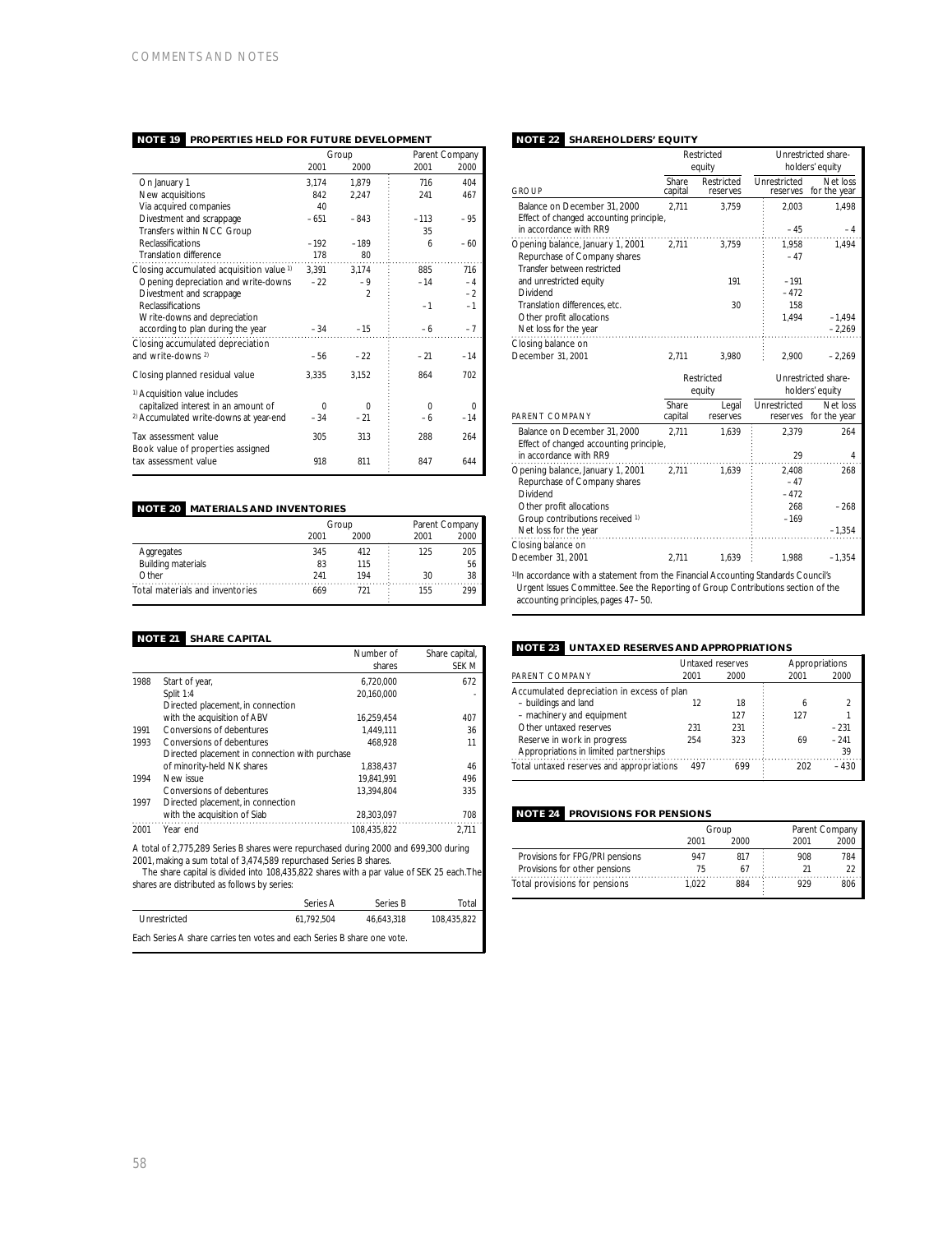## **NOTE 25 TAX ON NET PROFIT FOR THE YEAR, DEFERRED TAX RECEIVABLES AND DEFERRED TAX LIABILITIES**

| Group  |         |                |         | Parent Company |         |        |        |
|--------|---------|----------------|---------|----------------|---------|--------|--------|
|        |         |                |         |                |         | 2000   |        |
| Tax. % | Loss    | Tax. %         | Profit  | Tax. %         | Loss    | Tax. % | Profit |
|        |         |                |         |                |         |        |        |
|        | $-2130$ |                | 2 1 5 3 |                | $-1644$ |        | 830    |
| 28     | 596     | 28             | $-603$  | 28             | 460     | 28     | $-232$ |
|        | 43      |                | $-24$   |                |         |        |        |
| $-6$   | $-131$  | $\overline{2}$ | $-39$   |                |         |        |        |
| $-5$   | $-99$   |                |         | $-20$          | $-336$  | 13     | $-109$ |
|        |         |                |         | 8              | 124     | $-10$  | 80     |
|        |         | $-2$           | 40      |                |         |        |        |
|        |         |                |         | $-3$           | $-50$   | $-15$  | 122    |
| $-23$  | $-480$  | 3              | $-72$   | $-8$           | $-125$  |        |        |
| $-2$   | $-50$   | $-2$           | 43      |                | $-2$    | $-2$   |        |
| $-6$   | $-121$  | 30             | $-655$  | 5              | 71      | 15     | $-126$ |
|        |         |                |         |                |         |        |        |
|        |         | 2001<br>76     |         | 2000<br>$-255$ |         | 2001   |        |

| DEFERRED TAX RECEIVABLES AND DEFERRED TAX LIABILITIES                        |      |      |        | Assets         |              | Liabilities | Net    |                |
|------------------------------------------------------------------------------|------|------|--------|----------------|--------------|-------------|--------|----------------|
| <b>GROUP</b>                                                                 |      |      | 2001   | 2000           | 2001         | 2000        | 2001   | 2000           |
| Reported deferred tax receivables and liabilities derive from the following: |      |      |        |                |              |             |        |                |
| Buildings and land                                                           |      |      |        |                | $-40$        | $-54$       | $-40$  | $-54$          |
| Financial fixed assets                                                       |      |      | 3      | 75             |              |             | 3      | 75             |
| Non-completed projects                                                       |      |      |        |                | $-512$       | $-459$      | $-512$ | $-459$         |
| Accounts receivable                                                          |      |      | 5      | 3              |              |             | 5      | 3              |
| Provisions                                                                   |      |      | 396    | 85             | $-360$       | $-541$      | 36     | $-456$         |
| Personnel benefits/pension provisions                                        |      |      | 13     | $\overline{4}$ |              |             | 13     | $\overline{4}$ |
| Interest-bearing liabilities                                                 |      |      |        |                |              | $-45$       |        | $-45$          |
| Other                                                                        |      |      |        | 32             |              |             |        | 32             |
| Tax loss carryforwards                                                       |      |      | 122    | 59             |              |             | 122    | 59             |
| Deferred tax receivable/deferred tax liability                               |      |      | 539    | 258            | $-912$       | $-1099$     | $-373$ | $-841$         |
| Offsetting                                                                   |      |      | $-408$ | $-192$         | 408          | 192         |        |                |
| Net tax receivable/deferred tax liability                                    |      |      | 131    | 66             | $-504$       | $-907$      | $-373$ | $-841$         |
|                                                                              |      |      |        |                |              |             |        |                |
|                                                                              |      |      |        | Assets         |              | Liabilities | Net    |                |
| PARENT COMPANY                                                               |      |      | 2001   | 2000           | 2001         | 2000        | 2001   | 2000           |
| Buildings and land                                                           |      |      | 8      | $\overline{2}$ |              |             | 8      | 2              |
| Machinery and equipment                                                      |      |      | 4      |                |              |             |        |                |
| Financial fixed assets                                                       |      |      | 2      |                | $-1$         | $-1$        |        | $-1$           |
| Provisions                                                                   |      |      | 294    | 52             |              |             | 294    | 52             |
| Personnel benefits/pension provisions                                        |      |      | 13     | $\overline{4}$ |              |             | 13     | $\overline{4}$ |
| Deferred tax receivable/deferred tax liability                               |      |      | 321    | 58             | $-1$         | $-1$        | 320    | 57             |
| Offsetting                                                                   |      |      | $-1$   | $-1$           | $\mathbf{1}$ | 1           |        |                |
| Net tax receivable/deferred tax liability                                    |      |      | 320    | 57             |              |             | 320    | 57             |
|                                                                              |      |      |        |                |              |             |        |                |
| TEMPORARY DIFFERENCE BETWEEN REPORTED AND TAXABLE                            |      |      |        |                |              |             |        |                |
| VALUE OF DIRECTLY OWNED SHAREHOLDINGS:                                       | 2001 | 2000 |        |                |              |             |        |                |
|                                                                              |      |      |        |                |              |             |        |                |
| Participations in Group companies                                            | 5    |      |        |                |              |             |        |                |
| Participations in joint ventures                                             |      |      |        |                |              |             |        |                |
| Participations in associated companies                                       | $-9$ | $-2$ |        |                |              |             |        |                |
|                                                                              | $-4$ | $-1$ |        |                |              |             |        |                |

During 1993–1998 , the NCC Group invested in jointly owned aircraft-leasing companies.The investments made were scrutinized by the tax authorities, which rejected a tax deduction for<br>depreciation of the aircraft.The estima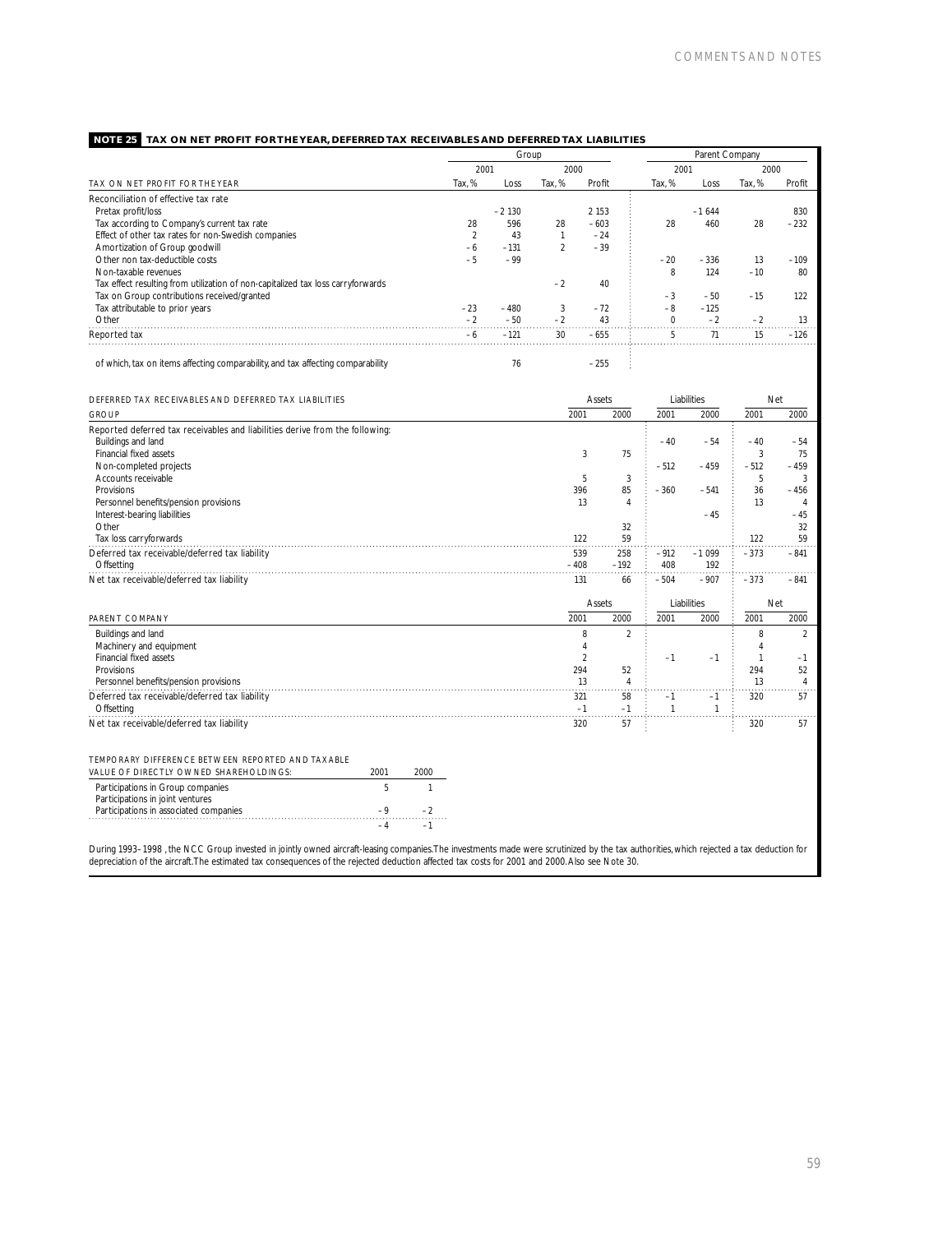## **NOTE 26 OTHER PROVISIONS**

|                        |       | Group | Parent Company |     |  |
|------------------------|-------|-------|----------------|-----|--|
|                        | 2001  | 2000  | 2001           |     |  |
| Guarantees             | 497   |       | 302            |     |  |
| Other provisions       | 873   | 443   | 413            | 106 |  |
| Total other provisions | 1.370 |       | 715            |     |  |

## **NOTE 27 LIABILITIES TO CREDIT INSTITUTIONS**

|                                          |        | Group  |      | Parent Company |  |  |
|------------------------------------------|--------|--------|------|----------------|--|--|
|                                          | 2001   | 2000   | 2001 | 2000           |  |  |
| Overdraft facility                       | 336    | 248    |      |                |  |  |
| (Limit)                                  | (699)  | (525)  |      |                |  |  |
| Other liabilities to credit institutions | 13.280 | 10.489 | 73   | 134            |  |  |
| Total liabilities to credit institutions | 13.616 | 10.737 | 73   | 134            |  |  |
| Pledged collateral                       | 1.007  | 1.450  | 55   | 57             |  |  |

## **NOTE 28 INTEREST-BEARING LIABILITIES**

| <b>GROUP</b>                           |              |          | 2001         |        | 2000   |
|----------------------------------------|--------------|----------|--------------|--------|--------|
| Current interest-bearing liabilities   |              |          | 8.904        |        |        |
| Long-term interest-bearing liabilities |              |          | 4,826        |        | 4,757  |
| Provisions for pensions                |              |          | 1,006        |        | 884    |
| Total interest-bearing liabilities     |              |          | 14.736       |        | 11.714 |
|                                        |              |          |              |        |        |
|                                        |              |          | 2001         |        | 2000   |
| <b>CURRENCY</b>                        |              | Amount   | <b>SEK M</b> | Amount | SEK M  |
| Swedish kronor                         | SEK M        | 7,873    | 7,873        | 4,323  | 4,323  |
| Pounds sterling                        | GBP M        |          |              | 8      | 114    |
| Norwegian kronor                       | <b>NOK M</b> | 717      | 849          | 1.579  | 1.691  |
| Danish kronor                          | DKK M        | 2,154    | 2,738        | 2,355  | 2,791  |
| Belgian francs                         | BEF M        |          |              | 265    | 58     |
| Furo                                   | EUR M        | 339      | 3.204        | 284    | 2,511  |
| Other currencies                       |              |          | 72           |        | 226    |
| Total                                  |              |          | 14,736       |        | 11,714 |
| Of which, current liabilities          |              |          | 8.904        |        | 6,073  |
| Total long-term liabilities            |              |          | 5.832        |        | 5.641  |
| <b>REPAYMENT PLAN</b>                  |              |          |              |        |        |
|                                        |              | 2003     | 1.128        | 2002   | 1.092  |
|                                        |              | 2004     | 1,885        | 2003   | 1,068  |
|                                        |              | 2005     | 432          | 2004   | 1,256  |
|                                        |              | 2006     | 434          | 2005   | 427    |
|                                        |              | $2007 -$ | 1,953        | 2006-  | 1,798  |
| Total long-term liabilities            |              |          | 5,832        |        | 5.641  |
|                                        |              |          |              |        |        |

## **NOTE 29 WORK IN PROGRESS ON THE ACCOUNT OF OTHERS**

| PARENT COMPANY                                  | 2001   | 2000               |
|-------------------------------------------------|--------|--------------------|
| Invoiced sales                                  | 15.816 | 14 3 3 9           |
| Costs incurred                                  |        | $-13.908 - 12.054$ |
| Total work in progress on the account of others | 1.908  | 2.285              |

## **NOTE 30 OTHER PLEDGED COLLATERAL AND CONTINGENT LIABILITIES**

|                                                                   |       | Group |        | Parent Company |
|-------------------------------------------------------------------|-------|-------|--------|----------------|
|                                                                   | 2001  | 2000  | 2001   | 2000           |
| Pledged collateral                                                |       |       |        |                |
| For own liabilities:                                              |       |       |        |                |
| Property mortgages                                                | 1.173 | 1.370 |        |                |
| Chattel mortgages                                                 | 55    | 39    |        |                |
| Assets with attached liens, etc.                                  | 99    | 24    | 55     | 40             |
| Restricted bank deposits                                          | 6     | 17    |        | 17             |
| Total                                                             | 1.333 | 1.450 | 55     | 57             |
| Other pledged collateral:                                         |       |       |        |                |
| Shares in associated companies                                    | 176   | 176   | 176    | 176            |
| Total                                                             | 176   | 176   | 176    | 176            |
| Total pledged collateral                                          | 1,509 | 1,626 | 231    | 233            |
| Contingent liabilities                                            |       |       |        |                |
| Own contingent liabilities:                                       |       |       |        |                |
| Guarantees on behalf of Group companies                           |       |       | 21 481 | 15 808         |
| Discounted bills                                                  |       | 16    |        |                |
| Other guarantees and contingent liabilities <sup>1</sup> ) 5,812  |       | 5.212 | 3.307  | 3,664          |
| Held jointly with other companies:<br>Liabilities in consortiums, |       |       |        |                |
| partnerships and limited partnership                              | 1,308 | 909   | 94     | 58             |
| Total                                                             | 7.120 | 6.137 | 24.882 | 19.530         |

1) Other guarantees and contingent liabilities include tax disputes, about which NCC is of the opinion that the tax authorities will not be able to successfully pursue the case in a court of law.The item includes an amount of SEK 158 M for a reassessment of a tax deduction claimed in the 1997 tax year due to a loss on shares sold outside Sweden.The tax disputes for which NCC's chances of a favorable outcome are regarded as weak have been expensed.

Other guarantees and contingent liabilities also include tax demands in an amount of SEK 400 M from German tax authorities.The main basis for these claims is that the tax authorities have ignored the fact that the properties are owned by Dutch companies, applying a so-called transparency rationale.The decisions have been appealed and NCC is of the opinion that the tax authorities' demand for SEK 450 M is inaccurate and that the final tax demand will be approximately SEK 50 M, an amount for which a provision has been posted.

## **NOTE 31 AVERAGE NUMBER OF EMPLOYEES**

|                       |                | 2001           | 2000           |                |
|-----------------------|----------------|----------------|----------------|----------------|
|                       |                | No of Of whom. |                | No of Of whom. |
|                       | employees      | men            | employees      | men            |
| Parent Company        |                |                |                |                |
| Sweden                | 11,608         | 10,810         | 11,850         | 11,046         |
| Subsidiaries          |                |                |                |                |
| Sweden                | 2,466          | 2,306          | 2,484          | 2,314          |
| Belgium               | 11             | 6              | 10             | 4              |
| Costa Rica            |                |                | 4              | 4              |
| Cyprus                | 51             | 48             |                |                |
| Denmark               | 4,818          | 4,243          | 4,281          | 3,841          |
| Estonia               | 32             | 29             | 22             | 21             |
| Finland               | 2,474          | 2,208          | 2,342          | 2,080          |
| Faeroe Islands        | 28             | 26             |                |                |
| Latvia                | 94             | 86             | 126            | 115            |
| Lithuania             | 106            | 93             | 181            | 167            |
| Morocco               |                |                | 1              | 1              |
| Netherlands           | $\overline{2}$ | 1              | $\overline{4}$ | $\overline{2}$ |
| Nicaragua             | 453            | 435            | 167            | 160            |
| China                 |                |                | 6              | 6              |
| Norway                | 3,570          | 2,099          | 2.645          | 2,371          |
| Poland                | 784            | 666            | 156            | 130            |
| Portugal              |                |                | 21             | 21             |
| Russia                | 82             | 65             | 85             | 70             |
| Switzerland           |                |                | 1              |                |
| Singapore             |                |                | $\mathfrak{D}$ | $\overline{2}$ |
| Spain                 |                |                | 1              | 1              |
| United Kingdom        | 1              | 1              | 1              | 1              |
| Swaziland             | 171            | 159            | 177            | 165            |
| Tanzania              | 212            | 197            |                |                |
| Czech Republic        | 8              | $\overline{7}$ | 7              | 6              |
| Germany               | 591            | 519            | 600            | 529            |
| Hungary               | 9              | 5              | 1              |                |
| <b>Zambia</b>         | 588            | 563            | 17             | 17             |
| Austria               | 11             | 11             |                |                |
| Total in subsidiaries | 16,562         | 13,773         | 13,342         | 12,028         |
| Group total           | 28,170         | 24,583         | 25,192         | 23,074         |
|                       |                |                |                |                |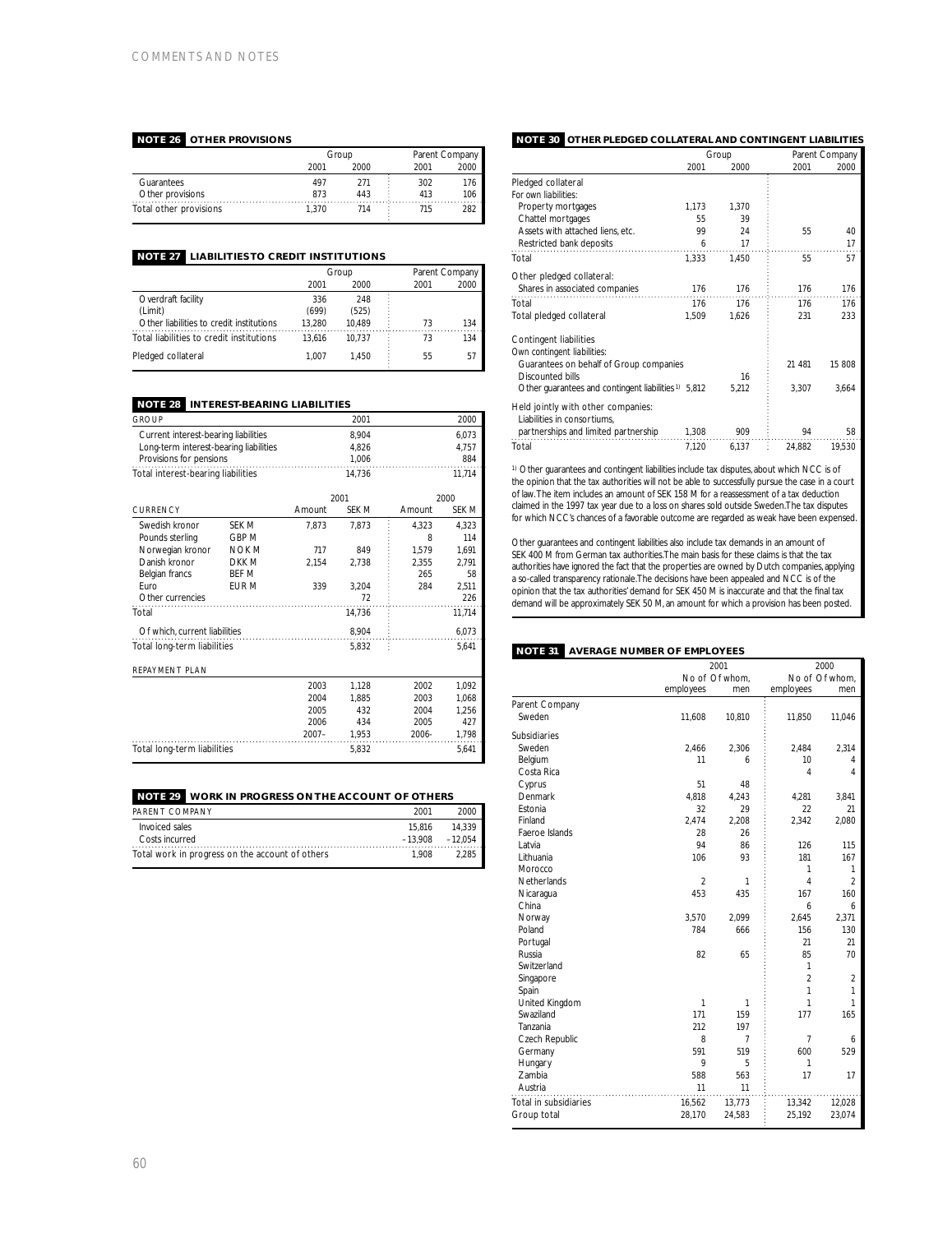## **NOTE 32 PERSONNEL EXPENSES**

WAGES, SALARIES AND OTHER REMUNERATION DISTRIBUTED BY BOARD OF DIRECTORS AND PRESIDENTS AND OTHER EMPLOYEES

|                             |                | 2001           |                |               | 2000           |                |
|-----------------------------|----------------|----------------|----------------|---------------|----------------|----------------|
|                             | Board of       |                |                | Board of      |                |                |
|                             | Directors and  |                |                | Directors and |                |                |
|                             | presidents     | Other          |                | presidents    | Other          |                |
|                             | (of which      | em-            |                | (of which     | em-            |                |
|                             | bonuses)       | ployees        | Total          | bonuses)      | ployees        | Total          |
| Parent Company              |                |                |                |               |                |                |
| Sweden                      | 12             | 3.386          | 3,398          | 12            | 3.254          | 3.266          |
| <b>Total Parent Company</b> | 12             | 3,386          | 3,398          | 12            | 3,254          | 3,266          |
| (of which bonuses)          | (2.2)          |                | (2.2)          | (5.9)         |                | (5.9)          |
|                             |                |                |                |               |                |                |
| Subsidiaries                |                |                |                |               |                |                |
| Sweden                      | 15             | 712            | 727            | 14            | 648            | 662            |
| (of which bonuses)          | (1.8)          |                | (1.8)          | (2.4)         |                | (2.4)          |
| Belgium                     | 1              | 4              | 5              | 1             | 3              | $\overline{4}$ |
| Cyprus                      |                | 31             | 31             |               |                |                |
| Costa Rica                  |                |                |                |               | 1              | 1              |
| Denmark                     | 25             | 2,311          | 2,336          | 44            | 1,702          | 1,746          |
| (of which bonuses)          | (3.7)          |                | (3.7)          | (4.7)         |                | (4.7)          |
| Estonia                     |                | 5              | 5              |               | $\overline{2}$ | $\overline{2}$ |
| Finland                     | 9              | 889            | 898            | 6             | 560            | 566            |
| (of which bonuses)          | (1.1)          |                | (1.1)          |               |                |                |
| Faeroe Islands              |                | 4              | 4              |               |                |                |
| Latvia                      |                | 8              | 8              |               | 8              | 8              |
| Lithuania                   |                | $\overline{1}$ | $\overline{7}$ |               | 6              | 6              |
| Netherlands                 |                | 1              | 1              |               | 1              | 1              |
| Nicaragua                   |                | 44             | 44             |               | 11             | 11             |
| China                       |                |                |                |               | 3              | 3              |
| Norway                      | 5              | 1,436          | 1,441          | 8             | 827            | 835            |
| (of which bonuses)          | (0.7)          |                | (0.7)          | (0.2)         |                | (0.2)          |
| Poland                      | 6              | 126            | 132            | 1             | 20             | 21             |
| (of which bonuses)          | (0.6)          |                | (0.6)          | (0.2)         |                | (0.2)          |
| Portugal                    |                |                |                |               | 2              | 2              |
| Russia                      |                | 11             | 11             |               | 7              | 7              |
| Singapore                   |                |                |                |               | 1              | 1              |
| United Kingdom              |                | 1              | 1              |               |                |                |
| Swaziland                   |                | 15             | 15             |               |                |                |
| Tanzania                    |                | 9              | 9              |               |                |                |
| Czech Republic              |                | 2              | $\mathfrak z$  |               |                |                |
| Germany                     | $\mathfrak{p}$ | 150            | 152            | 4             | 217            | 221            |
| (of which bonuses)          |                |                |                | (2.0)         |                | (2.0)          |
| <b>Hungary</b>              |                | 1              | 1              |               | $\overline{2}$ | 2              |
| Zambia                      |                | 15             | 15             |               | 5              | 5              |
| Other countries             |                | 1              | 1              | 1             | 17             | 17             |
| Total in subsidiaries       | 64             | 5,783          | 5,847          | 78            | 4,043          | 4,121          |
| (of which bonuses)          | (7.8)          |                | (7.8)          | (9.5)         |                | (9.5)          |
|                             |                |                |                |               |                |                |
| Group total                 | 76             | 9,169          | 9,245          | 90            | 7,297          | 7,387          |
| (of which bonuses)          | (10.0)         |                | (10.0)         | (15.4)        |                | (15.4)         |

### WAGES, SALARIES, OTHER REMUNERATION AND SOCIAL SECURITY COSTS

|                |                      | 2001  |                  |                             | 2000  |                       |
|----------------|----------------------|-------|------------------|-----------------------------|-------|-----------------------|
|                | Wages,               |       |                  | Wages,                      |       |                       |
|                | salaries and         |       | Social Of which. | salaries and                |       | Social Of which.      |
|                | other remu- security |       |                  | pension other remu-security |       | pension               |
|                | neration             | costs | $costs*$         | neration                    | costs | $costs$ <sup>*)</sup> |
| Parent Company | 3.398                | 1.573 | 374              | 3.266                       | 1.552 | 227                   |
| Subsidiaries   | 5.846                | 1.005 | 327              | 4.121                       | 742   | 254                   |
| Group total    | 9.245                | 2.578 | 705              | 7.387                       | 2.294 | 481                   |

\*) Of the Parent Company's pension costs, the Board of Directors and President category accounts for SEK 22 M (2).The Company's outstanding pension commitments to this category amount to SEK 52 M (48).The stated pension costs are reported net after compensation from the pension foundation.

Of the Group's pension costs, the Board of Directors and President category accounts for SEK 29 M (28).The Group's outstanding pension commitments to this category amount to SEK 59 M (81).The reported pension costs include contributions to the pension foundation.

### Senior executives' employment conditions and remuneration

The retirement agreement for the former President of the Company has become effective. This means that two years of severance payment is being paid, as of January 2002.A pension is payable between age 55 and 60 in an amount of 43 percent of the most recently paid salary and between age 60 and 65 in an amount of 60 percent. As of age 65, customary old-age pension corresponding to the ITP plan (individual supplementary pension) will be paid, as well as a life-long old-age pension with a current capital value of SEK 6,042,000.

## **CONT. NOTE 32 PERSONNEL EXPENSES**

The current President is subject to a 12-month period of notice and will receive 12 months of severance payment, payable if employment is terminated by the employer. Such payment will be adjustable against remuneration received from employment or another form of assignment.The President's retirement age is 60 years, with annual pension premiums corresponding to 25 percent of the fixed annual salary.

Other members of Group Management may retire at the age of 60 and are subject to a 12-month period of notice and generally receive 18 months of severance payment, payable if employment is terminated by the employer. As of age 65, customary old-age by the employment is terminated by the employer. pension corresponding to the ITP plan is generally payable, plus a supplementary pension based on straight-line earnings.

Remuneration to the President and members of Group Management is determined by the Board.

During 2001, the former President received remuneration and benefits from the Company in an amount of SEK 6,543,000, including a bonus of SEK 1,250,000 paid in 2001, plus compensation of SEK 963,000, within the framework of the current options program pertaining to 2000.

The current President received remuneration and benefits from the Company in an amount of SEK 1,940,000 during 2001. In addition to a fixed salary, the President is entitled to a bonus.

As approved by the Annual General Meeting in 2001, the Board received fees of SEK 1,450,000, which will be paid during 2002, including SEK 400,000 to the Chairman of the Board.The corresponding amount approved by the 2000 Annual General Meeting was SEK 2,250,000, of which SEK 400,000 was paid to the former Chairman of the Board.

## **NOTE 33 FEES AND REMUNERATION TO AUDITORS AND AUDIT FIRMS**

|                                                             | Group |      |      | Parent Company |
|-------------------------------------------------------------|-------|------|------|----------------|
|                                                             | 2001  | 2000 | 2001 | 2000           |
| Audit firms                                                 |       |      |      |                |
| <b>KPMG</b>                                                 |       |      |      |                |
| Auditing assignments                                        | 14    | 8    | 5    | 5              |
| Other assignments                                           | 21    | 8    |      |                |
| Other auditors<br>Auditing assignments<br>Other assignments |       |      |      |                |
| Total fees and remuneration<br>to auditors and audit firms  | 38    |      | 12   | 8              |

Auditing assignments are defined as examinations of the Annual Report and financial accounts, as well as of the administration of the Board of Directors and President, other duties that the Company's auditors are obliged to conduct and advice or other assistance required due to observations made during such examinations or during the performance of such other duties.All other work is defined as other assignments.

## **NOTE 34 CASH FLOW STATEMENT**

The Cash Flow Statement has been prepared in accordance with the RR7 indirect method, with the following modifications:

The change in properties held for resale is reported under investing activities and the change in long-term receivables is reported under financing activities.

### ACQUISITION OF SUBSIDIARIES

The value of acquired assets and liabilities based on established acquisition analyses was as follows:

| GROUP                                                               | 2001   | 2000   |
|---------------------------------------------------------------------|--------|--------|
| Intangible fixed assets                                             | $-196$ | $-914$ |
| Buildings and land                                                  | $-18$  | $-199$ |
| Tangible fixed assets                                               | $-90$  | $-365$ |
| Financial fixed assets                                              | $-9$   | $-33$  |
| Properties held for resale                                          |        |        |
| Inventories                                                         | $-54$  | $-130$ |
| Accounts receivable and other current receivables                   | $-325$ | $-857$ |
| Liquid assets                                                       | $-75$  | 66     |
| Long-term liabilities                                               | 45     | 365    |
| Accounts payable and other current liabilities                      | 265    | 266    |
| Current interest-bearing liabilities                                |        | 903    |
| Minority interest                                                   | 49     |        |
| Deferred tax liability                                              | 13     | 74     |
| Purchase considerations paid                                        | $-395$ | $-823$ |
| Purchase considerations settled in a manner other than cash payment | 241    |        |
| Acquired liquid assets                                              | 75     |        |
| Impact on the Group's liquid assets                                 | $-79$  | $-823$ |
|                                                                     |        |        |

*Cont. page 62*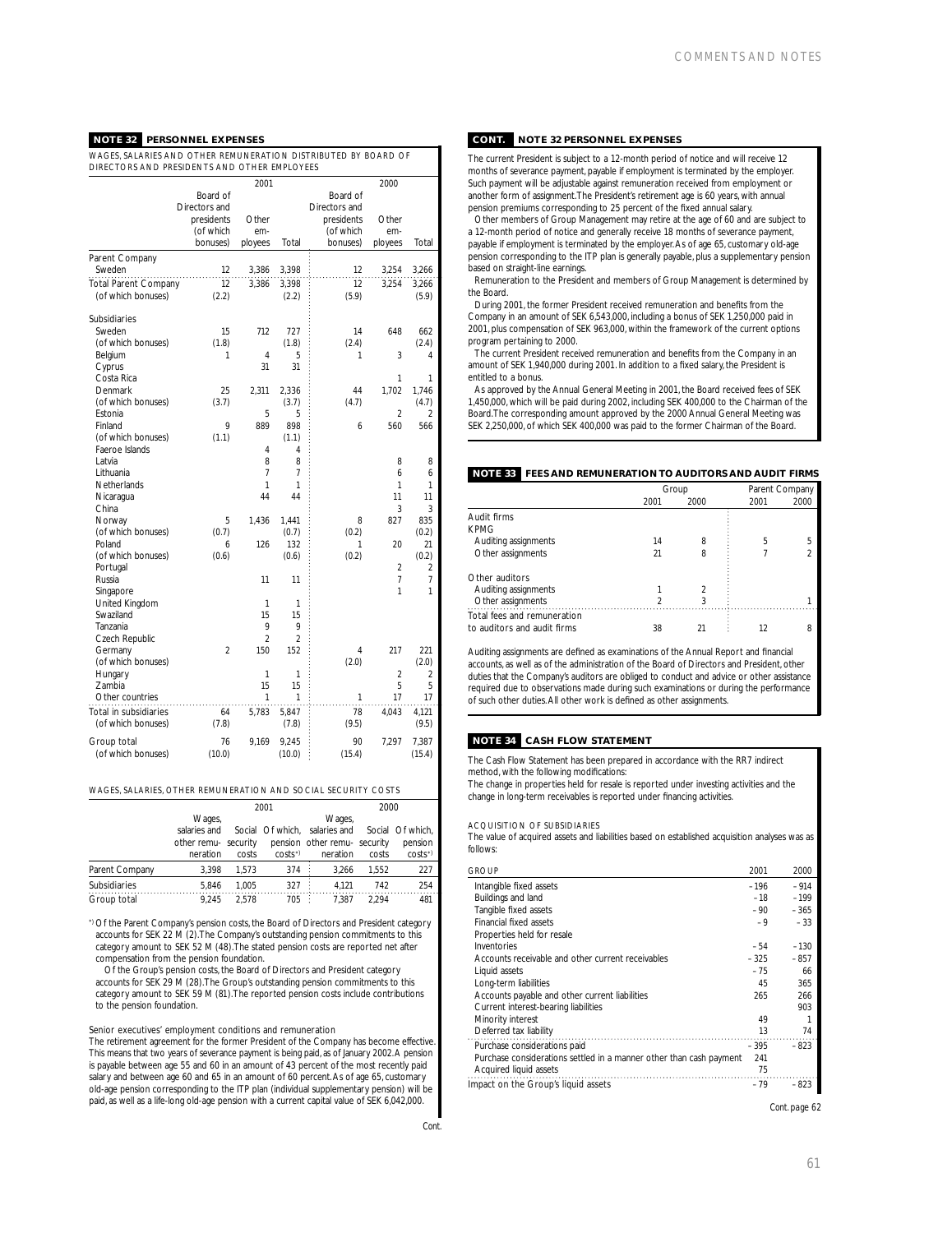## **CONT. NOTE 34 CASH FLOW STATEMENT**

| SALE OF SUBSIDIARIES                                                |       |       |
|---------------------------------------------------------------------|-------|-------|
| <b>GROUP</b>                                                        | 2001  | 2000  |
| Intangible fixed assets                                             | 99    |       |
| Buildings and land                                                  | 4     | 613   |
| Tangible fixed assets                                               | 7     |       |
| Financial fixed assets                                              |       | 1     |
| Accounts receivable and other current assets.                       | 20    | 94    |
| Liquid assets                                                       | 10    |       |
| Long-term liabilities                                               |       | $-73$ |
| Accounts payable and other current liabilities                      | $-24$ | $-54$ |
| Deferred tax liability                                              |       | $-11$ |
| Capital gains/losses                                                | $-3$  | 146   |
| Purchase considerations                                             | 113   | 717   |
| Purchase considerations settled in a manner other than cash payment |       | $-5$  |
| Sold liquid assets                                                  | $-10$ | $-1$  |
| Impact on the Group's liquid assets                                 | 103   | 711   |

### ACQUISITION OF TANGIBLE FIXED ASSETS

### Group

Acquisitions of tangible fixed assets during the year amounted to SEK 4,235 M (5,686), of which SEK 16 M (132) was financed through loans.

During 2001, responsibility for Sonnengarten's property funds in Germany was consolidated in the Group.As a result, properties classed as current assets were acquired indirectly for SEK 802 M and loans of SEK 802 M were entered in the balance sheet. These transactions had no impact on cash flow.

## Parent Company

Acquisitions of tangible fixed assets during the year amounted to SEK 559 M (836), of which SEK 58 M (0) was financed through loans.

|                                                  | Group        |              | Parent Company |              |
|--------------------------------------------------|--------------|--------------|----------------|--------------|
| <b>LIQUID ASSETS</b>                             | 2001         | 2000         | 2001           | 2000         |
| Cash and bank balances<br>Short-term investments | 2.634<br>530 | 1.455<br>752 | 973<br>2.385   | 579<br>1.708 |
| Amount at year-end                               | 3.164        | 2207         | 3.358          | 2.287        |

At year-end, short-term investments in the balance sheet amounted to SEK 530 M (752), of which SEK 20 M (623) consisted of financial instruments with maturities of up to three months.

The Group's unutilized credit facilities at year-end amounted to SEK 2.8 billion (2.1).

### INFORMATION ABOUT TRANSACTIONS NOT AFFECTING CASH FLOW Group

Cash flow was affected by exchange-rate

| differences in liquid assets, estimated at                      | 2001 | 2000 |
|-----------------------------------------------------------------|------|------|
| Exchange-rate differences in liquid assets                      | 86   | 31   |
| Exchange-rate differences in liquid assets were attributable to |      |      |
| Liquid assets on January 1                                      | 30   |      |
| Cash flow during the year                                       | 56   | 24   |

Acquisitions of companies amounted to SEK 395 M (1,116), of which SEK 316 M (293) had no effect on cash flow. Sales of subsidiaries amounted to SEK 113 M (717), of which SEK 10 M (6) had no effect on cash flow.

During 2001, responsibility for Sonnengarten's property funds in Germany was consolidated in the Group.As a result, properties classed as current assets were acquired indirectly for SEK 802 M and loans of SEK 802 M were entered in the balance sheet. These transactions had no impact on cash flow.

Parent Company Since the Parent Company has only insignificant amounts of liquid assets in foreign currency, no exchange-rate differences in liquid assets arose during the year.

### INFORMATION ABOUT INTEREST PAYMENTS

## Group

Interest payments received during the year amounted to SEK 273 M (233). Interest payments made during the year amounted to SEK 929 M (662).

## Parent Company

Interest payments received during the year amounted to SEK 199 M (113). Interest payments made during the year amounted to SEK 216 M (170).

## **NOTE 35 LEASING**

|                                                                                                                                                                                                                                  | Machinery and |                  |
|----------------------------------------------------------------------------------------------------------------------------------------------------------------------------------------------------------------------------------|---------------|------------------|
| <b>FINANCIAL LEASING</b>                                                                                                                                                                                                         | equipment     | <b>Buildings</b> |
| <b>Acquisition value</b>                                                                                                                                                                                                         |               |                  |
| On January 1                                                                                                                                                                                                                     | 182           | 14               |
| New acquisitions                                                                                                                                                                                                                 | 100           |                  |
| Divestments and scrappage                                                                                                                                                                                                        | $-23$         |                  |
|                                                                                                                                                                                                                                  | 259           | 14               |
| Accumulated depreciation                                                                                                                                                                                                         |               |                  |
| On January 1                                                                                                                                                                                                                     | $-45$         |                  |
| Divestments and scrappage                                                                                                                                                                                                        | $\Omega$      |                  |
| Depreciation according to plan during the year                                                                                                                                                                                   | $-35$         | $-1$             |
|                                                                                                                                                                                                                                  | $-80$         | $-1$             |
| Closing planned residual value                                                                                                                                                                                                   | 179           | 13               |
| Interest-bearing liability                                                                                                                                                                                                       | 179           | 13               |
| <b>FUTURE MINIMUM LEASING</b>                                                                                                                                                                                                    |               |                  |
| $-2002$                                                                                                                                                                                                                          | 50            |                  |
| $-2003$                                                                                                                                                                                                                          | 32            |                  |
| $-2004$                                                                                                                                                                                                                          | 14            | 14               |
| $-2005$                                                                                                                                                                                                                          | 4             |                  |
| $-2006$ and later                                                                                                                                                                                                                | 1             |                  |
|                                                                                                                                                                                                                                  |               |                  |
| <b>VARIABLE FFFS INCLUDED</b>                                                                                                                                                                                                    |               |                  |
| IN PROFIT/LOSS FOR THE YEAR                                                                                                                                                                                                      | Depreciation  | Interest         |
| Leased machinery and equipment                                                                                                                                                                                                   | 28            | 4                |
| Leased buildings                                                                                                                                                                                                                 |               | 1                |
| Total                                                                                                                                                                                                                            | 28            | 5                |
| Within the Group, there are two double financial leasing contracts, for which the leasing<br>payment streams are pledged against each other and are thus offset. The gross amount of<br>the offset payment streams is SEK 186 M. |               |                  |

## OPERATIONAL LEASING

| Future minimum leasing fees - lessor (leased premises)  |       |  |
|---------------------------------------------------------|-------|--|
| Distributed by maturity period:                         |       |  |
| - Within one year                                       | 506   |  |
| - Within more than one year but less than five years    | 1.140 |  |
| - Later than five years                                 | 175   |  |
| Future minimum leasing fees - lessor (leased machinery) |       |  |
| Rental contracts that expire within one year            | 244   |  |
|                                                         |       |  |

## LEASING COSTS

| The Group's future payment obligations for operational<br>leasing contracts are distributed as follows in terms of time: |     |  |  |
|--------------------------------------------------------------------------------------------------------------------------|-----|--|--|
| Leasing contracts that expire:<br>- Within one year                                                                      | 60  |  |  |
| - Within more than one year but less than five years                                                                     | 159 |  |  |
| - Later than five years                                                                                                  | 37  |  |  |

Costs for operational leasing during the year amounted to SEK 47 M.

## **NOTE 36 EXCHANGE RATES**

|                 |            |            | Average exchange rate |           | Year-end exchange rate |        |
|-----------------|------------|------------|-----------------------|-----------|------------------------|--------|
|                 |            |            | Jan-Dec               | $lan-Dec$ | Dec 31                 | Dec 31 |
| <b>COUNTRY</b>  | <b>SEK</b> | Currency   | 2001                  | 2000      | 2001                   | 2000   |
| Belgium         | $100 -$    | <b>BFF</b> | 22.93                 | 20.94     | 23.43                  | 21.92  |
| Denmark         | 100        | <b>DKK</b> | 124.15                | 113.32    | 127.11                 | 118.53 |
| FU              |            | <b>FUR</b> | 9.25                  | 8.45      | 9.45                   | 8.84   |
| Finland         | $100 -$    | <b>FIM</b> | 155.61                | 142.12    | 158.95                 | 148.69 |
| The Netherlands | 100        | NIG        | 419.83                | 383.28    | 428.85                 | 401.18 |
| Norway          | $100 -$    | <b>NOK</b> | 114.99                | 104.18    | 118.48                 | 107.13 |
| Poland          |            | PI N       | 2.52                  | 2.12      | 2.69                   | 2.30   |
| United Kingdom  |            | GBP        | 14.87                 | 13.86     | 15.53                  | 14.19  |
| Germany         | 100        | <b>DFM</b> | 473.04                | 431.85    | 483.20                 | 452.02 |
|                 |            |            |                       |           |                        |        |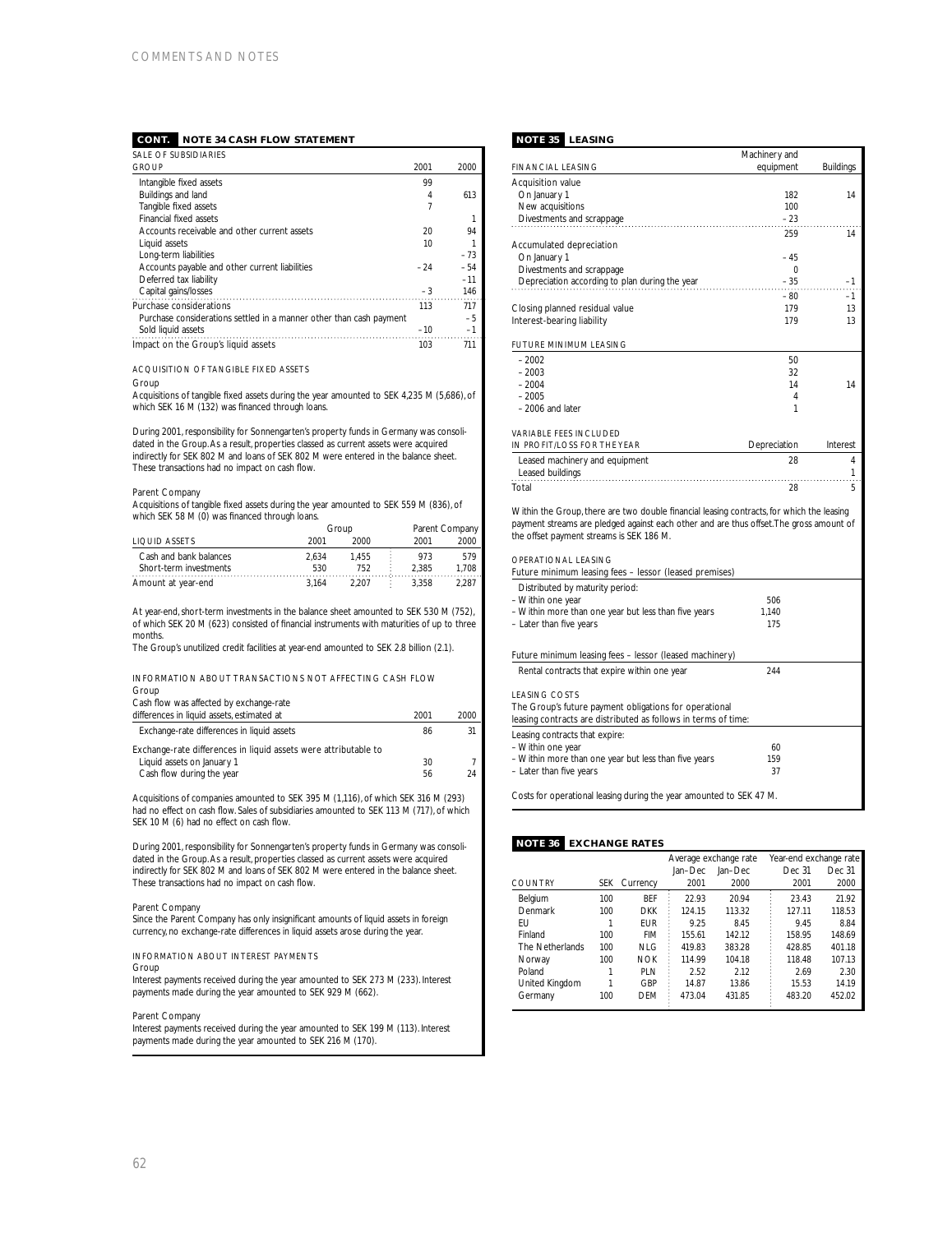## PROPOSED DISPOSITION OF UNAPPROPRIATED EARNINGS

The Group's unrestricted shareholders' equity amounts to SEK 631 M. No transfer to restricted shareholders' equity is proposed.

The Board also proposes that the Annual General Meeting authorize the Board to make decisions regarding the acquisition of Series B NCC shares in a number that may not exceed 10 percent of the total number of Company shares at any point in time.

Any options exercised for share purchases as part of the rolling options program for senior Company executives could affect the number of shares that carry dividend rights. In view of this, the Board may complement its proposal regarding the disposition of unappropriated earnings by the time of the Annual General Meeting.

| Earnings retained from previous year           | 634,286,238   |
|------------------------------------------------|---------------|
| To be distributed as follows:                  |               |
| Dividend of SEK 2.25 per share to shareholders | 236, 162, 774 |
| To be carried forward                          | 398,123,464   |
|                                                | 634.286.238   |

|  | Solna, February 12, 2002 |  |  |
|--|--------------------------|--|--|
|--|--------------------------|--|--|

| Antonia Ax:son Johnson | Fredrik Lundberg | Tomas Billing     |
|------------------------|------------------|-------------------|
| Carl Wilhelm Ros       | Marcus Storch    | Lars Bergqvist    |
| Kosti Markkanen        | Sven Frisk       | Alf Göransson     |
|                        |                  | President and CEO |

## AUDITORS' REPORT

*To the Annual General Meeting of NCC AB shareholders. Registered Number: 556034–5174*

We have audited the annual report, the consolidated financial statements, the accounts and the administration of the Board of Directors and the President of NCC AB for the 2001 fiscal year. These accounts and the administration of the Company are the responsibility of the Board of Directors and the President. Our responsibility is to express an opinion on the financial statements and the administration based on our audit.

We conducted our audit in accordance with Generally Accepted Auditing Standards in Sweden. Those standards require that we plan and perform the audit to obtain reasonable assurance that the financial statements are free of material misstatement. An audit includes examining, on a test basis, evidence supporting the amounts and disclosures in the financial statements. An audit also includes assessing the accounting principles used and their application by the Board of Directors and the President, as well as evaluating the overall presentation of information in the annual accounts and the consolidated accounts. We examined significant decisions, actions taken and circumstances of the Company in order to be able to determine the possible liability to the Company of any Board member or the President or whether they have in some other way acted in contravention of the Companies Act, the Annual Accounts Act or the Articles of Association. We believe that our audit provides a reasonable basis for our opinion set out below.

The annual accounts and consolidated accounts have been prepared in accordance with the Annual Accounts Act and consequently provide a true and fair picture of the Company's and the Group's earnings and financial position in accordance with Generally Accepted Auditing Standards in Sweden.

We recommend that the Annual General Meeting adopt the income statements and balance sheets of the Parent Company and the Group, that the profit in the Parent Company be dealt with in accordance with the proposal in the Report of the Board of Directors, and that the members of the Board and the President be discharged from liability for the fiscal year.

Solna, February 26, 2002

Thomas Jansson *Authorized Public Accountant*

Bo Ribers *Authorized Public Accountant*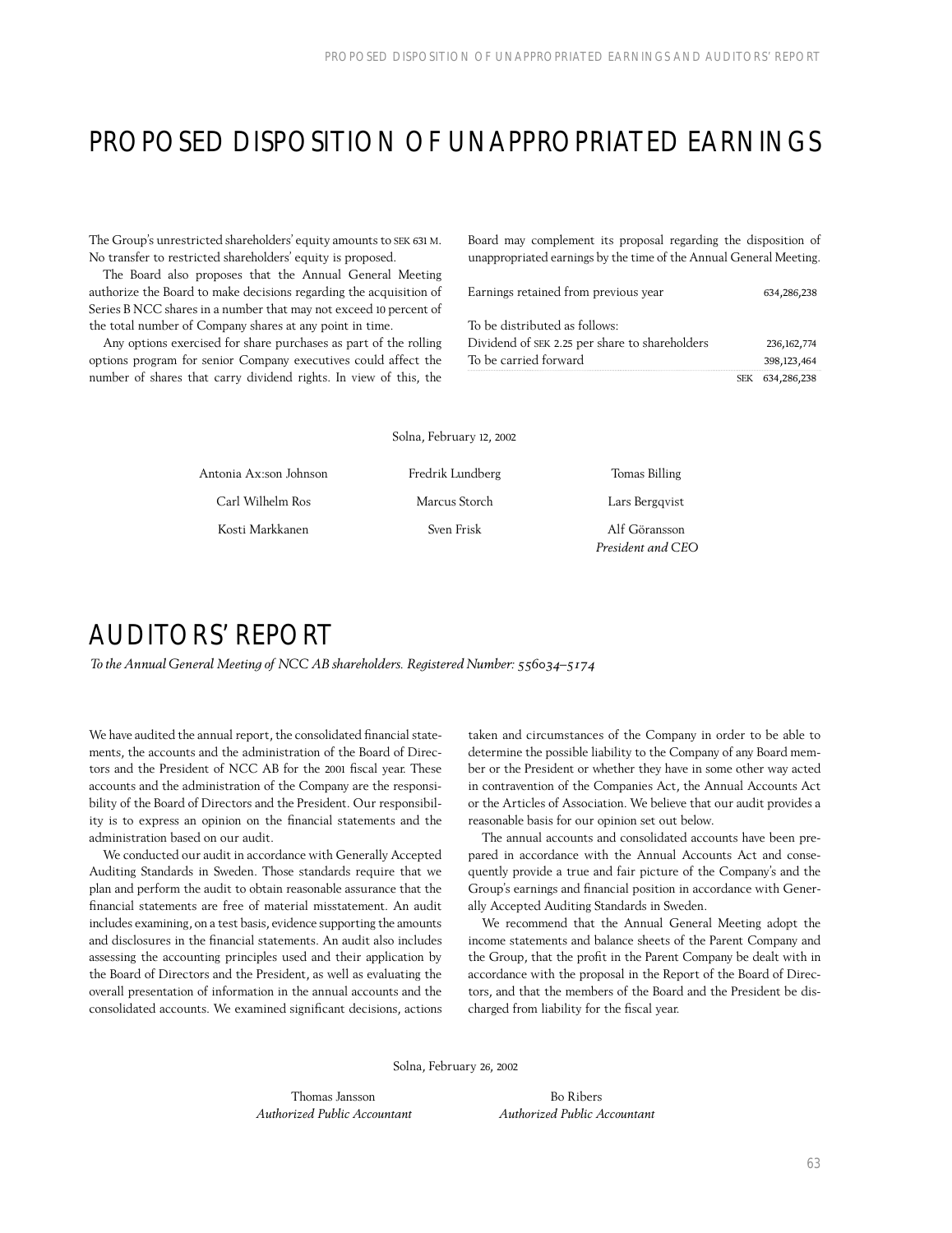## BOARD OF DIRECTORS

## **BOARD OF DIRECTORS' WORK DURING 2001**

In April 2001, NCC decided to reduce the number of members of the Board. Since May of that year, the Board of Directors has consisted of five members elected by the Annual General Meeting and three members, with three deputies, representing the employees. The Board had one Chairman and one Deputy Chairman.

The CEO and other executive officers within NCC attended Board meetings to present various issues and to serve as Board secretary. The Board of Directors conducted nine meetings in 2001 at which minutes were recorded, which complied with an established schedule.

Among other issues, the Board reviewed strategic issues, business plans, the financial accounts and major investments and divestments, in addition to other decisions that, in accordance with the Articles of Association, have to be addressed by the Board of Directors. The Board has established operating procedures for its work and instructions for the division of duties between the Board and the President, as well as procedures for financial reporting to the Board of Directors.

## **NOMINATION COMMITTEE**

At the Annual General Meeting on April 3, 2001, the following persons were elected members of the Nomination Committee: Viveca Axson Johnson, Johan Björkman and Erik Åsbrink, with Johan Björkman as the chairman. Chairman of the Board Tomas Billing is a co-opted member of the Committee, but has no voting right. The Committee's duties are to make proposals to the Annual General Meeting regarding elections of Board members, and director fees for these members.

## **ELECTED BY THE ANNUAL GENERAL MEETING**



**TOMAS BILLING** Chairman. Born 1963. Member since 1999 and Chairman since 2001. President of Nordstjernan AB. Chairman of Karolin Machine Tool AB. Board member of Q-Med AB. Previous experience: President of Hufvudstaden AB and Monark Bodyguard AB, among other executive positions. Shareholding in NCC AB: 7,000 Series A shares, 8,000 Series B shares and call





Deputy Chairman. Born 1951. Member and Deputy Chairman since 1997. President and Chief Executive Officer of L E Lundbergföretagen AB. Chairman of Cardo AB, Holmen AB, and Hufvudstaden AB. Board member of L E Lundbergföretagen AB and Stadium AB. Shareholding in NCC AB: 301,540 Series A shares and 74,464 Series B shares (via private companies).



### **ANTONIA AX:SON JOHNSON**

Born 1943. NCC Board member since 1999. Chairman of Axel Johnson Group, and Stockholms Stadsmission. Board member of Nordstjernan AB, the Axel and Margaret Ax:son Johnson Foundation, Axfood AB, Åhléns AB, and Xerox Corporation, USA. Shareholding in NCC AB: 166,000 Series A shares and 29,702 Series B shares via companies plus a private holding of 23,985 Series B shares.



**CARL WILHELM ROS** Born 1941. NCC Board member since 1994. Chairman of Dahl International AB. Board member of INGKA (Ikea) Holding, SEB AB, Bonnier AB, Profilgruppen AB and LKAB, among other companies. Previous experience: Astra,Alfa-Laval,ABB Fläkt, LM Ericsson and Senior Vice President at Ericsson during 1995–99, among other positions. Shareholding in NCC AB: 1,000 Series B shares.



### **MARCUS STORCH**

Born 1942. NCC Board member since 1998. Deputy Chairman of Axel Johnson AB,Axfood AB and the Nobel Foundation. Board member of Dagens Industri AB, AB Hannells Industrier, Nordstiernan AB, Stockholmsbörsen AB, AB Tumba Bruk, the Royal Academy of Sciences and the Royal Academy of Engineering Sciences. Previous experience: President of AGA AB during 1981–1997. Shareholding in NCC AB: 0.

The details regarding shareholdings in NCC pertain to holdings at December 31, 2001.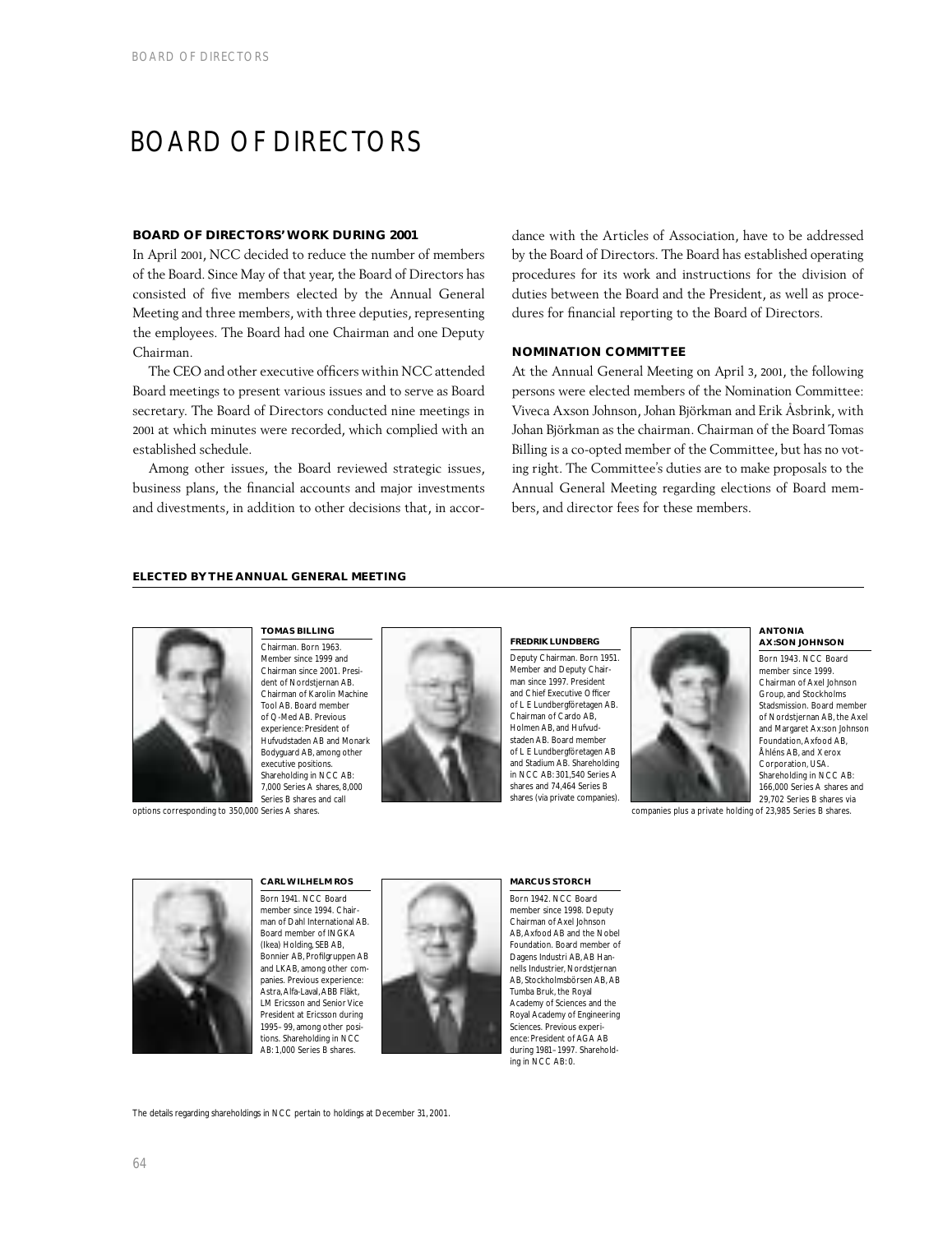## **APPOINTED BY EMPLOYEE ORGANIZATIONS**



**LARS BERGQVIST** Born 1951. NCC Board member since 1991. Employee representative of the Swedish Association of Supervisors. Deputy Chairman of the Swedish Association of Supervisors. Shareholding in NCC AB: 1,251 Series A and 78 Series B shares.



**SVEN FRISK** Born 1946. NCC Board member since 1999. Employee representative of the Swedish Building Workers' Union. Shareholding in NCC AB: 0.



## **KOSTI MARKKANEN**

Born 1938. NCC Board member since 1996. Representative of the Swedish Building Workers' Union. Member of Department 2 (in Malmö) of the Swedish Building Workers' Union. Shareholding in NCC AB: 115 Series A shares.

## **DEPUTY MEMBERS**



**MARKUS HELLEBERG** Born 1954. Deputy NCC Board member since 1998.Employee representative of the Swedish Metal Workers' Union. Shareholding in NCC AB: 0.



**KARL-OLOF FRANSSON**  Born 1941. Deputy NCC Board member since 1993. Employee representative of SEKO (union for employees in the service and communication sectors). Chairman of SEKO's Road and Rail Department in southeast Sweden. Shareholding in NCC AB: 100 Series B shares.



**MARITA MANNERFJORD**

Born 1944. Deputy NCC Board member since 1998. Employee representative of SIF (the Swedish Industrial Salaried Employees' Association). Shareholding in NCC AB: 100 Series B shares.

## **SECRETARY**

## **ULF WALLIN**

Born 1949. Senior legal counsel in NCC AB. NCC AB's Board Secretary since 1996. Shareholding in NCC AB: call options corresponding to 20,991 Series B shares.

## **AUDITORS**

## Regular auditors **THOMAS JANSSON**

Born 1950. Authorized Public Accountant. KPMG. Auditor of NCC since 1998. Deputy auditor of NCC, 1991–1997.

### **BO RIBERS**

Born 1942. Authorized Public Accountant. KPMG. Auditor of NCC since 2000.

## Deputy auditors **CARL LINDGREN**

Born 1958. Authorized Public Accountant. KPMG. Deputy auditor of NCC since 1998.

### **ANDERS LINÉR**

Born 1952. Authorized Public Accountant. KPMG. Deputy auditor of NCC since 2000.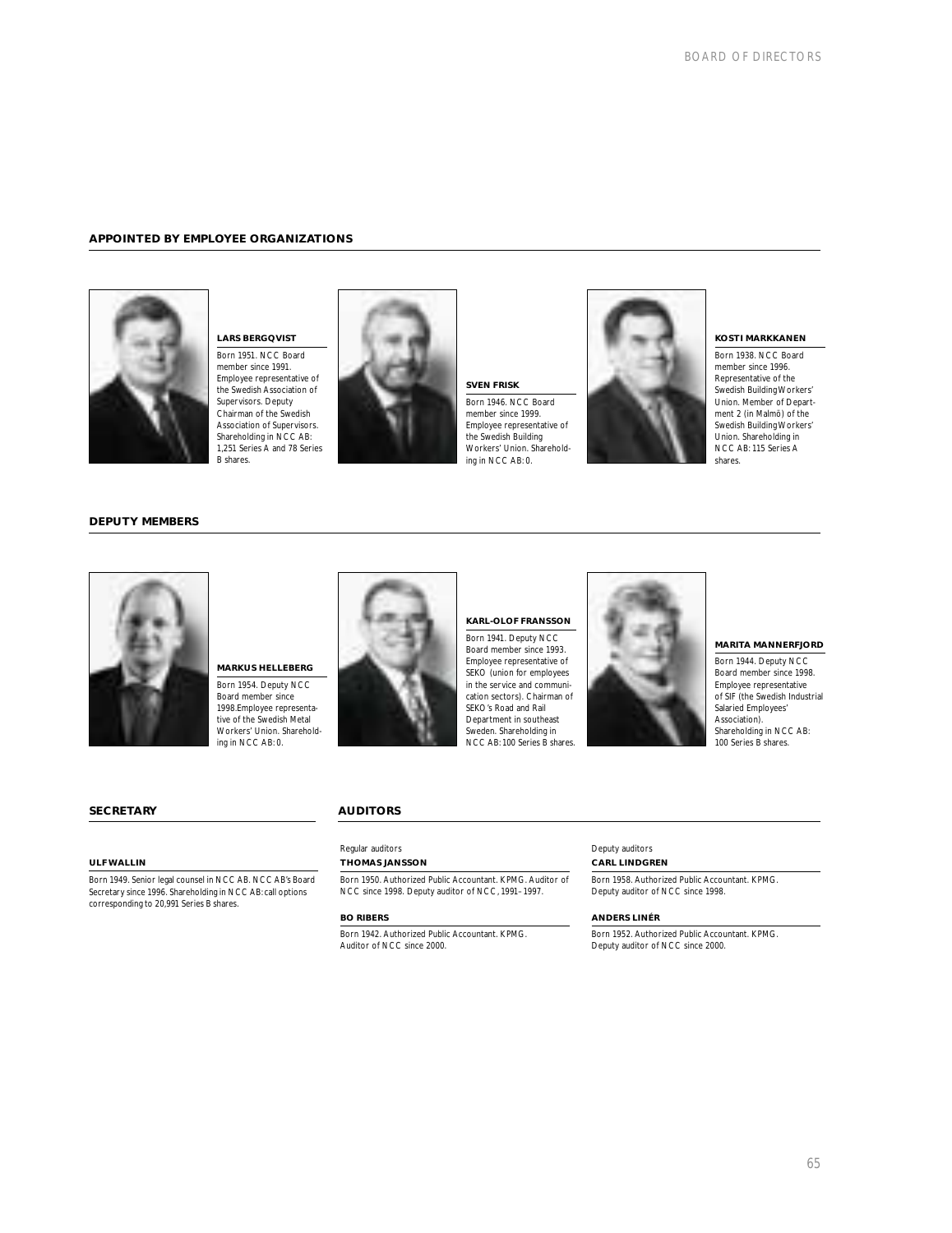## MANAGEMENT GROUP WITH A NORDIC FOCUS

As of 2002, NCC's Group Management consists of the Chief Executive Officer, the Senior Advisor, the Chief Financial Officer, the presidents of NCC Construction Sweden, NCC Construction Denmark, NCC Construction Norway and NCC Construction Finland, and the presidents of the NCC International Projects, NCC Roads and NCC Property Development business areas.

Group Management, which focuses mainly on strategic matters, meets on a monthly basis as of 2002. The Senior Vice President – Corporate Communications is co-opted to Group Management as secretary.

A rolling options program was introduced for senior NCC executives (about 200) during 1999. Allotment of options has been based on two conditions – the return on equity and the NCC share's performance in relation to a comparative index comprising shares in Nordic construction companies. NCC intends to use repurchased shares to cover allotments of options. NCC's Board has decided to discontinue the program, as of 2002.

For 1999, options corresponding to 1,366,708 Series B shares were allotted, which carry entitlement to purchases of shares during the period May 31, 2000 to February 28, 2005 at an exercise price of SEK 102.50 per share. For 2000, options corresponding to 3,135,172 Series B shares were allotted, which carry entitlement to purchases of shares during the period May 31, 2001 to February 28, 2006 at an exercise price of SEK 88.00 per share. During 2001, one of the conditions for allotting options was satisfied, since NCC shares outperformed the above-mentioned sector index. Accordingly, the Board will propose that the Annual General Meeting on April 3 approve allotment of options based on the fulfillment of this condition. In the 2001 accounts, the allotment of options has resulted in a personnel expense of approximately SEK 41 M, including social security costs. If the Meeting approves the Board's proposal, the exact number of options and the exercise price will be determined during April 8–12, 2002. NCC intends to use repurchased shares to cover allotments of options under this program.

## **GROUP MANAGEMENT**



**ALF GÖRANSSON** Born 1957. President and CEO. Employed since 2001. Previous experience: CEO of Svedala Industri 2000–2001, business area president at Cardo Rail 1998–2000, president of Swedish Rail Systems, contracting company in Scancem Group, 1993–1998, among other positions. Shareholding in NCC AB: 1,000 Series B shares and options corresponding to 65,000 Series A shares.



## **BJÖRN ANDERSSON** Born 1959. Chief Financial

Officer, with responsibility for financial control, finance, business development and IT. Employed since 1999. Previous experience: Head of Finance and Control at AB Svenska Shell, and various international and Swedish executive positions within Shell. Shareholding in NCC AB: options corresponding to 23,047 Series B shares.



## **OLLE EHRLÉN**

Born 1949. President of NCC Construction Sweden. Employed since 1973. Previous experience: Regional Manager at NCC Building Stockholm, Construction Staff Manager within civil engineering operations, Business & Technological Development Manager within construction operations and Department Manager within rebuilding operations. Shareholding in

NCC AB: 145 Series A shares, 2,400 Series B shares and options corresponding to 18,560 Series B shares.



**HANS GORMSEN** Born 1951. President of NCC Roads. Employed since 1989 (in Superfos). Previous experience: President of Industry business area, Deputy President of NCC Denmark, President of Superfos, 1991–1999, and Vice President Technology at Chem Crete International, Brussels.Vice President of European Asphalt Pavement Association (EAPA). Shareholding in NCC AB: options corresponding to 82,501 Series B shares.

### **MATTI HAAPALA**

Born 1947. Senior Adviser. Employed since 1999. Previous experience: President of Civil Engineering and Building business area (NCC Contracting in 2001); President of NCC Finland OY, 1999–2001; President of YIT, 1970–1999, including 14 years as business area president. Shareholding in NCC AB: options corresponding to 101,412 Series B shares.



Born 1952. President of NCC Construction Finland. Employed during 1988–1993 and since 1998. Previous experience: Regional Manager at Puolimatka Oy, Business Area President at Lemminkäinen Construction and President of NCC International OY. Shareholding in NCC AB: options corresponding to 47,472 Series B shares.

The details regarding shareholdings in NCC pertain to holdings at December 31, 2001.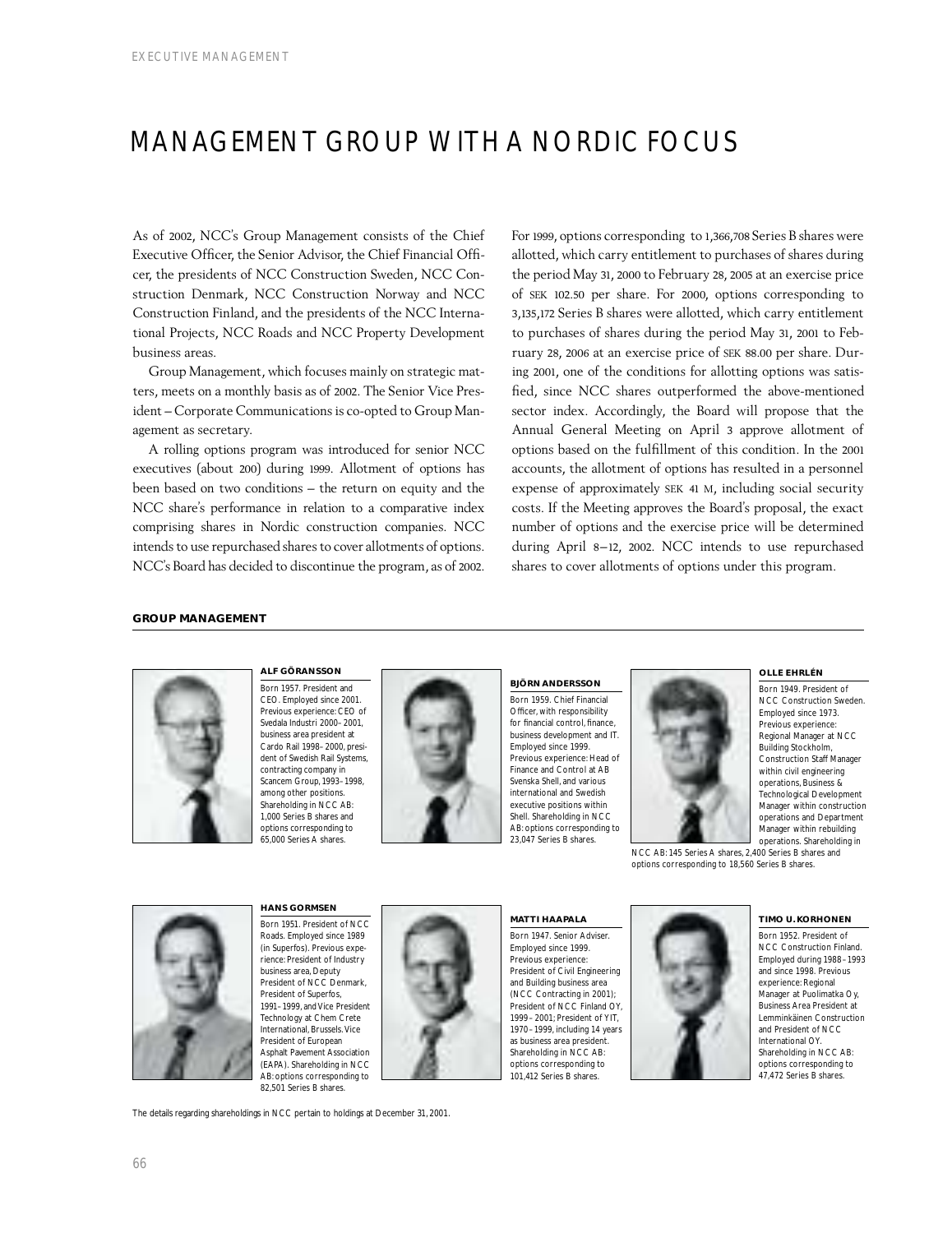

## **PAUL E. LØDØEN**

Born 1948. President of NCC Construction Norway until March 4, 2002. Employed since 1986. Previous experience: Selmer AS during 1973–1986, including five years in the Middle East and three years in the US. Other assignments: President of Contractors Federation for Building and Civil Engineering, and for Building and Civil Engineer-ing Media. Board member

of the Norwegian Federation of Employers. Shareholding in NCC AB: 2,000 Series B shares, 2,400 Series B shares and options corresponding to 72,170 Series B shares.





NCC AB: options corresponding to 25,291 Series B shares.



### **ESPEN A. PAY**

Born 1958. President of NCC Construction Norway as of March 4, 2002. Employed since 2002. Previous experience: 1998–2002 Managing Director of AS Naturbetong, one of the major housing-development companies in Norway; 1994–1997 President of AS Selvaagbygg. Other assignments: Deputy Chairman of Oslo Røde Kors Eiendom. Shareholding in NCC AB: 0.



### **MAGNUS MANNESSON**

Born 1952. President of NCC Property Development. Employed since 1977, in positions including Chief Financial Officer and Regional Manager for Real Estate Operations. President of Real Estate Operations since 1992. Board member of Sollentuna Centrum AB. Shareholding in NCC AB: 500 Series A shares, 2,500 Series B shares and options corresponding to 38,616 Series B shares.



Born 1955. President of NCC Construction Denmark. Employed since 1980. Previous experience: Vice President at NCC Rasmusser & Schiøtz Byg A/S. Other assignments: Board member at Danish Construction Federation, Betonelement A/S and E-Træ & Bygningsartikler A/S. Shareholding in NCC AB: options corresponding to 57,525 Series B shares.



### **HANS-OLOF KARLSSON**

Born 1946. Senior Vice President Corporate Communications. Secretary of Executive Management Group. Employed since 1989. Previous experience: journalist, information officer, including position at Volvo Aero during 1975–1989. Other assignments: Board member at Byggförlaget. Shareholding in NCC AB: 1,000 Series B shares; options corresponding to 20,056 Series B shares.